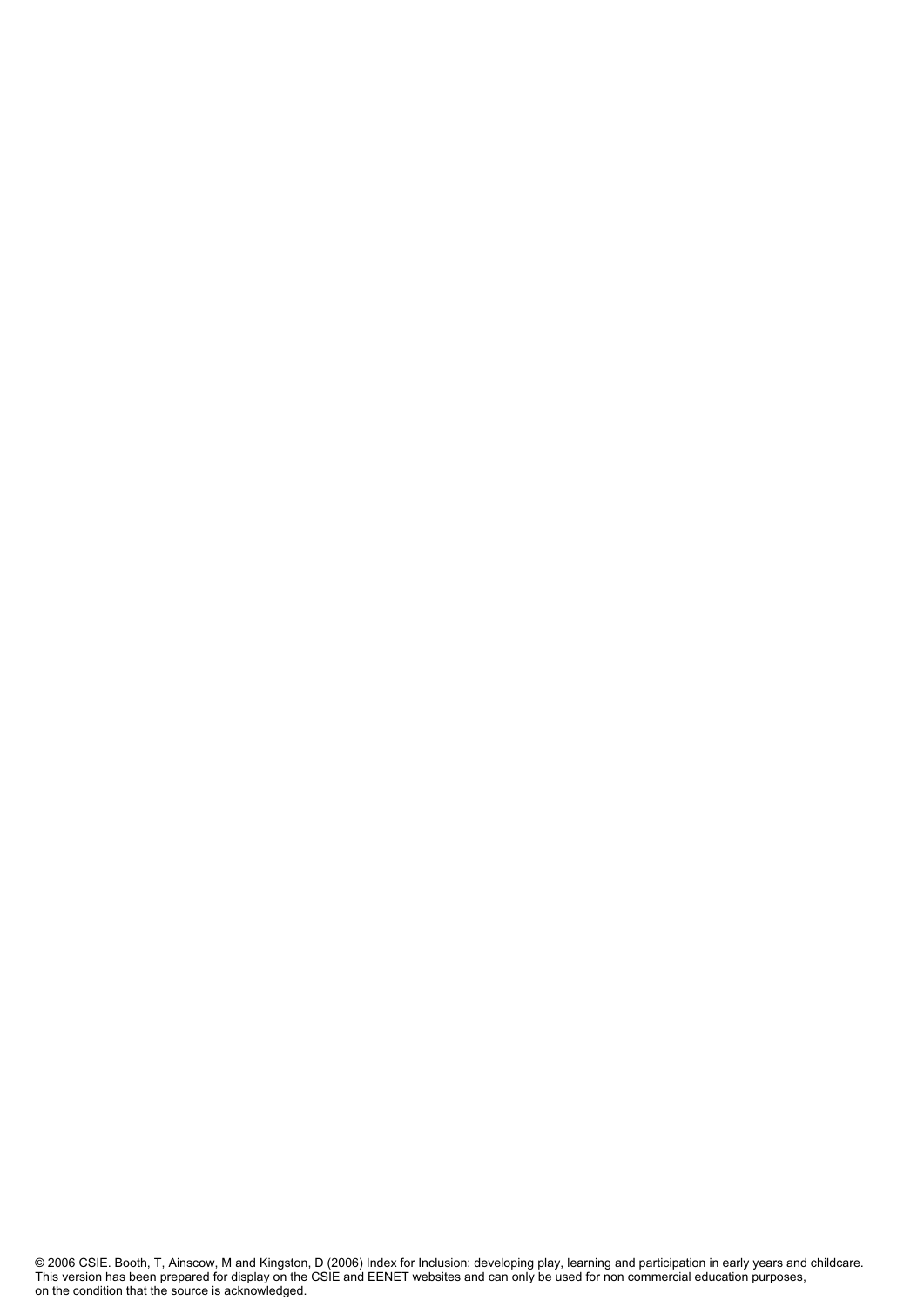## **contents**

#### **part 1**

**an inclusive approach to developing your setting** Welcome to the index for inclusion • 1 Key concepts • 3 Planning framework: dimensions and sections • 8 Review materials: indicators and questions • 10 An inclusive process • 11 The Index in use  $\bullet$  11 What you can hope to achieve  $\bullet$  13

#### **part 2**

#### **the Index process**

An overview • 15 phase 1 Getting started with the Index • 17 phase 2 Finding out about the setting • 26 phase 3 Producing an inclusive plan • 35 phase 4 Supporting development • 38 phase 5 Reviewing the Index process  $\bullet$  42

#### **part 3**

**the review materials: indicators and questions** Indicators • 47 Indicators with questions • 50

#### **part 4**

**planning framework summary sheet and questionnaires** • 97

**part 5** further reading • 106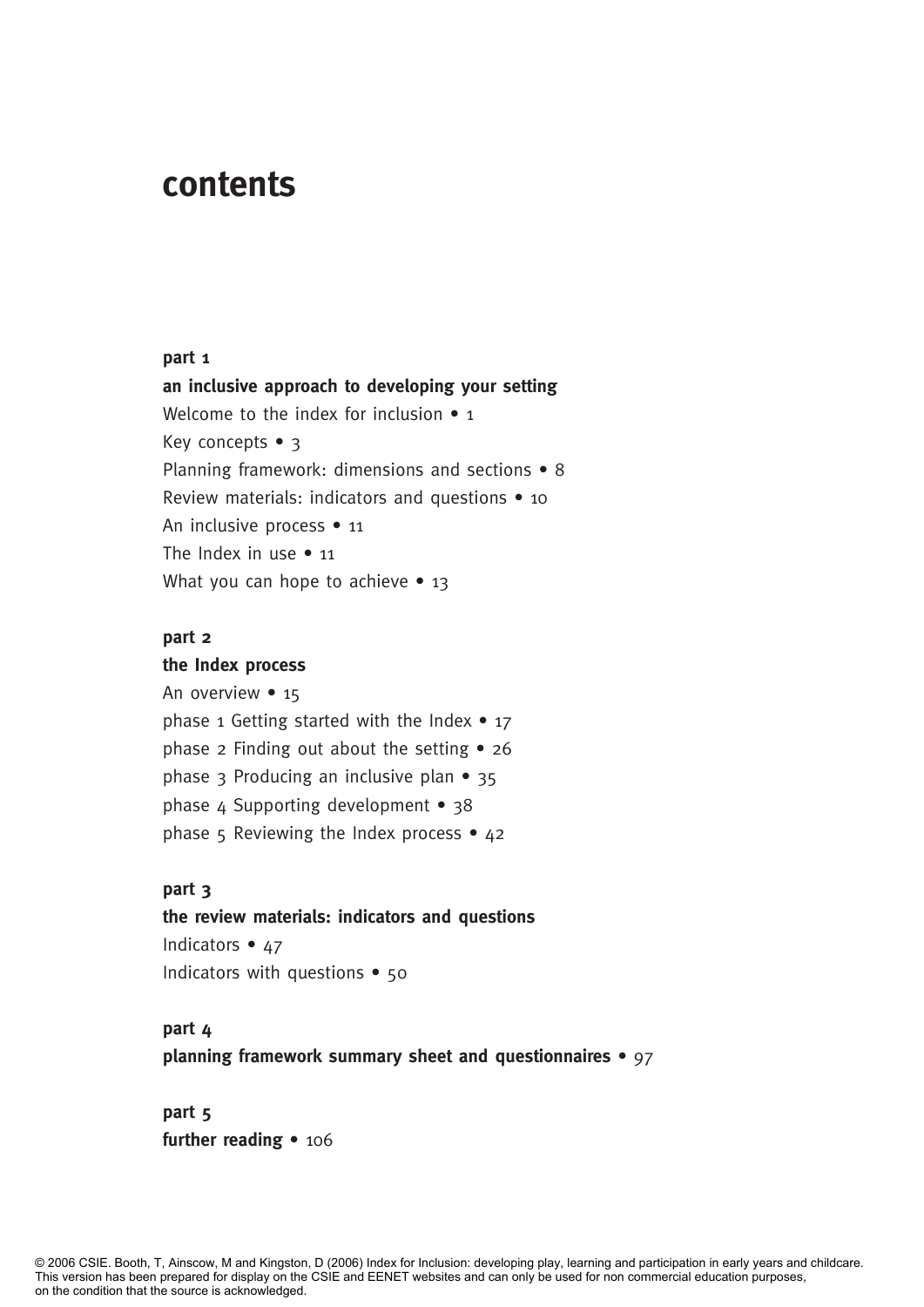## **index for inclusion: developing play, learning and participation in early years and childcare**

#### **The original** *index for inclusion* **team**

Mel Ainscow, Centre for Educational Needs, University of Manchester Kristine Black-Hawkins, Faculty of Education, University of Cambridge Tony Booth, Department of Educational Research, Canterbury Christ Church University Chris Goodey, Parent Governor, London Borough of Newham Janice Howkins, Assistant Head Teacher, Swakeleys School, London Borough of Hillingdon Brigid Jackson-Dooley, Head Teacher, Cleves Primary School, London Borough of Newham Patricia Potts, Senior Research Fellow, Canterbury Christ Church University Richard Rieser, Director, Disability Equality in Education

Judy Sebba, Senior Adviser (Research), Standards and Effectiveness Unit, Department for Education and Skills

Linda Shaw, Co-Director, Centre for Studies on Inclusive Education Mark Vaughan, Founder and Co-Director, Centre for Studies on Inclusive Education

#### **Acknowledgements**

- Mark Vaughan and Mel Ainscow for bringing together the original *Index* team.
- The East Sussex Early Years and Childcare Partnership team, Mary Burkhill, Lynne Davidson, Jenny Gunston, Denise Kingston, Lucy Ruddy, for contributing to, and working with, the draft early years and childcare version of the *Index* in 2000 and 2002.
- The practitioners, parents/carers and children in the East Sussex area for examples of the use of the draft early years and childcare version of the *Index*.
- Comments and contributions for this version from Cherry Barnes, Mary Jane Drummond, Susan Hart, Justine Hopkins, Marilyn Kearns, Estelle Martin, Sharon Rustemier, Linda Shaw and Mark Vaughan.
- The Teacher Training Agency and the Department for Education and Employment provided essential funding for the trials of the school version of the *Index* in 2000 and 2002.

#### **index for inclusion: developing play, learning and participation in early years and childcare**

Revised and reprinted 2006 World copyright 2006 © CSIE ISBN 1 872001 45 9 Price £30.00 (incl. UK p+p) Bulk rate reductions available from CSIE. *Design* Susan Clarke for Expression, IP23 8HH *Photographs* David Walsh, East Sussex EYDCP, Simon Naish and Sally & Richard Greenhill

#### *Published by*

**CSIE,** New Redland, Frenchay Campus, Coldharbour Lane, Bristol BS16 1QU, UK *Website* [csie.org.uk](www.csie.org.uk) *Telephone* 0117 328 4007 *Fax* 0117 328 4005 CSIE Registered Charity 327805 Registered Company 2253521

**Photocopying of this publication is encouraged to support inclusive development.**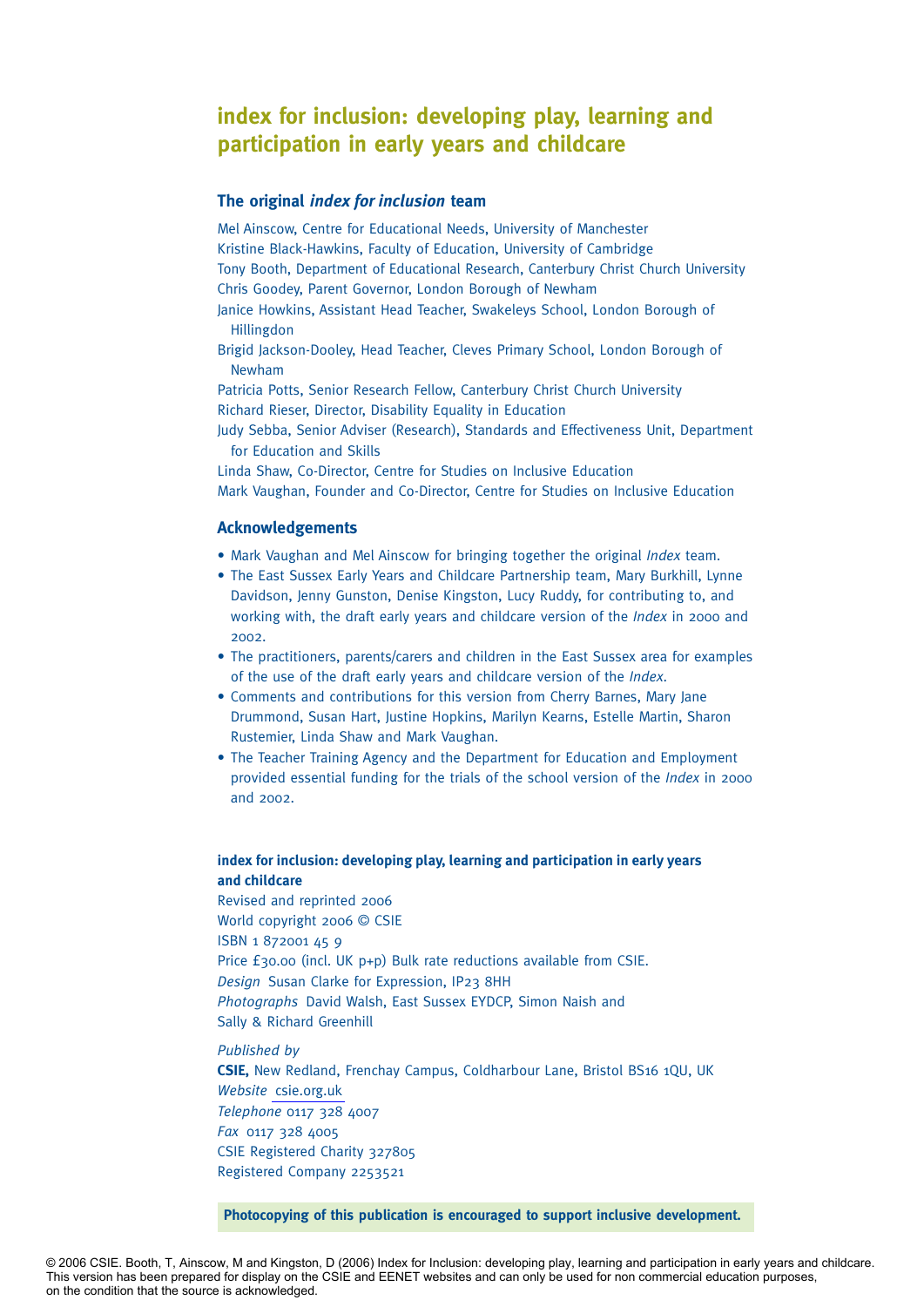# **part 1**  an inclusive approach to developing your setting

## **Welcome to the** *index for inclusion*

The *Index for inclusion: developing play, learning and participation in early years and childcare* is a resource to support the inclusive development of nurseries, playgroups, parent and children's centres, crèches, childminding, homecare, clubs and play schemes. The *Index* can help everyone in these settings to find their own next steps to increase the participation in play and learning of the children and young people in their care. The materials are designed to challenge and help any setting to become more inclusive, however inclusive it is thought to be currently.

Along with this ring binder, there is a six-page *Insert* that provides a quick visual overview of the main contents and purposes of the *Index* and a way to structure the ideas so that they can easily be introduced to others. There is also a CD version of the *Index* to ease the sharing of the materials.

In the *Index*, inclusion is an approach to education and childcare. The *Index* is not an addition to the many activities that take place in these settings but a way of carrying them out according to inclusive values. Inclusion is often associated with children and young people who have impairments or are seen as 'having special educational needs'. However, in the *Index*, inclusion is concerned with increasing the participation of all children as well as all the adults involved in a setting. It involves a detailed look at how to reduce the barriers to play, learning and participation of any child. It is about helping settings to become more responsive to the diversity of children and young people in their communities.

The *Index* is a practical document, which shows what inclusion can mean for all aspects of settings. It provides a supportive process of self-review and development, which builds on the knowledge and views of practitioners, children and young people and parents/carers, other members of the surrounding communities as well as those who manage or advise those working in the setting. This supportive approach to improving a setting offers an alternative to one based on inspection, competition and fear of failure.

The *Index* fosters the development of play, learning, and participation by encouraging the best use of available resources, minimising barriers in the setting itself and building a culture of collaboration. It supports the active involvement of children and young people in their own play and learning, building on the experience and knowledge they bring with them from home. In developing the cultures of settings, and helping to clarify the purpose of activities, the *Index* can contribute to lasting improvements.

#### *Background to the Index*

This version of the *Index* is adapted from the version written for schools. The basic structure, much of the content, and the process for working

#### 1 developing play, learning and participation in early years and childcare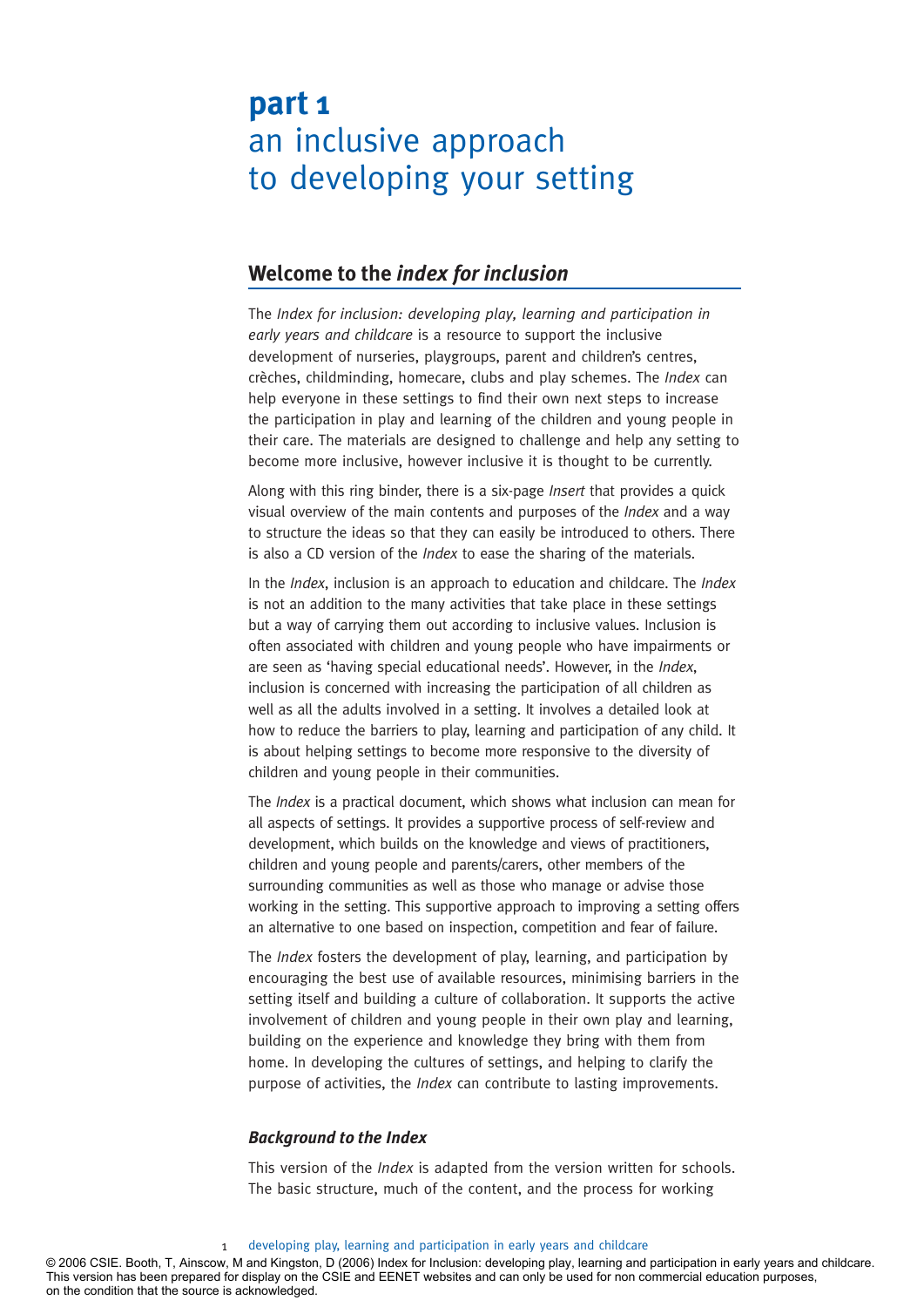with the *Index* are the same for both versions. Since every place adapts the materials to suit their purposes many early years and childcare settings have worked successfully with the schools version. However, we tailored these materials for early years and childcare in a number of ways. We have added some indicators and taken some away. We have changed some terms. For example, we use the more general term 'setting' rather than 'school' and refer to 'children' or 'children and young people' rather than 'students'. Those who support settings in steering groups, management committees, education committees and governing bodies are termed 'management committee/governors'. We have used the term 'practitioners' instead of staff, to cover the variety of people, including volunteers, who work in these settings. We have also given a new emphasis to play activities and added material particular to the care of babies. We have taken away those aspects of the materials that refer specifically to practice in secondary schools.

The development of this version built on the work with the many schools and local authorities which contributed to the schools version. It draws, too, on the extensive experience of the East Sussex Early Years Development and Childcare Partnership of working with a wide range of early years and childcare settings using a draft version of the *Index*.

We had written the schools version of the *Index* (in 2000 and revised in 2002) in response to a number of concerns. We felt that the emphasis in education on the results of tests in English, Maths and Science was sometimes at the expense of an effort to build supportive communities for children and staff within schools. We saw that competition between schools could undermine their attempts to strengthen relationships with local communities. We were concerned that a concentration on a narrow range of outcomes of education could deflect attention from the conditions in which teaching and learning flourish.

The building of communities with shared values and the careful attention to the conditions for teaching and learning are as important to the creation of long-term sustained improvement in early years and childcare settings as they are for schools. In addition, the emphasis on play as important for development, in this version of the *Index*, should provide a counterbalance to the growth in assessment and use of attainment targets for very young children. It should also provide a reminder that play is important for development at all ages. This means that play should be valued for its own sake not as something that can be controlled and measured. Education for children should remain responsive and flexible and avoid the narrowing of thinking and expectation that can result from too great a concentration on early assessment.

#### *Introducing the elements of the Index*

The *Index* has four main elements:

#### *Key concepts*

● to support thinking and discussion about inclusive development.

*Planning framework: dimensions and sections* 

● to structure the approach to review and development.

#### *Review materials: indicators and questions*

- to enable a detailed review of all aspects of a setting and help to identify and implement priorities for change.
- 2 developing play, learning and participation in early years and childcare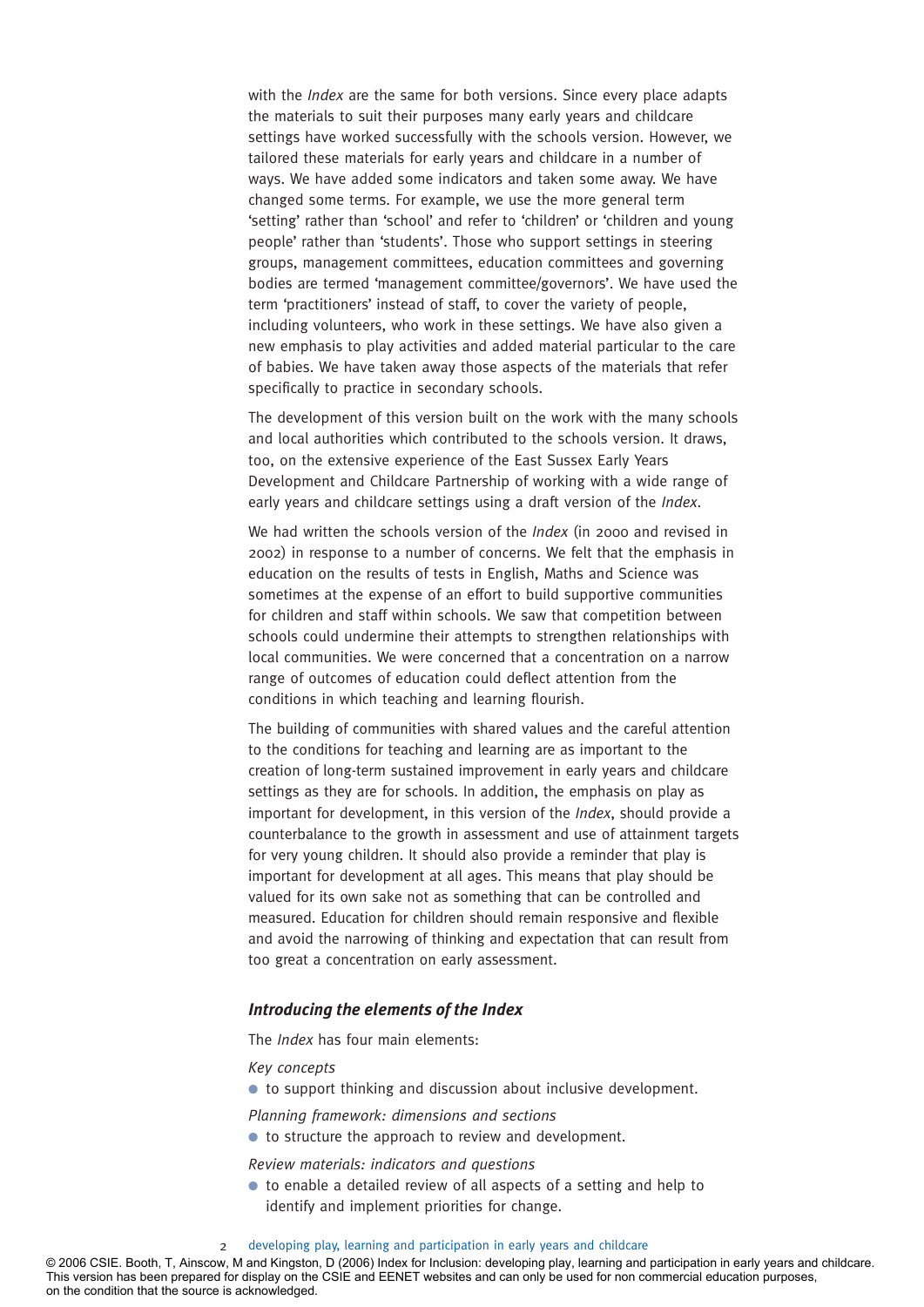#### *An inclusive process*

 $\bullet$  to ensure that the processes of review, planning and implementing change are themselves inclusive.

#### **Key concepts**

The key concepts of the *Index*, are 'inclusion', 'barriers to play, learning and participation', 'resources for play, learning and participation', and 'support for diversity'. These ideas help to create a coherent and consistent approach to inclusive development.

#### *Inclusion*

Everyone has his or her own view of what inclusion means. We think of it as a principled approach to action in education and society. It encompasses such commitments as the idea that every life and every death are of equal value. However, the materials of the *Index* tie down the meaning of such broad principles to everyday actions and provide a progressively more detailed and practical view. Many people find that their notion of inclusion becomes clearer as they engage with these materials. We have listed a number of ideas that make up the view of inclusion within the *Index* in figure 1. These start with a one-sentence definition, but such a single sentence about a complex idea like inclusion can only capture some of its implications and contains words which themselves require definition. We have extended this first definition with a number of related ideas.

Inclusion in early years and childcare is as much concerned with the participation of practitioners as with the involvement of children and young people. Participation implies playing, learning, and working in collaboration with others. It involves making choices about, and having a say in, what we do. More deeply, it is about being recognised, accepted and valued for ourselves.

Developing inclusion involves reducing all forms of exclusion. In the *Index*, exclusion, just like inclusion, is considered in a broad way. Besides referring to more obvious discrimination, exclusion refers to all those temporary or longer lasting pressures that get in the way of full participation. These might result from: difficulties in relationships between children, between practitioners employed within different services, between children and practitioners or within families; problems with activities which do not engage the children's interests; as well as from feelings of not being valued in the setting. Inclusion is about minimising *all* barriers to play, learning and participation for *all* children.

Inclusion involves a deep recognition of both the differences and similarities between all children and young people. The development of inclusive settings builds on differences in ways that value everyone equally. For example, it involves taking care to avoid placing a higher value on some children because of their progress in physical development or attainment. Recognising that children differ from each other does not mean that they should all be engaged in individual tasks but that we understand the diverse ways in which they respond to shared experiences.

#### 3 developing play, learning and participation in early years and childcare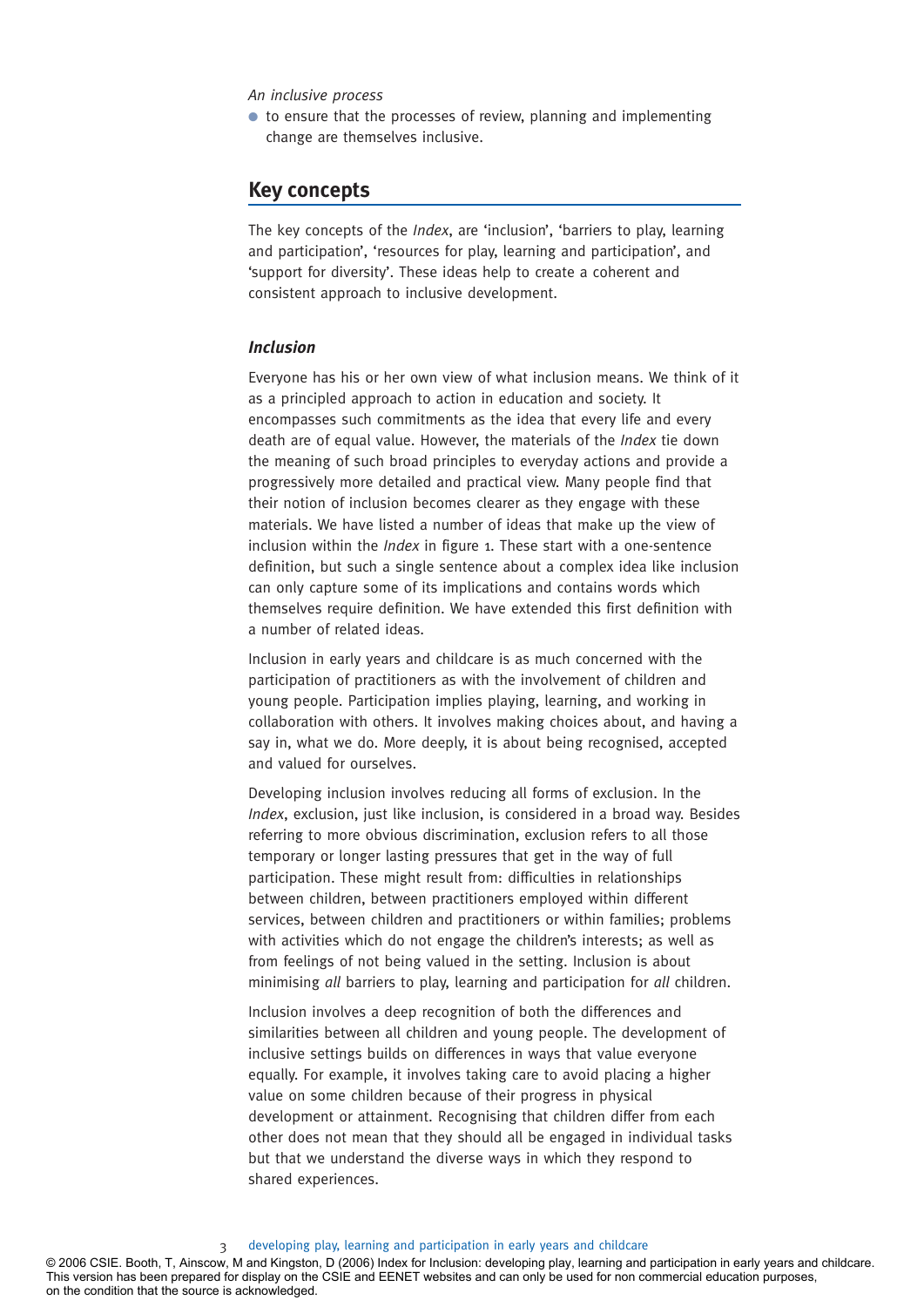#### <span id="page-7-0"></span>*figure 1* **Inclusion in education involves:**

- Increasing the participation of children and young people in, and reducing their exclusion from, the cultures, activities and communities of local settings.
- Restructuring the cultures, policies and practices in settings so that they are responsive to the diversity of children/young people in the locality.
- Valuing equally, all children, young people, parents/carers and practitioners.
- Viewing the differences between children as resources to support play, learning and participation rather than as problems to be overcome.
- Acknowledging the right of children to good quality education and childcare in their locality.
- Making improvements for practitioners as well as for children.
- Reducing barriers to play, learning and participation for all children not only those with impairments or those who are categorised as 'having special educational needs'.
- Learning from attempts to overcome barriers for children whose play, learning and/or participation is a focus of concern, to make changes that benefit children more widely.
- $\bullet$  Emphasising the development of community and values, as well as achievements.
- Fostering mutually sustaining relationships between settings and communities.
- Recognising that inclusion in early education and childcare are aspects of inclusion in society.
- Putting inclusive values into action.

To include any child we have to be concerned with the whole person. This can be neglected when inclusion is focused on only one aspect of a child, such as an impairment, or a need to learn English as an additional language. The particular pressures experienced by children may be entirely unrelated to the way we categorise them and we may only find these out as we interact with them and get to know them over time. When we focus on children whose play, learning or participation is of concern to us, we need to recognise that the work done in identifying and reducing the difficulties of one child may benefit many other children who were not a particular focus of concern. This is one way in which differences between children in interests, knowledge, skills, background, home language, attainments or impairment can be resources to support play and learning.

Inclusion is about building communities that encourage and celebrate their achievements. But inclusion is also about building community more widely. Settings can work with other agencies and with surrounding communities to improve educational opportunities and social conditions within their localities.

#### 4 developing play, learning and participation in early years and childcare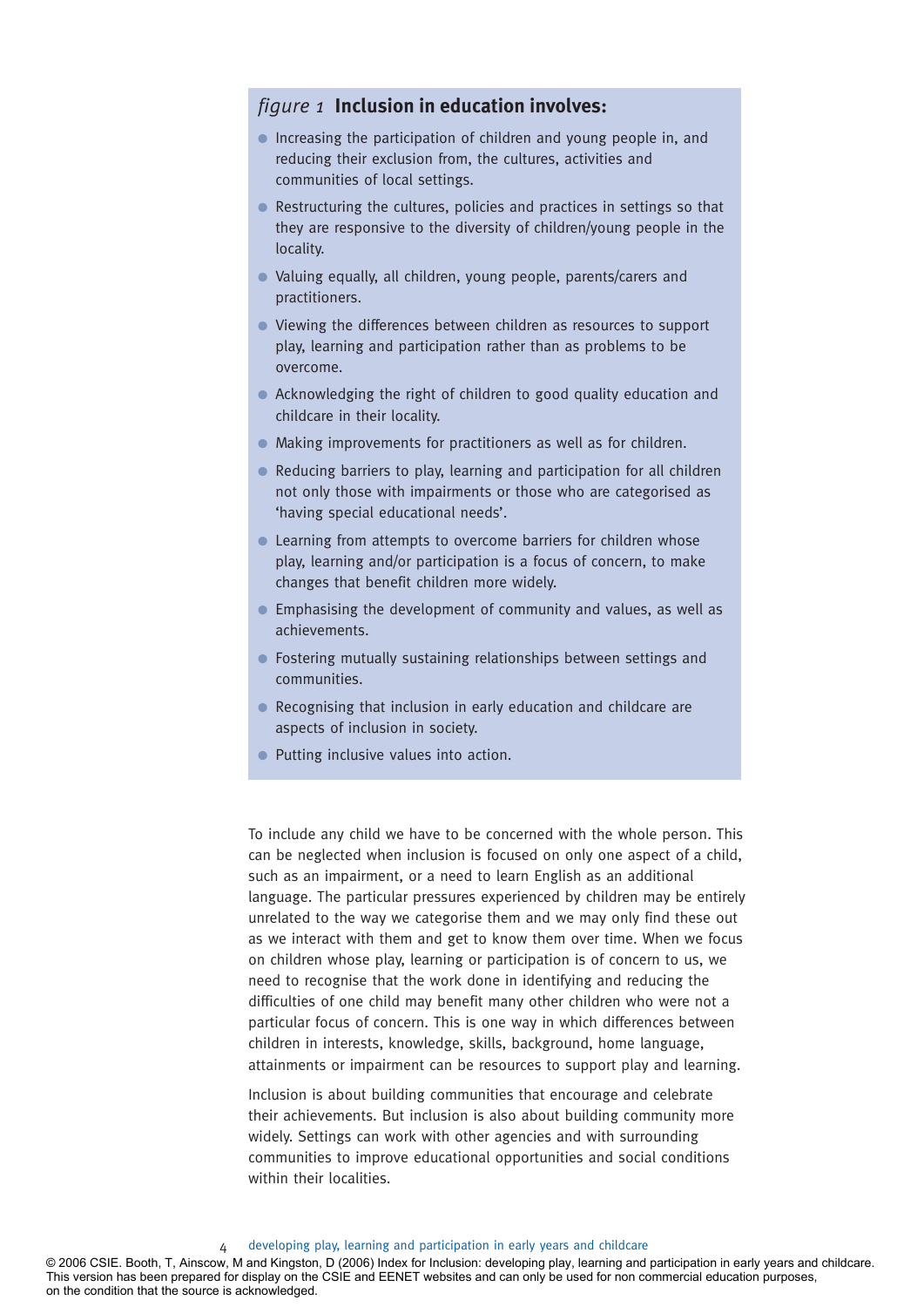Above all, inclusion involves thinking about the beliefs and values that we bring to our work and actions, and then relating what we do to inclusive values. We see such values as to do with equity or fairness, honesty and integrity, the importance of participation, building communities and the right to good local provision, compassion, respect for difference, a concern with creating a sustainable future for our children and young people and the encouragement of joyful engagement in play, learning and relationships. Relating our actions to our values can be the most practical step we take in making improvements to our setting. Inclusion may involve profound changes in what goes on in the activities and relationships of the setting and in relationships with parents/carers.

Inclusion involves change. It is an unending *process* of increasing learning and participation for all, an ideal or aspiration that is never fully reached. There is no fully inclusive setting. Excluding pressures are widespread, persistent and may take new forms. But inclusion happens as soon as the process of increasing participation is started. An inclusive setting then may best be described as one that is on the move.

#### *Barriers to play, learning, and participation*

We see inclusion as being impeded when children or practitioners encounter barriers to play, learning and participation. These can occur in any aspect of the setting, such as its physical arrangement, its organisation, the relationships between children and adults, and the nature of activities. Such barriers inevitably extend beyond the setting and may be found within communities and in local and national policies. Children encounter difficulties, then, when they experience *barriers to play, learning and participation* which can prevent access to a setting or limit participation within it. The notion of these barriers can be used to direct attention at what needs to be done to improve the experience of any child as well as adults in the setting.

By using the notion of 'barriers to play, learning and participation' to discuss difficulties in education and care and how they can be resolved we avoid using the language of 'special educational needs'. The idea that the difficulties children experience can be resolved by identifying some of them as 'having special educational needs' has considerable limitations. It confers a label that can lead to lowered expectations. It deflects attention from the difficulties experienced by other children without the label, and from sources of difficulty that may occur in relationships, cultures, the nature of activities and resources, the way practitioners support learning and play, and the policies and organisation of settings.

The use of the concept 'barriers to play, learning and participation' for the difficulties that children encounter, and avoidance of the term 'special educational needs', is part of a social model of difficulties in learning and disability. It contrasts with a medical model in which difficulties in education are seen to arise from deficiencies or impairments. Disabilities are barriers to participation for people with impairments or chronic illness. Disabilities may be created in the environment or by the interaction of discriminatory attitudes, actions, cultures, policies and institutional practices with impairments, pain, or chronic illness. Impairment can be defined as a long-term 'limitation of physical, intellectual or sensory

#### 5 developing play, learning and participation in early years and childcare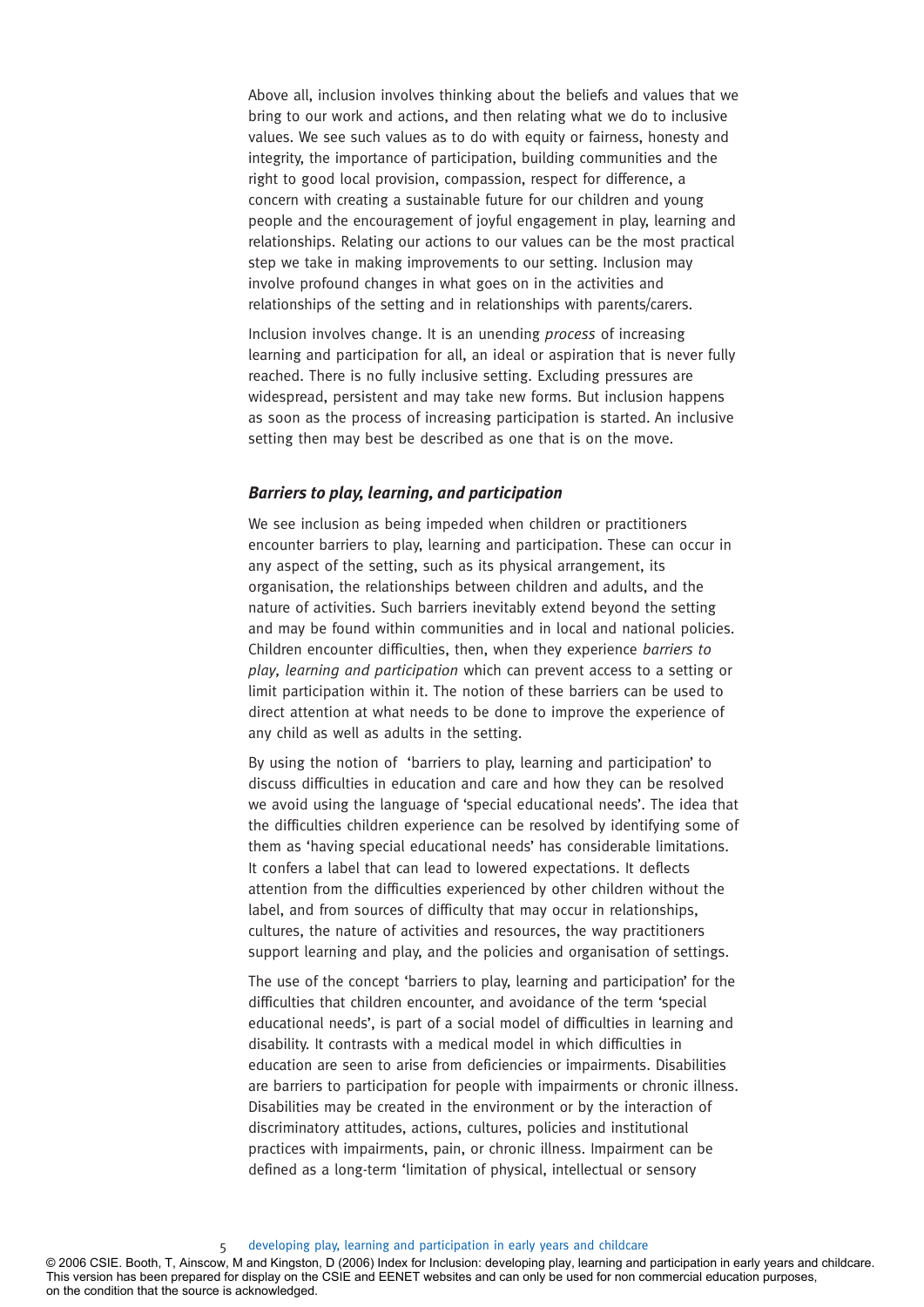<span id="page-9-0"></span>function',<sup>1</sup> though the notion of an intellectual impairment is problematic and may suggest an unwarranted physical basis to difficulties experienced in learning. While there is little that settings can do to overcome impairments, they can considerably reduce the disabilities produced by discriminatory attitudes and actions, and institutional barriers.

Barriers that arise in the way institutions are structured or run are sometimes described as 'institutional discrimination'. The Macpherson Report, $2$  following the inquiry into the way the murder of a black teenager, Stephen Lawrence, was handled by the police, focused attention on the 'institutional racism' within police forces and other institutions, including schools, early years and childcare settings and education, health and social services offices. Institutional discrimination is much wider than racism. It includes the ways institutions may disadvantage people because of their age, gender, disability, class, ethnicity, or sexual orientation as well as their educational history and qualifications. It creates barriers to participation and in education may impede learning. Because people are often more familiar with discussion of racism or sexism than disablism, they may be less aware of the involvement of people and institutions in the creation of disability. Institutional discrimination is deeply embedded within cultures and influences the way people are perceived and the responses that are made to them, including the way practitioners are appointed. Racism, sexism, classism, homophobia, ageism and disablism share a common root in intolerance to difference and the way power is abused to create and perpetuate inequalities. The development of inclusion may involve people in a painful process of challenging their own discriminatory practices, attitudes and institutional cultures.

Although the language of 'special educational needs' can be a barrier to inclusive development and may be a feature of institutional discrimination, it remains part of the culture and policy framework of many settings, and influences a variety of practices. It is used in writing 'statements of special educational need', in the identification of a child's difficulties in the Special Educational Needs Code of Practice.<sup>3</sup> in the use of Individual Education Plans and the information that settings have to provide in order to account for their expenditure on 'special educational needs'. Although they do not have to use the title by law, most nurseries designate someone as 'a special educational needs co-ordinator' and are encouraged to do so by this Code of Practice. We prefer terms such as 'learning support co-ordinator', 'learning and play development co-ordinator' or 'inclusion co-ordinator', since they imply a stronger connection with inclusive ideas. They encourage a broader notion of support that connects work done with children who experience difficulties, with necessary changes for all children. While we suggest that practitioners avoid the use of the term 'special educational needs', we realise that we have little power to change general usage. Nevertheless it is possible for practitioners to think differently about how educational difficulties arise and to use the notion of barriers to play, learning and participation to help in this process.

The language of the *Index* is echoed in the way that educational difficulties are discussed in some official documents and this can support

- 1 Adapted from Disabled People's International (1982) Proceedings of the First World Congress, Singapore: Disabled People's International.
- 2 Macpherson, W. (1999) Stephen Lawrence Inquiry (Macpherson Report), Command Paper 4261 vol. 1, London, Stationery Office. 3 Department for Education and Skills (2001) *The Special Educational Needs Code of Practice*, London, DfES.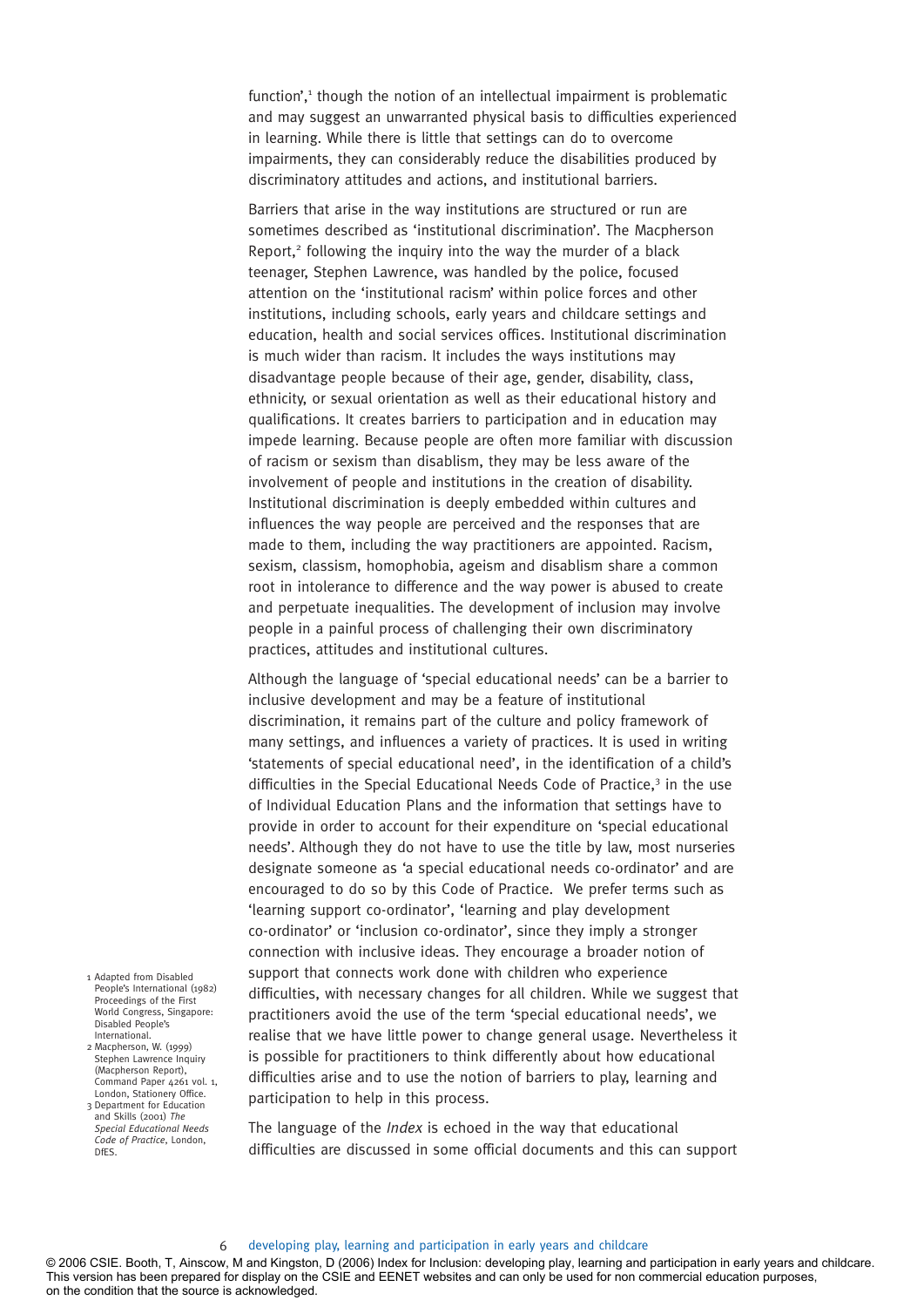practitioners in making a shift themselves. The concept of 'barriers to learning' is shared with the Curriculum Guidance on the Foundation Stage<sup>4</sup> as well as the inclusion guidance for Ofsted inspectors and head teachers.5 Practitioners in early years and childcare have to respond to current demands, while ensuring that the language they use is not discriminatory and supports inclusion.

#### *Resources to support play, learning and participation*

The minimising of barriers to play, learning and participation involves mobilising resources within the setting and its communities. There are always more resources to support play, learning and participation than are currently used. Resources are not just about money. Like barriers they can be found in any aspect of a setting: in practitioners, management committee/governors, children, parents/carers, communities, and through changes in cultures, policies and practices. Practitioners may have skills that they have not revealed or are not fully used and there may be community members who share a background or an impairment with a child who can help to make them feel at home. The resources in children, in their capacity to direct their own learning and play and to support each other, may be particularly under-utilised, as may the potential for practitioners to support each other's development. There is a wealth of knowledge within a setting about what impedes the play, learning and participation of children, which may not always be used to the full. One of the main purposes of the *Index* is to help settings draw on this knowledge to inform their development.

Figure 2 provides a set of questions that can be used to reflect on what is known about the cultures, policies and practices of a setting.

#### *figure 2* **Addressing barriers and resources**

- What are the barriers to play, learning and participation?
- Who experiences barriers to play, learning and participation?
- How can barriers to play, learning and participation be minimised?
- What resources are used to support play, learning and participation?
- What additional resources can be brought into action to support play, learning and participation?

#### *Support for diversity*

When difficulties are thought to arise from the 'special educational needs' of children and young people it can seem natural to think of support as about providing additional people to work with particular individuals. We see support far more broadly as *all activities which increase the capacity of a setting to respond to diversity.*

Providing support to individuals is only one way to increase the participation of children. Support is also provided when practitioners plan activities with all children in mind, recognising their different starting points, experiences, interests and learning styles, or when children help

4 Qualifications and Curriculum Authority/Surestart (2000) *Curriculum guidance on the foundation stage*, London, QCA/Surestart (p. 17.) 5 Office for Standards in

Education (2000) *Evaluating educational inclusion*, London, DfEE.

#### 7 developing play, learning and participation in early years and childcare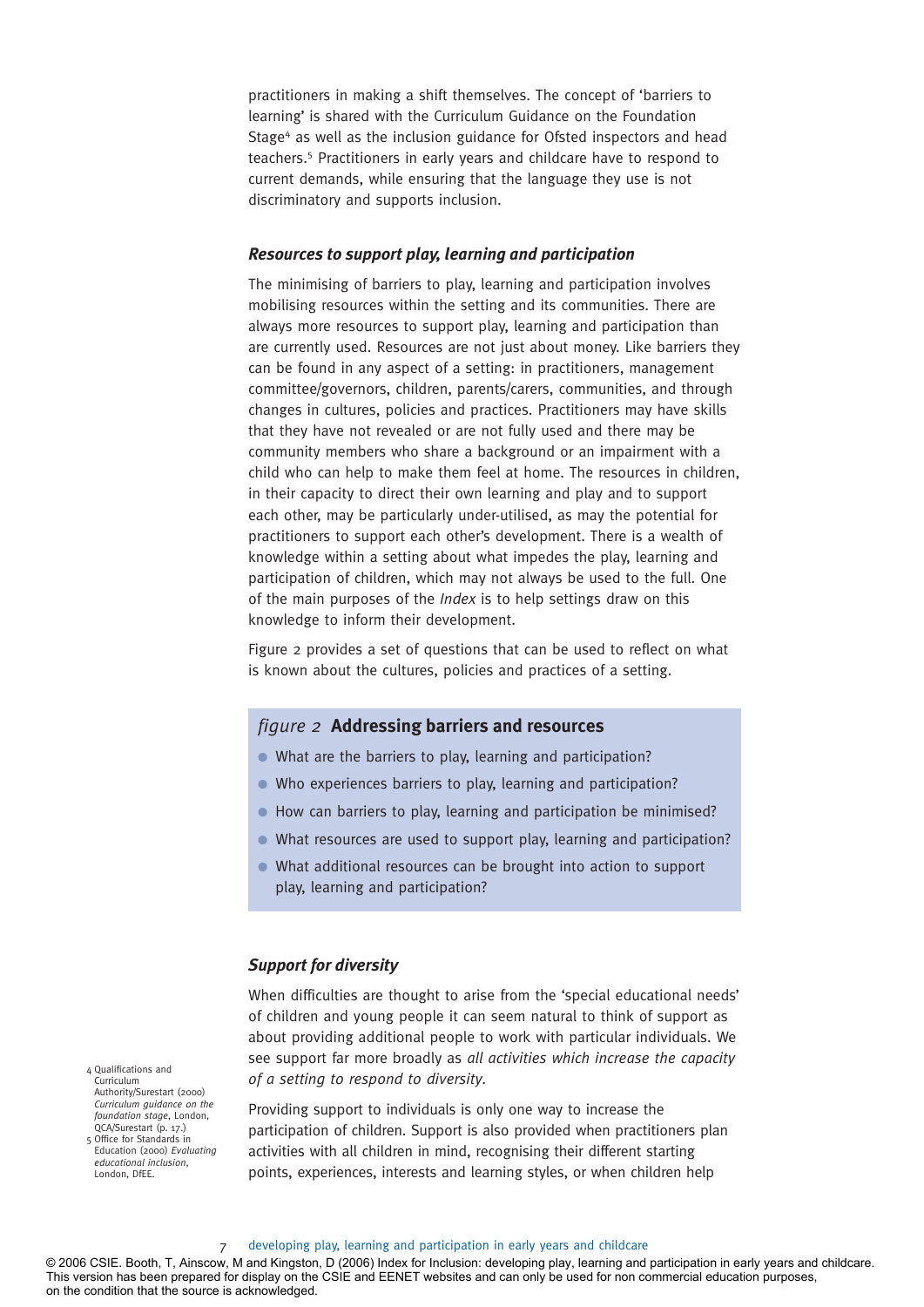<span id="page-11-0"></span>each other. When activities are planned to support the participation of all children, the need for individual support is reduced. Equally, the experience of supporting an individual may lead to an increase in active, independent learning for that child and provide ideas for improving learning for a wider group of children. In settings that have a number of practitioners and many children, such as nursery schools and large playgroups, major responsibility for the co-ordination of support may rest with one person. In such circumstances, those taking on this role should link support for individuals with activities to increase the knowledge and skills of practitioners, so that they can better engage all children and young people in activities.

This shift of view of support is very important. An approach to support that continues to attach assistants to individuals, without an aim to reduce such reliance, remains common. It can create a major barrier to the participation of those individuals and may block the development of a shared responsibility towards all children reflected in the way practitioners collaborate and activities are planned and encouraged.

## **Planning framework: dimensions and sections**

In using the *Index* materials, the possibilities for improving the setting are explored along three interconnected dimensions: creating inclusive cultures, producing inclusive policies and evolving inclusive practices. Experience with the *Index* indicates that these dimensions are seen, very widely, as important ways to structure development. They are described in figure 3 below:

## *figure 3* **The three dimensions of the** *Index*

#### **DIMENSION A Creating inclusive cultures**

This dimension is about creating a secure, accepting, collaborating, stimulating community, in which everyone is valued. Shared inclusive values are developed and conveyed to all new practitioners, children, management committee/governors and parents/carers. The principles and values in inclusive cultures guide decisions about policies and moment-to-moment practice, so that development becomes a continuous process.

#### **DIMENSION B Producing inclusive policies**

On this dimension inclusion permeates all plans for the setting. Policies encourage the participation of children and practitioners from the moment they join the setting, are concerned with reaching out to all children in the locality and minimise exclusionary pressures. All policies involve clear strategies for inclusive change. Support is considered to be all activities which increase the capacity of a setting to respond to diversity. All forms of support are brought together within a single framework.

#### **DIMENSION C Evolving inclusive practices**

This dimension is about developing activities that reflect inclusive cultures and policies. Activities are made responsive to the diversity of children and young people in the setting and in the surrounding community. Children are encouraged to be actively involved, drawing on their knowledge and experience outside of the setting. Practitioners identify material resources and resources within each other, management committee/governors, children and young people, parents/carers, and local communities which can be mobilised to support play, learning and participation.

8 developing play, learning and participation in early years and childcare<br>© 2006 CSIE. Booth, T, Ainscow, M and Kingston, D (2006) Index for Inclusion: developing play, learning and participation in early years and childc This version has been prepared for display on the CSIE and EENET websites and can only be used for non commercial education purposes, on the condition that the source is acknowledged.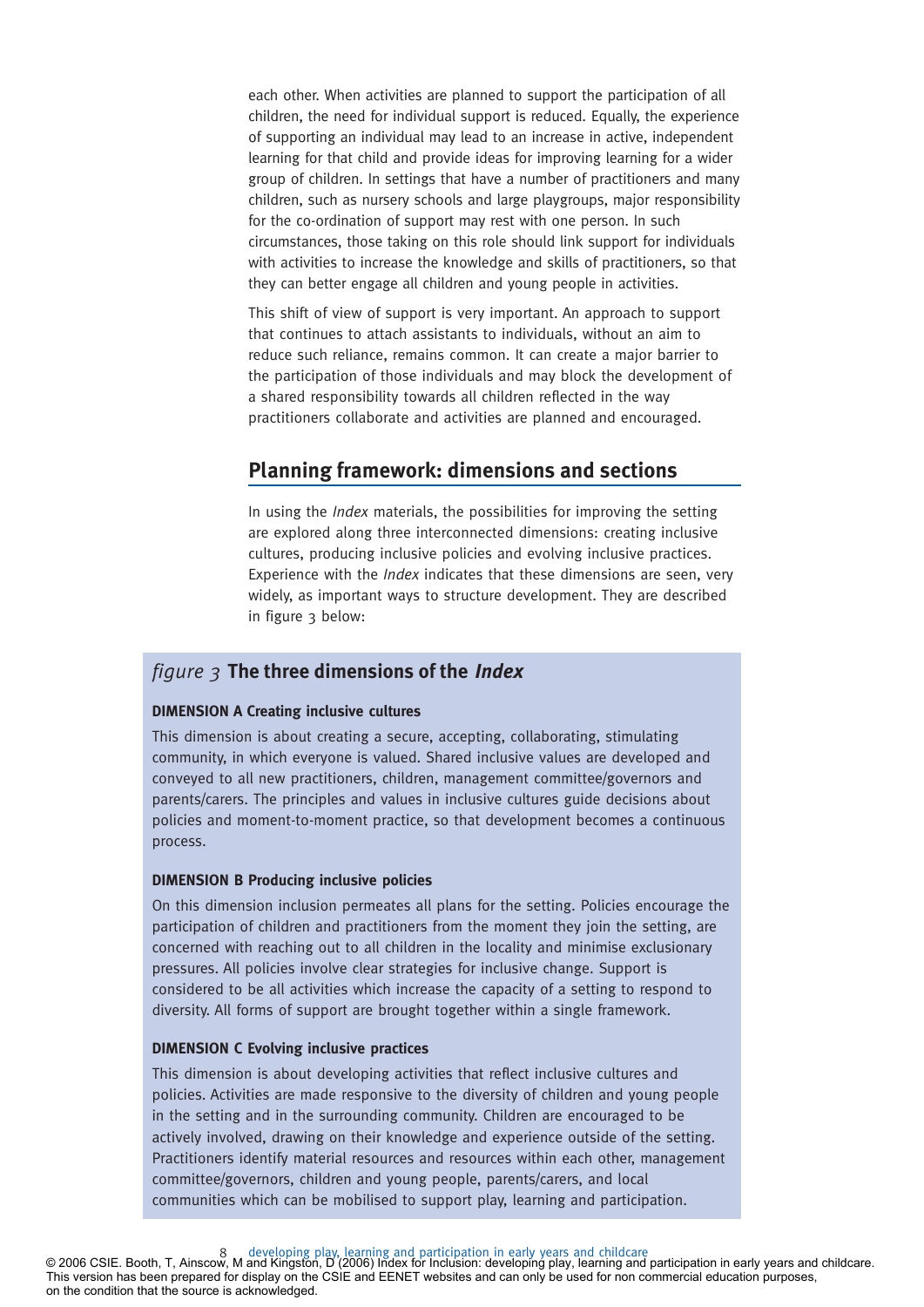

The dimensions of the *Index* can be shown along the sides of a triangle as in figure 4.

While the three dimensions are all necessary to the development of inclusion, 'creating inclusive cultures' is placed, deliberately, along the base of the triangle. Too little attention has been given in the past to the potential for the cultures of a setting to support or undermine developments. Yet these are at the heart of improvement. The development of shared inclusive values and collaborative relationships may lead to changes in the other dimensions. It is through inclusive cultures that changes in policies and practices can be sustained when new practitioners, children and young people join a setting.

Each dimension is divided into two sections to further focus attention on what needs to be done to increase participation in activities. The dimensions and sections provide *a planning framework* (figure 5) to structure a development plan and can become headings within it. Settings will need to make sure that they are moving forward in all these areas and can use the indicators and questions to help specify what they want to do.

| figure $\zeta$ The planning framework                     |                                  |
|-----------------------------------------------------------|----------------------------------|
| <b>DIMENSION A</b> Creating inclusive cultures            |                                  |
| Building community                                        | Establishing inclusive values    |
| <b>Producing inclusive policies</b><br><b>DIMENSION B</b> |                                  |
| Developing the setting for all                            | Organising support for diversity |
| <b>DIMENSION C</b> Evolving inclusive practices           |                                  |
| Orchestrating play and learning                           | Mobilising resources             |

9 developing play, learning and participation in early years and childcare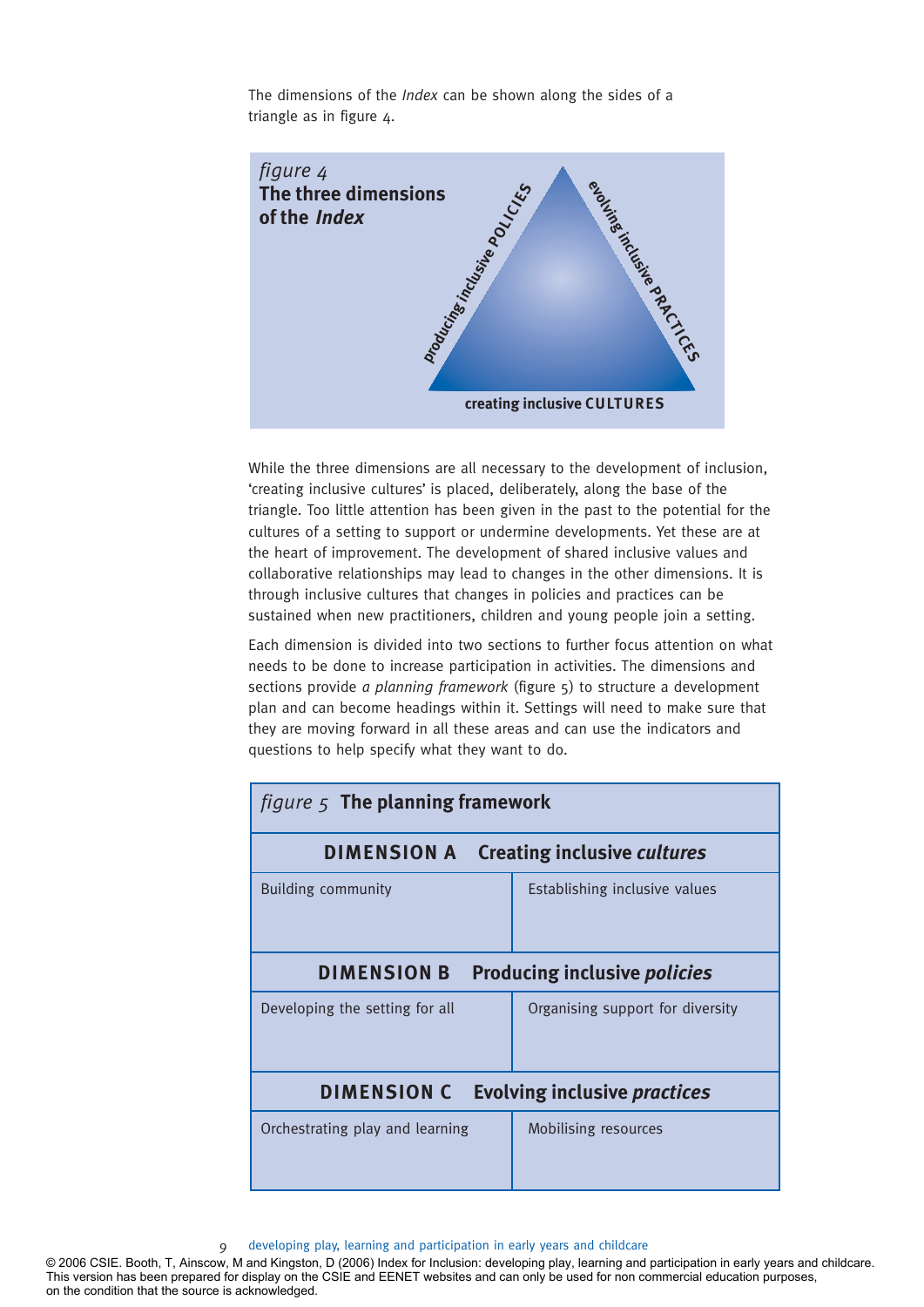## **The review materials: indicators and questions**

Each section contains a set of indicators (see *Insert* page five and pages 47-49 of this folder). These are aspirations about important aspects of the setting and are used to begin a review of the extent of inclusion in it. The meaning of each indicator is clarified by a set of questions (see *Insert* page 6 and [pages 50-95](#page-53-0) of the *Index*) which invite deeper exploration of the setting. They challenge thinking about the indicator and draw out existing knowledge. They sharpen the investigation of the current situation, provide additional ideas for development activities and serve as criteria for the assessment of progress. Often, it is when people begin to engage with the detail of the questions that they see the practical significance of the *Index*.

The CD of the *Index* will help to make the materials more accessible so that it will be easier to explore the questions without a personal copy of the printed materials. At the end of each set of questions there is space to add further questions. It is expected that practitioners in every setting will make their own version of the *Index* by adapting existing questions and adding their own.

The indicators have been carefully chosen to prompt thinking about important areas in a setting. However some very important issues are not represented by their own indicator but permeate the *Index* and are represented by questions under a number of indicators. This is the case for concerns about participation in relation to ethnicity, gender and impairment. When people only use the indicators to get a rough idea of what needs to be done in a setting without going on to explore the issues in detail using the questions, they can miss reflecting on these and other important matters.

Some indicators and/or questions refer to matters for which settings may share responsibility with others such as local authorities or management committee/governors. Examples include physical accessibility of buildings, statements of 'special educational needs' and admissions policies. We hope that practitioners will be able to work constructively with others to produce building plans, procedures for developing statements, and admissions policies, which encourage the participation in the mainstream of all children who live in the locality.

Settings are expected to adjust the materials to their own requirements. However, adaptation should be resisted if it is proposed because an indicator or question poses an uncomfortable challenge. In some places, indicators and questions may not be seen to apply because of the character of the setting. This will be true, in part, because this *Index* covers an age range from babies through children in early years settings and older children in after school clubs and summer play schemes. Questions about the welfare of babies may not apply to older children and vice versa. There are also single-sex settings, many faith-based settings, special schools and special nurseries that do not try to include all children from their locality. Nevertheless practitioners in such settings often do wish to plan inclusively within their limits and may wish to adapt the indicators and questions to suit their purposes. A number of special schools, including special nurseries, have used the *Index* to make significant changes, for

#### 10 developing play, learning and participation in early years and childcare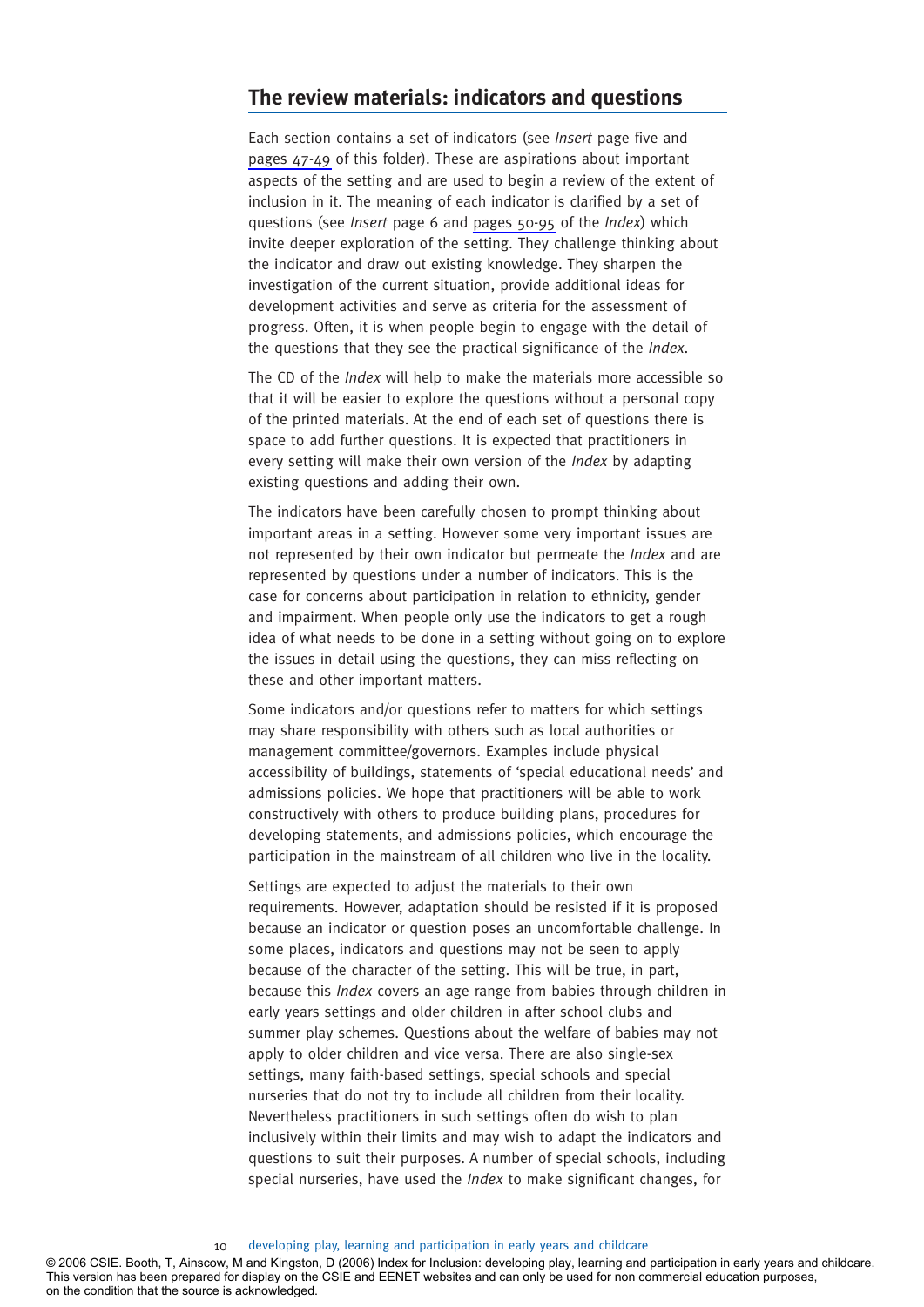example, in collaboration between staff and between children. However, it should be clear, that we are committed to the view that all children have a right to mainstream participation and we base this commitment on human rights principles.

## **An inclusive process**

The *Index* process itself contributes to the development of inclusion. It involves a detailed self-review which includes everyone connected to the setting and draws on their knowledge and experience. Often this self-review is supported from outside the setting by colleagues within a local authority, a psychology or advisory service. It is not about assessing anyone's competence but about finding ways to support the development of the setting and its practitioners. A version of this process is described in detail in [part 2.](#page-17-0) It can be represented as a development planning cycle, with an additional stage in the first year, 'Getting started with the *Index*', where a planning group become familiar with the materials and how they can be used (see figure 6).

However, development should not be seen as a mechanical process. It arises as much when connections are made between values, emotions, knowledge and actions as from careful reflection, analysis and planning. It is about hearts as much as minds.



## **The** *Index* **in use**

6 Albanian, Arabic, Basque & Spanish, Bosnian, Brazilian Portuguese, Bulgarian, Catalan, Chinese for Hong Kong, Croat, Danish, Finnish, Flemish, French, German, Hindi, Hungarian, Japanese, Luganda & Lusoga for Uganda, Maltese, Norwegian, Portuguese, Romanian, Serbian, Spanish for Chile and Spain, Swedish, Urdu, Vietnamese and Welsh.

The schools version of the *Index* has been used in a large number of schools across the UK, and in many overseas countries. In 2000 the then Department for Education and Employment (DfEE) placed the *Index* in all schools and LEAs in England; in 2003 the Welsh Assembly Government did the same for Wales, with some schools receiving it in Welsh or Welsh and English. Versions of the *Index* have been prepared or are being prepared in over 30 languages $6$  and English versions are being used in Australia, Canada, New Zealand, South Africa and the USA. An international team supported by UNESCO has looked at how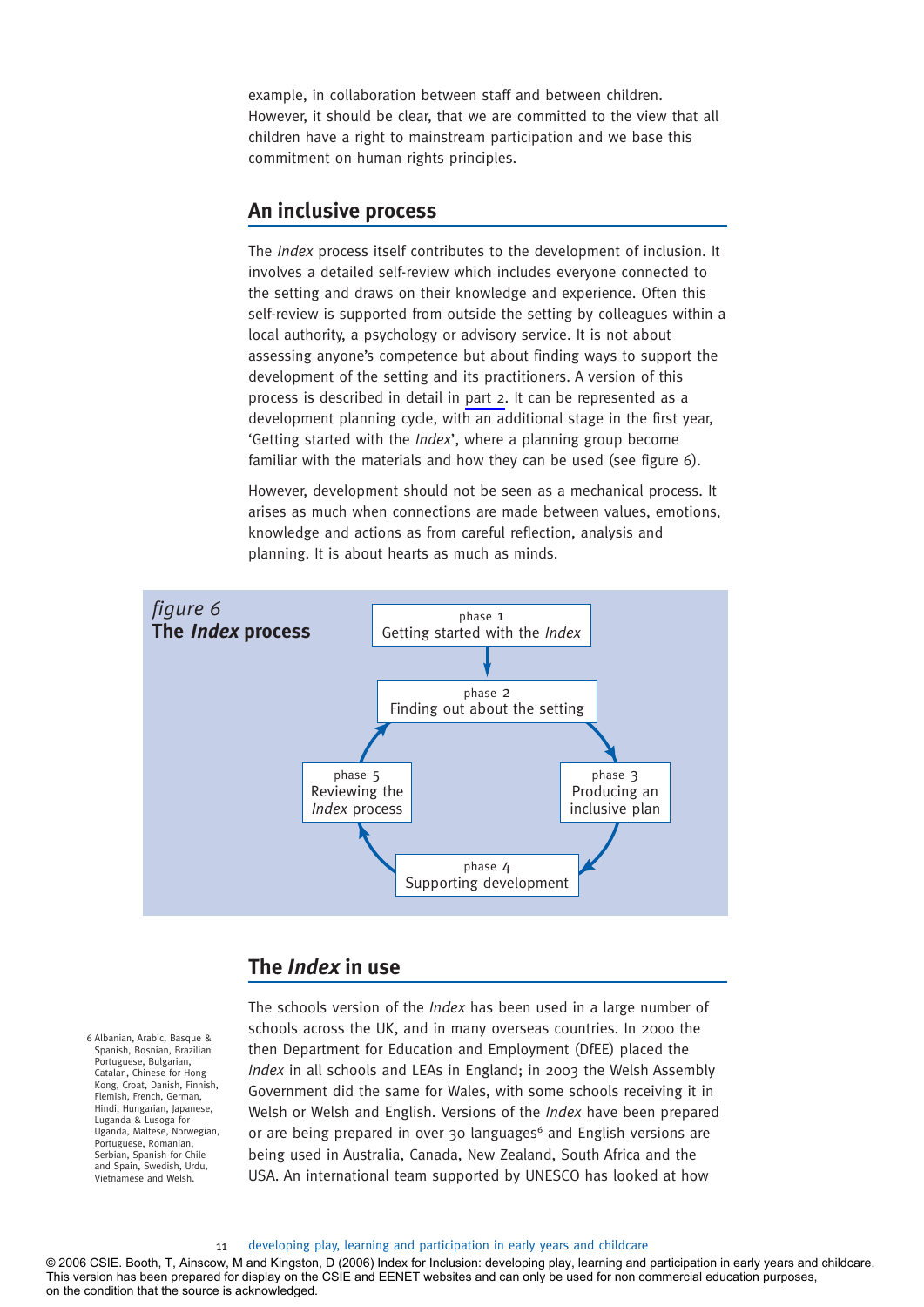versions of the *Index* can be developed for the economically poor areas in countries of the South.<sup>7</sup> Such work has led us to conclude that the concepts, planning framework, review materials and process of the *Index* have wide application although more radical modifications need to be made to the review materials in economically poor countries.

A version of the *Index* has also been produced to support the development of all aspects of local authorities, from the fire service to the library service.<sup>8</sup> One local authority has reorganised its inclusion agenda around the dimensions and sections of the *Index* to make it compatible with the work it wishes to support in schools, with the head of inclusion claiming that 'the *Index* is the lead document for this Authority'.

There is no 'right' way of using the *Index*. The huge variety of early years and childcare settings within the state, private, voluntary and independent sectors means that the materials inevitably need to be adapted to particular circumstances. Some places have used the indicators to consider improving working conditions and relationships for practitioners before looking at it more generally. Others have used the *Index* to structure a piece of individual or group research. It has also been used for professional development activities.

Some settings begin working with the *Index* on a small scale, for example, in using the materials to raise awareness about inclusion with practitioners, volunteers, and management committee/governors and then find that this leads on to work in greater depth. Part 2 of these materials contains examples that illustrate a number of different ways of using the *Index*. An analysis<sup>9</sup> of case studies of the use of the schools version of the *Index* has been produced and work is in progress on gathering together its use internationally. Any use is legitimate which promotes reflection about inclusion and leads to greater participation of children and young people in the cultures, activities and communities of their settings.

However, primarily part 2 describes a way of using the *Index* that is integrated into planning for the development of the setting as a whole. Before using the *Index*, many places do not engage in this kind of systematic planning and may use the *Index* to gradually move towards such an approach. Part 2 also describes the *Index* process so that it can be led from within individual settings. Yet, as we have suggested, it is often important for the process to have support from someone with previous knowledge of using it, who is familiar with its approach to review and planning and can be a source of help and advice. This may be particularly necessary in getting started. In some areas, clusters or groups of settings have worked in collaboration with each other and advisory staff from a Local Authority or Early Years Development and Childcare Partnership. Many people have found that such arrangements give them added impetus to keep going. Collaborations are particularly important for small settings, for example those involving childminders or crèches.

- 7 Booth T. and Black-Hawkins K. (2001) *Developing an Index for Inclusion with Countries of the South*, Paris, UNESCO. Now obtainable from EENET at: www.eenet.org.uk/theory\_ practice/develop\_learning participation.doc
- 8 McDonald, V. and Olley, D. (2002) *Aspiring to Inclusion, a handbook for councils and other organisations*, Ipswich, Suffolk County Council.
- 9 Rustemier, S. and Booth T. (2005) *Learning about the Index in use: a study of the use of the Index for inclusion in schools and LEAS in England*, Bristol, CSIE.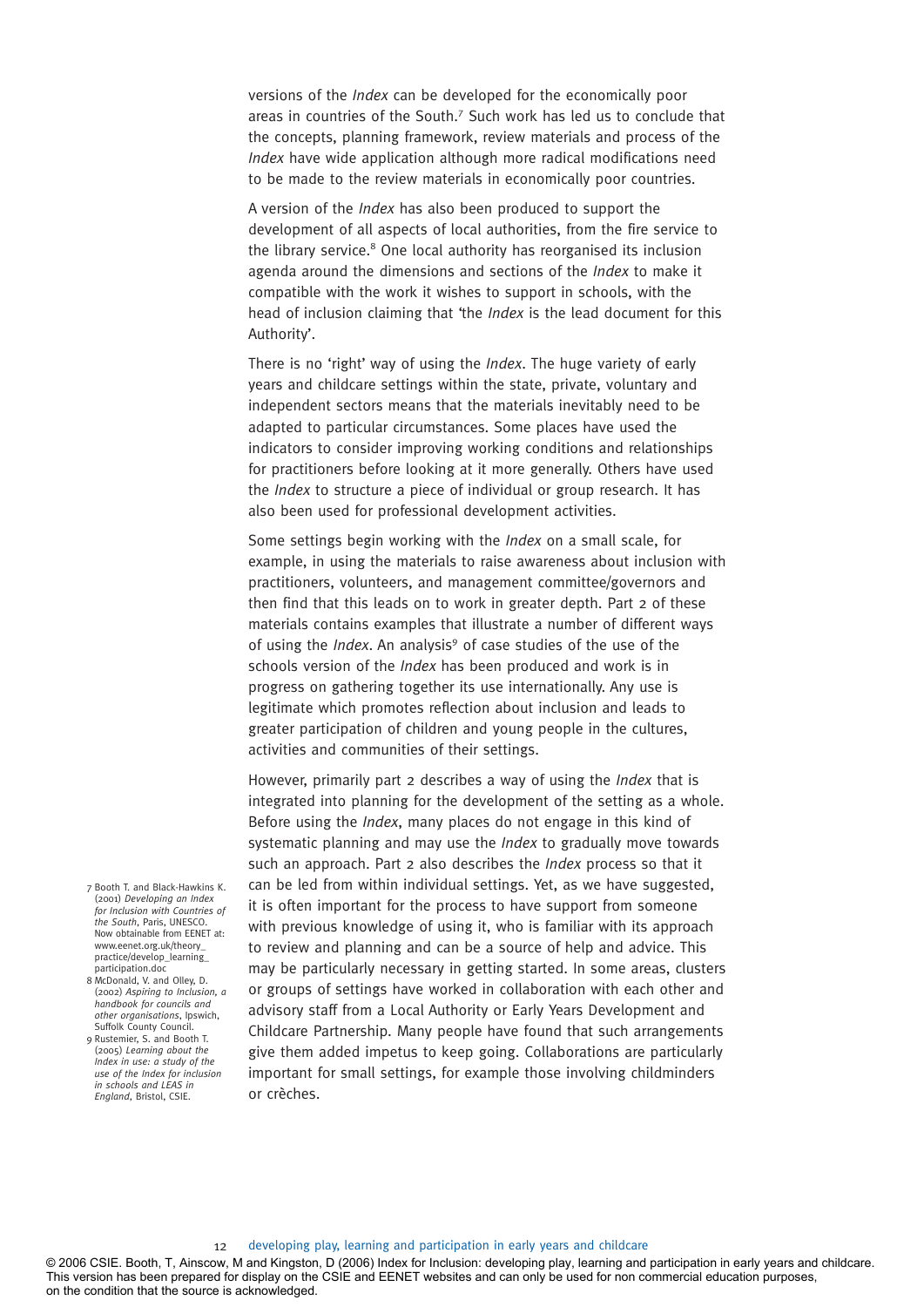## **What you can hope to achieve**

- 10 Department for Education and Employment (1998) *Meeting Special Educational Needs; a Programme of Action*, London, DfEE (p.8).
- 11 Department for Education and Employment (2000) *Bullying: don't suffer in silence*, London, DfEE; Office for Standards in education (2003) *The education of asylum seeker pupils*, London, OFSTED; Social Exclusion Unit (2001) *Preventing social exclusion*, London, SEU; Social Exclusion Unit, (2003) *A better education for children in care*, London, SEU, Department for Education and Skills (2003) *Aiming High: Raising the Achievement of Gypsy Traveller Pupils*, London, DfES; Department for Education and Skills (2001) *Promoting Children's Mental Health within Early Years and School Settings*, London, DfES.
- 12 Qualifications and Curriculum Authority/ Surestart (2000) *Curriculum guidance on the foundation stage*, London, QCA/ Surestart (p. 17); Office for Standards in Education (2000) *Evaluating educational inclusion*, London, DfEE. Surestart (2003) *Birth to three matters*, London, DfES
- 13 Department for Education and Skills (2001) *Inclusive Schooling, Children with Special Educational Needs*, London, DfES (pp. 2-3).
- 14 Department for Education and Skills (2004) *Removing barriers to achievement, the government's strategy for SEN*, London, DfES.
- 15 Department for Education and Employment (2000) *Working With Teaching Assistants*, London, DfEE.
- 16 Department for Education and Employment (2001) *Inclusive School Design*, London, DfEE.
- 17 Disability Rights Commission (2002) *Disability Discrimination Act 1995 Part 4: Code of Practice for Schools*, London, DRC; National Children's Bureau (2002) *Early Years and the Disability Discrimination Act 1995*, London, NCB.
- 18 Department for Education and Skills (2001) *Special Educational Needs and Disability Act*, London DfES.
- 19 Department for Education and Skills (2001) *Inclusive Schooling, Children with Special Educational Needs*, London, DfES (p.13).
- 20 Department for Education and Skills and Department for Health (2003) *Together from the Start – Practical guidance for professionals working with disabled children (birth to third birthday) and their families*, London, DfES/DoH; Surestart (2003) *National*

The government has described inclusion as 'the keystone'<sup>10</sup> of its education policies and there are a great number of government policy documents which focus on inclusion. In many there is a particular emphasis on a need for good quality provision for vulnerable children and young people.<sup>11</sup> Some support, at least in part, the broad view of inclusion set out here.<sup>12</sup> The *Index* is recommended specifically in two documents as a way of implementing government policies. The 'Guidance on Inclusive Schooling' echoes the planning framework of the *Index* when it suggests that inclusion is 'a process by which schools, local education authorities and others, develop their cultures, policies and practices'. It describes the *Index* as a means by which 'schools … can … identify and remove the barriers to learning and participation'.13 Its use is also supported by the government's strategy document 'Removing barriers to achievement'.14 The *Index* is an acknowledged influence on the guidance for 'Working With Teaching Assistants'<sup>15</sup> and it formed part of the background to 'Inclusive School Design'.<sup>16</sup>

However, the exclusionary pressures in the system remain significant. Children continue to be excluded from mainstream settings because they have an impairment or are seen to 'have learning difficulties'. This should be more difficult following the introduction of the Disability Rights Commission Code of Practice for Schools,<sup>17</sup> the Special Educational Needs and Disability Act,<sup>18</sup> and the Statutory Guidance on Inclusive Schooling associated with the Act.<sup>19</sup> This latter guidance recognises that 'minor reasons have been used to block a child's inclusion' and gives examples of 'how barriers to learning and participation were overcome' (p. 13). This legal guidance is also supported by specific government requirements and advice for early years and childcare.<sup>20</sup> Where parents want it, then, local mainstream settings, together with local education authorities, are obliged to attempt to remove barriers to the attendance and participation of a child with an impairment. However, this falls short of the recognition of the right of a child to a local mainstream school and in practice there has been only a slight decrease in the exclusion of children with impairments from the mainstream which is balanced by increasing use of private provision and provision for children seen as disruptive.<sup>21</sup>

Discrimination on the basis of 'race', ethnicity, gender and sexual orientation is also constrained by law. The Race Relations (Amendment) Act  $2000^{22}$  requires action to support 'race equality' which involves removing discrimination on the basis of ethnicity and this is supported by guidance from the Commission for Racial Equality.<sup>23</sup> Discrimination on the basis of gender is prohibited by the 1975 Sex Discrimination Act, section III of which refers specifically to education, employment and the provision of services by any organisation.<sup>24</sup> Finally in 2003 discrimination in employment on the grounds of sexual orientation was outlawed.<sup>25</sup> Many people argue that what is required is comprehensive anti-discrimination legislation which would cover all forms of discrimination including that related to age or appearance. The Equality Act 2006<sup>26</sup> is not such a law, although it does add to requirements for

#### 13 developing play, learning and participation in early years and childcare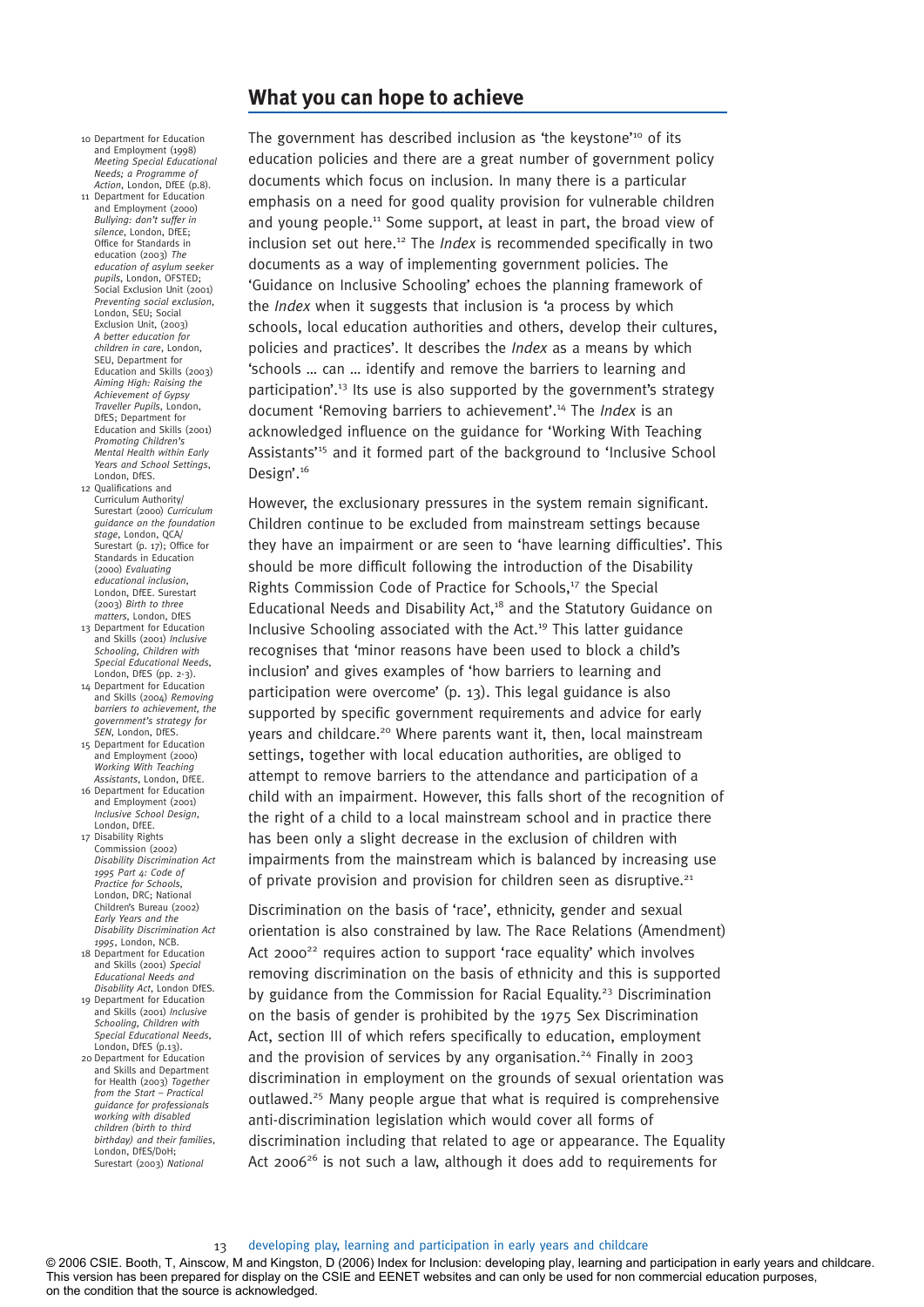<span id="page-17-0"></span>*Standards for Under Eights Day Care and Childminding* (in addition there are separate standards for sessional day care, full day care, out of school care, crèches), London, DfES, DWP; Qualifications and Curriculum Authority/Surestart (2000) *Curriculum guidance for the foundation stage*, London, QCA, Surestart.

- 21 Office for Standards in Education (2004), *Special educational needs and disability; towards inclusive schools*, London, Ofsted.
- 22 The Home Office (2000) *Race Relations (Amendment) Act*, London, The Stationery Office.
- 23 Commission for Racial Equality (2002) *Preparing a Race Equality Policy for Schools*, London, CRE; Commission for Racial Equality (2002) *Code of Practice on the Duty to Promote Race Equality*, London, CRE; Commission for Racial Equality (2002) *The Duty to Promote Race Equality, A Guide for Schools*, London, CRE.
- 24 The Home Office (1975) *Sex Discrimination Act*, London, The Stationery Office; The Equal Opportunities Commission (2003) *What does the Sex Discrimination Act say?* [www.eoc.org.uk.](http://www.eoc.org.uk)
- 25 The Home Office (2003) *Employment Equality (Sexual Orientation) Regulations*, London, The Stationery Office.
- 26 The Home Office (2006) *Equality Act*, London, The Stationery Office.

gender equality, avoidance of discrimination on the basis of sexual orientation and religion. But while compliance to legislation may remove some barriers, children benefit more widely when people relate their actions to deeply held inclusive values.

While it is possible, then, to find laws and government policies which are supportive of the broad view of inclusion adopted here, such documents are written from a number of conflicting perspectives. It is hard to reconcile inclusion as the 'keystone' of government policy with policies which encourage competition between settings and parents to shop around to find a setting they prefer, which may be outside of their immediate area. It may be difficult, too, to square a wish to create high quality early years and childcare provision for everyone with the current piecemeal and fragmented approach to development. We argue that equitable inclusive policies require a national network of good quality early years and childcare settings throughout the countries of the UK, although we do not believe that such a network should replace support for parents who wish to look after their children at home, or arrange provision around home care. Trying to comply equally with all government policies perpetuates confusion and demonstrates why it is important to develop an inclusive framework for ourselves, into which we can fit and adapt the requirements placed upon us.

Yet it is clear that some barriers that arise within government policies or in the environments of children are largely beyond the control of those who work directly with children and young people. The most powerful barriers to the development of play, learning and participation for children remain those associated with poverty and the stresses and other disadvantages it produces. Nevertheless, settings can and do change. They can radically affect the experiences of children and practitioners by developing cultures in which everyone is respected and feels secure, and where policies and practices support the development of play, learning and participation for all children. Many settings, in widely differing circumstances, find the *Index* helpful in allowing them to take a degree of control over their own inclusive development, analysing what they do, determining priorities for change and putting these into practice.

14 developing play, learning and participation in early years and childcare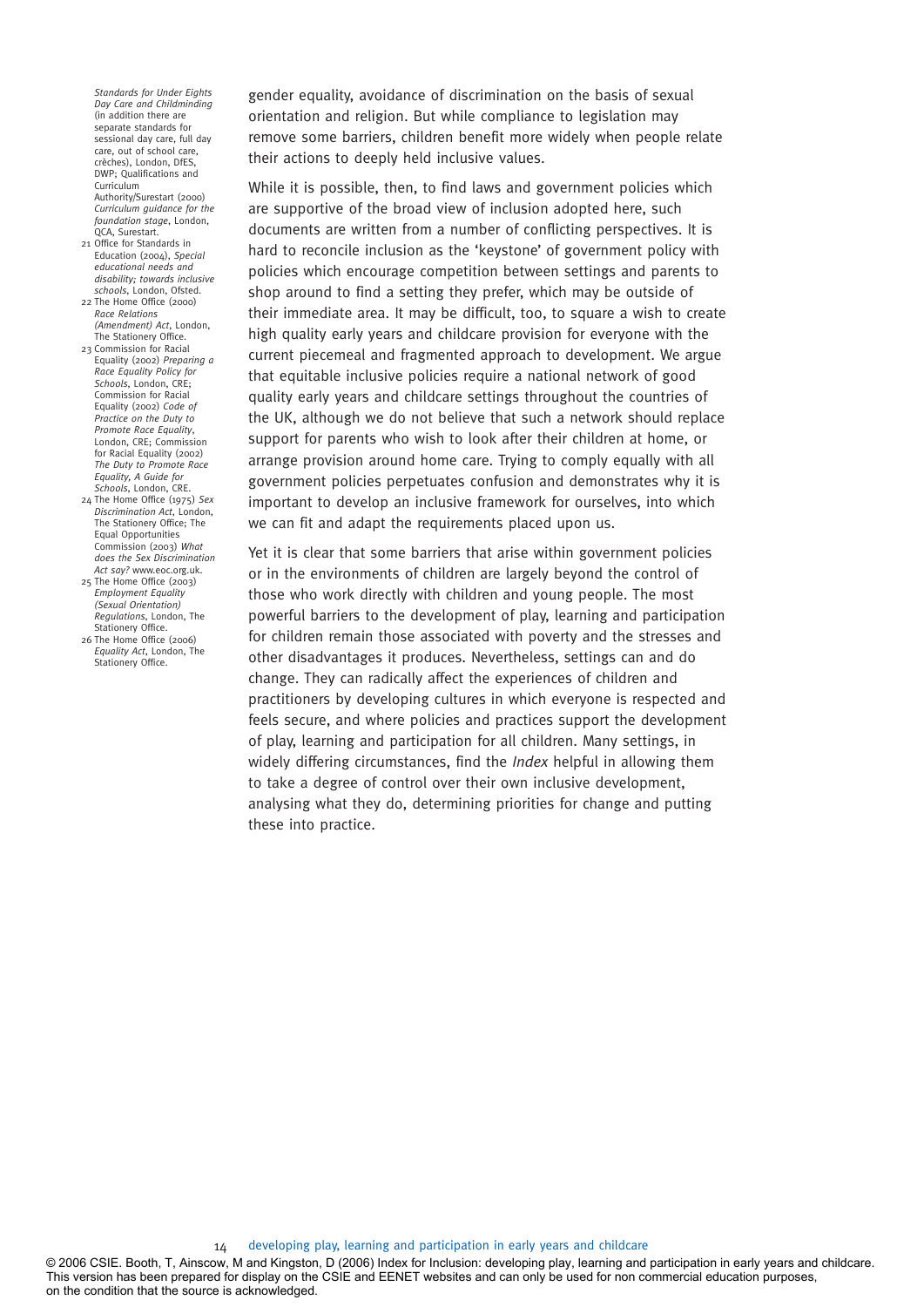# **part 2**  the *Index* process

## **An overview**

The *Index* process starts from the first engagement with the materials. It builds on the knowledge of all involved and is adapted to its particular circumstances. In this way it encourages everyone to take ownership of the process. The phases of the *Index* process are set out in figure 7.

## *figure 7* **The** *Index* **process**

#### **phase 1 Getting started with the** *Index*

- Establishing a planning group
- Reviewing the approach to planning
- Raising awareness about the *Index*
- Exploring existing knowledge guided by key concepts and planning framework
- Deepening enquiry using the indicators and questions
- Preparing to work with others

#### **phase 2 Finding out about the setting**

- Exploring the knowledge and ideas of practitioners and management committee/governors
- Exploring the knowledge and ideas of children and young people
- Exploring the knowledge and ideas of parents/carers and members of local communities
- Deciding priorities for development

#### **phase 3 Producing an inclusive plan**

- Reviewing priorities using the planning framework
- Putting priorities into the development plan

#### **phase 4 Supporting development**

- Putting priorities into action
- Maintaining development

#### **phase 5 Reviewing the** *Index* **process**

- Reviewing and recording progress
- Reviewing work with the *Index*
- Continuing the *Index* process

The *Index* is not only about a carefully planned, step-by-step process of identifying and implementing priorities for change. Development is always more complex and messy than this. The concern of the *Index* with changes in values may prompt practitioners and children and young people to make adaptations to cultures, policies and practices which go

<sup>© 2006</sup> CSIE. Booth, T, Ainscow, M and Kingston, D (2006) Index for Inclusion: developing play, learning and participation in early years and childcare. This version has been prepared for display on the CSIE and EENET websites and can only be used for non commercial education purposes, on the condition that the source is acknowledged.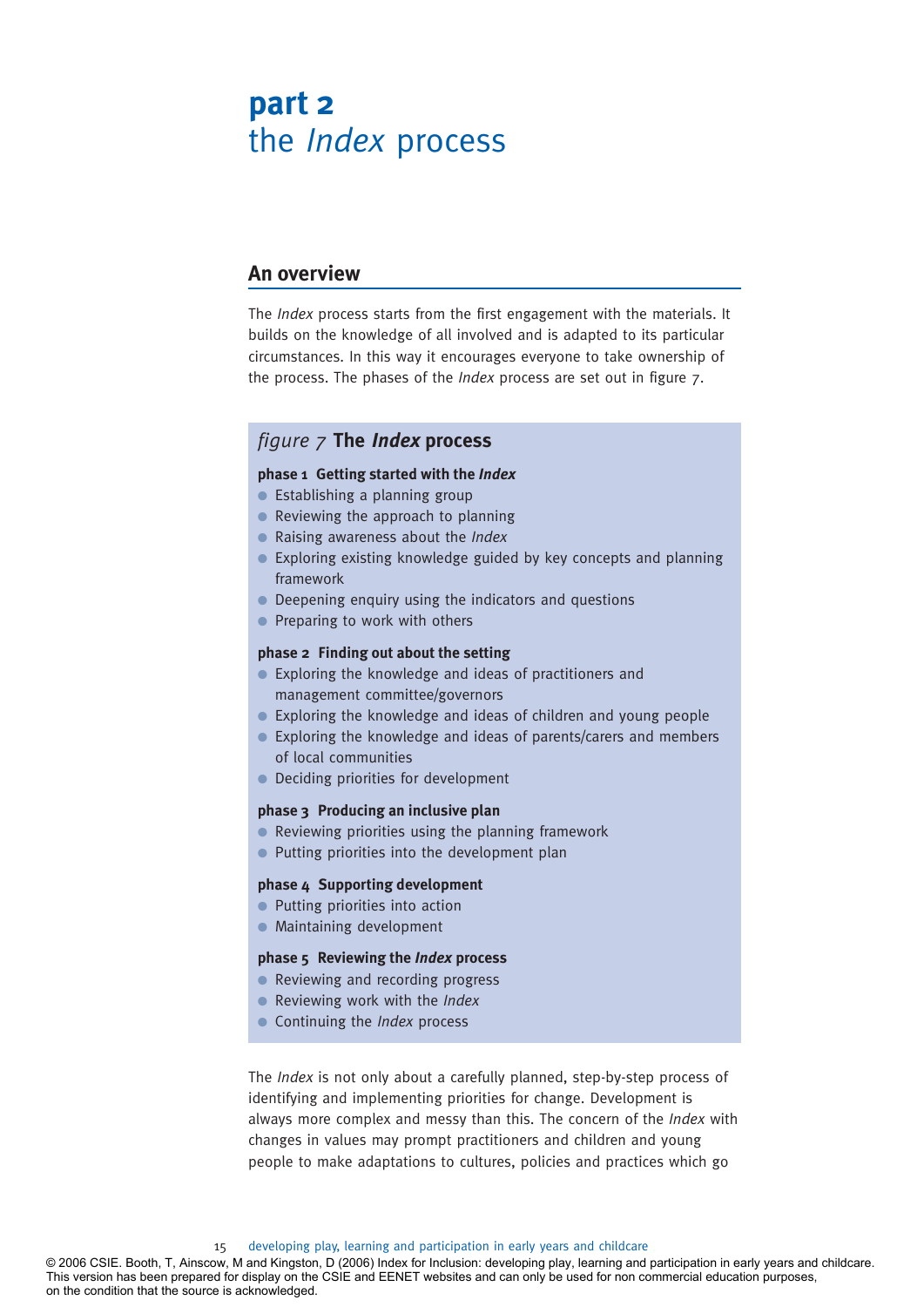**The** *Index* **in use 'This has been a shared venture between parents/carers, children and practitioners.'**

beyond any particular priority. These might involve broad shifts in the way practitioners work with each other or smaller changes in the way a particular practitioner interacts with children.

As the exploration of the cultures, policies and practices of the setting proceeds, opportunities for inclusive

development may become apparent that were previously unnoticed. Practitioners may discover that, in some respects, the setting seems less inclusive than they first thought. But the process may also uncover previously unconsidered strengths in existing practice as well as resources to support play, learning and participation, in practitioners, children, parents/carers, management committee/governors and in the surrounding communities.

#### *Time spent on the* **Index** *process*

Because of the very different ways in which the *Index* materials are used it is difficult to set down a time-scale for engaging with them. If the setting adopts a yearly planning cycle running from September to July then the five phases of the *Index* will have to fit in with it. This means that the first phase, which is additional to the planning cycle because it involves the planning group in gaining familiarity with the materials, will have to be completed before September. Rough timings might involve the planning group doing their preparatory work, getting started with the *Index*, ready to start wider consultations and planning from September to December. Implementation and review of progress would then take place from January to July, with the process repeated from the following September.

#### *figure 8* **A way of organising the** *Index* **process**

| phase 1 Getting started with the Index | June-July          |  |
|----------------------------------------|--------------------|--|
| phase 2 Finding out about the setting  |                    |  |
| phase 3 Producing an inclusive plan    | September-December |  |
| phase 4 Supporting development         |                    |  |
| phase 5 Reviewing the Index process    | January-July       |  |

#### *Working with others*

As was mentioned in part 1, settings can work with the *Index* on their own, but many welcome outside support and feel that they need it, particularly in the early stages. A workshop with key people in the setting, led by someone already familiar with the *Index* can help to get things started. Our experience, however, suggests that because of the many different pressures that affect settings, they are most likely to keep going with the *Index* if it has official backing, consistent support and is part of an approach to development in the wider area.

<sup>© 2006</sup> CSIE. Booth, T, Ainscow, M and Kingston, D (2006) Index for Inclusion: developing play, learning and participation in early years and childcare. This version has been prepared for display on the CSIE and EENET websites and can only be used for non commercial education purposes, on the condition that the source is acknowledged.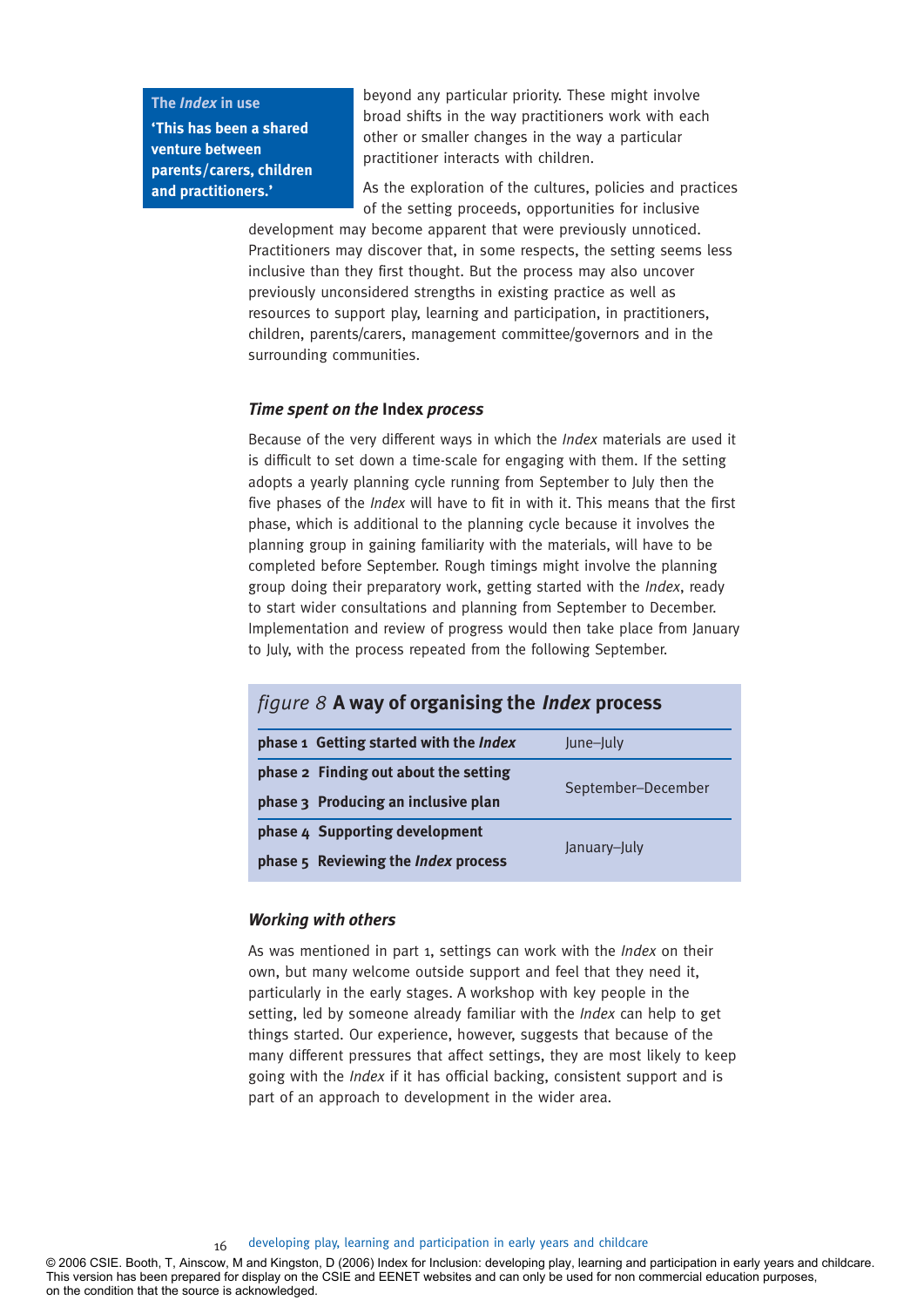## **phase 1** Getting started with the *Index*

- **Establishing a planning group**
- Reviewing the approach to planning
- Raising awareness about the *Index*
- Exploring existing knowledge using the key concepts and planning framework
- Deepening enquiry using the indicators and questions
- Preparing to work with other groups



This first phase of the *Index* starts by bringing together a group of people who will lead the self-review process. Group members raise awareness of the *Index* within the setting, inform themselves about the materials and prepare to use them to carry out a review of the setting with practitioners, management committee/governors, parents/carers and children. This phase might be completed over a couple of months.

Eleven activities are included in this phase to structure and support the work of the planning group. The activities depend on group members reading part 1. Each activity will need to be given a clear time limit and should be carried out in sub-groups of no more than four. They can also be used in workshops by members of the co-ordinating group to familiarise other groups with the materials and help them decide how they are going to use them.

## **Establishing a planning group**

The planning group should be chosen strategically so that it has the best chance of moving practice in an inclusive direction. Its composition will vary depending on the size and nature of the setting. It may involve a number of small settings combining to review each other's development. If this collaboration is not possible then it will be particularly important for practitioners in small settings to work with someone outside the

#### **The** *Index* **in use**

**'Anyone thinking of using the** *Index* **would be well advised to link up with one or more other places to maintain the momentum for change and enhance the breadth of issues for debate.'**

setting who, perhaps, can become a 'critical friend' as described below. In larger places, such as in nursery classes that are part of a primary school, the planning group should always include a senior practitioner and the learning support or inclusion coordinator. It is important that the group reflects the ethnic and social composition of the setting and may also include representatives of parents/carers, the local community and the management committee/governors.

#### 17 developing play, learning and participation in early years and childcare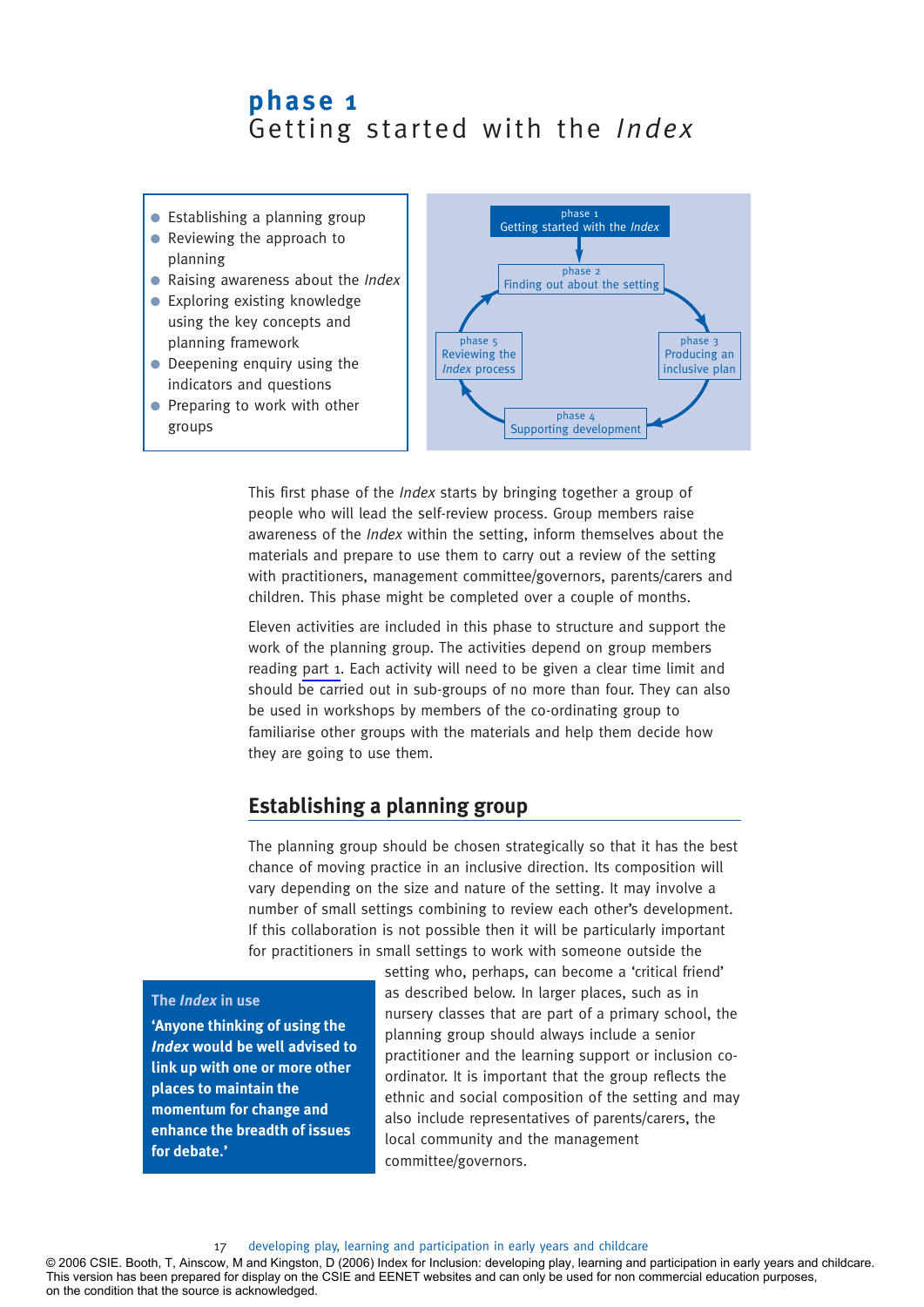The materials need to be accessible to all members of the planning group and we encourage photocopying of them as necessary and the circulation of the CD. Each member of the group will need to keep his or her own set of materials. As well as the *Index* materials, these might contain additional indicators and questions, analyses of the consultations with others and copies of handouts/overheads for presenting the work on the *Index*.

#### *Including a critical friend*

Planning groups have often found it helpful to include a 'critical friend'. This should be someone from outside the setting who knows it reasonably well, is supportive but challenging, and is committed to seeing the process through to completion. He or she needs to have the confidence of the group and others in the setting, and to respect the sensitive nature of some of the discussions in which he/she will be involved. It might be someone who is already familiar with the *Index*, who can help with detailed investigations and the gathering and analysis of views of practitioners, management committee/governors, parents/carers and children. It could be someone professionally involved with the setting or a colleague from another setting, perhaps one that is also working with the *Index*. This might be a place to which, or from which, children frequently transfer. In these ways, the role of critical friend can help in building collaboration.

A critical friend can help to make sure that practitioners do not avoid important issues on which they disagree. But this willingness to address concerns openly also has to spread throughout the group since all members will need to gently challenge each other to produce evidence for their opinions. Critical friendship can become a model for professional relationships.

#### *Taking care to work inclusively*

The planning group has to become a model for inclusive practice, operating cooperatively, ensuring that everyone is listened to carefully, irrespective of gender, background or status, so that no one dominates discussions. The group members will need to feel that they can trust each other and that it is possible to speak freely and in confidence. Each member of the group will need to offer their opinions in a way that invites dialogue. Differences in view should be welcomed as a resource to carry the group forward in its thinking.

#### **Reviewing the approach to planning**

Work with the *Index* provides an opportunity to review the way planning takes place. Settings differ greatly in their approach to planning. For some, the planning process is relatively systematic and involves a representative planning group who consult widely as in the process described here. Others may have produced a detailed plan without careful consideration of how it encourages the participation of all children/young people and adults. In other settings, a written document may have been produced in response to an impending inspection or to

<sup>© 2006</sup> CSIE. Booth, T, Ainscow, M and Kingston, D (2006) Index for Inclusion: developing play, learning and participation in early years and childcare. This version has been prepared for display on the CSIE and EENET websites and can only be used for non commercial education purposes, on the condition that the source is acknowledged.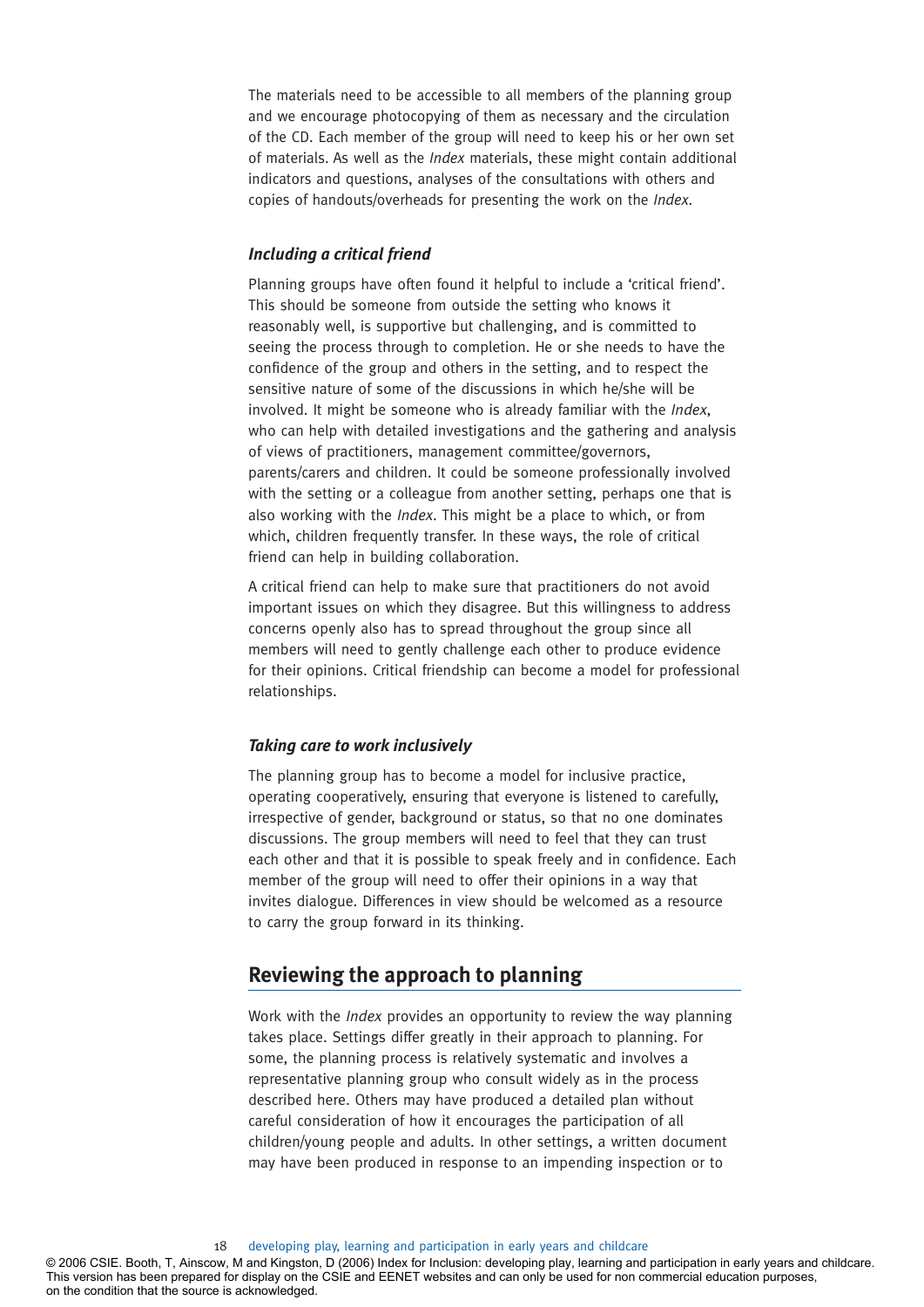satisfy conditions attached to a grant and may have involved very few people. In these circumstances plans may be a way of providing the required paperwork rather than part of a careful review of what is going on and how to change it. In some settings, systematic planning may be restricted to the budget. The *Index* can help with a variety of approaches to planning and may lead settings to adopt a more inclusive approach.

We think of a development plan as containing a statement of principles, broad indications of planned changes over the next three to five years and then a detailed account of what is to be accomplished over the next year. Some people call this same document an action plan, although we think of an action plan as a document containing the details of the changes to be accomplished in one area of concern. A development plan might thus contain several action plans. A change is only seen as development when it is carried out according to explicit agreed values. How people refer to planning documents is of no great significance so long as there is agreement that a plan has short, medium and long-term elements, needs to review the setting as a whole and is carried out according to inclusive values.

The members of the planning group might use the questions in activity 1 to structure a review of the approach to development planning.

## *Activity 1 Reviewing development planning (suggested timing: 1 hour)*

- What planning is carried out?
- To what extent is planning reactive to pressures or systematically related to principles?
- What is the content of any formal plan?
- How was the plan produced?
- How is the plan implemented?
- What other development activities take place outside of any formal planning process?
- How are development activities co-ordinated?
- How might the planning process and content of the plan be improved?

## **The** *Index***: what I want for my son**

'My lovely human funny fascinating son is absolutely fine just as he is. He loves football, painting, playing with cars, laughing with friends just like any other six year old and he happens to have down syndrome. But that's not a problem for him. He does not need to be changed or cured. He needs to participate and be included. That is why the *Index* process is such a gift to me as a parent and ally, because it will help our school to further its examination

of what things need to change and be adapted in the school, the curriculum and in our thinking to keep Sonny at the centre where he belongs. We have formed a planning group, consisting of the head teacher and the senior management team, the learning support co-ordinator, the learning support governor and myself as a parent representative. We have chosen an educational psychologist from outside the catchment area as our critical friend.'

19 developing play, learning and participation in early years and childcare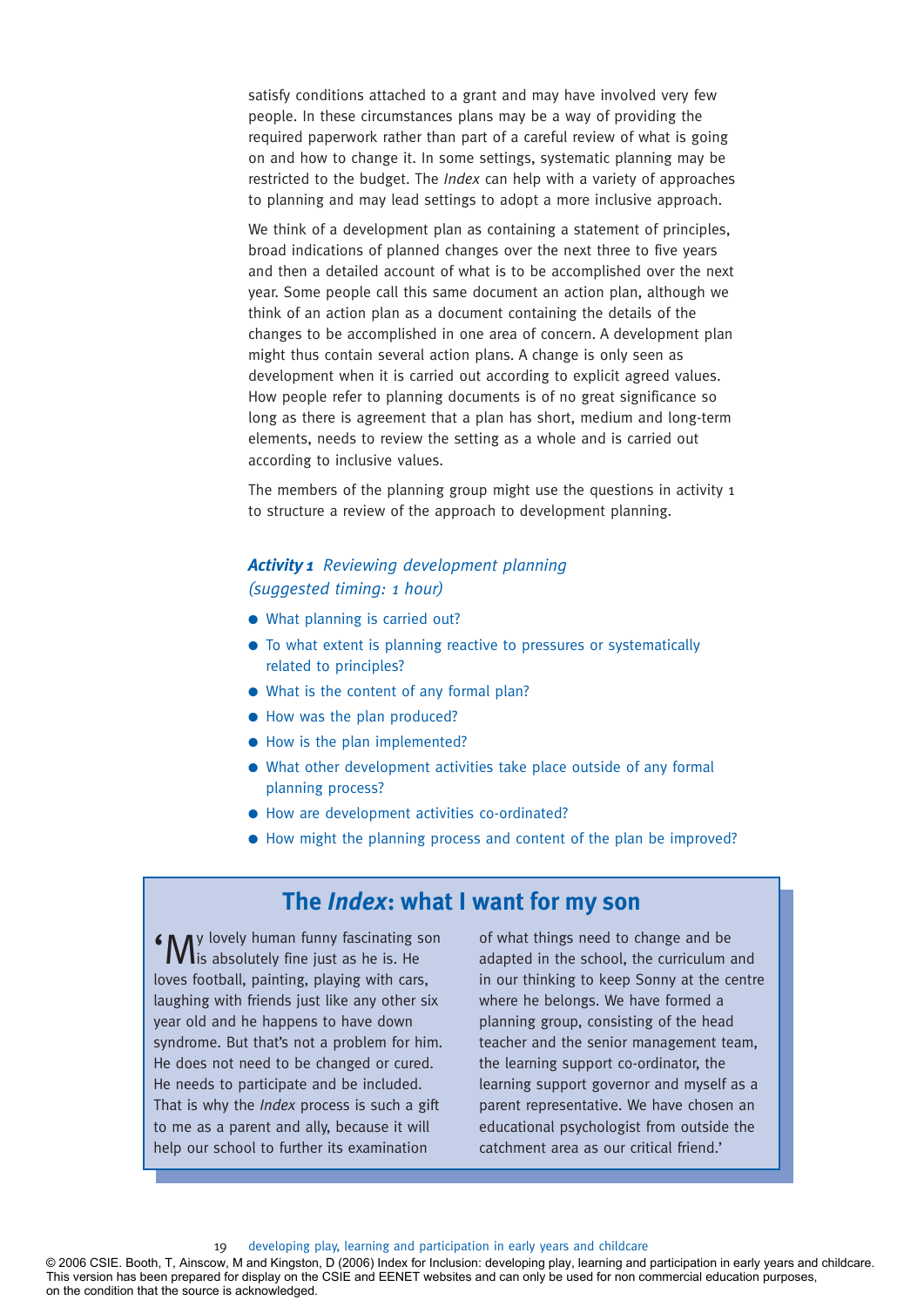## **Raising awareness about the** *Index*

Before any specific planning decisions are made, it is important that others in the setting are informed about the *Index*. An awareness raising session might be led by someone from outside the setting, perhaps a visiting teacher or adviser from the local education authority, who has already worked with the *Index*. Alternatively it might be led by someone in the setting, such as the chair of the planning group, who has familiarised herself/himself with the *Index* materials. Additions to the group might be made as a result of this session.

## **Exploring existing knowledge using the key concepts and planning framework**

Members of the planning group will need to develop a shared view of the *Index* before they introduce it to others. Often those working within, or supporting, settings have many ideas about what needs to be done and how change can be brought about but lack opportunities to express them. The group might start by sharing this knowledge. The group draws on the *Index* key concepts and planning framework in this process. Activities 2, 3 and 4 can help to structure the discussion of existing knowledge at a meeting or series of meetings. The suggested timings we have put by activities may look short but it is important to keep things moving if the group is to complete its tasks. The group should remember that at this stage any ideas for change should be seen as provisional, until all views have been considered and their enquiries have drawn on the detailed promptings of the indicators and questions.

#### *Activity 2 What is inclusion? (30 mins)*

The planning group should each share their views on inclusion. They should consider:

- To what extent is inclusion seen to be associated with children seen as 'having special educational needs'?
- To what extent is inclusion identified with children whose behaviour is viewed as problematic?

They should then look at figure 1, [page 4](#page-7-0), 'Inclusion in education' and read the text associated with it. The ideas in figure 1 summarise the approach to inclusion in the *Index* and each element should be discussed briefly, in turn. Experience has taught us that it is not a good idea to dwell on this activity for too long at this stage. Discussions about inclusion often reveal strongly held views. It is unlikely that everyone will agree about every aspect of the view of inclusion in the *Index*. But there does need to be agreement that it is concerned with all children who experience barriers to play, learning and participation for whatever reason, and that it involves making broad changes to cultures, policies and practices. Beyond this broad consensus, resolution of deeper differences may take a considerable time. People using the *Index* have found that they revise and develop their approach to inclusion as they work through it.

<sup>© 2006</sup> CSIE. Booth, T, Ainscow, M and Kingston, D (2006) Index for Inclusion: developing play, learning and participation in early years and childcare. This version has been prepared for display on the CSIE and EENET websites and can only be used for non commercial education purposes, on the condition that the source is acknowledged.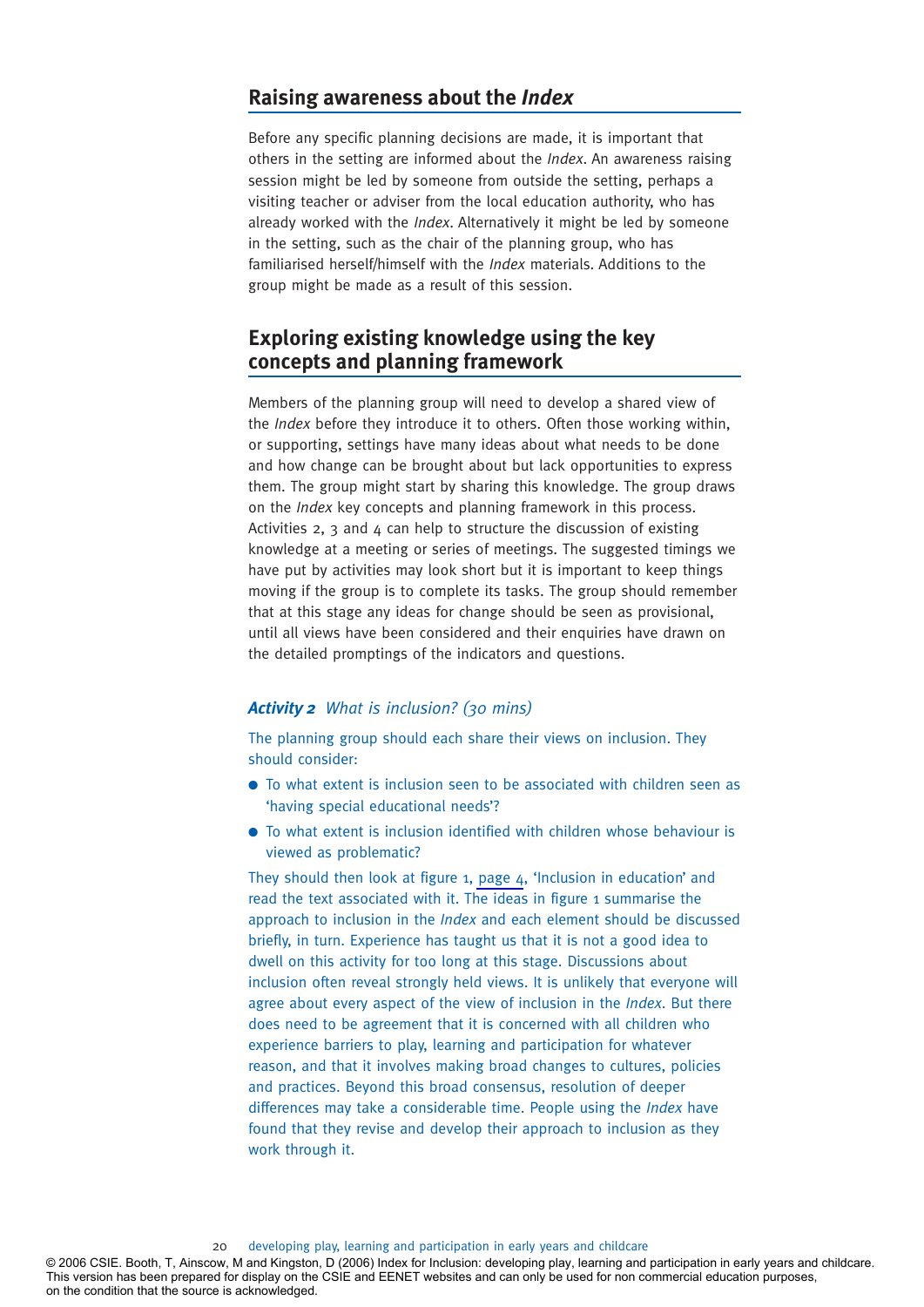#### *Activity 3 Barriers and resources (20 mins)*

The group should remind themselves of the discussion of barriers and resources in part 1, [pages 5-7](#page-7-0), and the description of the dimensions and sections in figure 3, [page 8.](#page-11-0) They can then use these headings to structure their thinking about barriers and resources as they respond to the following questions:

- What are the barriers to play, learning and participation in the cultures, policies and practices of the setting?
- Who experiences barriers to play, learning and participation?
- How can barriers to play, learning and participation be minimised?
- What resources support play, learning and participation?
- What additional resources can be brought into action to increase play, learning and participation and develop the cultures, policies and practices of the setting?

#### *Activity 4 What is support? (20 mins)*

A broad notion of support is introduced in part 1, [page 7,](#page-9-0) as *'all activities which increase the capacity of a setting to respond to diversity'*. The group might consider the following questions:

- What activities count as support?
- What are the implications of the definition of support for the work of practitioners?
- What are the implications of this view for professional development?
- What are the implications of this definition of support for how support is co-ordinated?

## **Deepening enquiry using the indicators and questions**

The group needs to become familiar with the indicators and questions and how they can be used to explore cultures, policies and practices. The use of the indicators and questions builds on what is already known and in encouraging a detailed exploration of the setting, directs attention to issues that may not have been previously considered.

## *Activity 5 Using the indicators to identify provisional concerns (30 mins)*

The purpose of this activity is to use the materials to check on previously identified concerns and to raise new ones using the indicators. The list of indicators is printed on pages  $47$  to  $49$ . These might be examined either by using the indicator questionnaire on [pages 98-99](#page-101-0) or by using cards with an indicator written on each.

Questionnaires can be answered individually and then the responses compared with those of others in the group so that differences can be discussed. Alternatively the group might sort the cards into four piles according to how well the statement describes the setting. A response is made to each indicator in one of four ways: 'definitely agree', 'agree and

#### 21 developing play, learning and participation in early years and childcare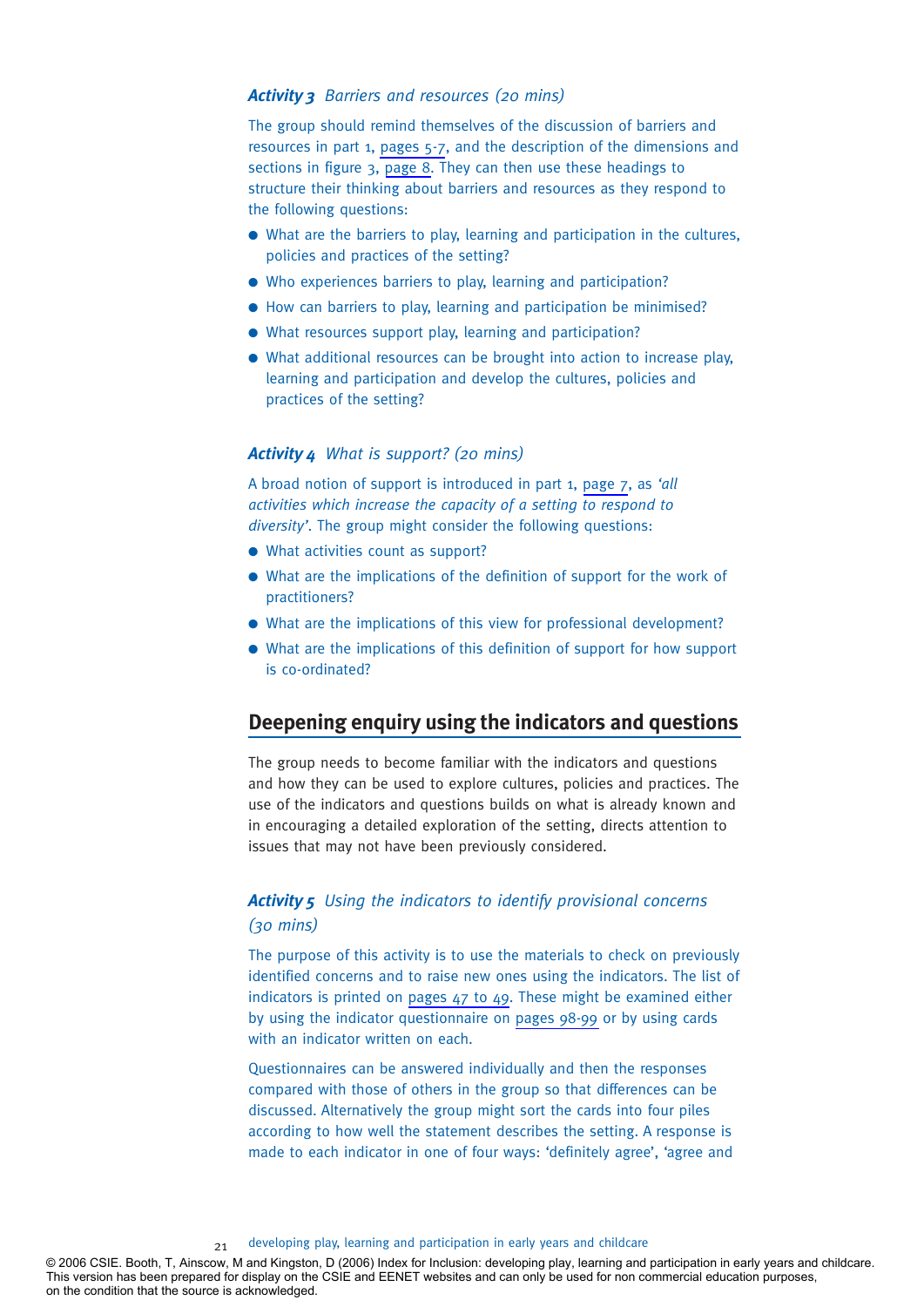disagree', 'disagree' and 'need more information'. In the sorting task the cards should be put into piles with these same headings. 'Need more information' is chosen when the meaning of an indicator is unclear or insufficient information is available to make a decision. Differences in view can be discussed during the sorting process. The meaning of an indicator can be clarified by finding it in part 3 and looking at the questions related to it.

At the end of the questionnaire there is space to write up to five priorities for development. The questionnaire or the sorting task focuses attention on aspects of the setting *so that priorities can be identified for further investigation*.

If questionnaires are used in the *Index* process it may be important to remember that it is the priorities they help to identify rather than the results of the whole questionnaire that should be collated. The detailed analysis of questionnaires, and the compiling of graphs, bar charts and tables, can be unacceptably time consuming and can delay the start of development work.

This activity, then, also provides an opportunity to think about the value of using questionnaires. All the indicators are written so that agreement with them suggests a positive evaluation of the setting. Many people tend to play down difficulties and there is also a tendency for people generally to agree with statements in questionnaires. This may result in a view of the setting as more inclusive than it is.

In previous versions of the *Index* response options in the questionnaires were 'definitely agree', 'agree to some extent', 'disagree' and 'need more information'. We substituted 'agree and disagree' for the second response because we found that when collating the results of questionnaires, people commonly interpret the response 'agree to some extent' to imply that nothing needs changing. The response 'agree and disagree' means that there are likely to be aspects of the indicator that are not in place in the setting which need careful scrutiny.

## **Minding collaboration**

Achildminder looked after five children,<br>girls aged 20 months and two years and boys aged five, six and seven years. As a result of a course on the *Index* she realised that she was treating the older boys and younger girls as very different groups. There was little overlap in their activities except on occasion the five year old would gravitate towards the younger ones when he felt tired or could not 'grasp the complexities of certain board games …'. The older ones also helped the younger ones with coats and at mealtimes. She decided to plan, over a weekend, activities that would

involve all the children, and settled on card making, making and playing with a train set, story telling with puppets and reading books. She introduced a different activity each day after school. She hoped that after playing with the children as a group that they would initiate more group activities on their own. She was 'delighted' that her simple interventions had made a difference: 'The younger children brought books for the older children to read on a regular basis', 'all the children snuggle up on the sofa for group story time', and 'request shared puppet time'.

#### 22 developing play, learning and participation in early years and childcare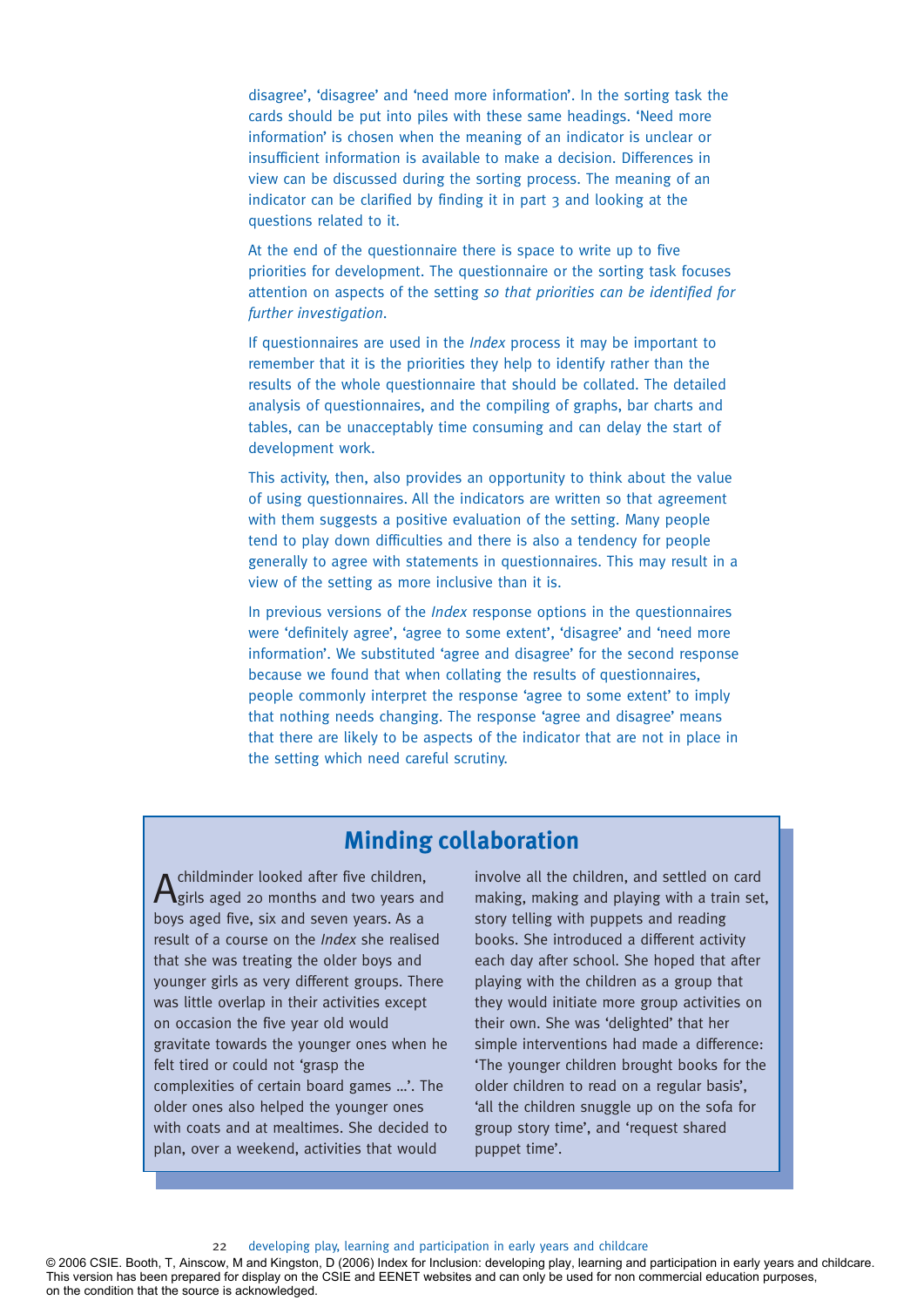When they have collated the results of this activity the group should share and discuss their provisional priorities.

#### *Activity 6 Discussing evidence (20 mins)*

Because people may have reasons for minimising or exaggerating problems the group need to challenge each other gently to provide evidence for their views: what they have read, seen or heard to support their opinions. The group should agree on an indicator where they think the setting is performing well and another where they think there is considerable room for development. In each case they should provide the evidence to support their view.

- What is the extent of agreement on this indicator?
- What evidence is there to support the views about this indicator?
- What evidence is there that other indicators, in the same or different dimensions, reinforce this view?
- What additional information might be useful?

#### *Activity 7 Connecting indicators and questions: cultures, policies and practices (40 minutes)*

In using the *Index* review materials, indicators should be related to the questions which define their meaning (see [page 50](#page-53-0) for the start of the questions). In pairs, members of the group should select an indicator for discussion in each dimension where there might be room for development and another where they feel the setting is performing well. This should include the indicators chosen in activity 6. They then explore the questions under the indicators.

Although, for stylistic reasons, questions are written so that they have a yes/no answer, they should be seen as 'to what extent … ' questions. They can be given the same range of answers as were used to respond to the indicators: 'definitely agree', 'agree and disagree', 'disagree' and 'need more information'. These options can be represented by the symbols: +, +/–, –, and ?, respectively. Group members should engage actively with the questions, changing them and adding new ones to make them relevant to their particular circumstances. The selected indicators and their questions should be examined with the following questions in mind:

- What new areas for development do the questions suggest?
- What questions need to be added or taken away to make them relevant to the particular circumstances of the setting?

The results of the discussion should be shared with the whole group.

#### *Activity 8 Reviewing all the indicators and questions (1 hour)*

This activity might be carried out between meetings. The members of the group should work individually, reading all the indicators and questions. The purpose, at this stage, is to gain familiarity with the materials, not to conduct a full investigation of the setting. They should respond to each question, making notes of issues raised, and suggest fresh questions which direct attention at additional concerns. At a new meeting, they should share what they have learned.

<sup>© 2006</sup> CSIE. Booth, T, Ainscow, M and Kingston, D (2006) Index for Inclusion: developing play, learning and participation in early years and childcare. This version has been prepared for display on the CSIE and EENET websites and can only be used for non commercial education purposes, on the condition that the source is acknowledged.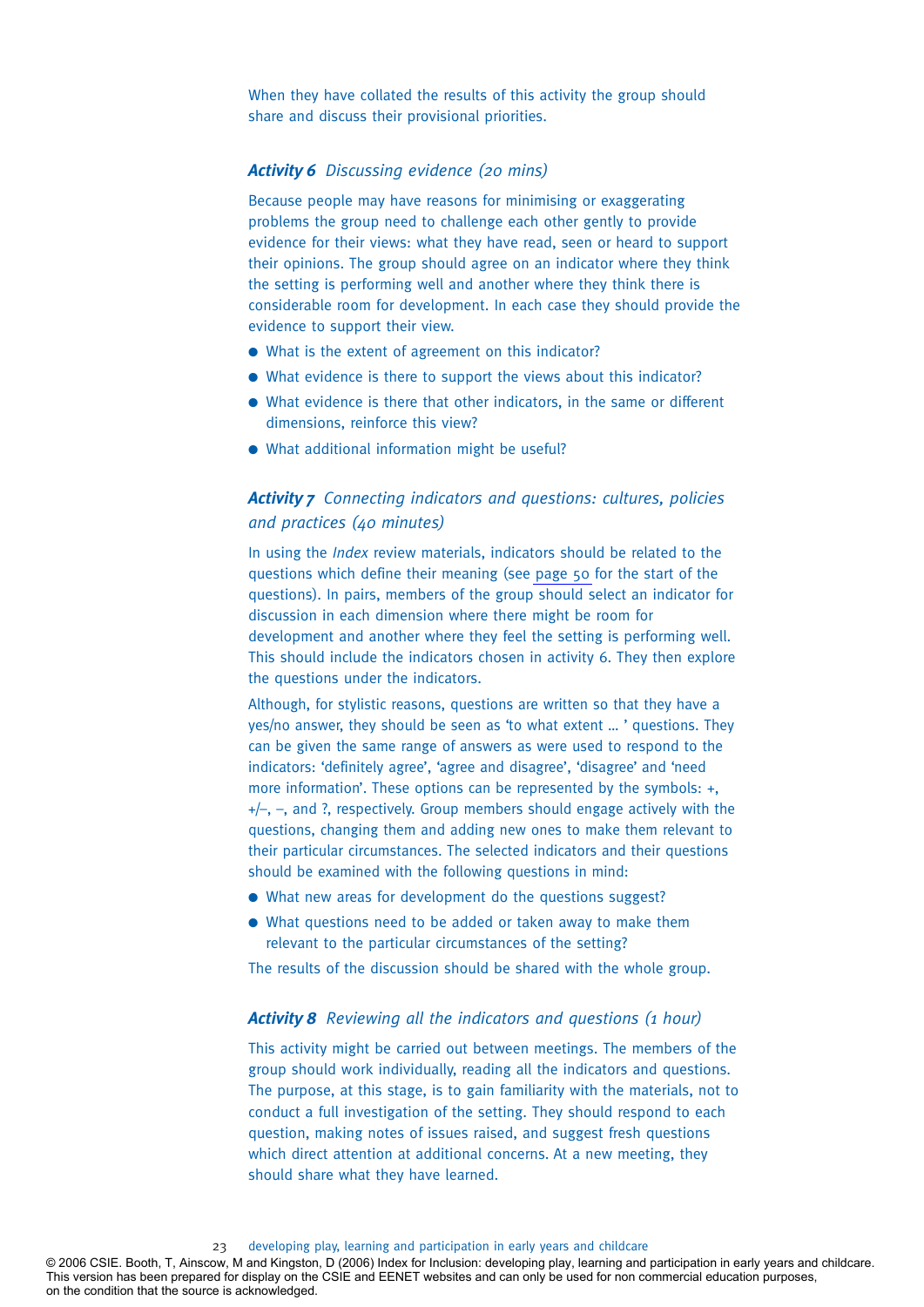Sometimes questions suggest an aspect of the setting which can be easily changed, other questions may spark off thinking about deep and widespread changes that need to be made.

#### *Activity 9 Using the planning framework summary sheet (30 mins)*

The group should choose a priority for development taken from one dimension and consider what developments need to take place in other dimensions to support it. A priority might be framed in terms of an indicator or group of indicators, a question or group of questions or an issue that is important to the setting that is not covered within the indicators and questions in the *Index*. For example if increasing collaboration between children and between practitioners are adopted as priorities for development work in dimension A (indicators A.1.2, A.1.3 and A.1.4), then these need to be related to an anti-bullying policy (indicator B.2.9), developing collaborative activities in dimension C (indicator C.1.7) and drawing on children as a resource for each other (indicator C.2.3). The task can be helped by using the planning framework summary sheet in part  $4$  (page 97) to record the chosen priority and other changes needed to support it, in relation to the following questions:

- What changes would have to take place in other dimensions to ensure that development in the chosen priority is supported?
- How could the questions be used to further investigate the chosen concern?
- How could developments on the indicator be supported?

#### *Activity 10 Summarising the work of the group (20 mins)*

Members of the group might reflect on the extent to which their examination of the indicators and questions has added to their shared previous knowledge, which they explored in activities 2, 3 and 4. They might do this in relation to the following questions:

- What is being done to overcome barriers to play, learning and participation?
- What needs to be refined?
- What requires further investigation?
- What new priorities need to be addressed?

#### *Activity 11 Identifying and overcoming barriers to using the* Index *(20 mins)*

After thoroughly reviewing the materials the group may have ideas about how the *Index* can be best introduced and what problems may be encountered. They should consider the following questions:

- What barriers to introducing the *Index* might be encountered?
- How might these barriers be overcome?
- How might the *Index* be best introduced?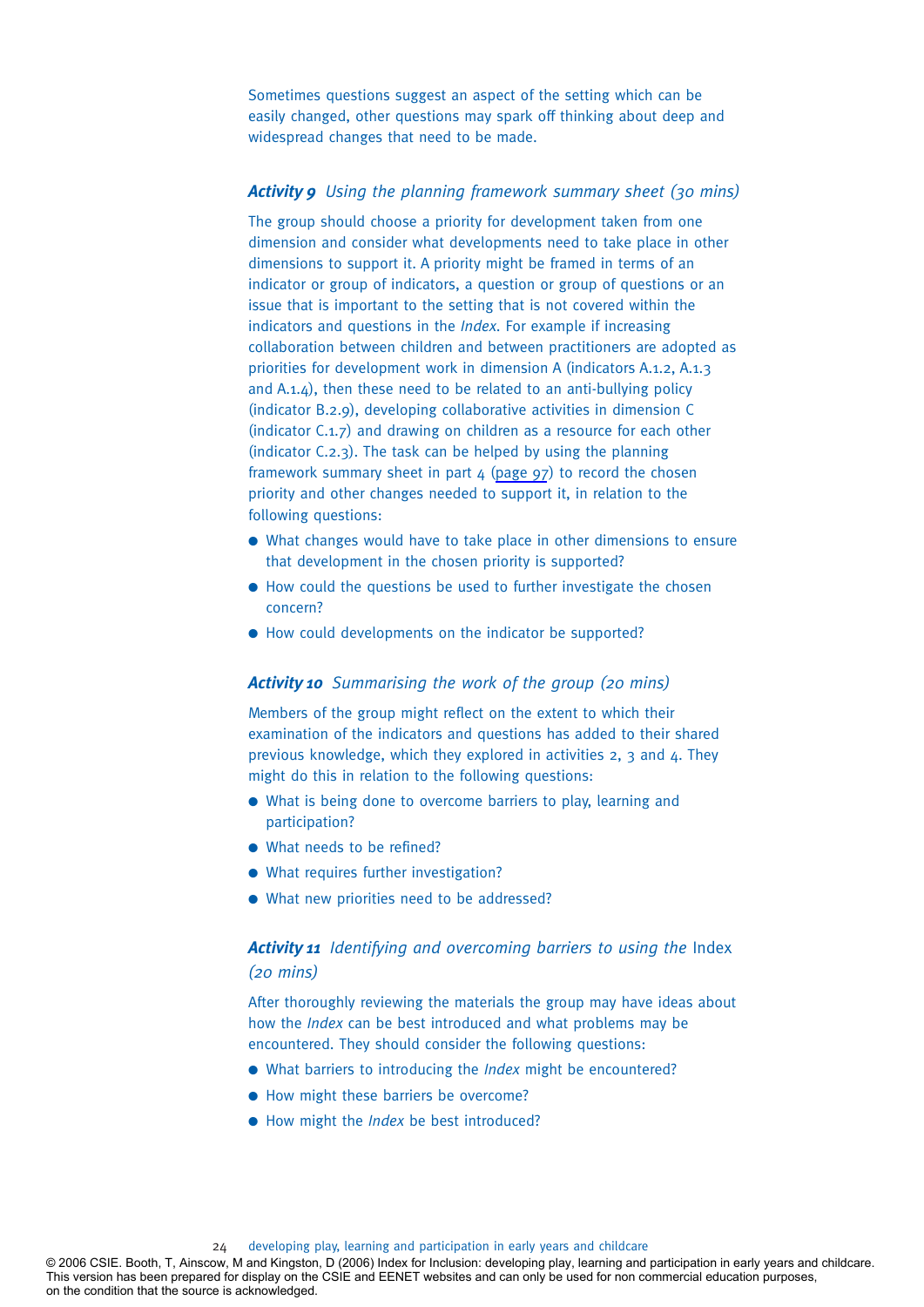## **Preparing to work with other groups**

The group will need to read and discuss the guidance for phases 2, 3, 4 and 5 [\(pages 26 to 45\)](#page-29-0) before working with other groups.

## **Using the** *Index* **in a nursery**

The staff in a day nursery held a meeting to consider the *Index for inclusion* and its use. After discussing the process and looking at the materials, they agreed that they wanted to look at indicator A.1.5, 'Practitioners and parents/carers collaborate', and its questions. Parents/ carers were then asked to complete a questionnaire. The replies were analysed and collated with the results displayed on a whiteboard for all the parents/carers and staff to consider. Following further discussion, the following changes were agreed and implemented:

- A new welcome pack for parents/carers and their children was prepared.
- A whiteboard was placed in the entrance hall to display important messages.
- A suggestion box was placed in the entrance hall for staff and parents/carers.
- A parent representative was invited to attend all future committee meetings.
- Parents/carers were invited to drop in to a session if they wished.
- Parents/carers were invited to help with tidying up at the end of sessions on a voluntary basis.
- The names of key workers and the children for whom they had responsibility were displayed in the entrance.
- Important information for practitioners, such as about the allergies of particular children, was produced for practitioners.
- It was agreed that newsletters would be sent to parents/carers, to include ideas and activities which could be done at home, in the topic area chosen for every half term.

As a result of these changes staff noticed improvements in the extent to which parents/carers spoke with them. Staff believed they were seen as more 'approachable' because they had asked parents'/carers' views and comments. The manager of the nursery argued that the *Index* was 'a valuable resource' that they would 'continue to use'. They identified teamwork as a future priority.

<sup>© 2006</sup> CSIE. Booth, T, Ainscow, M and Kingston, D (2006) Index for Inclusion: developing play, learning and participation in early years and childcare. This version has been prepared for display on the CSIE and EENET websites and can only be used for non commercial education purposes, on the condition that the source is acknowledged.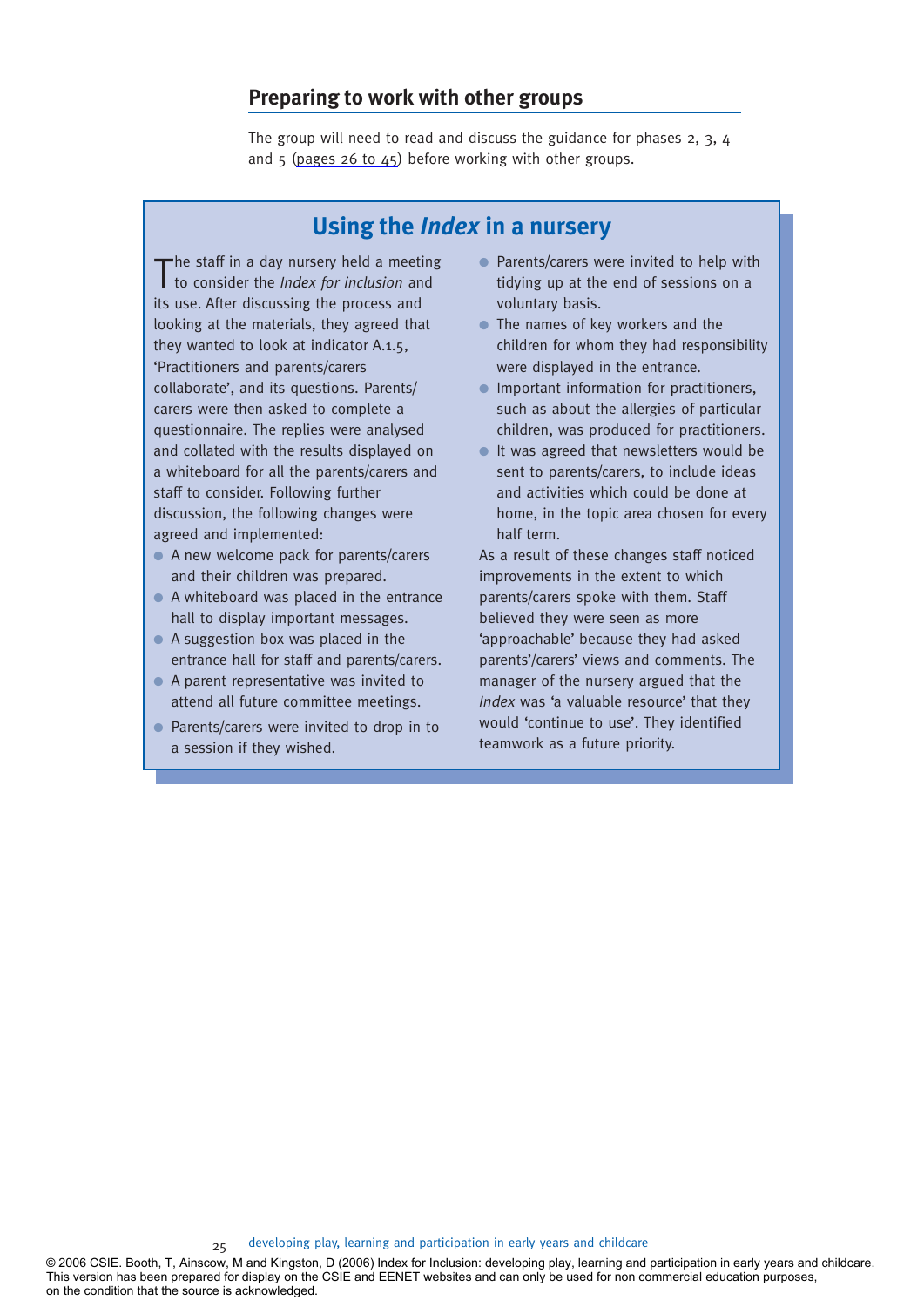## <span id="page-29-0"></span>**phase 2** Finding out about the setting

- ideas of practitioners and management committee/governors
- Exploring the knowledge and ideas of children and young people
- Exploring the knowledge and ideas of parents/carers and members of local communities
- Deciding priorities for development



The planning group use their knowledge of the *Index* process to work with others in the setting: management committee/governors, parents/carers and other relevant community members. They assess the priorities for development that have emerged and initiate any further investigations necessary to complete their review. They then agree priorities for development with the practitioners.

This phase, as with all other work with the *Index*, will differ considerably from place to place. The planning group is responsible for judging the best way that the process can be carried forward in their particular circumstances.

## **Exploring the knowledge and ideas of practitioners and management committee/governors**

The planning group follows the sequence from phase 1, drawing out existing knowledge using the key concepts and planning framework, and then refining this using the indicators and questions to focus on the identification of priorities for development. The views expressed during the consultations should be used as opportunities for debate and further investigation.

**The** *Index* **in use 'It prompted discussion that would not otherwise have taken place.'**

The aim is to encourage maximum participation so a variety of occasions for gathering information may have to be arranged. In this way those who are unable to attend meetings or are reluctant to speak in a large group can have a voice. It is also possible for individual responses to the indicators and questions to be handed in separately.

#### 26 developing play, learning and participation in early years and childcare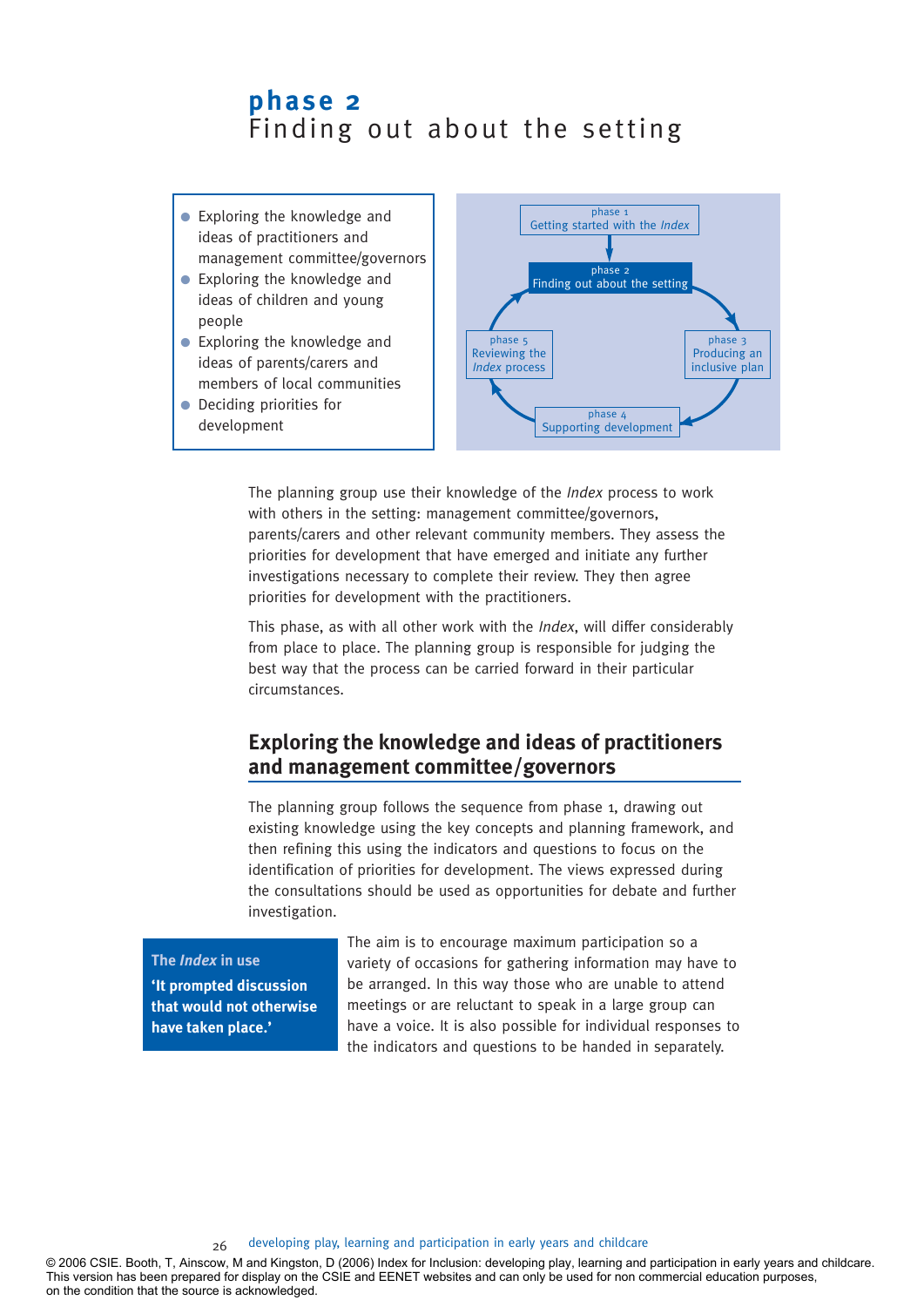#### *A development event for practitioners and management committee/governors*

A professional development event is one way to start gathering information. It might involve more than one setting working cooperatively, and support from people who have already worked with the *Index*. If it is done well practitioners will feel the benefits of an inclusive experience as well as being fired up to promote inclusion.

An outline of such an event is given in figure 9, echoing the activities in phase 1. The activities might be looked at during one session or spread over a number of sessions. Before the event, activities will need to be selected and adapted. A decision will have to be taken about how to explore the indicators and questions and whether to make copies of the indicator questionnaire. Views expressed by different groups will need to be recorded and summary sheets collected.

The planning group will be able to judge from their own experience of working with the materials, how much time will be needed by others to complete the same tasks. They will need to keep people moving through the activities and focused on them.

Some people feel overwhelmed by the materials as they familiarise themselves with them, thinking that they are expected to change everything at once. It will need to be stressed that the purpose of the review is to select priorities for development, rather than to make wholesale changes at any one time. The materials need to be comprehensive so that important issues arising in any aspect of the setting can be uncovered.

## *figure 9* **A development event: exploring play, learning and participation**

- **Introducing the** *Index* (led by the planning group)
- **Working with key concepts and the planning framework to share existing knowledge** (see activities 3/4, to be done in small groups)
- **Working with indicators** (see activities 5/6, to be done in small groups)
- **Working with the questions** (see activity 7 and the start of 8, to be done in small groups and continued individually after the event)
- **Sharing ideas about areas for development and further investigation** (see activities 9/10, to be started in small groups, then shared with all practitioners)
- **Next steps in the process** (led by the planning group)

#### *Provisional areas for development and further investigation*

Generally, once people have engaged with the indicators and questions they feel able to identify specific areas where they think development should take place. Some areas may be identified where further investigation is required before a decision can be made. There may be issues, on which general agreement is reached, that practitioners wish to take up immediately. However some priorities will only emerge as the

<sup>© 2006</sup> CSIE. Booth, T, Ainscow, M and Kingston, D (2006) Index for Inclusion: developing play, learning and participation in early years and childcare. This version has been prepared for display on the CSIE and EENET websites and can only be used for non commercial education purposes, on the condition that the source is acknowledged.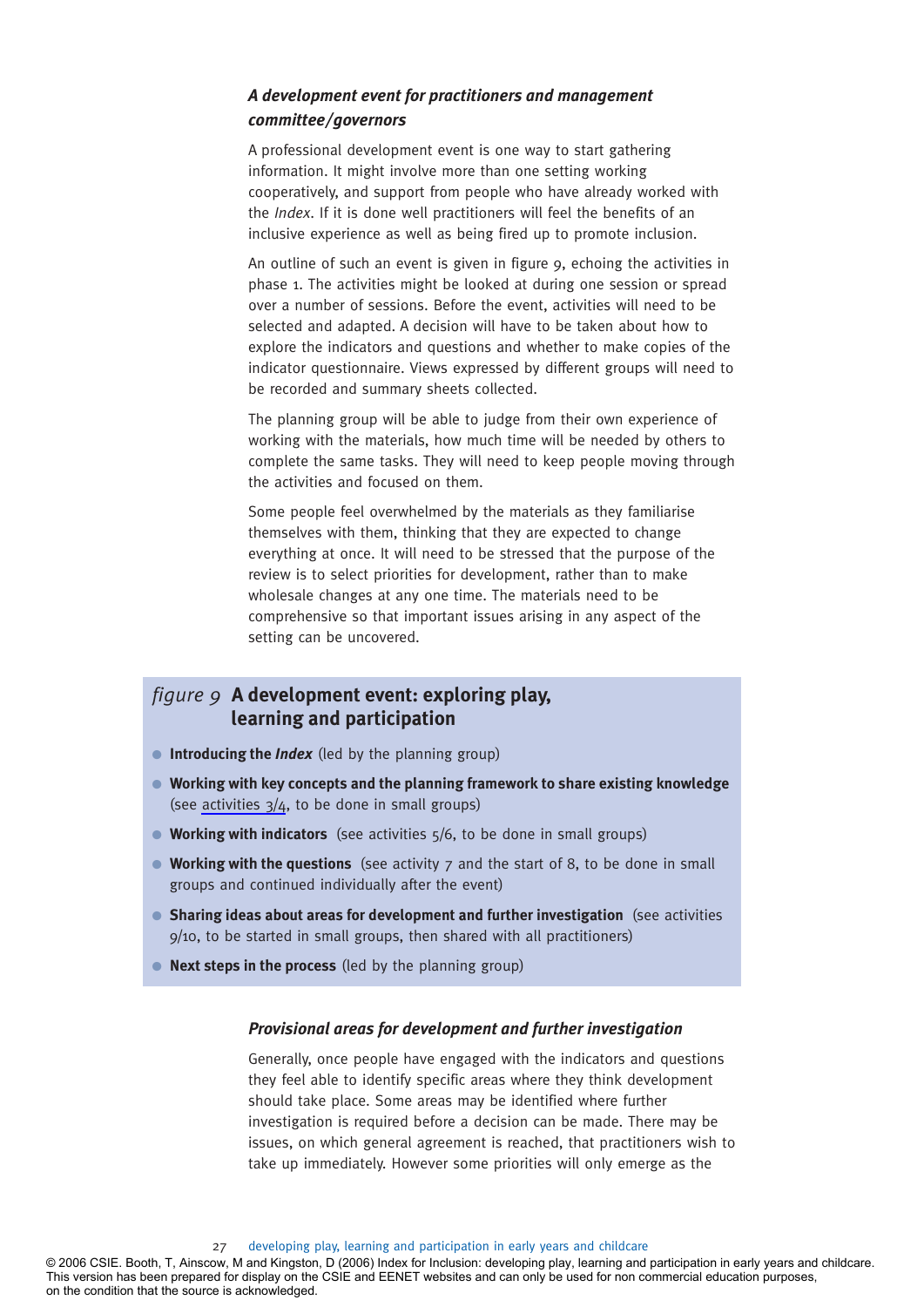information from different groups is brought together and as the consultation is extended and completed.

#### *Planning next steps*

At the end of a professional development event the chair of the planning group should outline what will happen with the information gathered. The group needs to finish collecting and then collating information from practitioners, and management committee/governors. Areas may be identified where more information is needed from children, parents/carers and other community members. The group will need to plan how to gather the views of those unable to attend the event. Effort will need to be made to include them in other group or individual meetings or to encourage individual study of the materials and a response to them.

## **Making progress on accessibility**

'Iwork for a private nursery. We have made some progress in ensuring access for disabled children and adults but when I discussed the *Index* at a meeting with staff and a visiting parent, people at the meeting wanted to discuss indicator B.1.4: 'The setting is made physically accessible to all people.' Discussion focused on the following questions:

- Are the needs of deaf, partially deaf, blind and partially sighted people, as well as people with physical impairments considered in making the buildings accessible?
- Are staff concerned with the accessibility of all aspects of the setting, including corridors, toilets, gardens, play areas, eating areas and displays?

We have special equipment for blind and partially sighted children. We make sure that we meet the needs of one parent who is partially sighted by enlarging all newsletters for her and ensuring all equipment is in the correct place prior to her visits, so that she can move safely. Our weakest point however is accessibility for wheelchair users. One area of our main activity room is approached via a step and we need a ramp to access play areas. As a result we have written into our expansion plans the provision of ramps and toilets for wheelchair users. We also agreed that we would set aside regular time at our monthly meetings to study the *Index* further.'

## **Exploring the knowledge and ideas of children and young people**

People using the *Index* report that finding out what children and young people think about their setting can be particularly useful in uncovering barriers and resources. All children should have the opportunity to contribute. Even very young children can be very insightful about their interests and worries. Older children can provide detailed ideas about the barriers to, and resources for, development. All participants in the consultations may need to be encouraged to give a considered and honest view rather than one to please either adults or other children.

Generally, information should be gathered by talking, playing and

#### 28 developing play, learning and participation in early years and childcare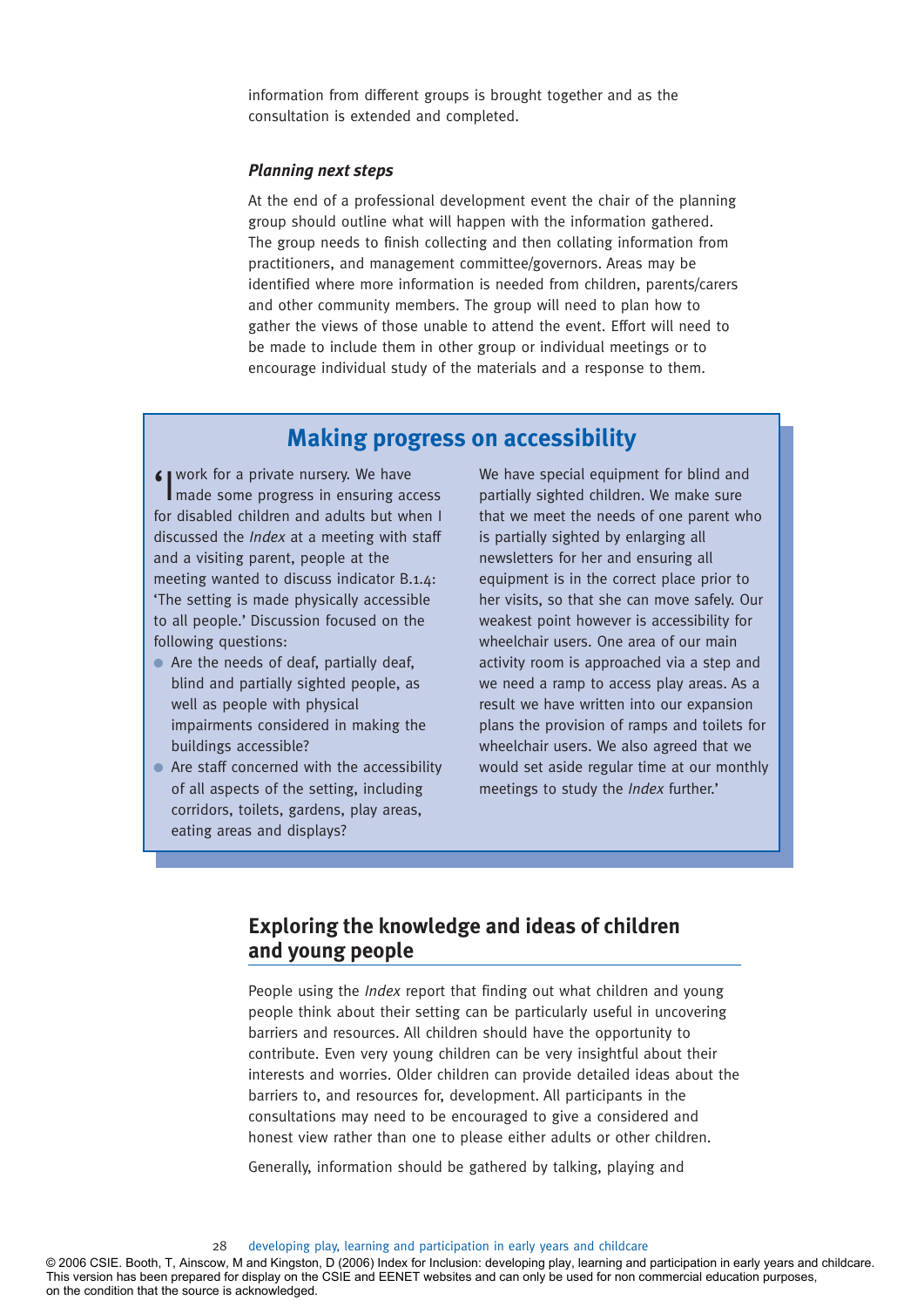observing rather than in a more formal way. It is important to try to see the setting from the point of view of the children, and to be interested in carefully observing and listening to them:

- How do they respond to activities?
- What kinds of relationships do they form with other children and with adults?
- How do they respond to changes aimed at increasing their participation in play and learning?

For children, as for adults, prepared questions or questionnaires (see [part 4\)](#page-99-0) should only be used as prompts for a conversation with an individual or small group. Practitioners will be able to judge, from conversations with children, when they are able to cope with the language in a questionnaire and when questions need to be read to them by an

#### **The** *Index* **in use**

**'The discussion with parents/carers and children on the dimensions and indicators provided the most profound work on the** *Index***.'**

adult or another child. Those in the setting will know how to engage a child in a relaxed and enjoyable conversation and this may be best carried out with the help of parents/carers. Questionnaire 3 on [page 103](#page-105-0) gives some ideas for questions which might prompt such explorations of children's views. Photographs, pictures, drawings and puppets might be used to help. Postboxes with a smiley face, sad face and neutral face might support the expression of choices.

## **Learning to listen**

'We wanted to find out what our children thought about what we were doing for them. We showed some of our five year olds how to use a digital camera and one at a time, asked them to take pictures of things they liked and things they did not like. One girl came back with a picture of the sensory room [a room where children can control experiences of light, sound and touch]. We were very

pleased with that room and so I said "oh that's something that you really like" and she said "no, I don't like it at all". She said it "frightened" her. I learnt my lesson, and was careful, from then on, not to jump to conclusions about what the children thought. We also discussed how we could introduce children to the room so that they could choose the level of interaction with it that they felt comfortable with.'

#### 29 developing play, learning and participation in early years and childcare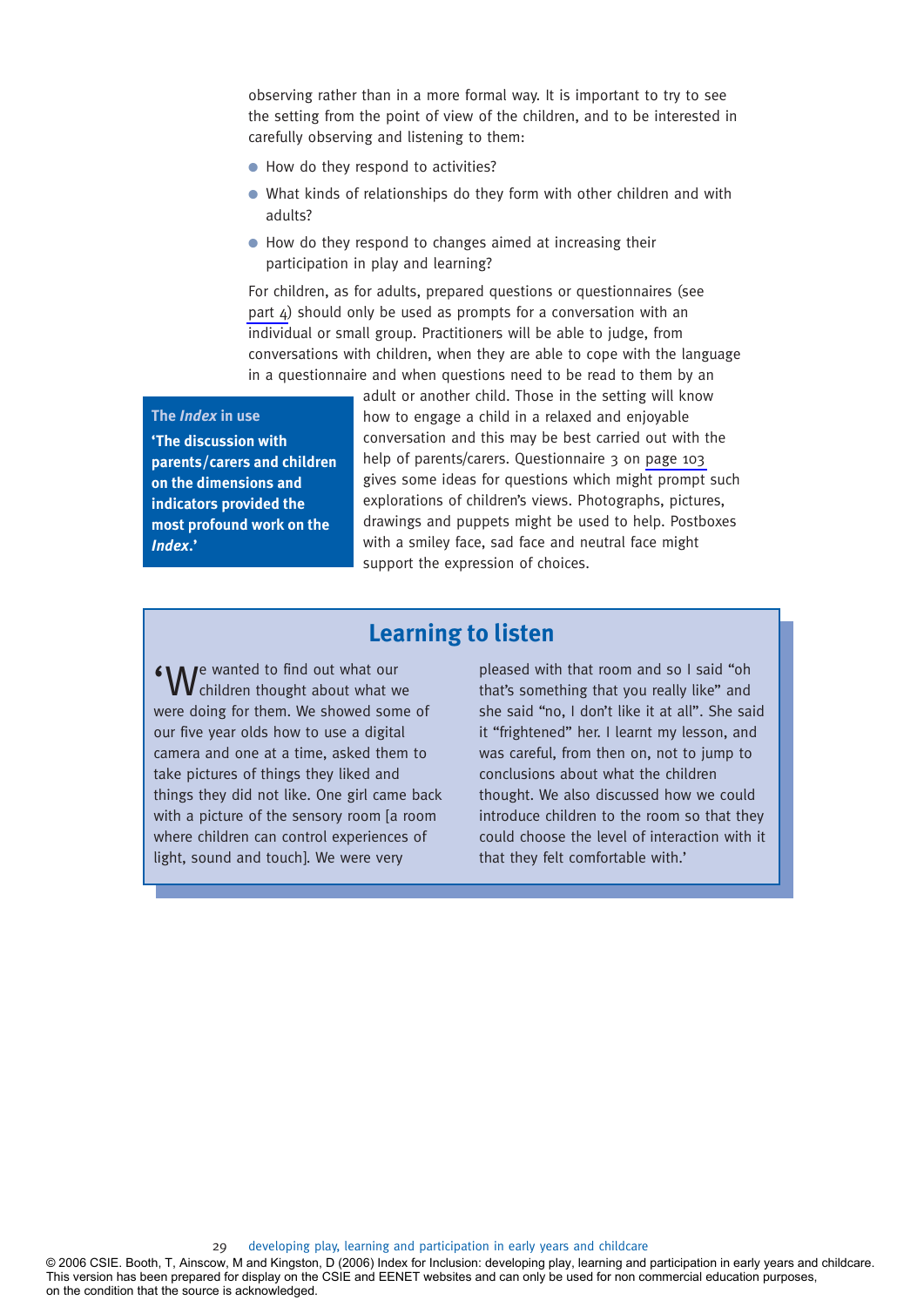## **Common sense at an after school club**

The playworkers of an after school club<br>wanted to find out what the children wanted to find out what the children thought of the club and its activities. They used the questions outlined in questionnaire 4 as the basis for individual discussions with the children. Two issues stood out:

- Many of the children were not happy attending the club and said that they would prefer to be at home.
- The children were unsure whether the playworkers liked them.

Most parents/carers used the club while they were at work so the children did not have the choice of staying at home. The playworkers consulted with the children on the improvements that might be made. They discovered that the children wanted a greater choice of activities; they wanted some organised group games, but also some paired activities and some things that they could do by themselves, especially

when they were tired following a long day at school. The playworkers reorganised the play space to provide different areas for different activities and encouraged the children to choose activities for themselves.

The staff recognised that they did not tell the children how much they wanted them to be there, how much they liked them and how they valued their company. They agreed to find opportunities to say these things. The benefits of the changes happened very quickly. They found that even those children who had initially been tearful when attending the club seemed happier and this made the staff feel happier about working in the setting too. They reported how one child who was previously particularly unhappy at the club showed annoyance when his father turned up unexpectedly early to collect him.

## **Exploring the knowledge and ideas of parents/carers and members of local communities**

The views of parents/carers and other community members are other sources of information that may not have been fully considered previously. The consultation may itself help to improve communication between settings and homes. Just as for children and young people, a parent questionnaire can be constructed from a shortened list of indicators with any additions necessary for the specific setting. An example of a parents'/carers' questionnaire is provided in part 4,

[page 100](#page-103-0) (questionnaire 2).

## **The** *Index* **in use**

**'I feel that the staff have more knowledge now about what the parents/carers would like for their children.'**

A parent/carer questionnaire might be constructed in collaboration with parents/carers, who can also help in organising meetings. Some settings have exchanged translations of questionnaires for consulting with parents/carers whose home language is other than English.

30 developing play, learning and participation in early years and childcare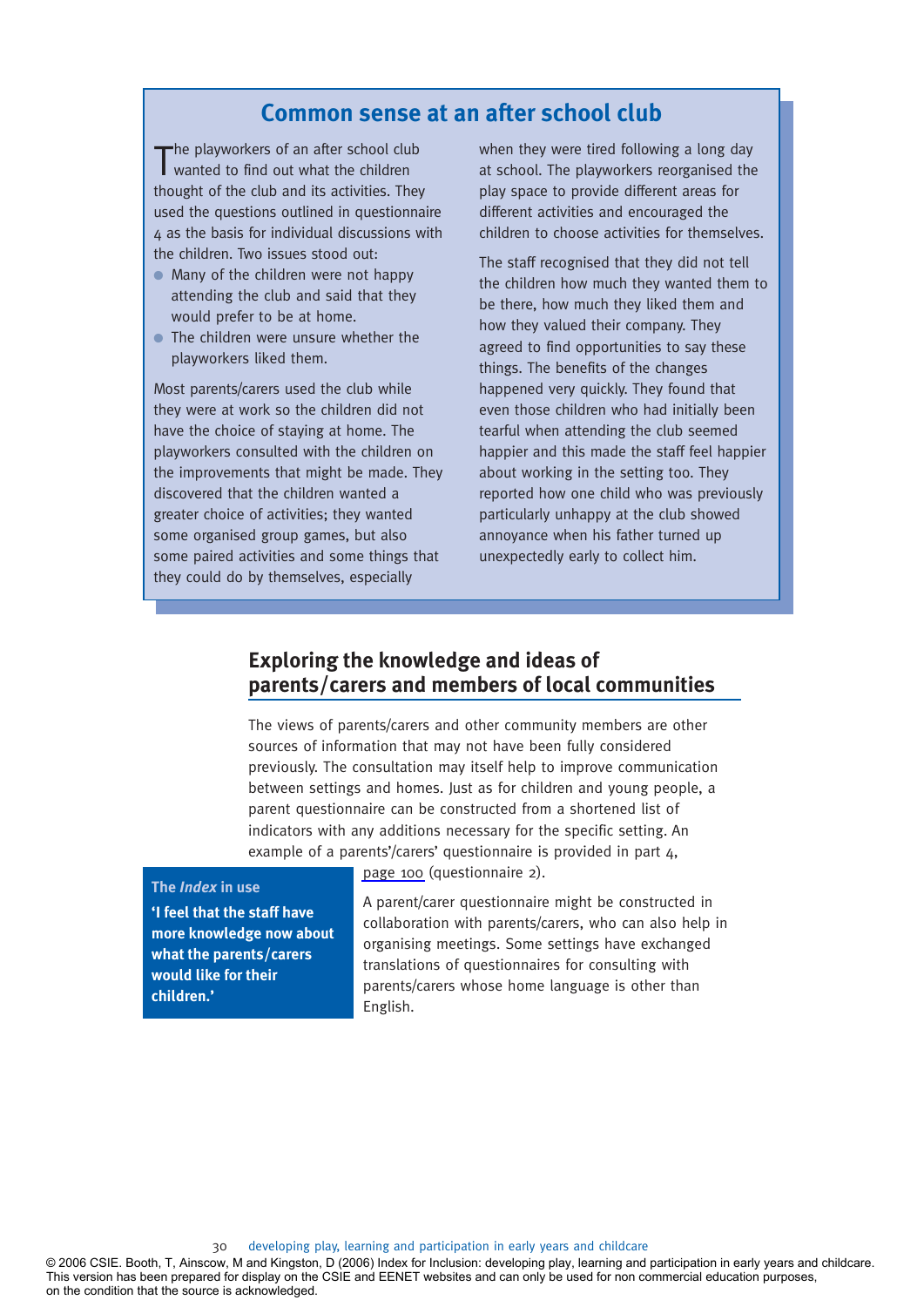## **Paying attention to commmunication**

In one nursery school, the great majori<br>the children came from families whose In one nursery school, the great majority of origins were in two villages in Pakistan and whose mother tongue was Urdu. The nursery had assistants who were also fluent in Urdu. A bilingual member of the planning group arranged for an *Index* questionnaire

to be translated for those parents/carers who were not fluent in English and acted as an interpreter at a meeting where the issues prompted by the questionnaire were discussed in detail. Following the meeting, several parents/carers commented that they felt involved in the nursery for the first time.

The planning group might consider talking with parents/carers away from the setting if this will increase attendance or improve relationships between practitioners and parents/carers. A variety of opportunities to contribute may need to be arranged to ensure that all parents/carers have opportunities to be involved. A questionnaire might be used as a follow up to a discussion or as a way of gathering information from those unable to attend a meeting.

Discussions might explore the following questions:

- What do you value most about this nursery/playgroup/club etc?
- What could be done to make your child/children happier here?
- What could be done to improve the play, learning and relationships of your child/children?

Views of parents/carers might be drawn together by getting them to list priorities:

● What three things would you most like to change?

As well as working with parents/carers, it may be helpful to find out the views of others in the surrounding communities. The children in the setting may not reflect the diversity of people living in the area, in terms of ethnicity, impairment or class. Finding out the views of community members may help practitioners to make the setting more representative of the communities around it.

## **Learning how to consult with parents/carers**

The practitioners in a playgroup serving<br>
many families on very low incomes attempted to consult with parents/carers by handing out an adapted questionnaire. Only those parents/carers who helped out regularly replied. The practitioners invited the others, a few at a time, for a cup of tea after a session, explained the purpose of the questionnaire, and then talked through the main points. With the

parents'/carers' agreement they kept a note of opinions expressed. The practitioners realised that many parents/carers did not feel involved in the playgroup and did not read the information that was given out. They decided to pair practitioners with parents/carers and encourage them to stay behind for a while after sessions to build relationships and offer support.

31 developing play, learning and participation in early years and childcare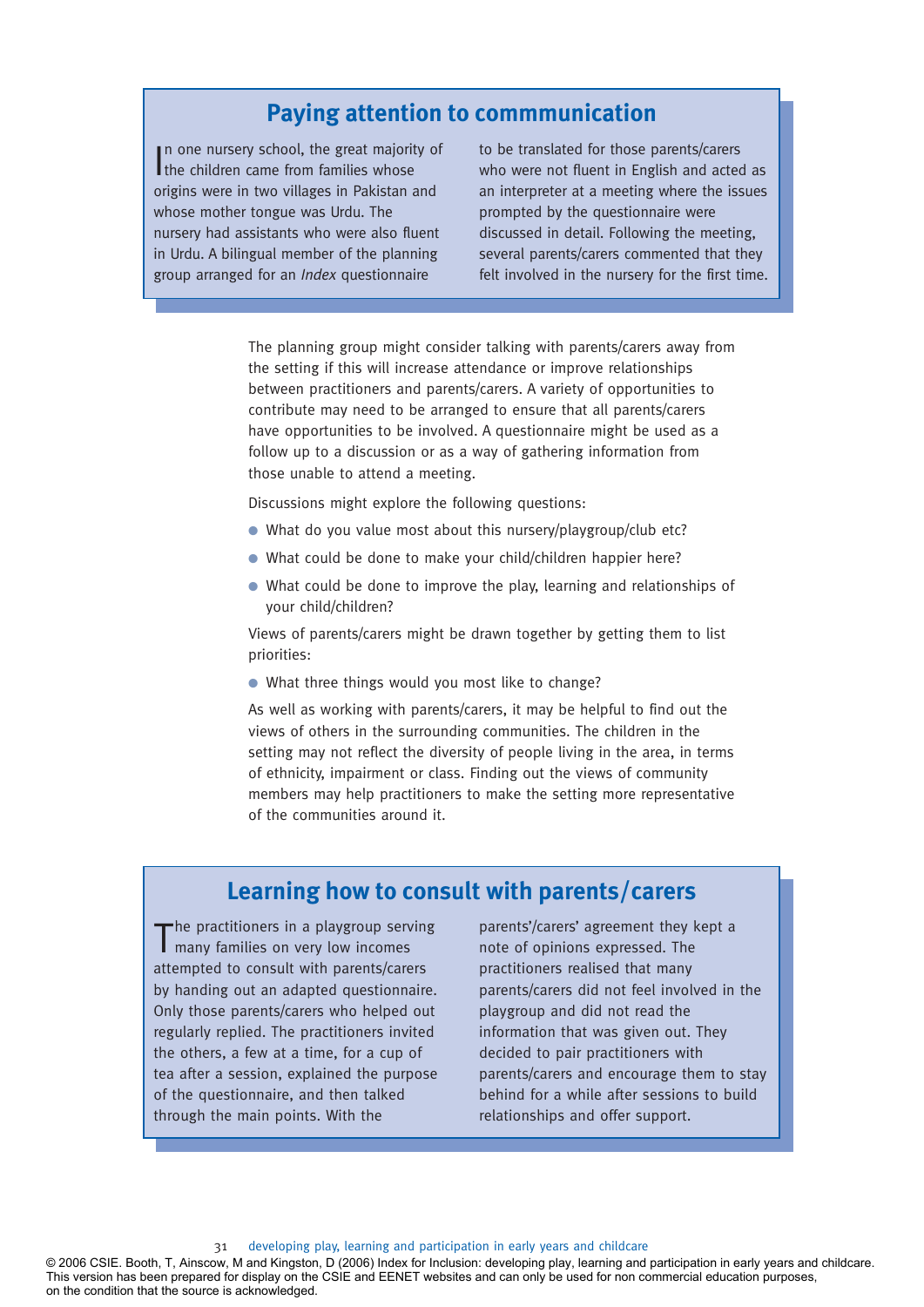## **From consultation to action**

re devised our own questionnaire for parents/carers of children in our nursery class based on the indicators questionnaire and the adapted indicators questionnaire. As a result we identified four areas where we needed to make some changes:

● to make sure that all parents/carers felt

involved in our nursery;

- to make it clear to parents/carers that all children are equally important to us;
- to make sure that we checked regularly that parents/carers knew what was happening;
- to let parents/carers know more regularly how to help their children at home.'

## **Deciding priorities for development**

What can be changed in cultures, policies and practices to increase play, learning and participation?

#### *Analysing evidence*

In order to draw up a list of priorities for development the planning group should analyse the priorities selected by everyone who has been consulted. This analysis may need to be shared, depending on the size of the setting. The critical friend might have been chosen for their ability to help with this process. Since consultations take place over a period of time, it may be possible to collate the views of each group, as they are collected.

Initially, information from children, parents/carers, practitioners and management committee/governors, should be kept separate from each other. In this way differences of perspective can be explored. It may also be important to look at the views of different sub-groups, such as volunteers, or parents/carers of younger children and older children.

#### *Collecting further information*

Additional information may need to be collected before priorities can be finalised. During the previous consultations, issues may have been identified which need to be clarified by further investigation. One group may have identified questions that needed to be addressed to other groups. For example, those new to the setting may need to be asked specifically about how well they were supported when they joined it, even if practitioners who have been there for some time feel that the induction process is successful.

The gathering of further information may blend into development work. For example, settling on priorities for improving activities in dimension C might involve practitioners in observing and reflecting on the way activities are planned and carried out. This may itself lead to greater collaboration and improvements in the design of activities.

<sup>© 2006</sup> CSIE. Booth, T, Ainscow, M and Kingston, D (2006) Index for Inclusion: developing play, learning and participation in early years and childcare. This version has been prepared for display on the CSIE and EENET websites and can only be used for non commercial education purposes, on the condition that the source is acknowledged.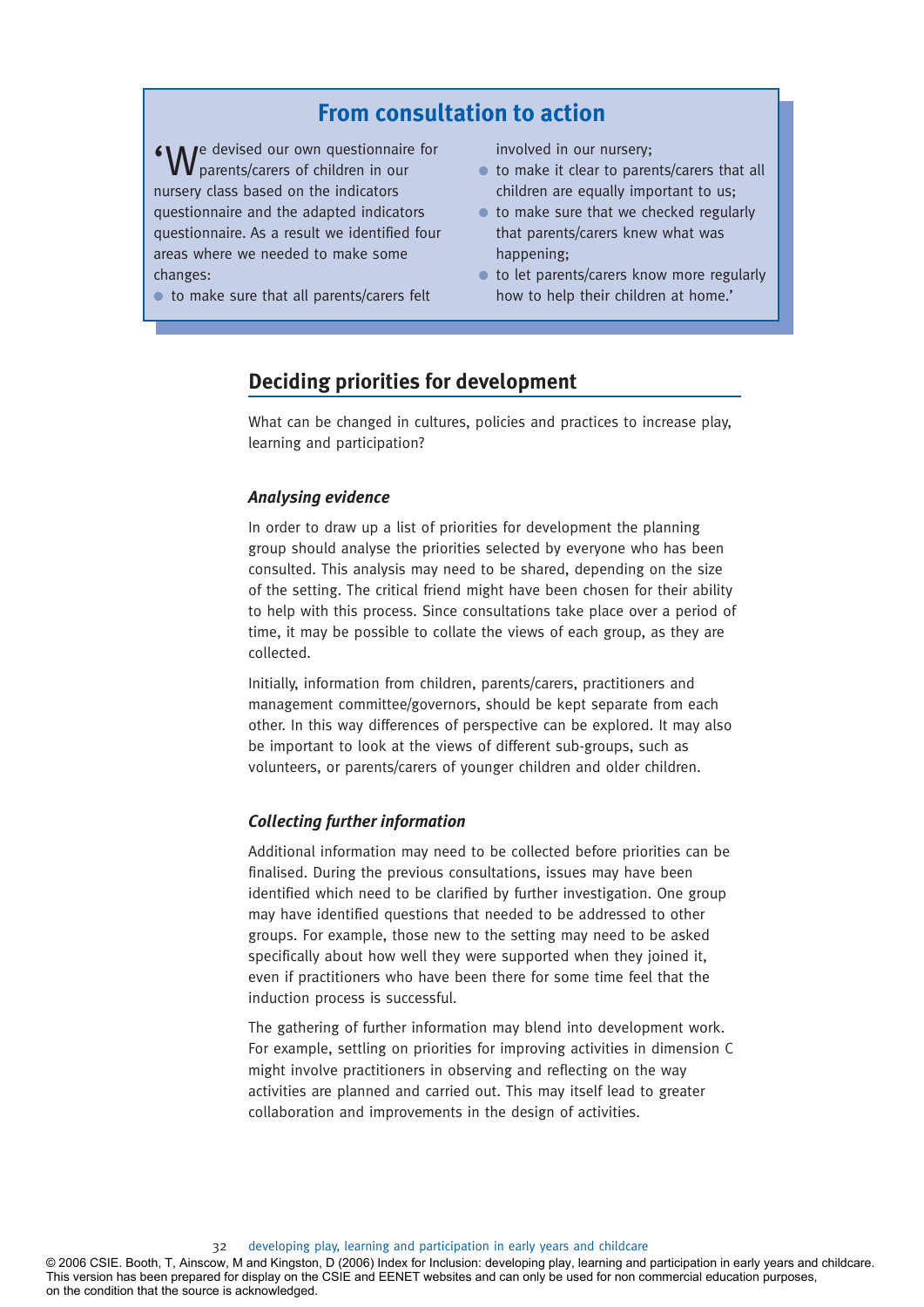## **Listening carefully to suggestions**

'Although at our consultation meeting parents/carers were very positive about our day nursery, a parent commented that they would like more information relating to topic work and we thought this is something we could change. The manager and I decided that a week before a topic is due to start (a topic lasts five weeks) an "Activities at home" sheet (see figure 10) would be produced which informs parents/carers of the areas that will be covered, the songs that will be learnt and suggested activities

that the parent and child could do at home. The parents/carers could get together things for the child to bring in or encourage the child to find things relating to the topic. We felt that where grandparents dropped the children off at the nursery this would keep parents/carers in touch with what was happening at the nursery. Most parents/ carers wanted more daily/weekly information and so I have installed a whiteboard for notices.'

Nursery name

Logo

### *figure 10* **Activities at home**

*Dear parents/carers,*

*Below is our topic for the period \_\_\_\_\_\_\_\_to\_\_\_\_\_\_\_* 

*With best wishes,*

*All the practitioners at Welcome Day Nursery*

The areas that will be covered are:

We will be learning the following rhymes and songs:

You might wish to help your child to explore this topic at home or when you are out and about. Our suggested activities are:

#### **The** *Index* **in use**

**'Consultations with parents/carers led to us extending the mornings to cover the lunch period and arranging an outing. These consultations have been very worthwhile and we will have them regularly.'**

#### *Drawing up a list of priorities*

Deciding priorities for development is not simply a matter of including those issues that were most commonly identified during consultations. The group will need to make sure that the opinions of less powerful groups are not lost and the voices of children and parents/carers in particular are reflected in the plan. Selected priorities will vary widely in scale, and in the time and resources required to implement them. A mixture of shorter and longer-term priorities should be retained.

#### 33 developing play, learning and participation in early years and childcare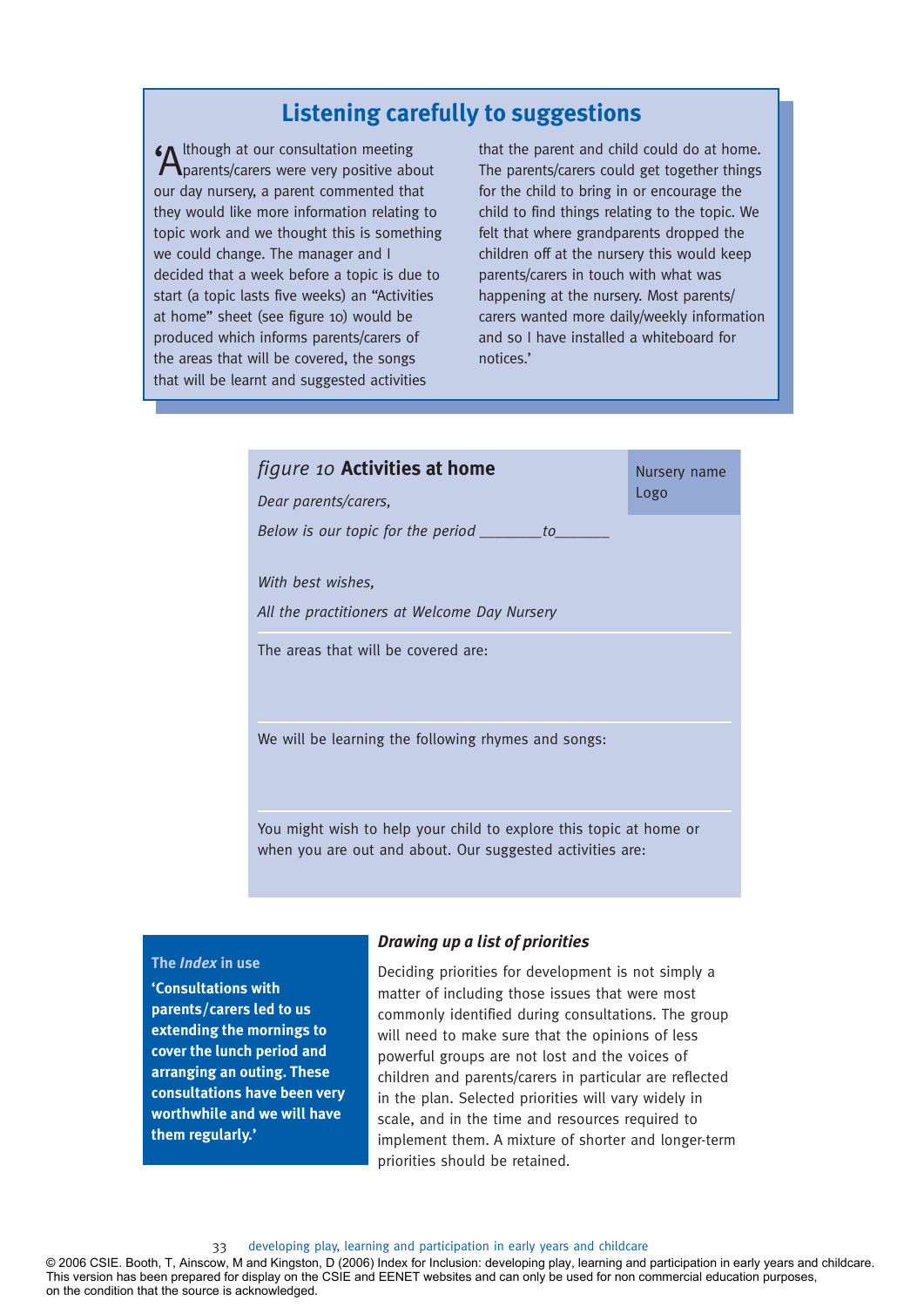Figure 11 provides some examples of priorities identified when working with the *Index*.

### *figure 11* **Priorities identified during the** *Index* **process**

- Introducing rituals for welcoming new children and practitioners and marking their departure.
- Establishing professional development sessions to make activities more responsive to the different interests and backgrounds of children and young people.
- Introducing clear management and career structures for practitioners.
- Improving access for disabled children and adults.
- Promoting positive views of ethnic diversity in activities and displays.
- Integrating all forms of support.
- Arranging joint training for health, social services and education practitioners.
- Developing collaborative activities for children.
- Developing an anti-bullying strategy.
- Improving the way new children are introduced to, and supported within, the setting.
- Increasing the involvement of children in choosing resources and activities.
- Improving communication between practitioners and parents/carers.
- Improving the reputation of the setting in local communities.

34 developing play, learning and participation in early years and childcare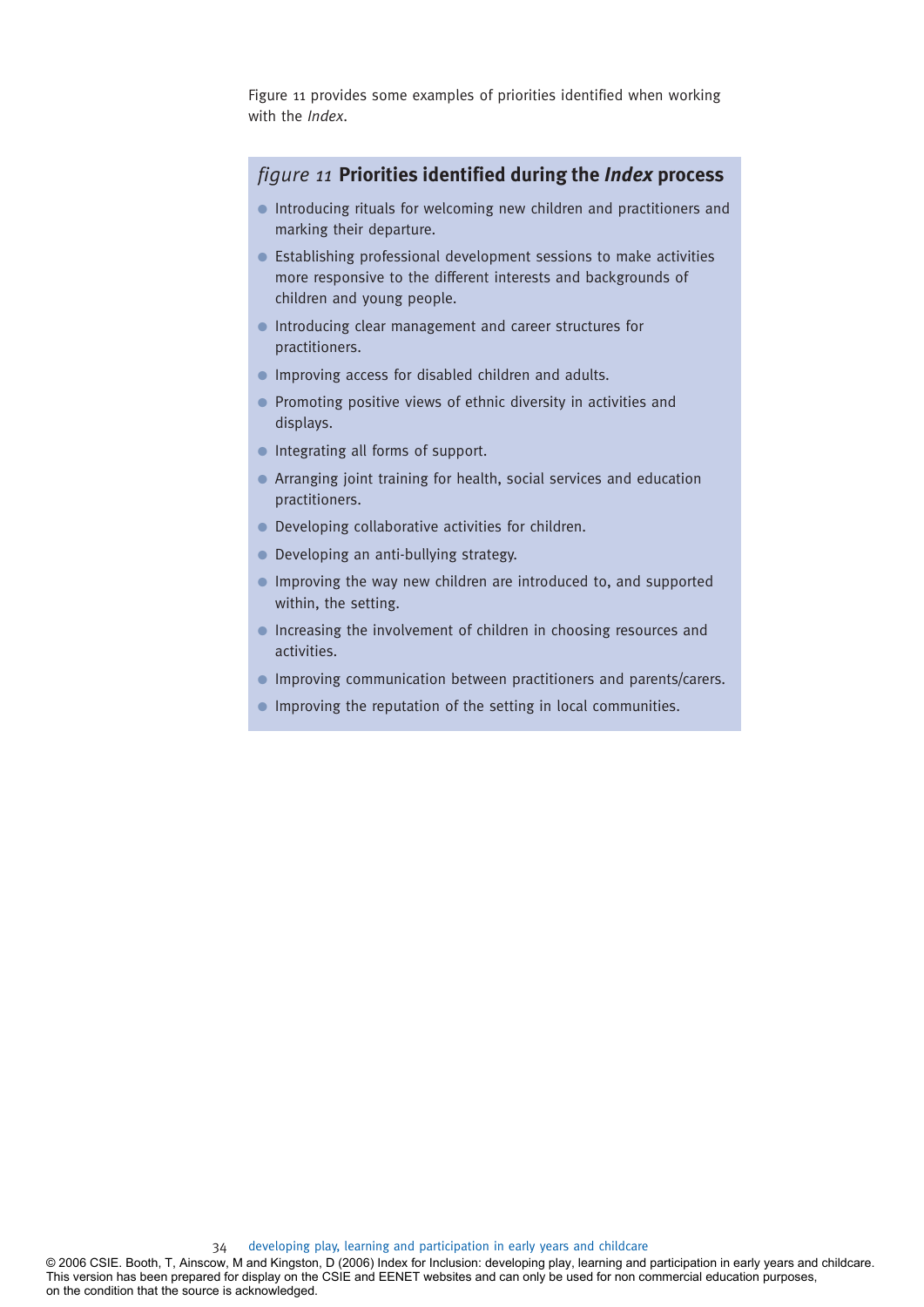# **phase 3** Producing an inclusive plan



This third phase of the *Index*, which may require a series of tightly focused meetings, involves the planning group in producing a development plan. The *Index* planning framework is used to assess what needs to happen in the cultures, policies and practices of the setting if any particular priority is to be sustained.

### **Reviewing priorities using the planning framework**

The planning framework containing the dimensions and sections is reproduced in the planning framework summary sheet on page 97. With a copy of this sheet in front of each of them, the planning group should examine the priorities identified at the end of phase 2 and consider the

> implications for a priority identified in one section of one dimension for work in the remaining sections.

### **The** *Index* **in use**

**'Parents/carers talk to us more now. Perhaps they feel we are more approachable as we have involved them by asking for their comments.'**

### *Reviewing existing priorities*

The group should examine other priorities already in the plan including those that may have emerged as the result of an inspection. They should consider whether to modify these priorities so that they contribute to the inclusive development of the setting as a whole.

### **Putting priorities into the development plan**

Each priority needs to be analysed in detail looking at time-scales, resources and professional development implications. Progress may be made on some priorities within a few weeks or months. However, others, involving new building or widespread changes in cultures or ways of working, may be staged over a longer period. Short, medium and longerterm goals can keep an ambitious priority on track.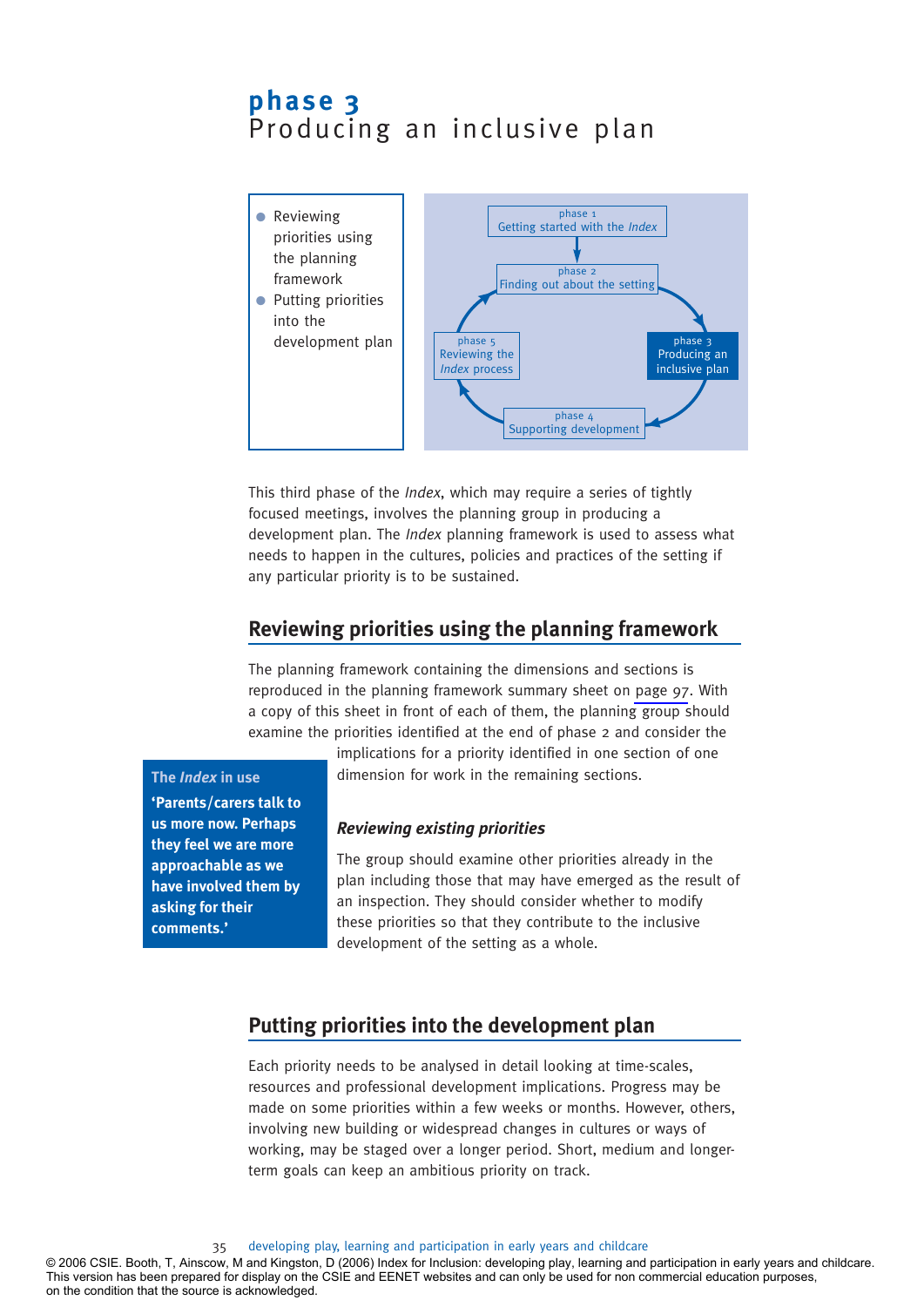#### **The** *Index* **in use**

**'We became aware of a lack in our after school clubs of drawing on community resources concerned with Travellers. We decided to talk to local communities, improve the resources on Travellers available to the clubs and contact the Traveller Education Service.'**

Most actions require human and/or material resources, which may or may not be already available. The plan should include a way of assessing success. Criteria for progress should be set, perhaps using the *Index* questions to clarify aims. A member of the planning group should be allocated responsibility for checking the progress of each priority, though, if the process is working well, all members of the setting will share responsibility for putting the plan into action. When the members of the planning group have developed their proposals they should negotiate them with other practitioners and management committee/governors.

For settings that are not used to planning in this way, it may be helpful to seek advice from a visiting professional

or a critical friend. East Sussex Early Years Development and Childcare Partnership encourage the use of a simple form for planning. An example of the use of such a form is given in figure 12 connected to the example below. An action sheet of this type might be produced for each priority in the development plan.

## **Producing an inclusive plan**

A playgroup did not have a development<br>Aplan and decided to produce one with the help of the *Index*. After using the *Index* materials in discussions with staff and parents/carers, the *Index* planning group identified two areas for change: in the way staff worked together and how activities were planned to make sure that all children were actively involved. They produced action sheets showing how they would achieve these priorities, and then decided how long it would take to get there. They broke down their goal into a number of tasks and allocated responsibility for making sure these happened. They worked out costs and other resource implications, and decided on a time scale to review how things were going. They let parents/carers and other interested groups know what they were planning. They put the action sheets up on the staff notice board, and

ticked off their achievements. Figure 12 shows an action sheet covering the first few months of the plan in the first of the priorities. Some of the actions were achieved more quickly than they had anticipated but they had to adjust the plan when they realised that joint planning for activities would not happen unless practitioners were paid for their time (see points 2, 3 and 6, 7 on the action sheet).

The staff also realised that some of them were more involved in the planning and implementation process than others and discussed ways in which everyone would feel involved. They made sure that everyone was informed of progress. This led to further discussions with parents/carers about what they hoped for their children from the playgroup, and as a result new priorities were established. Staff found the process gave them new enthusiasm for their work.

36 developing play, learning and participation in early years and childcare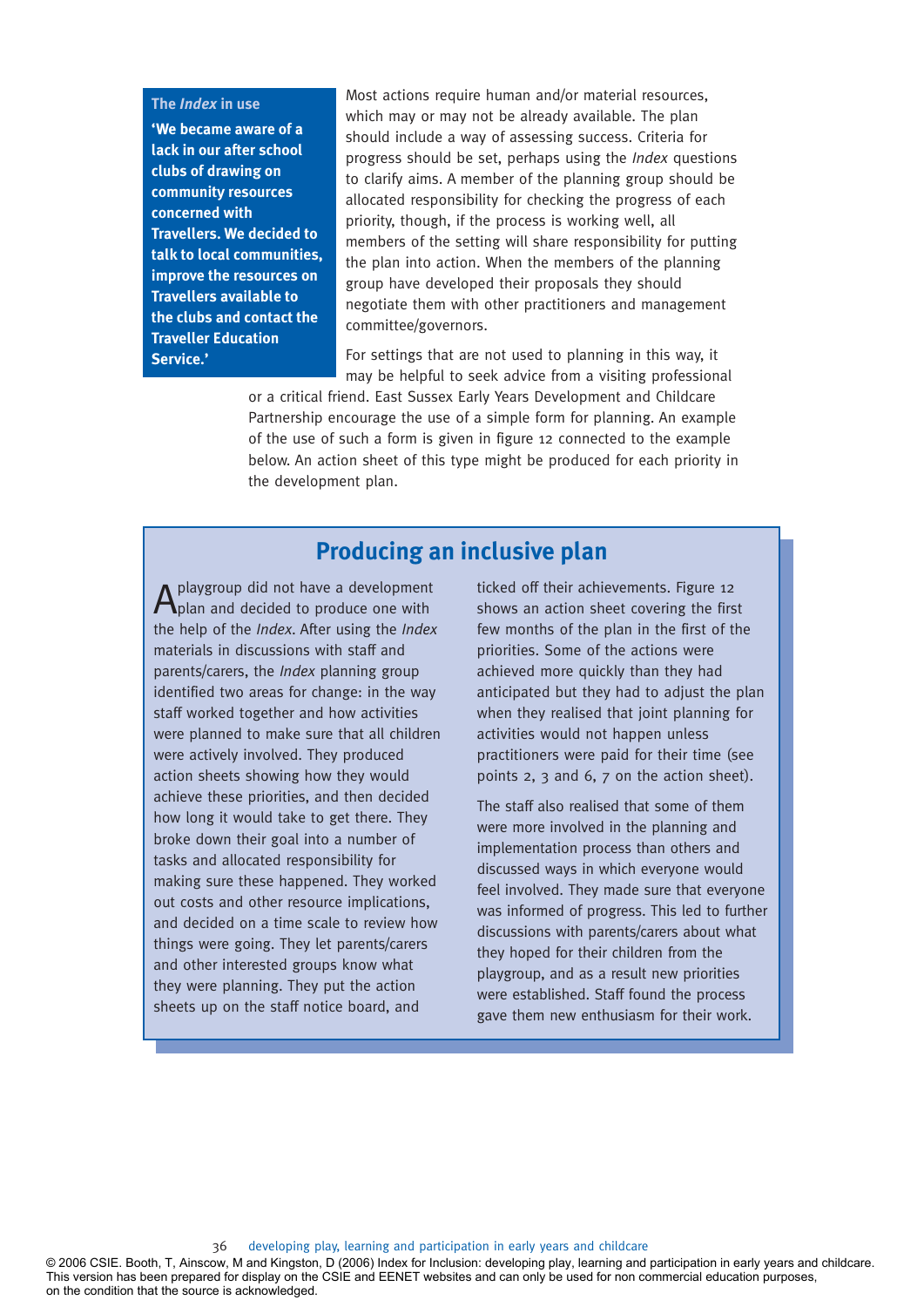|                                                                   | $11$ gure 12 Action sneet for indicator A.1.3:                  | <b>Fractifioners work well logerner</b>                                                                        |                                           |                              |                                                          |                                                                                                                                             |
|-------------------------------------------------------------------|-----------------------------------------------------------------|----------------------------------------------------------------------------------------------------------------|-------------------------------------------|------------------------------|----------------------------------------------------------|---------------------------------------------------------------------------------------------------------------------------------------------|
| What do we want<br>to achieve?                                    | What steps can we take?                                         | will do this?<br>Who v                                                                                         | What will<br>it cost?                     | When will we<br>review this? | What are we<br>looking for?                              | What happened?                                                                                                                              |
| together (plan for<br>To work better<br>September to<br>December) | 1. Have a monthly whole<br>staff meeting.                       | dates. All to<br>to write up a<br>attend.<br>list of<br>try to<br>Mary                                         | 1 hour extra<br>hall hire<br>monthly      | December                     | Most staff attending<br>each meeting                     | for extra hours. This had to go<br>increased with decision to pay<br>Brilliant attendance, but costs<br>to management committee.            |
|                                                                   | 2. Plan activities in pairs.                                    | and plan with a partner.<br>one activity per week<br>All staff to identify                                     | Nothing                                   | October                      | activities jointly.<br>Staff running                     | This didn't get going properly,<br>original plan. Also, hard to<br>as no time allocated in<br>make sure that it was<br>happening, so see 6. |
|                                                                   | 3. Run activities in pairs.                                     | All staff to identify one<br>activity per week and<br>run it with a partner.                                   | Nothing                                   | October                      |                                                          |                                                                                                                                             |
|                                                                   | 4. Staff stay behind at<br>end of Friday session<br>for coffee. | lane to buy coffee and<br>nice biscuits. Informal<br>kept of whether<br>people stay.<br>note I                 | Coffee etc.                               | October then<br>November     | Majority of staff<br>to stay.                            | missed out, so coffee sessions<br>Staff who do not work Friday<br>now on Weds as well.                                                      |
|                                                                   | 5. Staff social event<br>at Xmas.                               | and then plan event.<br>lane to ask around                                                                     | The sky's<br>the limit!!                  | At the staff<br>meetings     | A brilliant night out<br>for the majority<br>if not all. | something that all could get<br>It was very hard to find<br>to, but we did it.                                                              |
|                                                                   | Adjustment to action sheet                                      |                                                                                                                |                                           |                              |                                                          |                                                                                                                                             |
|                                                                   | activity a week in pairs.<br>6. Staff to plan one               | for this and when.<br>to keep a record.<br>know what they are<br>All staff to let Mary<br>doing<br><b>Mary</b> | per fortnight<br>per person<br>1 hour O/T | November                     | weekly planning<br>Record of each<br>session.            | After a few hiccups this got<br>going. Chance to do proper<br>planning helped everyone.                                                     |
|                                                                   | activity a week in pairs.<br>7. Staff to run one                | they have done in the<br>All staff to log what<br>day book.                                                    | per fortnight<br>per person<br>1 hour O/T | November                     | sessions and what<br>Log showing<br>happened             | Paired activities were not very<br>good at first but got better.<br>Some pairs found it hard                                                |

*figure 12* **Action sheet for indicator A.1.3: 'Practitioners work well together'** Š E

37 developing play, learning and participation in early years and childcare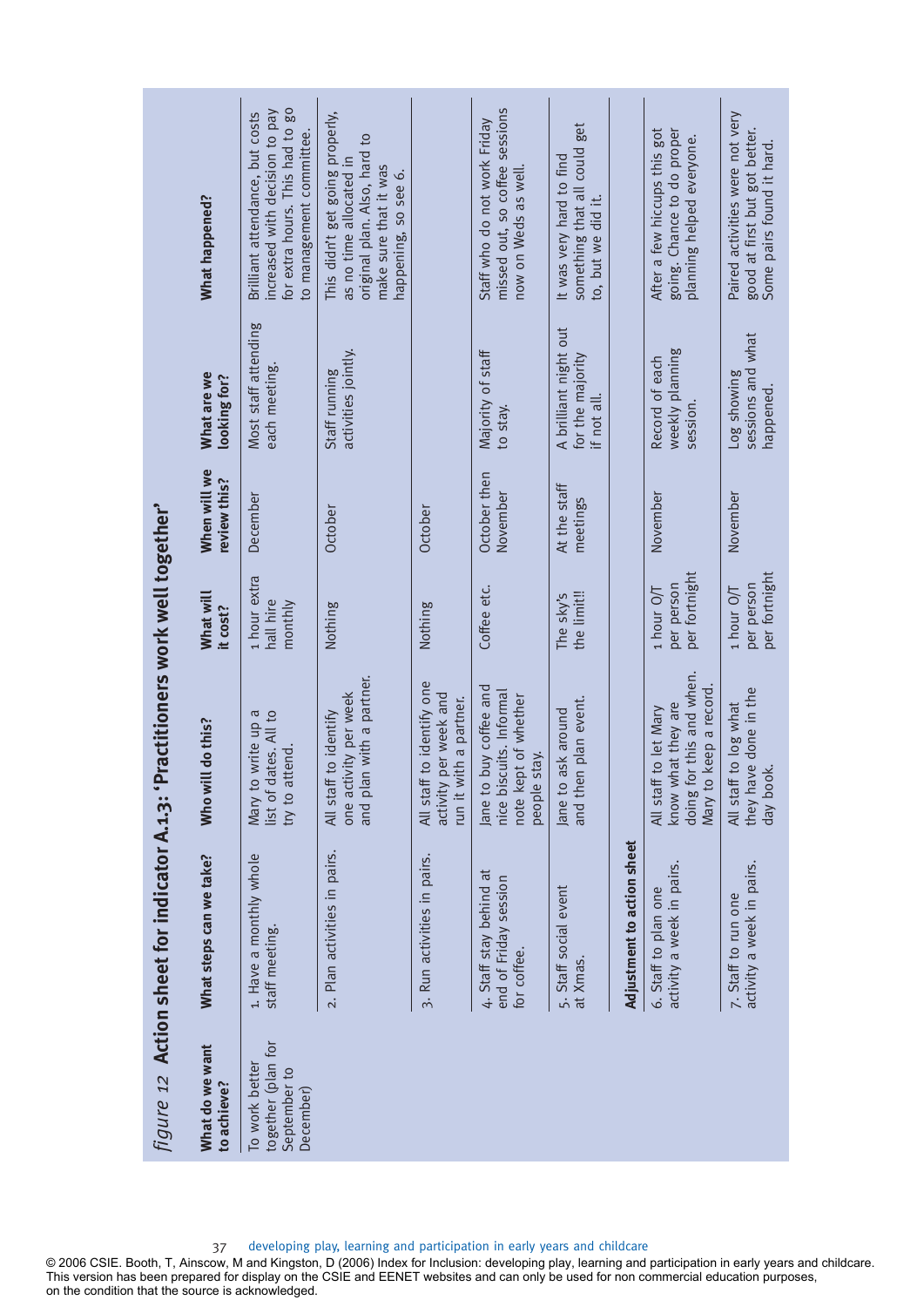# **phase 4** Supporting development





### **The** *Index* **in use**

**'We decided to concentrate on making "special educational needs" policies into inclusion policies. We now have an inclusion co-ordinator rather than a "special educational needs coordinator", but more importantly, the job has changed so that the needs of all the children are recognised.'**

This fourth phase of the *Index* process involves putting priorities into action and then maintaining development. This may require further investigation and can become a form of action research.

### **Putting priorities into action**

A couple of examples further illustrate the way priorities are put into action.

## **Nursery school priorities**

 $\mathsf{A}\!\!$ child being 'picked on' because of his<br> unusual appearance. The practitioners decided to use the questions from B.2.9, 'Bullying is minimised', to find out the extent of the problem. They looked at ways to develop the children's sense of respect for each other and appreciation of diversity, by using C.2.3 'Differences between children are used as resources to support play, learning and participation'. They also looked at their own attitudes. As a result,

they improved the supervision of unstructured time and included a wider variety of images and examples in activities that allowed issues of difference to arise. They thought about the language they used themselves to describe the differences between children. They looked at positive ways in which they could respond to this child so as to raise his self-esteem and the way he was viewed by others, for example, by making sure that he could take a turn in leading activities.

#### 38 developing play, learning and participation in early years and childcare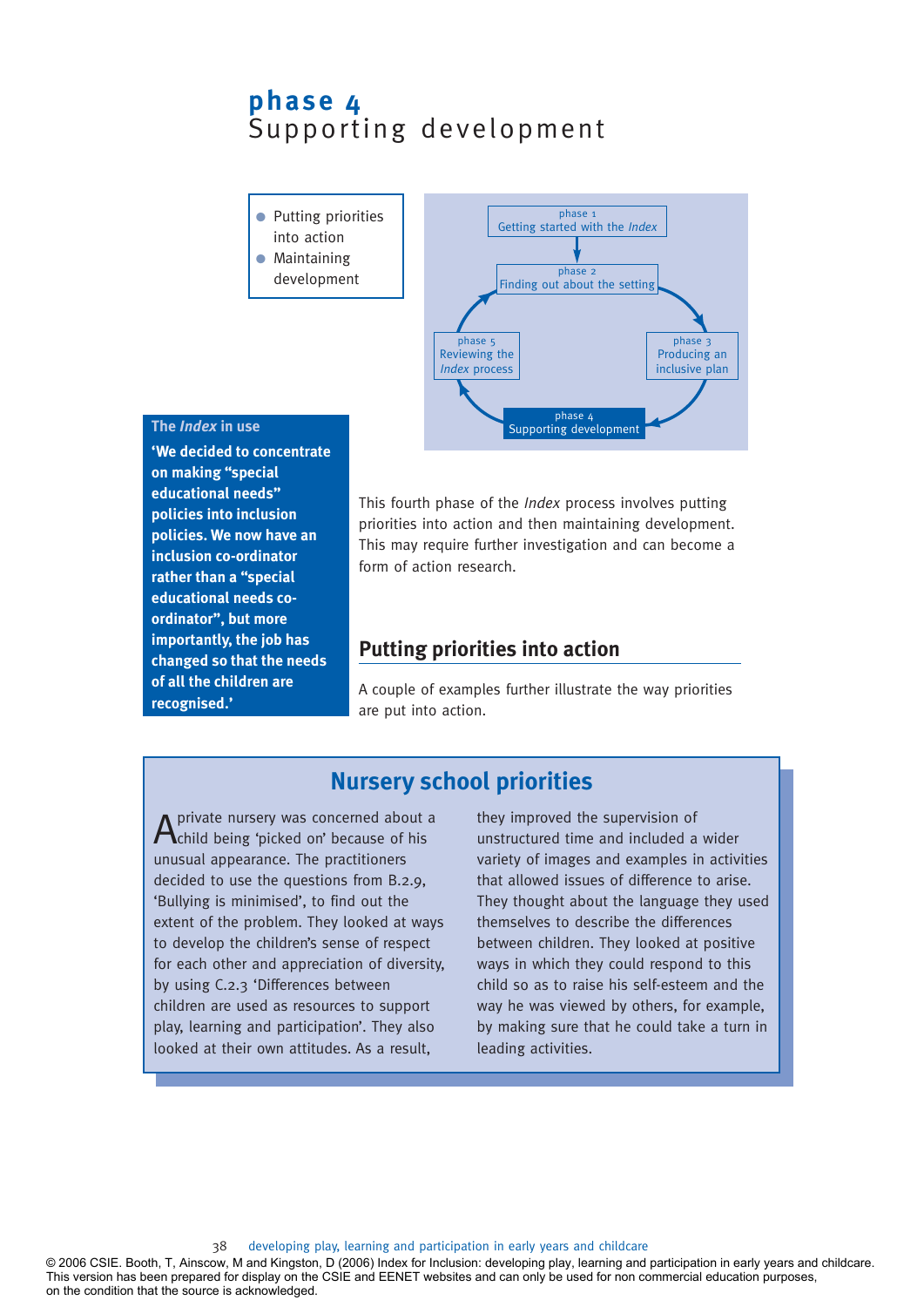## **Welcome to our playgroup**

 $\mathsf{A}$ playgroup began to look at the<br>Welcome given to parents/carers using A.1.1 'Everyone is made to feel welcome'. They realised that there was a hierarchy among the parents/carers so that some parents/carers were more valued than others. They considered what impact this might have on the children and invited an area inclusion co-ordinator from the Early Years Development and Childcare Partnership to talk over these concerns. They discussed the way beliefs about, and actions towards, children can affect the way children think about their own

capabilities. They decided to make sure that the key workers took the time to speak warmly to every parent, daily, when the children were being dropped off and picked up. This had an unanticipated benefit of building links between parents/carers as well as with practitioners. As a result of their discussions, they began to look at indicators A.2.2, 'Expectations are high for all children', and C.1.5, 'Activities discourage stereotyping', so that they minimised the effects of low expectations and stereotyping.

One form of action research involves a series of questions very like the *Index* process:

- What is going on?
- How do you make sense of what is going on?
- What should go on?
- How do you put what should go on into action?

The review of the setting using the *Index* may have prompted the planning group and other practitioners to pay closer attention to what is going on than they may have done previously. Observation and description of practice, particularly when it involves an attempt to see the setting from the perspective of children and young people, can itself be a powerful way of initiating change.

### **Maintaining development**

#### **The** *Index* **in use**

**'As children arrive at the nursery and are shown to their groups they are now always greeted with a hello, and their name or a wave depending on the age of the children. The group leader then gives them a hug, asking how they are and inviting them to play with the other children and the toys. The play of one child in particular who struggled to settle down has improved after being greeted in this way.'**

As priorities are put into action, the commitment of all those involved has to be maintained. Activities to create more inclusive cultures may need to continue over a number of years. But, in turn, such changes may sustain the involvement of practitioners, management committee/governors, children and parents/carers in making detailed changes in policies and practices. In a collaborative setting, practitioners draw on each other's expertise and provide mutual support.

Where priorities challenge deeply held beliefs and values, considerable effort may be required to overcome any resistance. Some practitioners, children or parents/carers may not agree with a particular development. The planning group may

#### 39 developing play, learning and participation in early years and childcare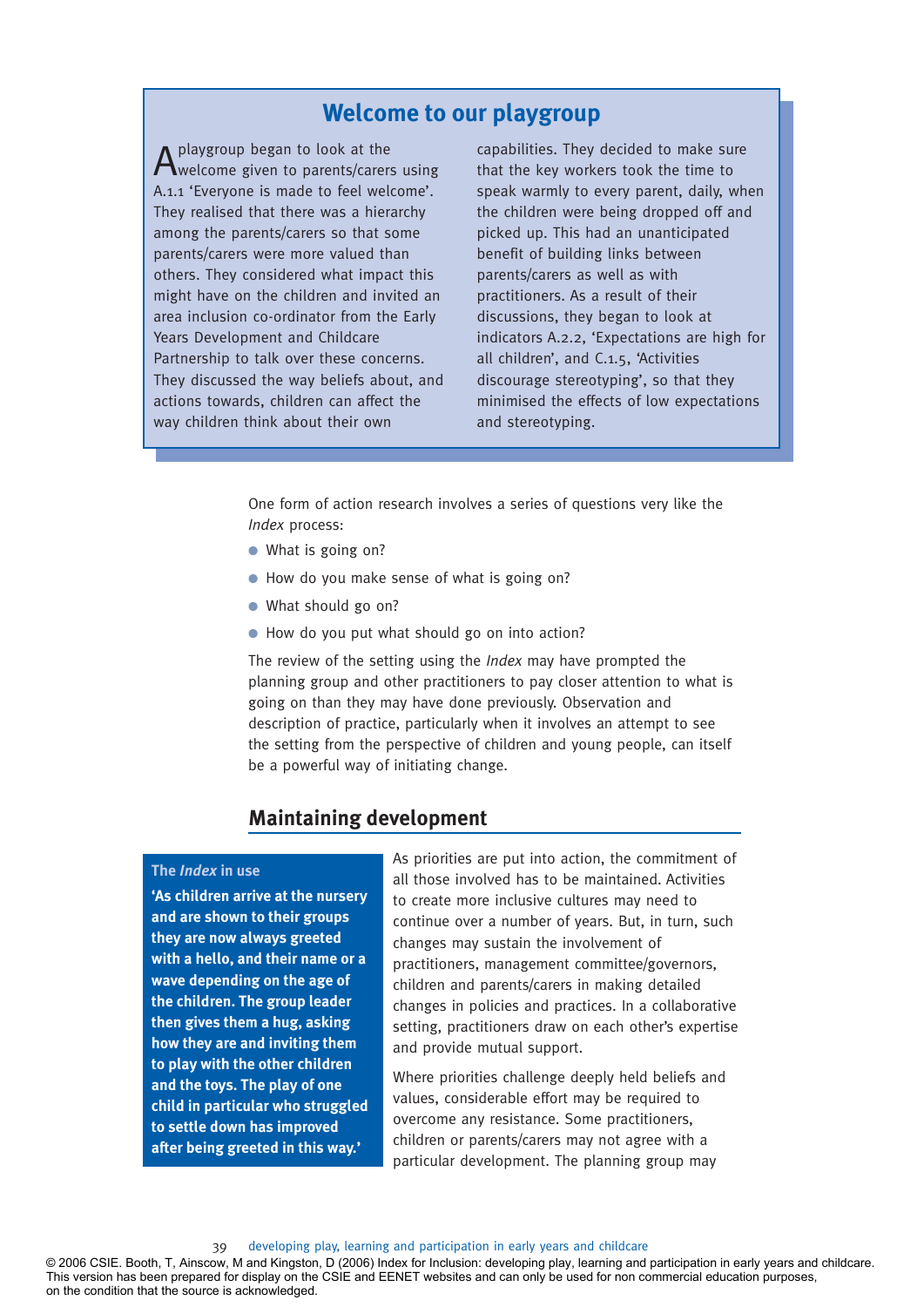have to encourage the airing of differences and may need to refine developments so that they become relevant to as many people as possible.

## **Caring for communication**

 ${\mathsf A}$ local authority obtained funding for<br>early years settings-based courses on the *Index*. Towards the end of the first session in one setting, the practitioners went through the *Index* questionnaire and then selected an indicator from each dimension where they felt that the setting should do further work. In relation to Dimension C, several of them had to highlight a concern about the extent to which they were encouraging the children to talk with each other and adults picked out indicator C.1.2 'Activities encourage all children to communicate'. When they looked in detail at the questions associated with the indicator, they felt that there was much to build on in their practice but there were areas in which they could do more. They talked about when it was that children sat and chatted with them and each other during the daily routine (C.1.2g) and also had conversations about what open ended questions were (C.1.2j) and what it meant to encourage the development of language for thinking and learning (C.1.2h).

While all of them were concerned to give the children space to play and learn and relate to others without too much adult interference, there was productive discussion about how adults could foster, and remove barriers to, play, learning and relationships as well as engage in activities with children which extended their ideas and helped them to consider their own and other people's feelings.

Before the next session they did some observations of a day in the setting. They found, that although there was a lot of talk in the playgroup most of the adult talk involved giving directions. They found that some of the children talked to each other while others said very little. At the next session of the course they drew up an

action sheet on ways to extend and deepen opportunities for discussion in the setting.

- They decided that they needed some further discussion in encouraging language use and booked a session with the local authority advisers on 'promoting the language and communication environment'.
- They decided to rearrange snack time as they felt that this could provide a good opportunity for relaxed talk. They decided to sit children in smaller groups together with their key worker.
- The group agreed to reflect on the quality of the conversations they had with children as they joined in activities and to share with each other at their weekly meeting how to let children lead communication with adults more frequently.
- They agreed to share occasions when they had stimulated conversations with other children, for children who were shy or reluctant to speak with others.
- They decided use the time they spent with parents to raise the issue of what children liked to talk about at home to try to bridge the gap between home and setting.

At the following session of the course they reported on how things were going.

They found that for some of them it was difficult to get out of the habit of asking questions to which they already knew the answer. They discussed how they could connect their working practices with how they were at home with their own children or other children they knew well and how 'professional' conversation could impede the talk of children. They spoke about how they were identifying more strongly with the

*continues*

#### 40 developing play, learning and participation in early years and childcare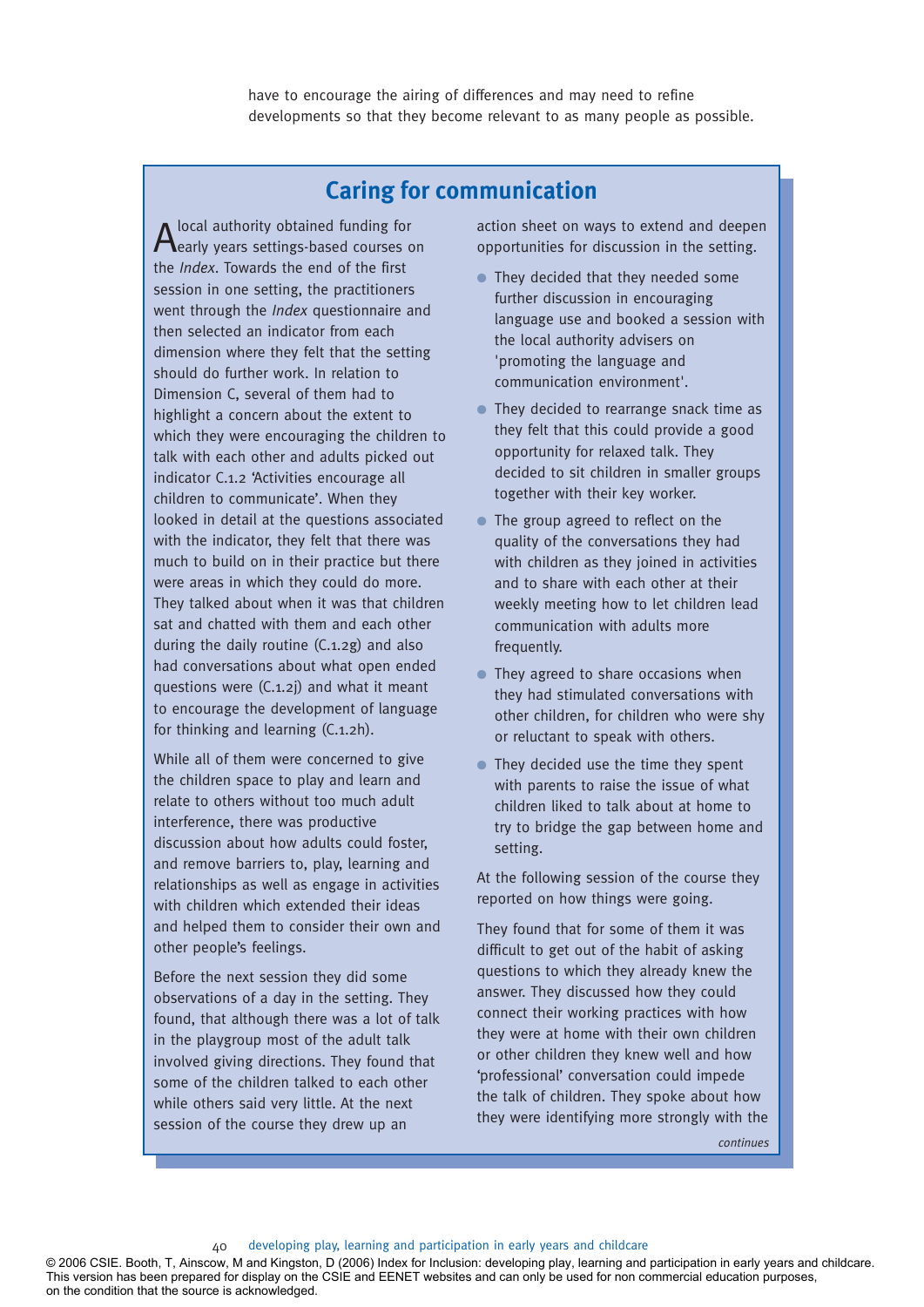way parents viewed their own children and were finding ways to link activities in the setting to what happened at home through an exploration of indicator A.1.6, 'Practitioners link what happens in the setting to children's lives at home', which they had selected as their indicator from Dimension A. They mentioned examples of when they asked questions of children to which they genuinely wanted an answer and how their engagement in activities with children, as participants, generated more informal talk.

At subsequent sessions, as they began to work in implementing concerns in the other dimensions, they reported that children were more often coming to staff to tell them about their ideas during play and to show them the way they were making a model or building something. Staff were more frequently invited to become part of role play and children spoke more about what had happened at home. As one practitioner put it: 'We feel that we know the children better.' After the extra session on language, a practitioner said: 'We found it useful but we were already doing most of the things suggested in the course, following our work with the *Index* and the way we are taking more opportunities to share our ideas.'

41 developing play, learning and participation in early years and childcare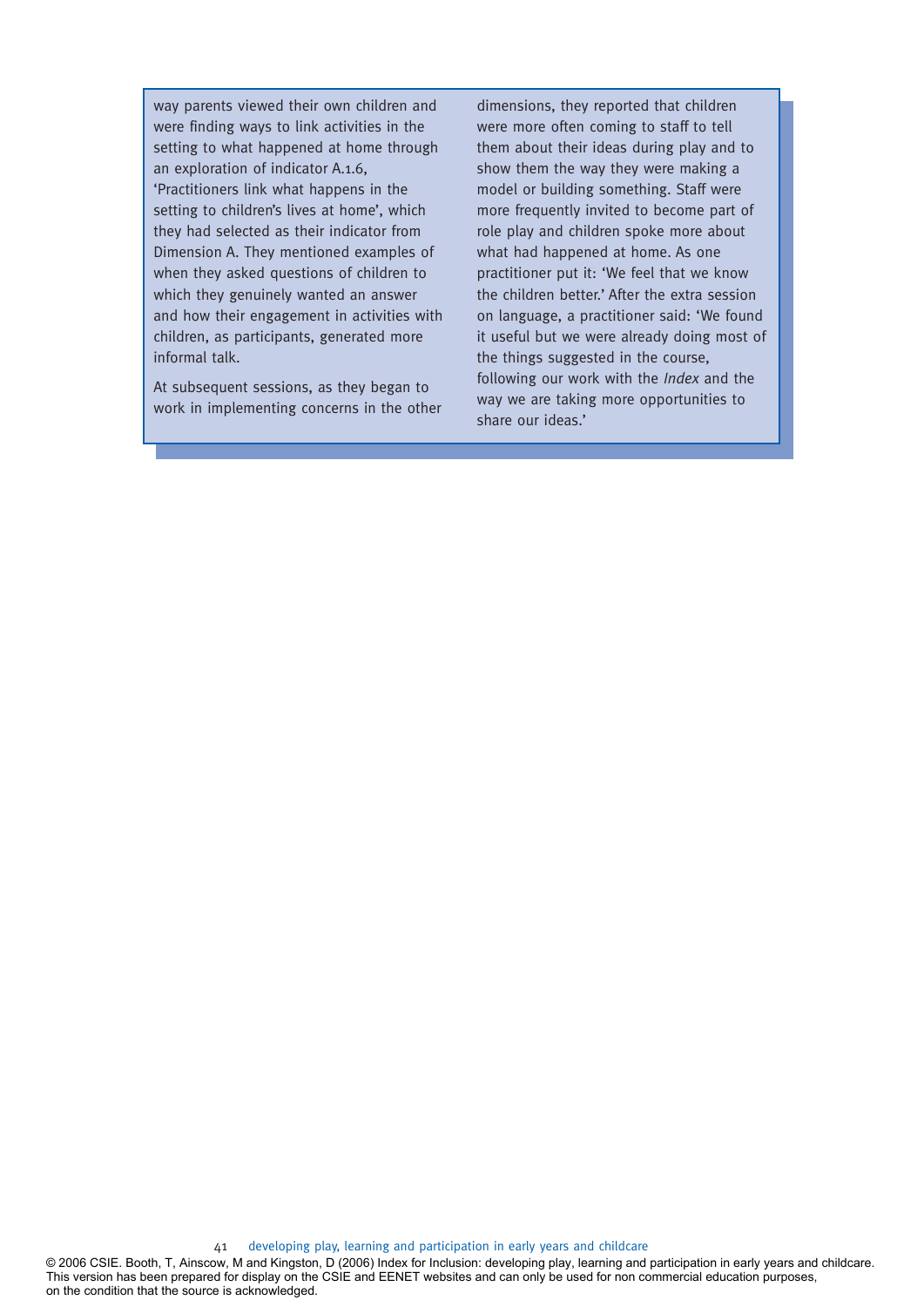# **phase 5** Reviewing the *Index* process



The group review the overall progress of the plan. They consider any broader progress in changing cultures, policies and practices. They discuss modifications that need to be made to the *Index* process. The indicators and questions, as adapted by a particular setting, are used to review the extent of changes that have occurred and to formulate new priorities for the development plan for the following year.

Phase 5 blends into a return to phase 2, and the continuation of the development planning cycle.

### **Reviewing and recording progress**

#### **The** *Index* **in use**

**'I have been pleased with the results of our action plan and feel that the indicator has now been achieved.'**

The progress of the development plan should be regularly reviewed against the criteria put in the plan in phase 3. The member of the planning group with overall responsibility for a priority will make sure that progress is checked and recorded and that adjustments are made to the plan. This may involve discussions with practitioners, children, management

committee/governors and parents/carers, and the examination of policy documents for the setting, as well as observations of activities. The results of this review should be discussed by the planning group who can then modify the development plan if necessary.

#### *Keeping everyone informed*

The planning group should make sure that everyone is kept informed about progress. This can be done through meetings, professional development events, displays, newsletters, circle time activities, notice boards and community organisations. As well as providing information, the group should continue to listen to a range of opinions about how development is progressing.

<sup>© 2006</sup> CSIE. Booth, T, Ainscow, M and Kingston, D (2006) Index for Inclusion: developing play, learning and participation in early years and childcare. This version has been prepared for display on the CSIE and EENET websites and can only be used for non commercial education purposes, on the condition that the source is acknowledged.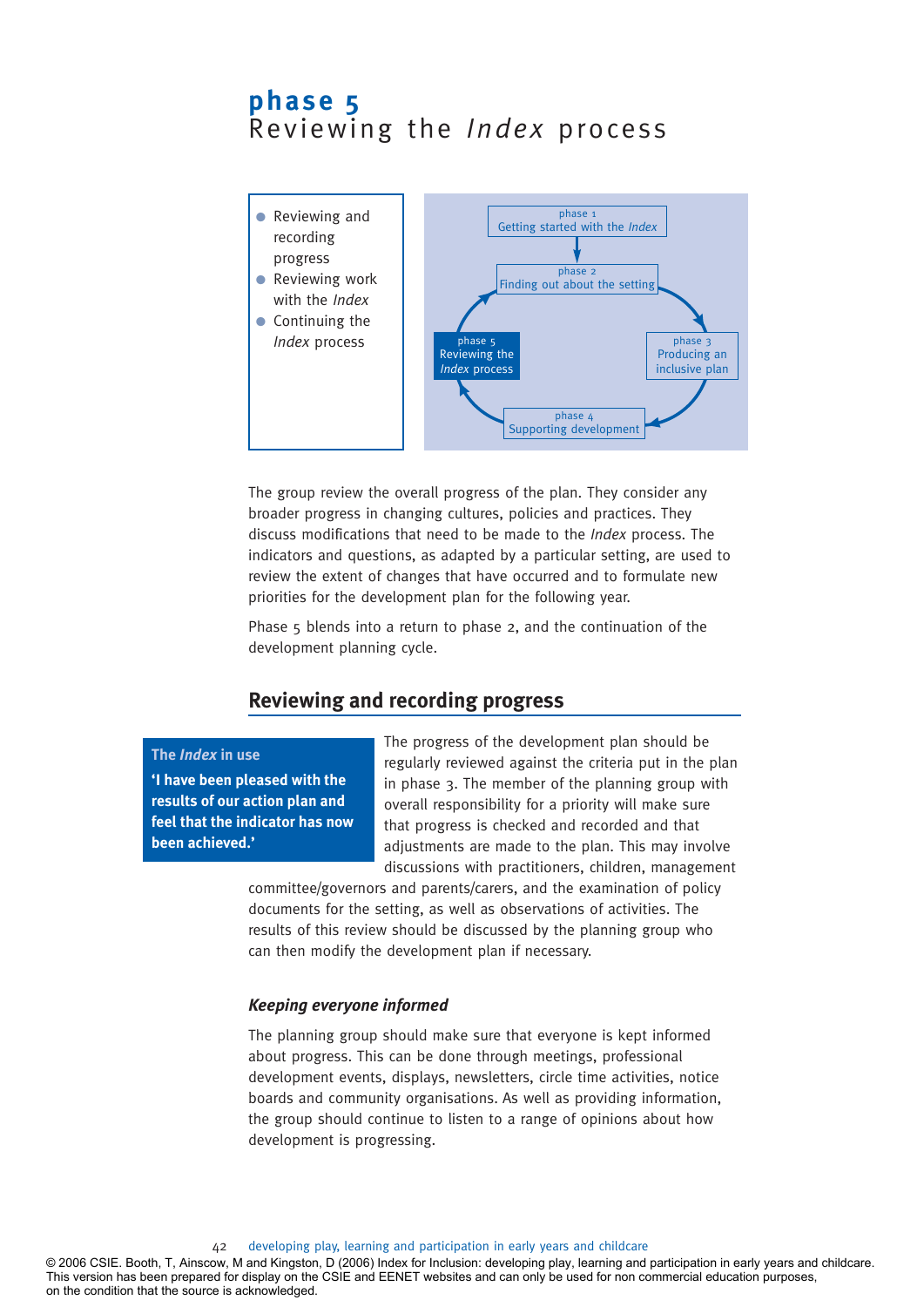#### **The** *Index* **in use**

**'Seeing the difference it's made to the children really has been the most rewarding part. They feel valued.'**

### **Reviewing work with the** *Index*

Work on the *Index* process also requires evaluation. The planning group should review the way they have used the *Index* and decide how the materials can best be used to support development in future years. They should assess how far the *Index* has

helped them to adopt a greater commitment to inclusive ways of working. The group will need to consider its membership, how well prepared it was for its tasks, the way it consulted with other groups and its success in sharing responsibilities with others. The critical friend may be valuable in this process, although the success of self-evaluation requires all members of the group to be willing to challenge their own practices. Figure 13 contains questions that might help the group to review their work.

### *figure 13* **Reviewing work with the** *Index*

- How well did the planning group function, in terms of its membership, critical friend, consultations with others, the sharing of tasks within the group, and sharing responsibility for development with others?
- To what extent has there been an increasing commitment towards more inclusive ways of working?
- To what extent did the process of working with the *Index* itself contribute to more inclusive ways of working?
- How have the key *Index* concepts (inclusion, barriers to play, learning and participation, resources to support play, learning and participation, and support for diversity) affected the thinking and actions of practitioners and others?
- To what extent has the planning framework of dimensions and sections of the *Index* contributed to structuring a development plan?
- To what extent did the indicators and questions help to identify priorities or details of priorities that had been previously overlooked?
- To what extent was the consultation process inclusive and who else might contribute to it in future years?
- To what extent were priorities for development chosen on the basis of a careful investigation of what needed to be done?
- To what extent was the evaluation of progress of development based on a careful examination of what had actually changed?
- How have developments been maintained and how might this process be improved?

<sup>© 2006</sup> CSIE. Booth, T, Ainscow, M and Kingston, D (2006) Index for Inclusion: developing play, learning and participation in early years and childcare. This version has been prepared for display on the CSIE and EENET websites and can only be used for non commercial education purposes, on the condition that the source is acknowledged.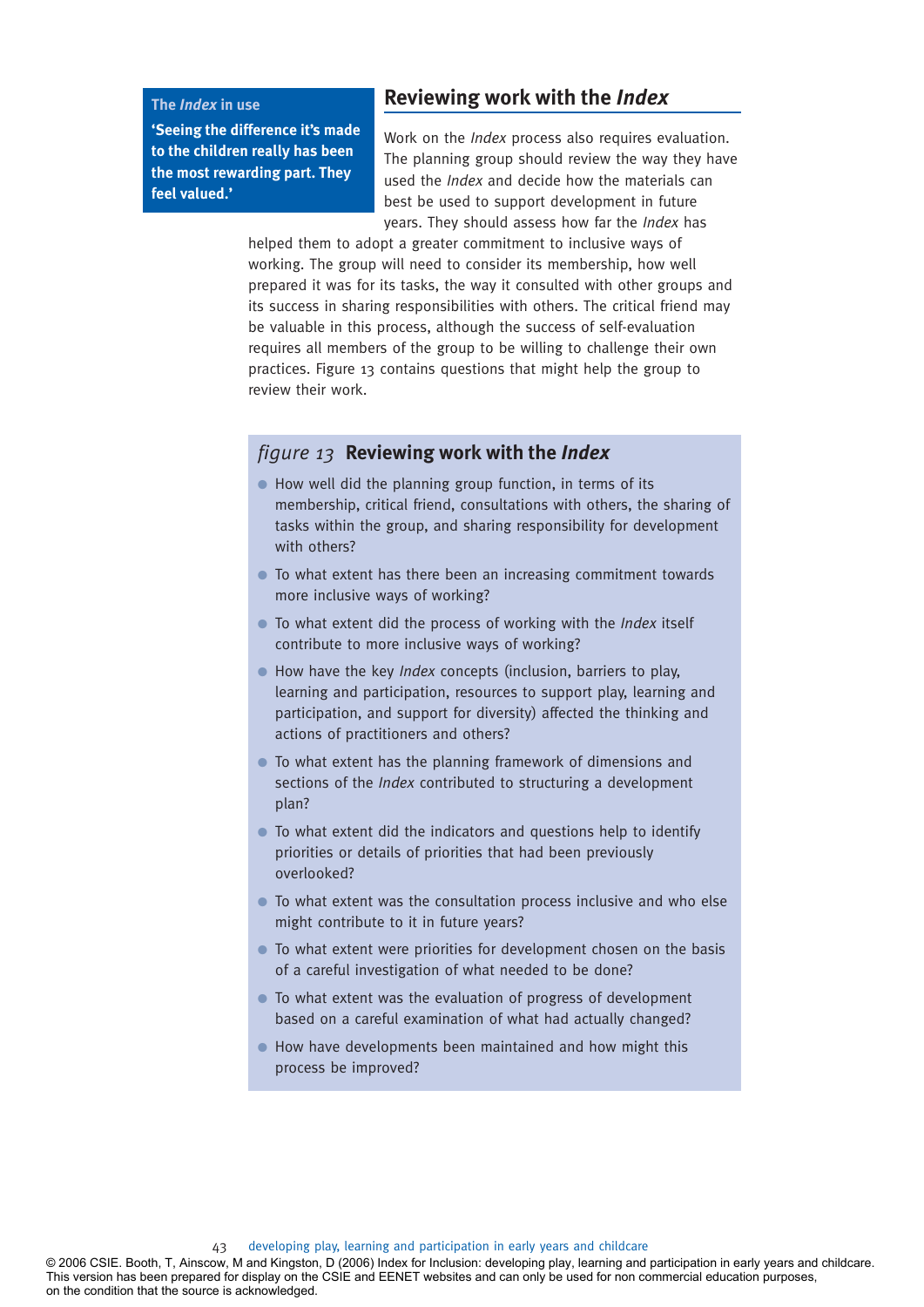#### **The** *Index* **in use**

**'The chairman of our management committee has set up a small group to develop the use of the** *Index* **further, now that it has proved itself to be so useful.'**

### **Continuing the** *Index* **process**

The planning team will be in the best position to decide on how to re-engage with the *Index* materials and process in the future. In many settings, the majority of practitioners will be familiar with the *Index* at this point, but new practitioners should have the process explained to them as part of their induction. The revisiting of the indicators and

questions as part of the progress review may lead on to a further examination of the setting. This in turn may reveal the ways in which an inclusive culture is contributing to change that goes beyond the plan. Where strong inclusive cultures have been developed, children and their parents/carers will carry with them an inclusive approach to play, learning and participation when they move on.

<sup>© 2006</sup> CSIE. Booth, T, Ainscow, M and Kingston, D (2006) Index for Inclusion: developing play, learning and participation in early years and childcare. This version has been prepared for display on the CSIE and EENET websites and can only be used for non commercial education purposes, on the condition that the source is acknowledged.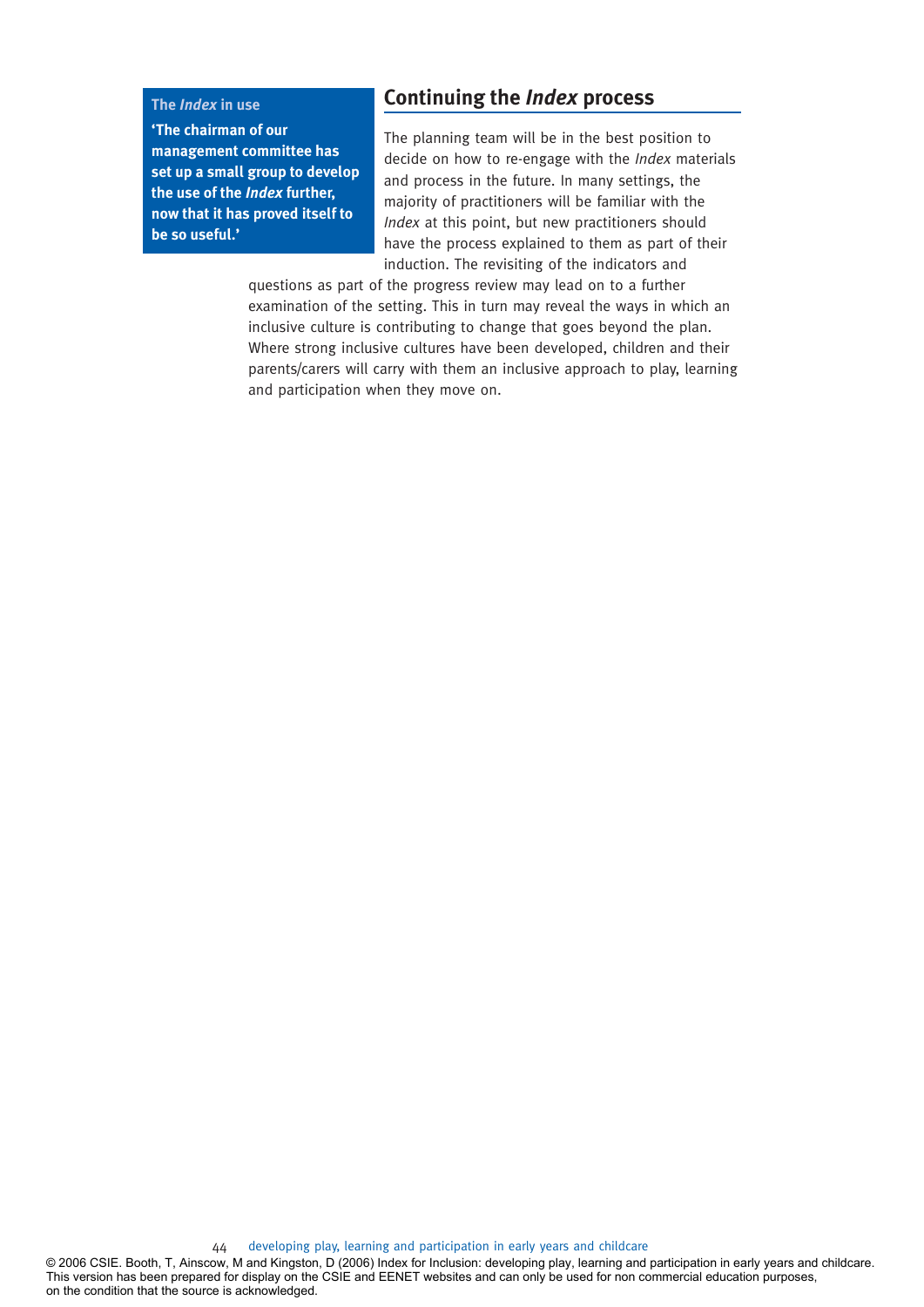# **Moving on to a primary school**

Before using the *Index*, Hindbreak<br> **B** Primary School had been in 'special measures', perceived as having problems with staff relationships and discipline. Relationships within the school and with governors and parents/carers were poor. The head teacher acknowledged that staff 'assumed they knew' what parents/carers wanted. Staff were 'asked to do things they didn't particularly believe in'. Children were failing to meet the expectations of teachers and their positive achievements were ignored. Relationships with parents/carers, between staff and between staff and children, needed to be improved.

A planning group for the *Index* was established which included governors, parents/carers and staff and was steered by a critical friend, respected within the school and local authority. Consultations were very broad, and the results were 'very challenging'. For example parents/carers recorded their views of staff attitudes to their children: 'They don't care for them', 'They have favourites'.

The significance of good communication was reinforced early on. The head had started by focusing on passing information to parents/carers and governors and assumed teaching and support staff knew what was happening. This was not the case. There were hurt feelings and regular staff meetings were introduced so everyone learned what was happening at roughly the same time. The school brochure was rewritten in plain English and parents/carers were invited to discuss the curriculum and homework and to join in activities with their children.

Joining and leaving the school became seen as 'significant rites of passage'. For example, the induction morning for new children involved parents/carers, teachers, the chair of governors and the chair of the parent-teacher association. It started with a joint assembly and ended with shared lunch. Parents/carers were also invited to the assembly on the next day where the children were presented with a reading

folder. At the end of the year, there was a barbecue with live music for school leavers, parents/carers and governors.

The staff introduced further changes following consultation:

- A two-way intercom and CCTV at the entrance in response to parents'/carers' concerns about security.
- Pictures of all staff at the entrance.
- Children to accumulate a portfolio of their best work as they progressed through the school.
- A weekly school newsletter to be produced by the Year 6 Information and Communications Technology Club.
- Greater visibility of the head at the beginning and end of the day.
- Circle time to be introduced as well as noting of good behaviour and work.
- Two teaching assistants to be available as necessary to help children having difficulties at home to get started with activities in the school.

A school council was planned and a 'smile club' with elected students being given assertiveness and conflict management preparation so that they could support other students who were isolated. Staff felt that the *Index* helped the school to put the child 'at the centre of education':

'We have a picture of the child at the centre, with everyone, the dining room supervisors, the kitchen staff, teachers, teaching assistants, caretakers and cleaners in a circle around that child, all with their bit to say. It's about the child learning and having high expectations but it's about the child having a say too, not just being done to, but doing things as well.'

The head felt that using the *Index* was 'pulling us all together in one common focus': 'While I can see the benefits in all schools, I think for schools that have gone through periods of upheaval and disruption, like this one, it actually provides a good way forward.'

#### 45 developing play, learning and participation in early years and childcare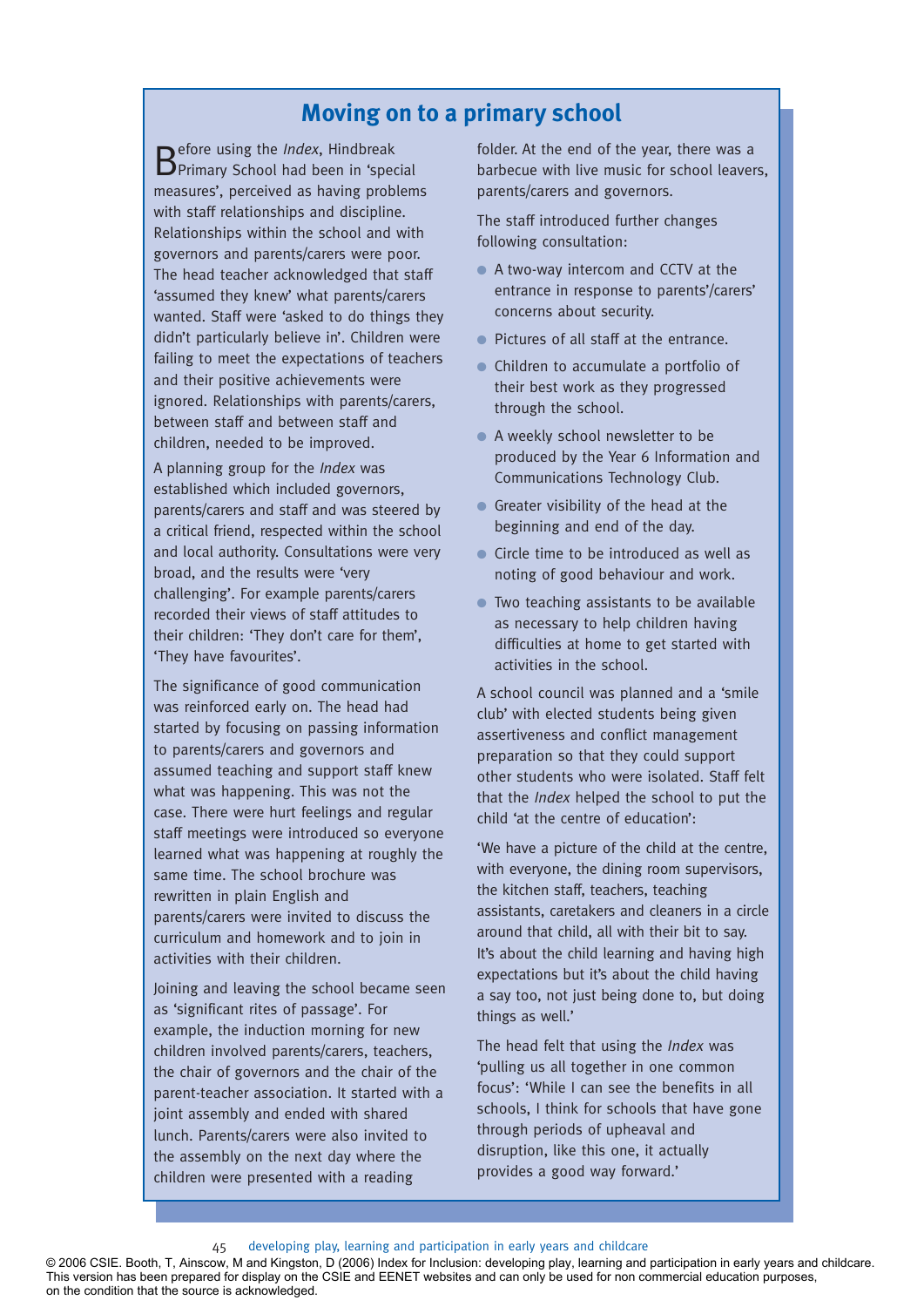46 developing play, learning and participation in early years and childcare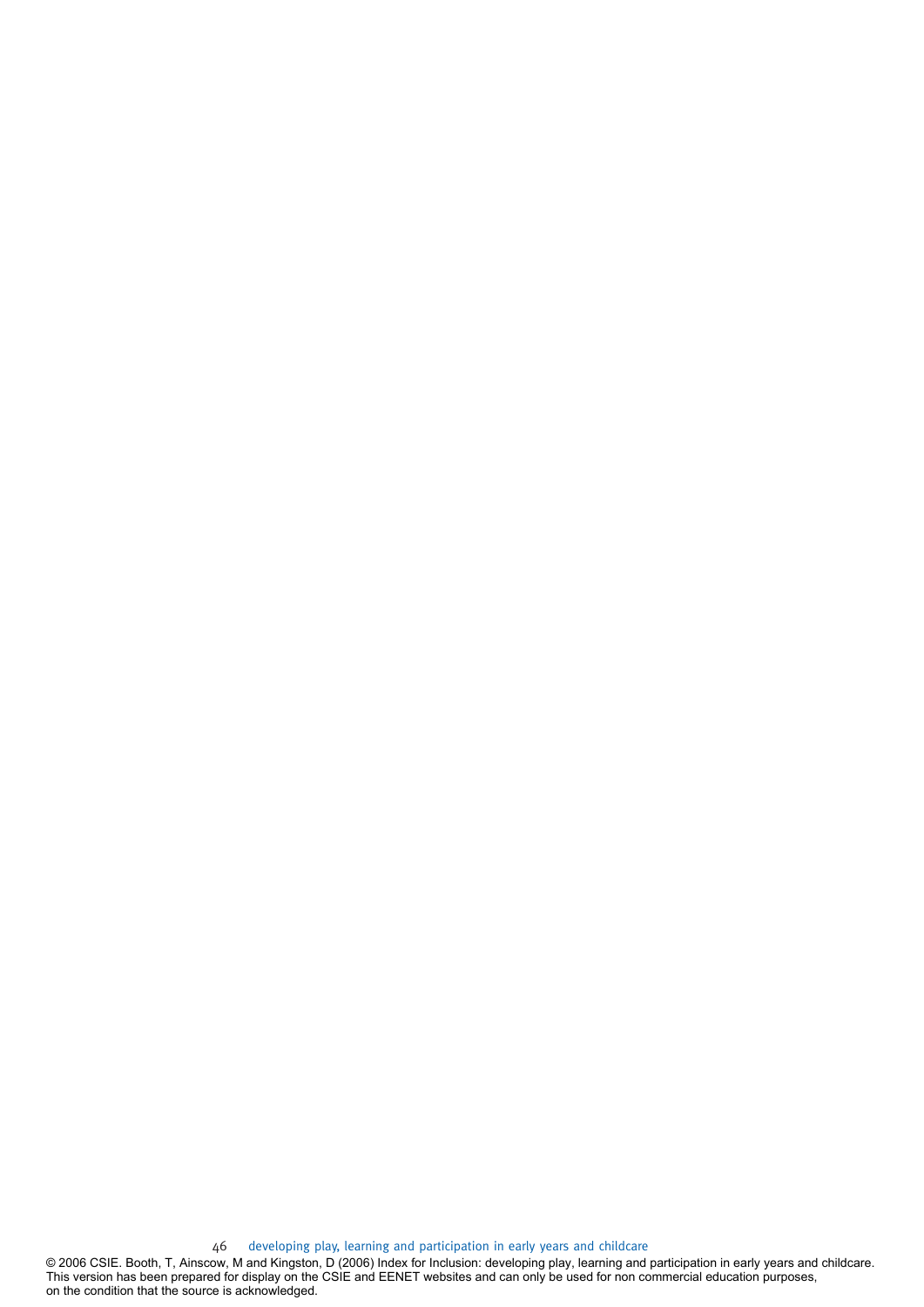# indicators

### DIMENSION A **Creating inclusive** *cultures*

#### **A.1** | **Building community**

**INDICATOR A.1.1** | Everyone is made to feel welcome.

- **A.1.2** | Children help each other.
- **A.1.3** | Practitioners work well together.
- A.1.4 | Practitioners and children treat one another with respect.
- A.1.5 | Practitioners and parents/carers collaborate.
- **A.1.6** | Practitioners link what happens in the setting to children's lives at home.
- A.1.7 | Practitioners and management committee/governors work well together.
- A.1.8 | All local communities are involved in the setting.

#### **A.2** | **Establishing inclusive values**

**INDICATOR A.2.1** | Everyone involved in the setting shares a commitment to inclusion.

- **A.2.2** | Expectations are high for all children.
- **A.2.3** | All children are treated as equally important.
- A.2.4 | The setting helps children to feel good about themselves.
- **A.2.5** | The setting helps parents/carers to feel good about themselves.

47 developing play, learning and participation in early years and childcare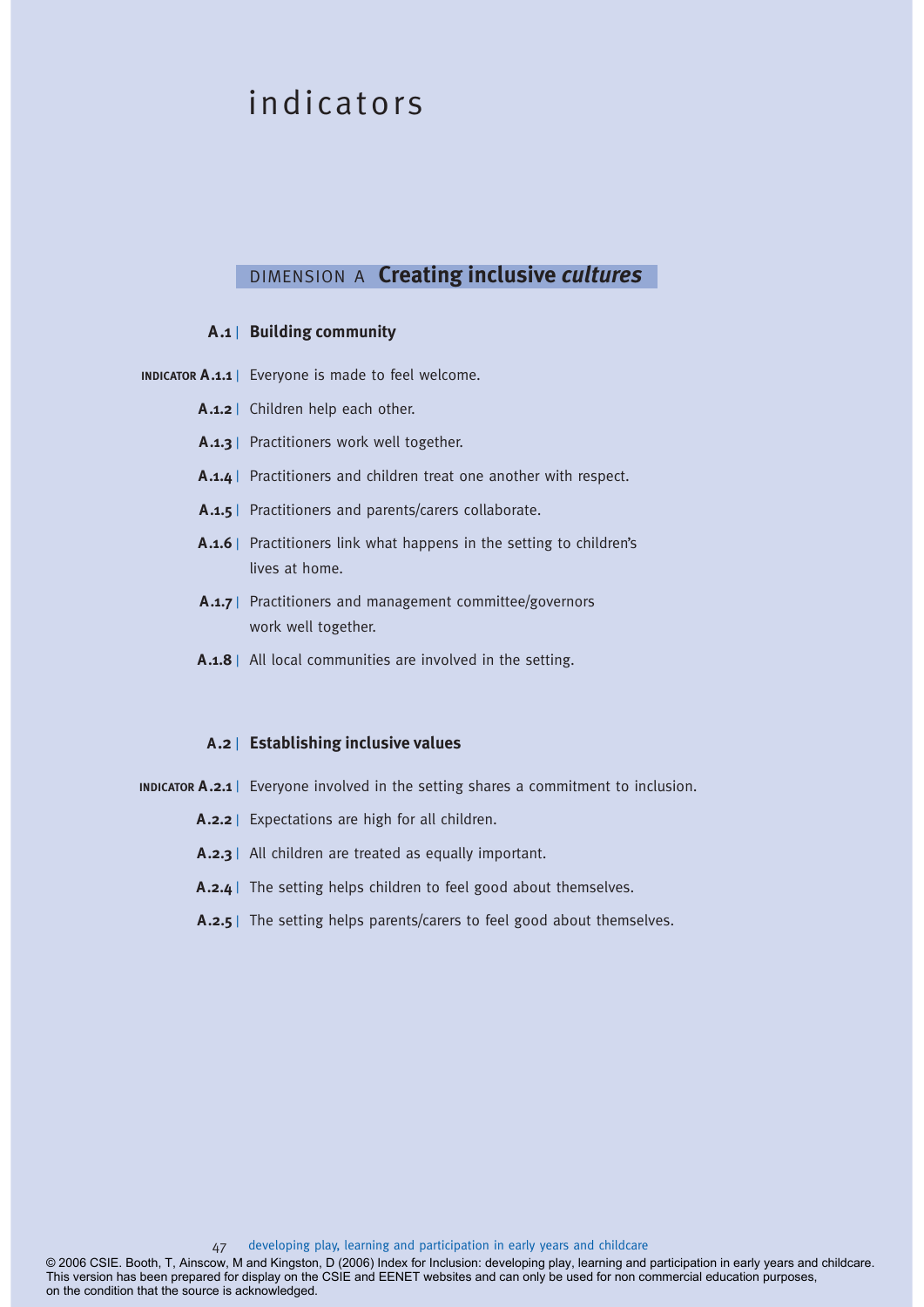## indicators

### DIMENSION B **Producing inclusive** *policies*

#### **B.1** | **Developing the setting for all**

- **INDICATOR B.1.1** | Practitioners are treated fairly in employment and promotion opportunities.
	- **B.1.2** | All new practitioners are helped to settle.
	- **B.1.3** | All children from the area are encouraged to join the setting.
	- **B.1.4** | The setting is made physically accessible to all people.
	- **B.1.5** | All new children are helped to settle.
	- **B.1.6** | Practitioners prepare children well for moving to other settings.

#### **B.2** | **Organising support for diversity**

- **INDICATOR B.2.1** | All forms of support are co-ordinated.
	- **B.2.2** | Professional development activities help practitioners to respond to the diversity of children and young people.
	- **B.2.3** | The 'special educational needs' policy is an inclusion policy.
	- **B.2.4** | The Special Educational Needs Code of Practice<sup>27</sup> is used to reduce barriers to play, learning and participation for all children.
	- **B.2.5** | Support for those who have a home language other than English benefits all children.
	- **B.2.6** | The behaviour policy improves the setting for all children.
	- **B.2.7** | Pressures are reduced to exclude children viewed as disruptive**.**
	- **B.2.8** | Barriers to attendance are reduced.
	- **B.2.9** | Bullying is minimised.
		- 27 Department for Education and Skills (2001) *The Special Educational Needs Code of Practice,* London, DfES.

48 developing play, learning and participation in early years and childcare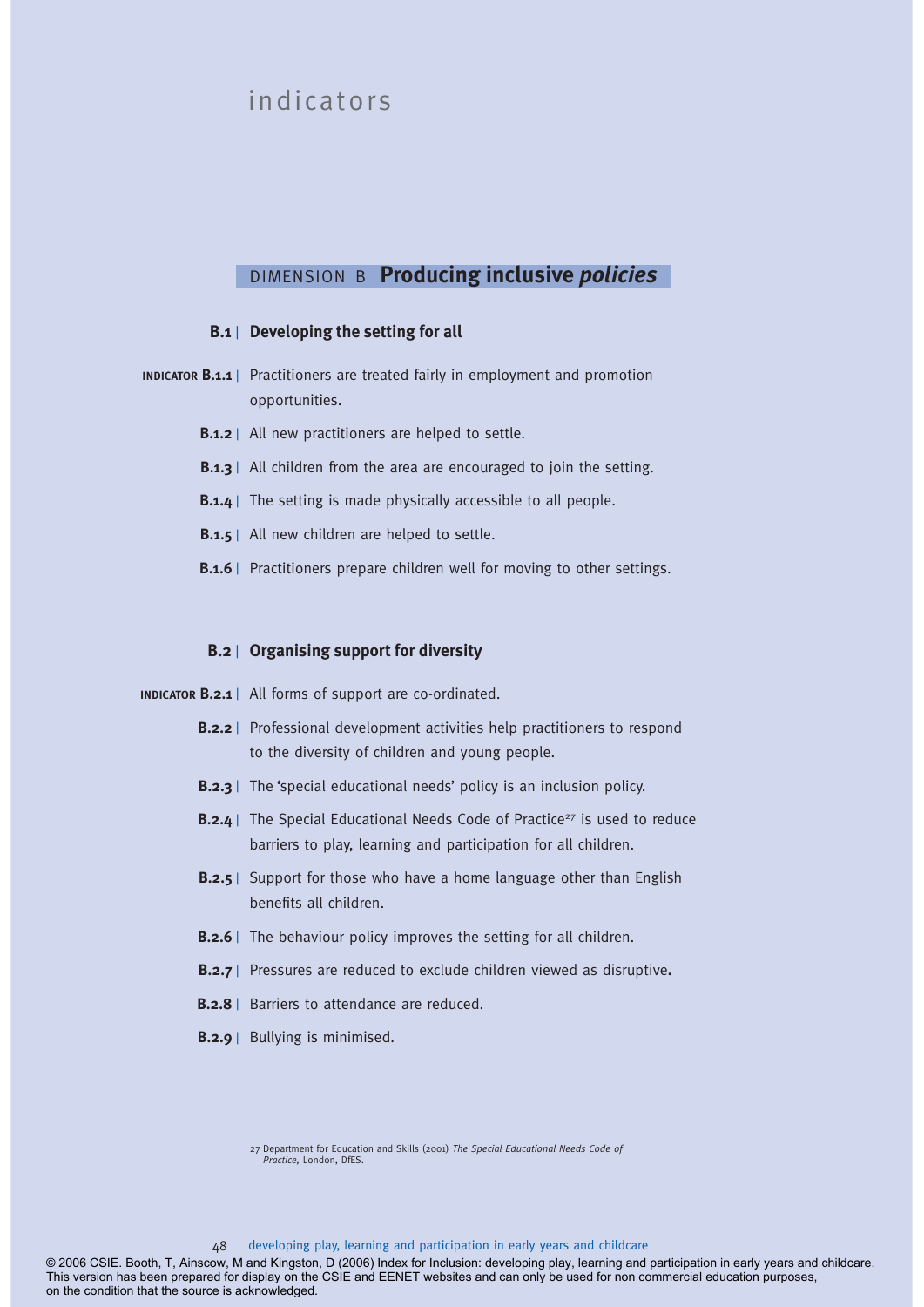# indicators

### DIMENSION C **Evolving inclusive** *practices*

#### **C.1** | **Orchestrating play and learning**

**INDICATOR C.1.1** | Activities are planned with all children in mind.

- **C.1.2** | Activities encourage all children to communicate.
- **C.1.3** | Activities encourage the participation of all children.
- **C.1.4** | Activities develop an understanding of differences between people.
- **C.1.5** | Activities discourage stereotyping.
- **C.1.6** | Children are actively involved in their play and learning.
- **C.1.7** | Children cooperate in playing and learning.
- **C.1.8** | Assessments encourage the achievements of all children.
- **C.1.9** | Practitioners encourage a calm atmosphere based on respectful relationships.
- **C.1.10** | Practitioners plan, review and engage in activities in partnership.
- **C.1.11** Learning support/teaching assistants support the play, learning and participation of all children.
- **C.1.12** | All children take part when there are special activities.

#### **C.2** | **Mobilising resources**

- **INDICATOR C.2.1** | The setting is well arranged to encourage play, learning and participation.
	- **C.2.2** | Resources are distributed fairly.
	- **C.2.3** | Differences between children are used as resources to support play, learning and participation.
	- **C.2.4** | The expertise of practitioners is fully utilised.
	- **C.2.5** | Practitioners develop shared resources to support play, learning and participation.
	- **C.2.6** | Resources in the surroundings of the setting are known and used.

<sup>© 2006</sup> CSIE. Booth, T, Ainscow, M and Kingston, D (2006) Index for Inclusion: developing play, learning and participation in early years and childcare. This version has been prepared for display on the CSIE and EENET websites and can only be used for non commercial education purposes, on the condition that the source is acknowledged.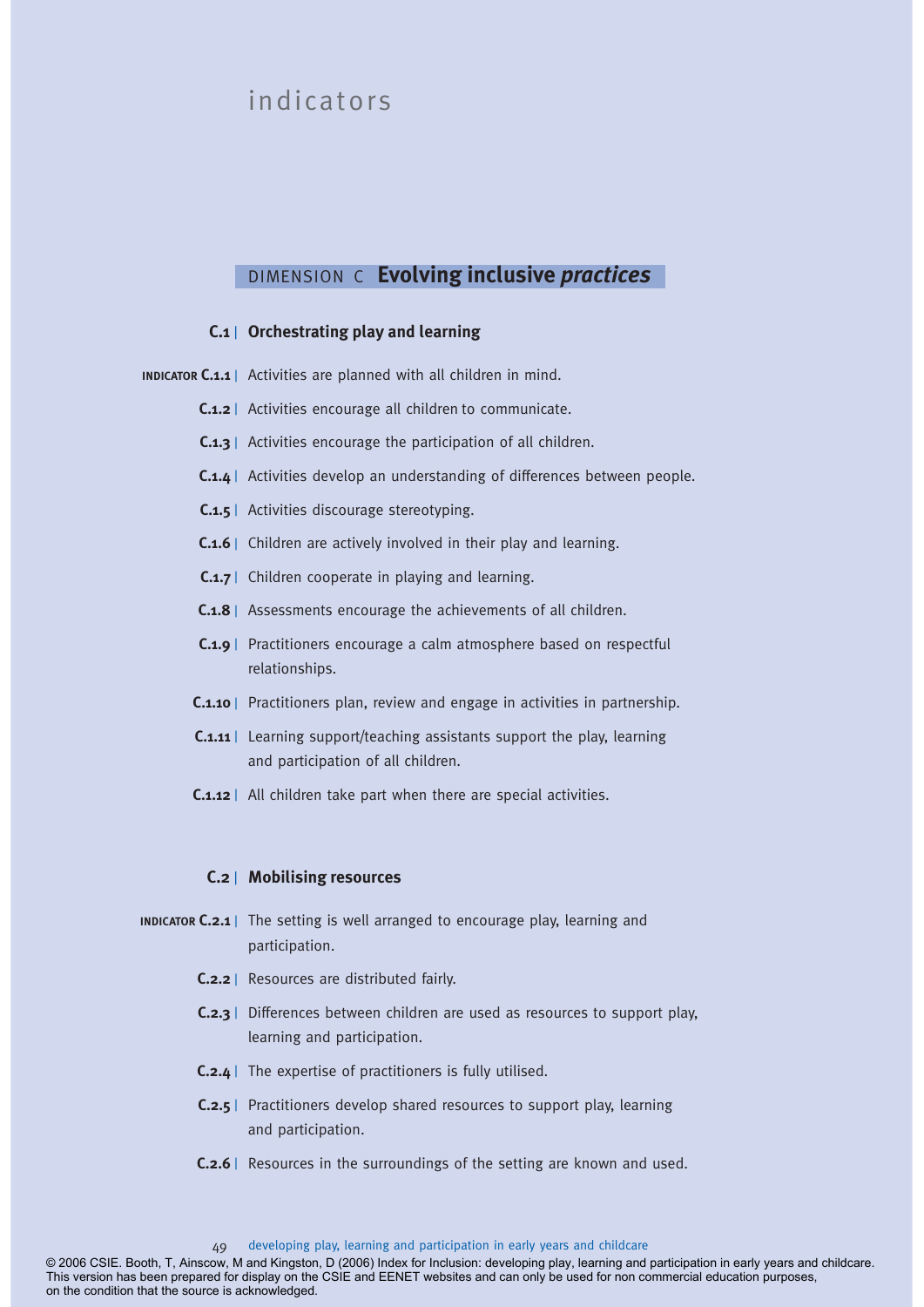## DIMENSION A **Creating inclusive** *cultures*

## **A.1** | **Building community**

### **INDICATOR A.1.1** | *Everyone is made to feel welcome*

- a) Is the first contact that people have with the setting friendly and welcoming?
- b) Is the environment of the setting uplifting?
- c) Are children and their parents/carers always greeted and said goodbye to?
- d) Is the setting welcoming to all children, including children with impairments, Travellers and asylum seekers?
- e) Is the setting welcoming to all parents/carers and other members of its local communities?
- f) Is information about activities and policies provided for all parents/carers?
- g) Is information accessible to all, irrespective of home language or impairment (for example, available as necessary in translation, Braille, audiotape, large print)?
- h) Are Sign Language and other first language interpreters available when necessary?
- i) Does information about the setting state that all children from the surrounding communities are welcome?
- j) Are local cultures and communities celebrated in signs and displays?
- k) Are there positive rituals for welcoming new children and new practitioners and marking their leaving?
- l) Do children/young people feel ownership of the space/s or room/s?
- m) Do children, parents/carers, practitioners, management committee/governors and community members all feel ownership of the setting?

#### **FURTHER QUESTIONS**

- $\bullet$
- 50 developing play, learning and participation in early years and childcare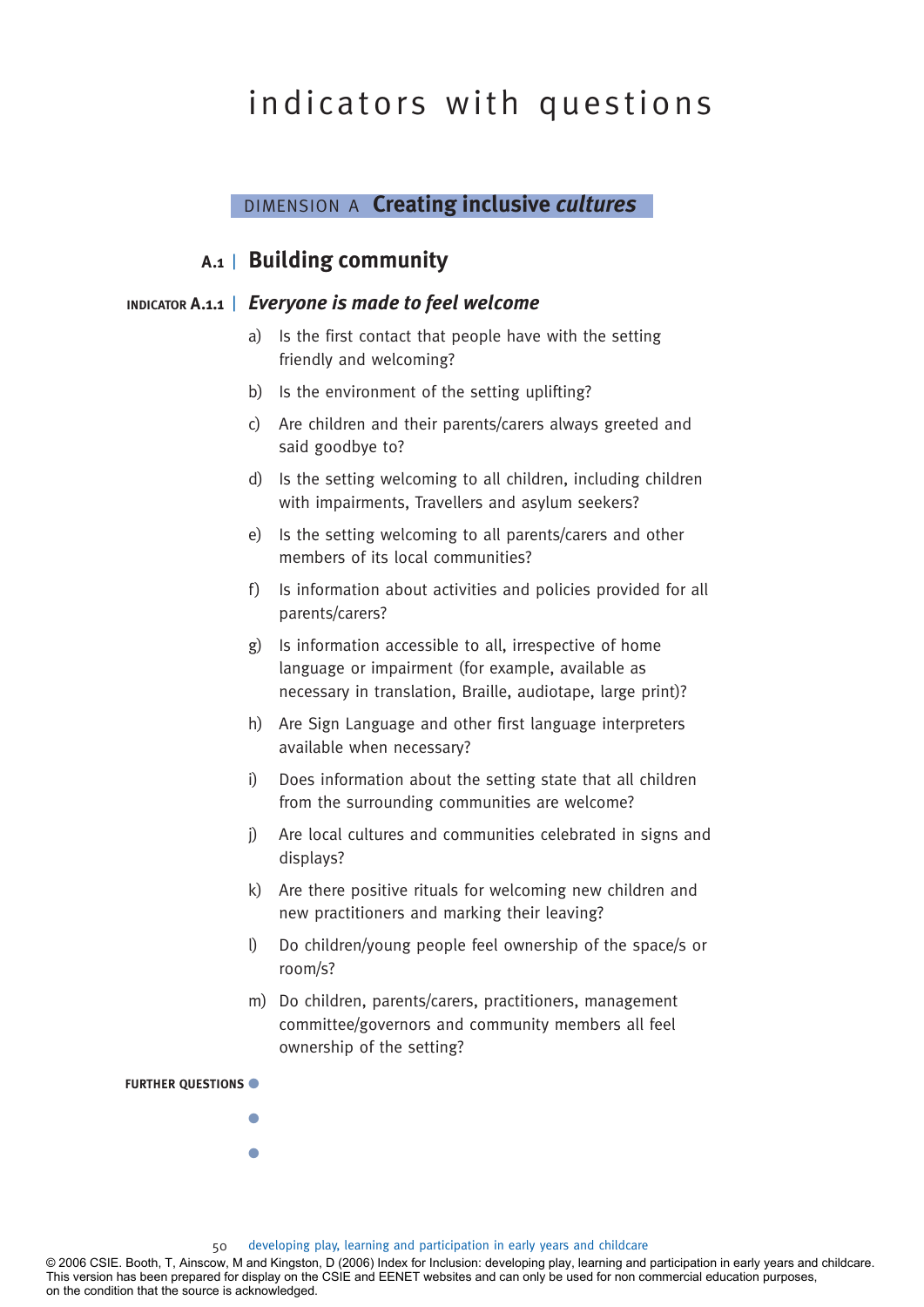## DIMENSION A **Creating inclusive** *cultures*

### **A.1** | **Building community**

### **INDICATOR A.1.2** | *Children help each other (see C.1.7)*

- a) Do children seek help from, and offer assistance to, each other when it is needed?
- b) Are there regular planned opportunities for children to help each other and look after each other?
- c) Do displays celebrate collaborative work by children as well as individual achievements?
- d) Do children tell a practitioner when they or someone else needs assistance?
- e) Are supportive friendships actively encouraged?
- f) Do children share rather than compete for friends?
- g) Do children avoid racist, sexist, homophobic, disablist and other forms of discriminatory name-calling?
- h) Do children understand that different behaviour may be expected from different children?
- i) Do children appreciate the achievements of others whose starting points may be different from their own?
- j) Do children feel that disputes between them are dealt with fairly and effectively?
- k) Can children stick up for others who they feel have been treated unfairly?

#### **FURTHER QUESTIONS**

**。** ●

51 developing play, learning and participation in early years and childcare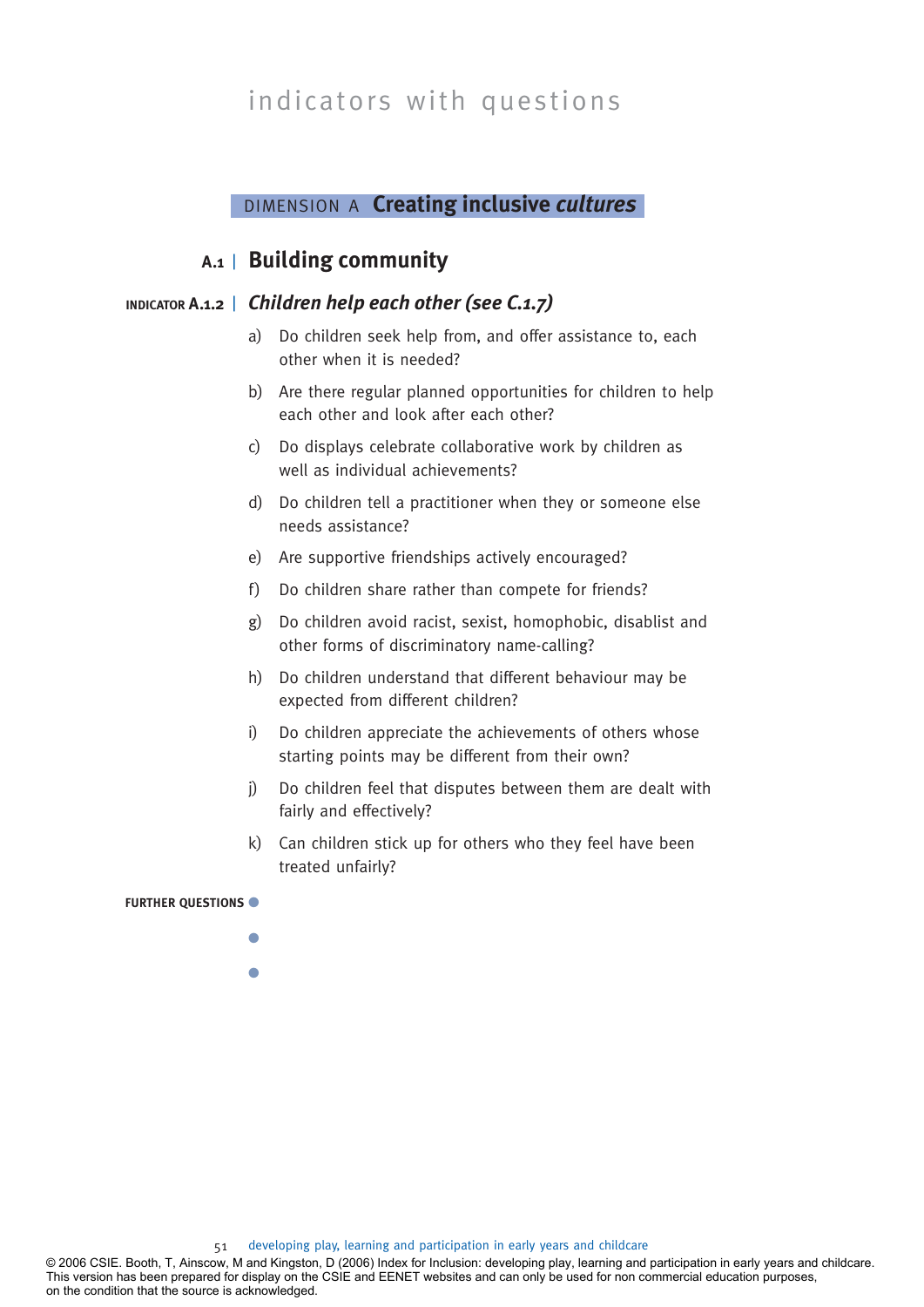### DIMENSION A **Creating inclusive** *cultures*

### **A.1** | **Building community**

### **INDICATOR A.1.3** | *Practitioners work well together (see C.1.10)*

- a) Do practitioners treat each other as human beings as well as occupants of a role?
- b) Do practitioners treat each other with respect irrespective of their role and status?
- c) Are significant events, such as birth, birthday or family death, given the same importance irrespective of status?
- d) Are volunteers and paid workers equally valued?
- e) Do practitioners treat each other with respect irrespective of their gender or sexual orientation?
- f) Do practitioners treat each other with respect irrespective of their class or ethnic background?
- g) Do practitioners treat each other with respect irrespective of impairment or disability?
- h) Are all practitioners invited to staff meetings?
- i) Do all practitioners attend meetings?
- j) Do all practitioners contribute to discussion in meetings?
- k) Are all practitioners involved in planning and review?
- l) Is teamwork between practitioners a model for collaboration between children?
- m) Do practitioners know who to turn to when they have a problem?
- n) Do practitioners feel comfortable about discussing problems in their work?
- o) Are temporary staff/volunteers encouraged to be actively involved in the life of the setting?
- p) Are all practitioners involved in drawing up priorities for development?
- q) Do all practitioners feel ownership of development planning?

**FURTHER QUESTIONS** 

- **。**
- **。**

52 developing play, learning and participation in early years and childcare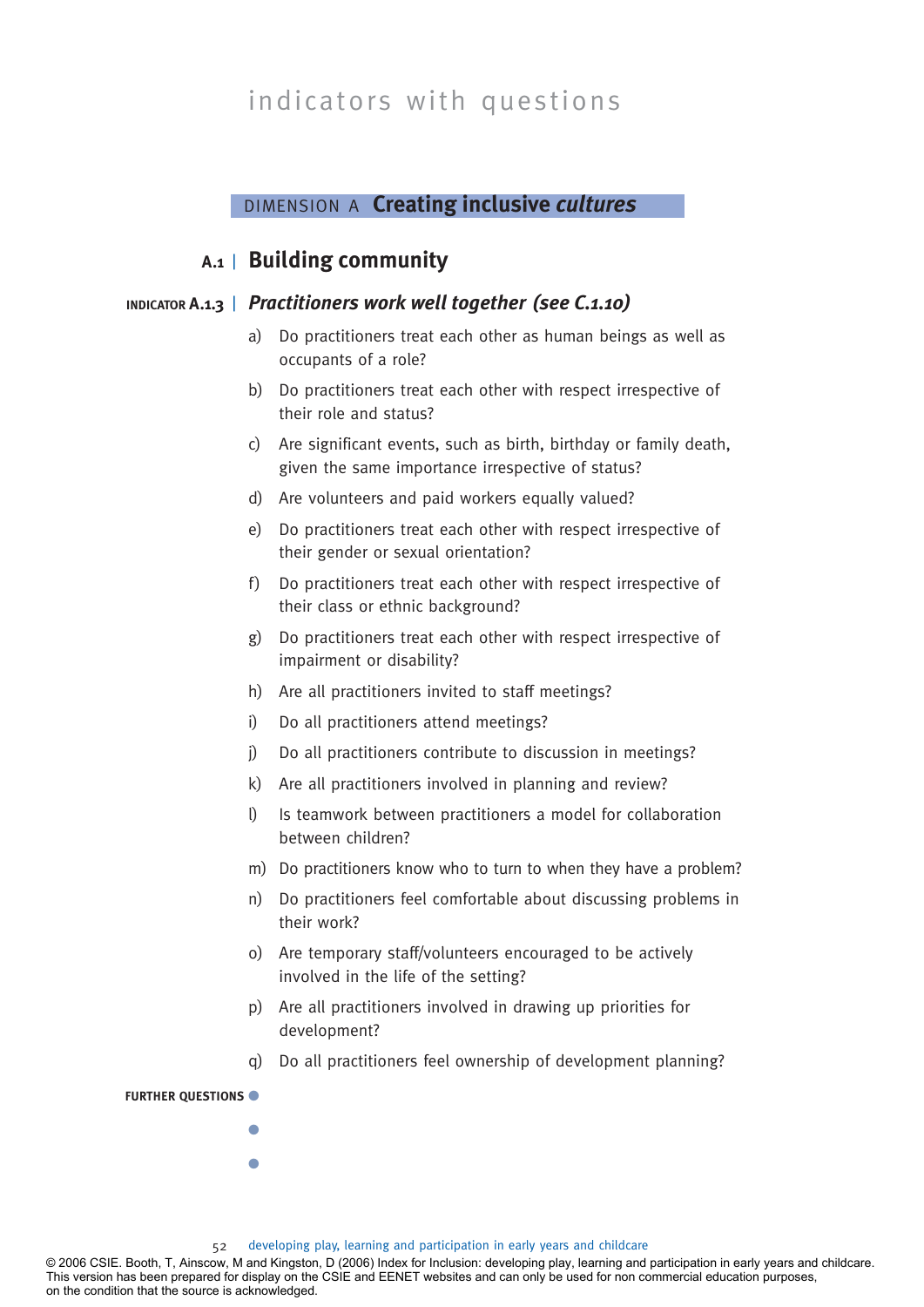## DIMENSION A **Creating inclusive** *cultures*

## **A.1** | **Building community**

### **INDICATOR A.1.4** | *Practitioners and children treat one another with respect*

- a) Do practitioners address all children respectfully, by the name they wish to be called, with the correct pronunciation?
- b) Do children treat all practitioners with respect irrespective of their age, appearance, status, gender or background?
- c) Are the opinions of children sought about how the setting might be improved?
- d) Do the views of children make a difference to what happens?
- e) Do all practitioners and children regard each other as both learners and teachers?
- f) Do practitioners treat the feeding and changing of babies as opportunities to play, learn and show warmth, rather than as chores to be completed?
- g) Is toilet training viewed as a positive experience for a child rather than a burden for practitioners?
- h) Do children help practitioners when asked?
- i) Do children offer help to practitioners when they see it is needed?
- j) Do practitioners involve children in routines such as tidying up and preparing snacks?
- k) Do practitioners and children look after the physical environment of the setting?
- l) Are toilets and showers kept in good order?
- m) Is respect for other cultures indicated by providing a source of water for cleaning oneself after use of a toilet?
- n) Are wishes for modesty and bodily privacy respected?
- o) Do children know who to speak to when they have a problem?
- p) Are children confident that their difficulties will be dealt with effectively?
- q) Are significant events, such as births, deaths and illnesses, given the appropriate acknowledgement?

#### **FURTHER QUESTIONS** ●

- $\bullet$
- ●

53 developing play, learning and participation in early years and childcare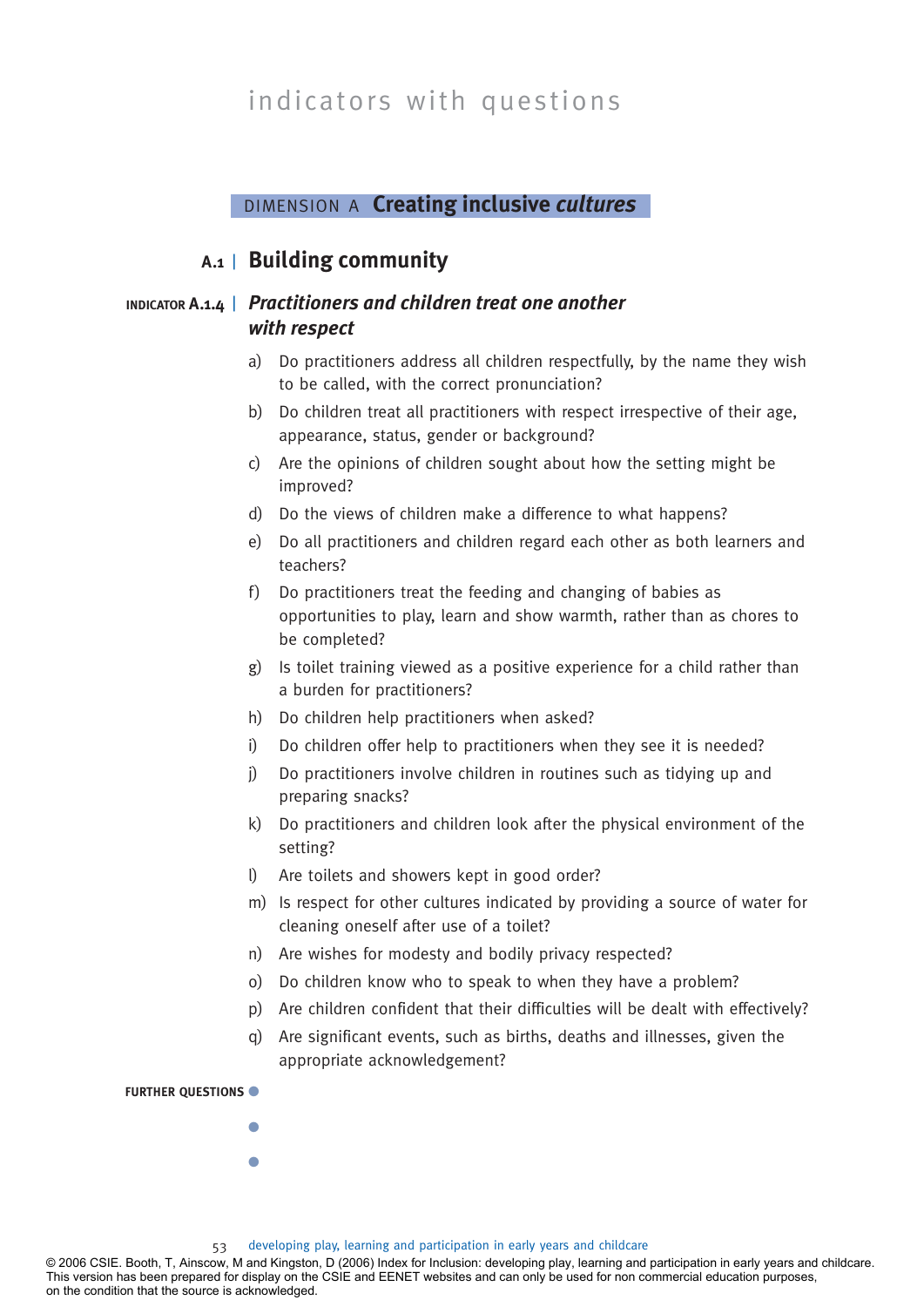### DIMENSION A **Creating inclusive** *cultures*

### **A.1** | **Building community**

### **INDICATOR A.1.5** | *Practitioners and parents/carers collaborate*

- a) Do parents/carers and practitioners respect each other whatever their status or whether or not they are in paid work?
- b) Do practitioners attempt to form strong links with fathers as well as mothers?
- c) Is respect shown for all families, including lone parents/carers, same sex parents/carers, dual and multiple heritage families, large and small families?
- d) Are particular efforts made to build strong links with the carers of 'looked after children'?
- e) Are all parents/carers well informed about policies and activities?
- f) Are all parents/carers involved in decisions about the setting?
- g) Do all parents/carers feel that their concerns are taken seriously?
- h) Are the fears that some parents/carers have about meeting practitioners recognised and steps taken to overcome them?
- i) Is there a variety of opportunities for parents/carers to become involved?
- j) Are the different contributions that parents/carers can make equally appreciated?
- k) Is there a variety of occasions when parents/carers can discuss their children with practitioners, with and without the children present?
- l) Do practitioners value the knowledge that parents/carers have about their children?
- m) Are there regular opportunities for parents/carers and practitioners to share ideas about how their children communicate, play and learn in the setting and at home?
- n) Are there regular opportunities for parents/carers to share ideas about how children's play and learning can be encouraged?
- o) Do parents/carers and practitioners have a shared understanding about ways of responding to babies' and children's emotions?
- p) Do practitioners inform parents/carers about any significant events occurring for a child or baby during the day?
- q) Do practitioners and parents/carers share a home-setting record?
- r) Do parents/carers and practitioners collaborate over issues of hygiene, such as head lice, washing and bathing?

#### **FURTHER QUESTIONS** ●

●

54 developing play, learning and participation in early years and childcare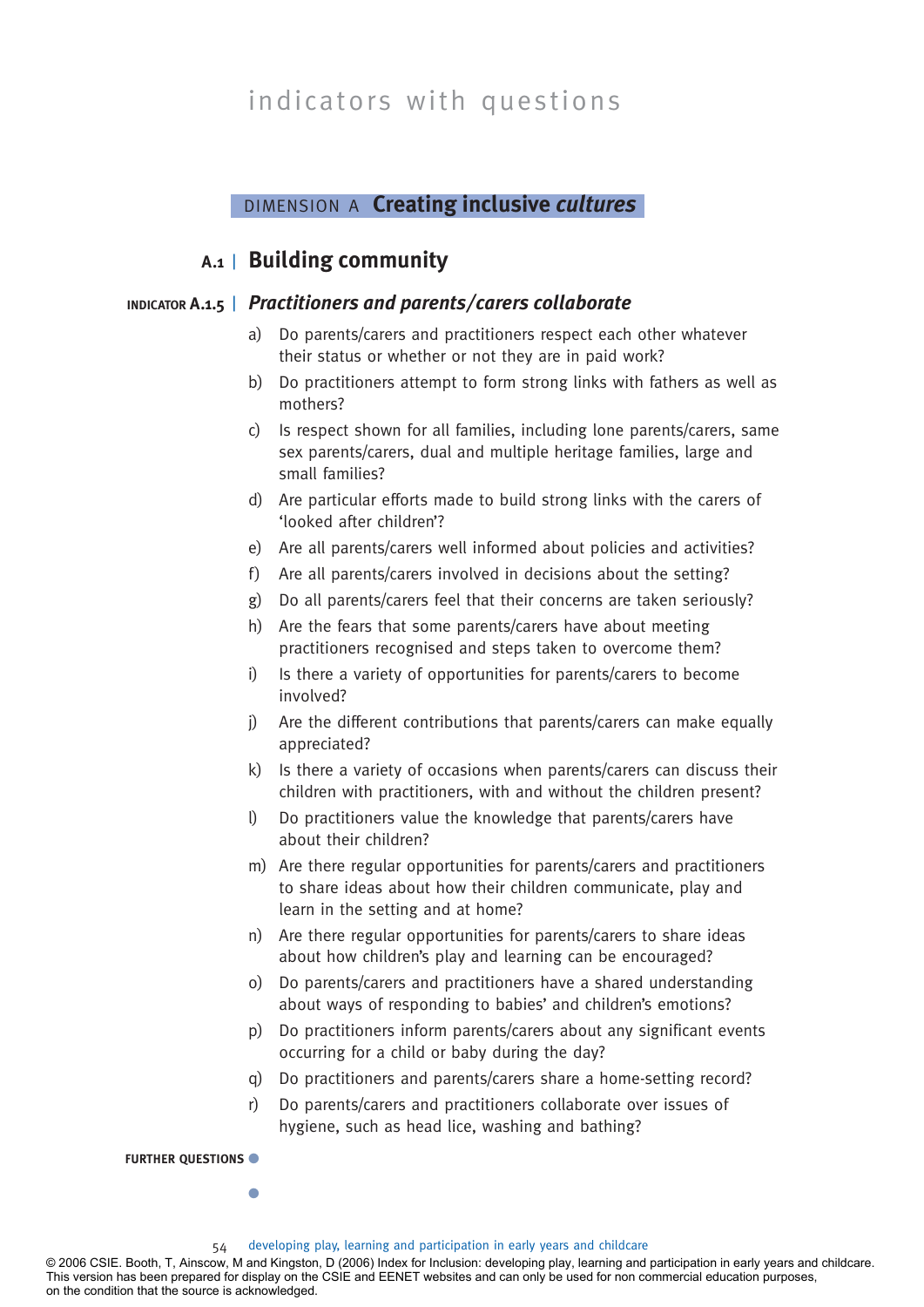### DIMENSION A **Creating inclusive** *cultures*

### **A.1** | **Building community**

### **INDICATOR A.1.6** | *Practitioners link what happens in the setting to children's lives at home*

- a) Do practitioners attempt to avoid conflicts between cultures in the setting and in the homes of children?
- b) Is it recognised that everyone, not just members of 'ethnic minorities', has a culture or cultures?
- c) Are practitioners aware of each child's home cultures and family circumstances?
- d) Do the setting cultures reflect the mix of classes, ethnicities, cultures and life styles amongst children, parents/carers and practitioners?
- e) Do practitioners ensure that routines for feeding, changing, toilet training and bathing are developed in negotiation with parents/carers?
- f) Do practitioners respect parents'/carers' wishes about access to the television and computer games?
- g) Do practitioners find out about, and carry out in the setting, the variety of domestic routines in the homes of children?
- h) Do practitioners draw on familiar words of endearment, stories, songs and rhymes in a child's home language?
- i) Is it acknowledged that children can feel severe discomfort when their cultures and identities are not understood and respected?
- j) Is the possible discomfort recognised of those who have moved home and are away from friends and family?
- k) Are the severe feelings of cultural dislocation of many refugees and asylum seekers acknowledged?
- l) Are cultural norms respected about modesty?
- m) Do practitioners ensure that children have access to clubs and events local to their homes, even if their setting is out of their home area?

**FURTHER QUESTIONS** 

- ●
- 55 developing play, learning and participation in early years and childcare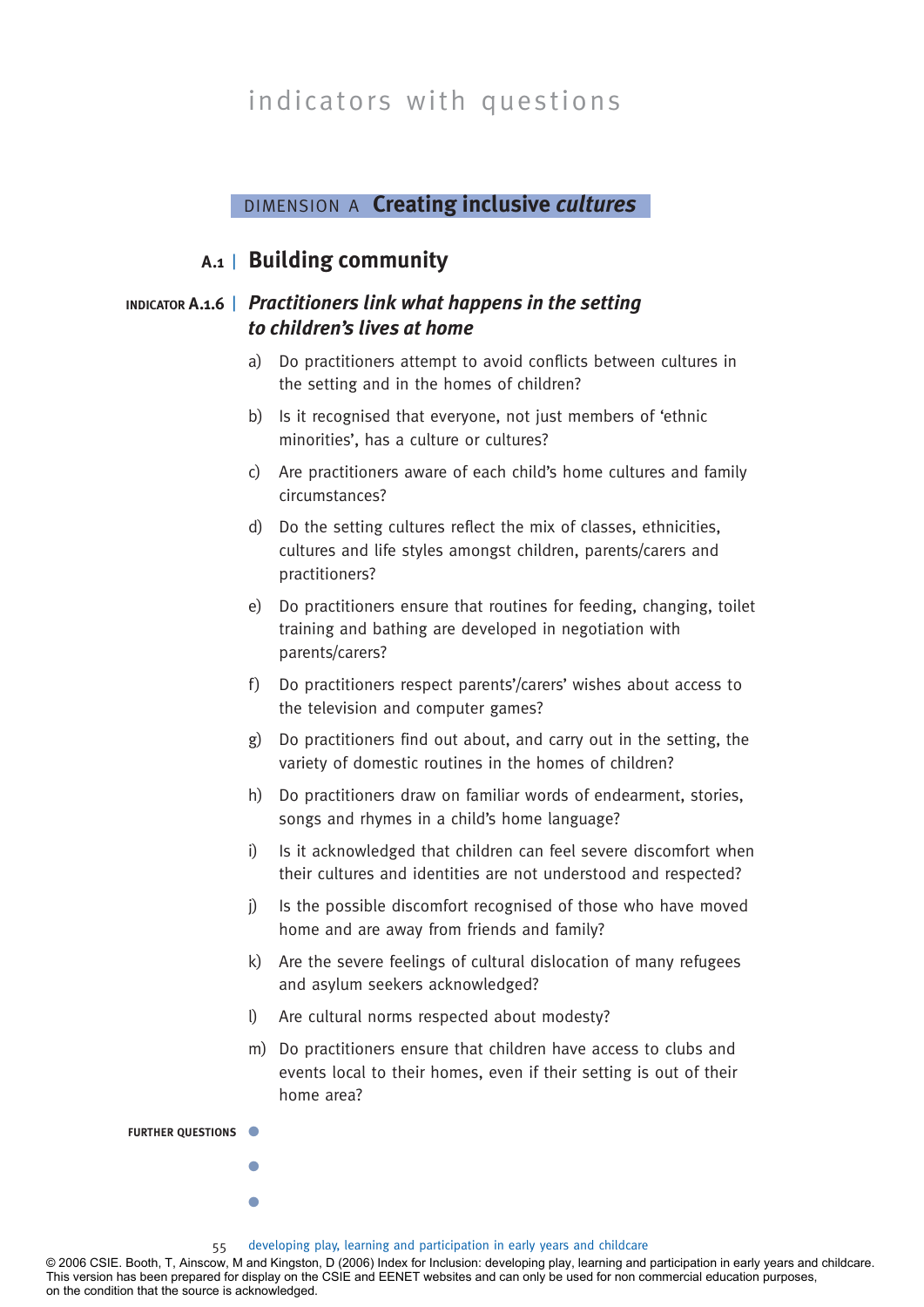### DIMENSION A **Creating inclusive** *cultures*

## **A.1** | **Building community**

### **INDICATOR A.1.7** | *Practitioners and management committee/governors work well together*

- a) Do practitioners understand the roles and responsibilities of management committee/governors?
- b) Do management committee/governors understand the organisational structure of the setting and the various responsibilities of the practitioners?
- c) Are management committee/governors welcome to contribute to the work of the setting at any time?
- d) Are the skills and knowledge of management committee/governors known and valued?
- e) Does the composition of the management committee/ governing body reflect the setting's local communities?
- f) Are management committee/governors fully informed about the policies of the setting?
- g) Do management committee/governors and practitioners agree about what they can contribute to the setting?
- h) Do management committee/governors feel that their contribution is valued irrespective of their status?
- i) Do management committee/governors share in-service education opportunities with practitioners?

**FURTHER QUESTIONS** 

● ●

56 developing play, learning and participation in early years and childcare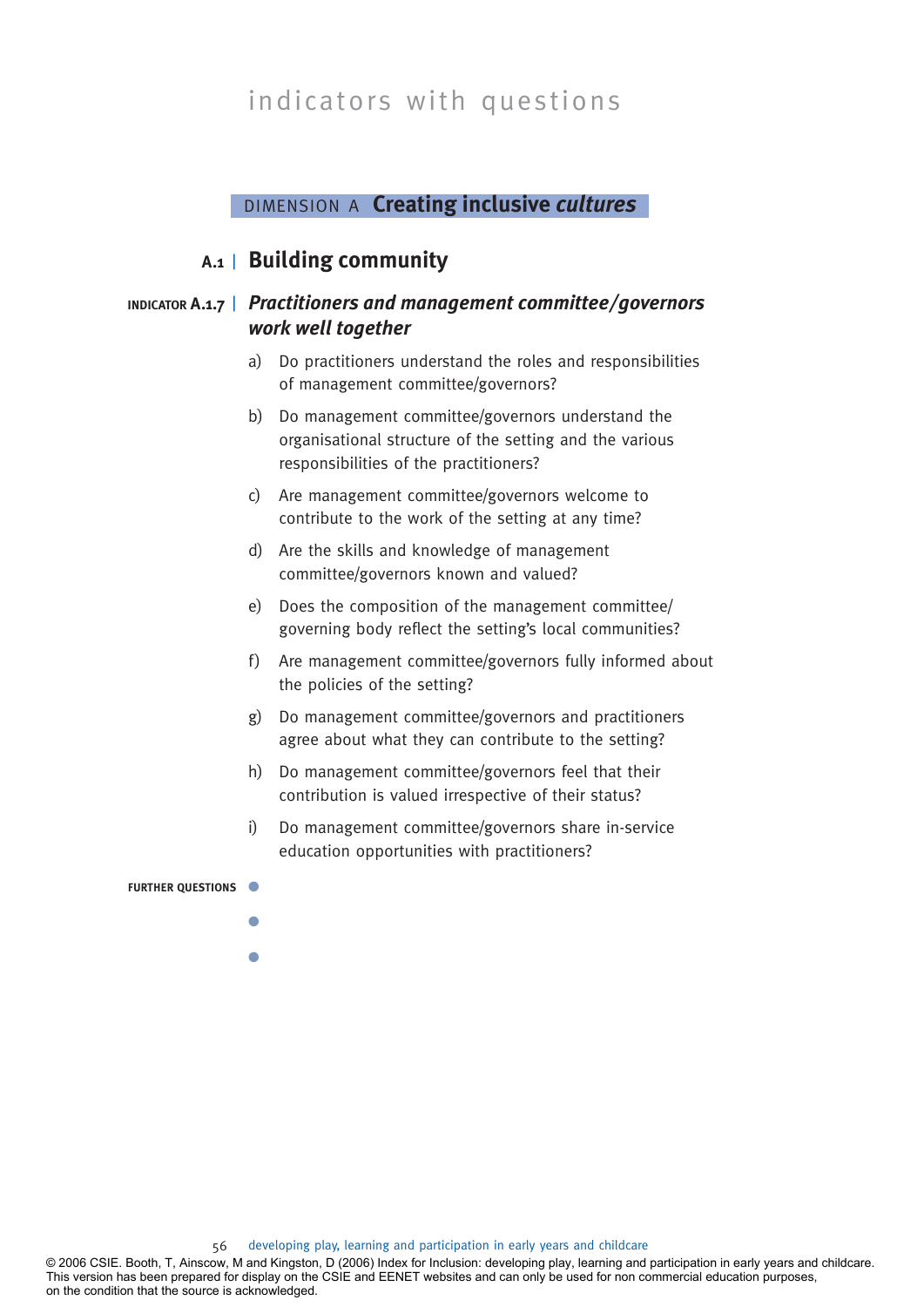### DIMENSION A **Creating inclusive** *cultures*

## **A.1** | **Building community**

### **INDICATOR A.1.8** | *All local communities are involved in the setting*

- a) Are all local communities, such as elderly people, the variety of ethnic groups, men and women, and disabled people, involved in activities in the setting?
- b) Is the setting involved in activities in the local communities?
- c) Do members of the local communities share facilities with practitioners and children such as the library, hall and canteen?
- d) Do communities participate equally in the setting, irrespective of their class, religious or ethnic background?
- e) Are all sections of local communities seen as a resource for the setting?
- f) Do practitioners and management committee/governors seek the views of local community members about the setting?
- g) Do the views of members of local communities affect policies in the setting?
- h) Is there a positive view of the setting within local communities?
- i) Does the setting encourage applications for work from people in local communities?

**FURTHER QUESTIONS** 

● ●

<sup>© 2006</sup> CSIE. Booth, T, Ainscow, M and Kingston, D (2006) Index for Inclusion: developing play, learning and participation in early years and childcare. This version has been prepared for display on the CSIE and EENET websites and can only be used for non commercial education purposes, on the condition that the source is acknowledged.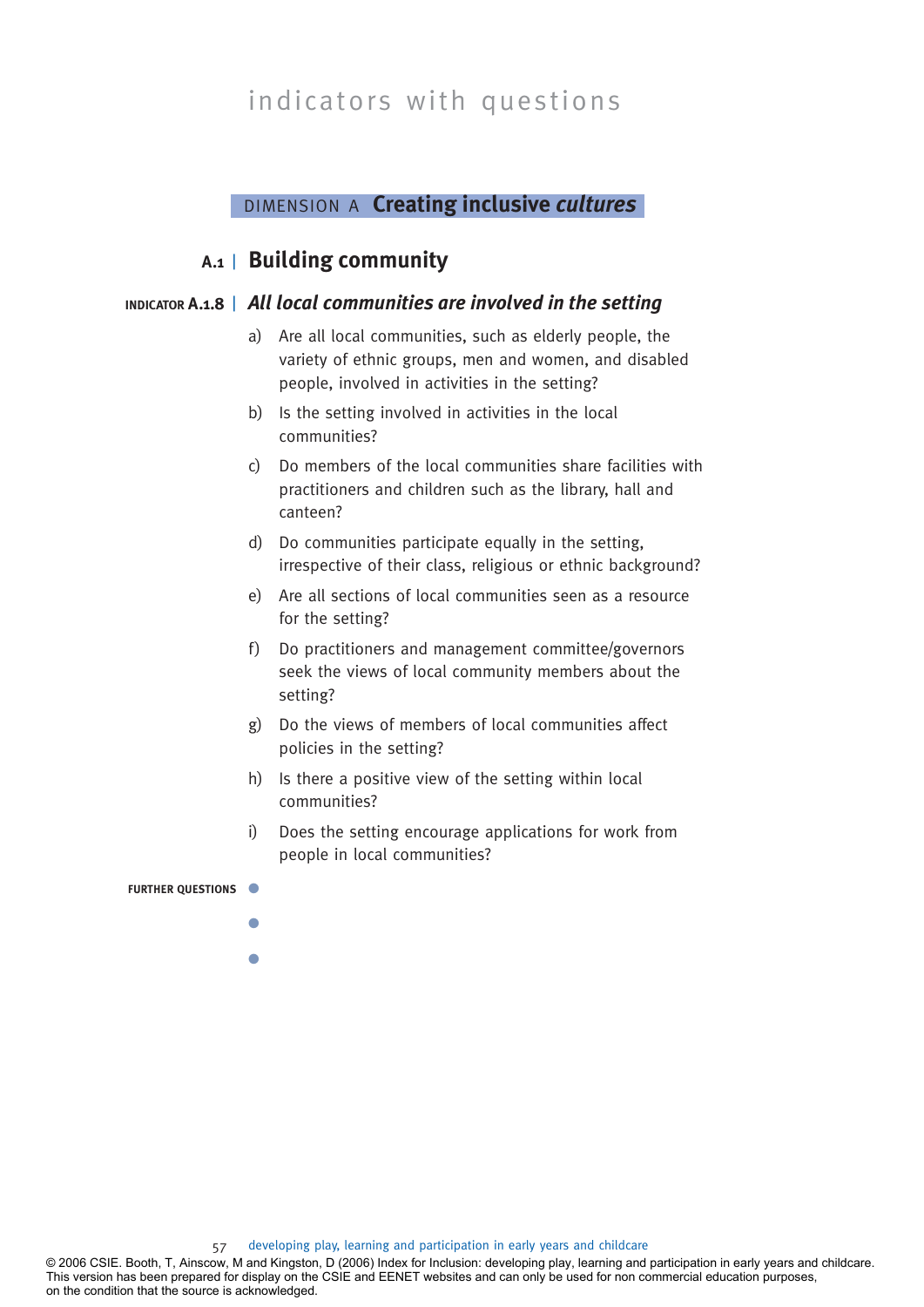## DIMENSION A **Creating inclusive** *cultures*

## **A.2** | **Establishing inclusive values**

### **INDICATOR A.2.1** | *Everyone involved in the setting shares a commitment to inclusion*

- a) Is the building of a supportive community in the setting seen to be as important as progress in learning?
- b) Is the fostering of collaboration seen to be as important as encouraging independence?
- c) Is there an emphasis on celebrating difference rather than conforming to a single 'normality'?
- d) Is diversity seen as a rich resource to support play, learning and participation rather than as a problem?
- e) Is there a shared resolve to minimise inequalities of opportunity in the setting?
- f) Is there a shared wish to accept children from local communities, irrespective of background, attainments and impairment?
- g) Are barriers to play, learning and participation seen to result from interactions between children, activities, other people and the physical environment?
- h) Is disability seen as created when people with impairments encounter negative attitudes and institutional barriers?
- i) Do practitioners, parents/carers and children avoid seeing barriers to play, learning and participation as produced by an impairment in a child or adult?
- j) Is it understood that the exclusion of children with severe impairments reflects limitations in attitudes and policies more than practical difficulties?
- k) Is exclusion understood as a process, which can start when the participation of children is not supported or valued and may end in separation from the setting?
- l) Is there recognition of the existence of institutional discrimination and the need to minimise all forms of it?
- m) Do practitioners and children understand the origins of discrimination in intolerance to difference?

**FURTHER QUESTIONS** 

**。** 

●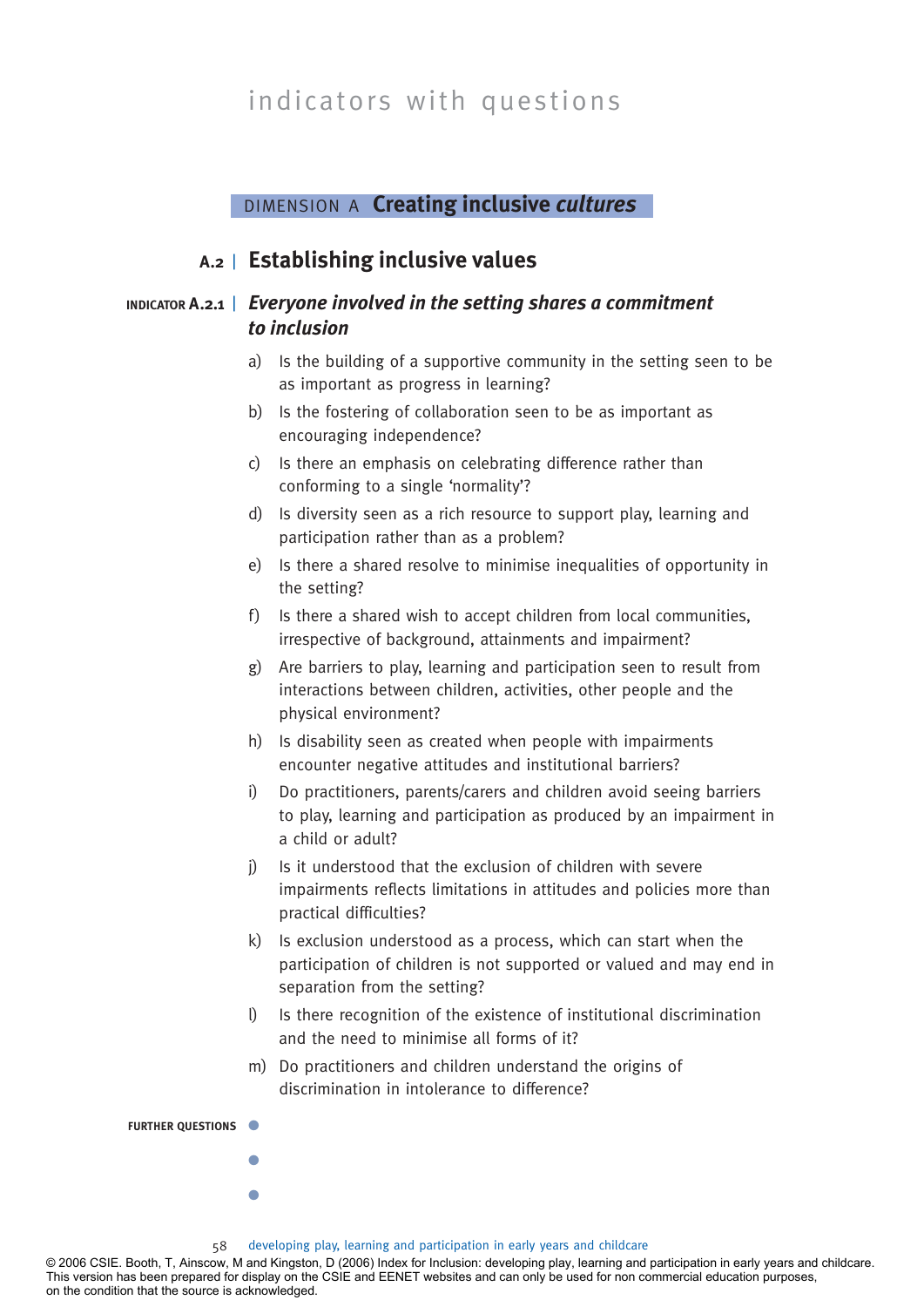## DIMENSION A **Creating inclusive** *cultures*

## **A.2** | **Establishing inclusive values**

### **INDICATOR A.2.2** | *Expectations are high for all children*

- a) Are all children and young people treated as if there is no ceiling to their learning and development?
- b) Are all children encouraged to have high expectations for developing learning, relationships and participation?
- c) Do practitioners recognise the effort that must be made to counter low expectations of particular groups of children such as 'looked after children', Travellers, children learning English as an additional language and children from very poor areas?
- d) Do practitioners avoid using notions of 'ability' to describe children's skills and knowledge?
- e) Do practitioners avoid viewing children as having a fixed 'ability' based on their current achievements?
- f) Are the achievements of children valued in relation to their own possibilities rather than the achievements of others?
- g) Do practitioners avoid creating a sense of failure in children and their families when children do not keep up with a perceived 'normal development'?
- h) Do practitioners focus on what children can do now and with help, rather than what they cannot yet do?
- i) Are all children encouraged to take pride in their own achievements?
- j) Are all children encouraged to appreciate the achievements of others?
- k) Do practitioners attempt to counter the use of negative labels for children who are keen and enthusiastic and/or skilled in particular activities?
- l) Do practitioners attempt to counter negative views of children who find activities difficult?
- m) Do practitioners attempt to counter the derogatory use of labels of low achievement?
- n) Is the fear of failure of some children recognised and addressed?
- o) Do practitioners avoid linking the potential achievement of one child to those of a brother or sister or any other child?

#### **FURTHER QUESTIONS**

**。** 

**。**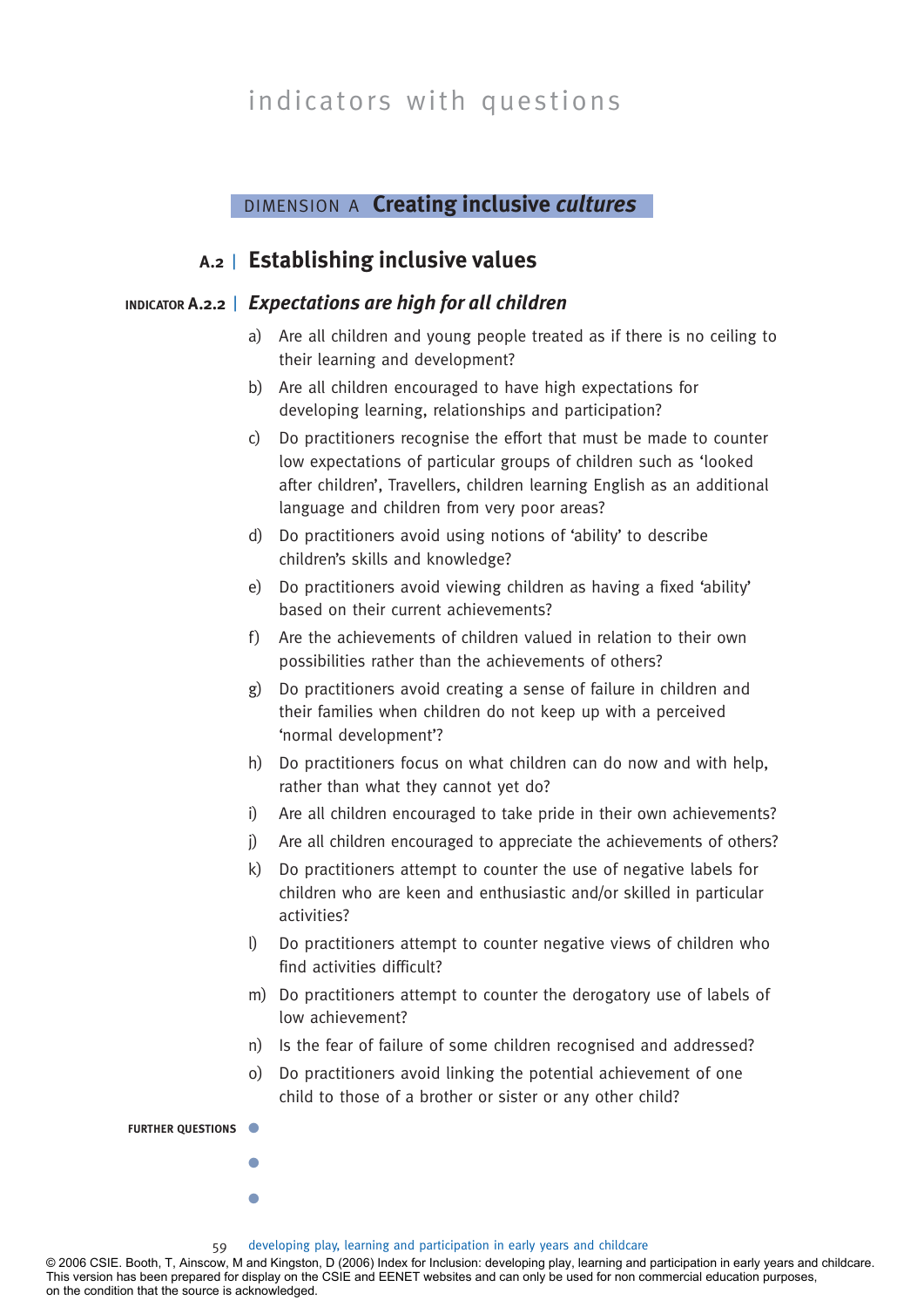## DIMENSION A **Creating inclusive** *cultures*

### **A.2** | **Establishing inclusive values**

### **INDICATOR A.2.3** | *All children are treated as equally important*

- a) Is a variety of home languages and backgrounds seen to make a positive contribution to the setting and the wider society?
- b) Are regional accents and dialects seen to enrich the setting and society?
- c) Are differences in family structure acknowledged and celebrated?
- d) Do practitioners avoid valuing middle class above working class backgrounds and interests?
- e) Are gay and lesbian people valued by the setting as part of human diversity?
- f) Are unhappy or angry children valued as highly as apparently placid, contented or easy to please children?
- g) Are shy and fearful children valued as highly as extrovert and sociable children?
- h) Are children with impairments as welcome as those without impairments?
- i) Are children who differ in their attainments or maturity valued equally?
- j) Are children's interests equally valued?
- k) Are children valued equally whether or not they are toilet trained?
- l) Do all children produce or bring things that are displayed?
- m) Does the reporting of achievements and experiences within and beyond the setting include all children?
- n) Are the achievements of boys and girls and children of different ethnic and class backgrounds given equal appreciation and prominence?

**FURTHER QUESTIONS** 

**。** 

●

60 developing play, learning and participation in early years and childcare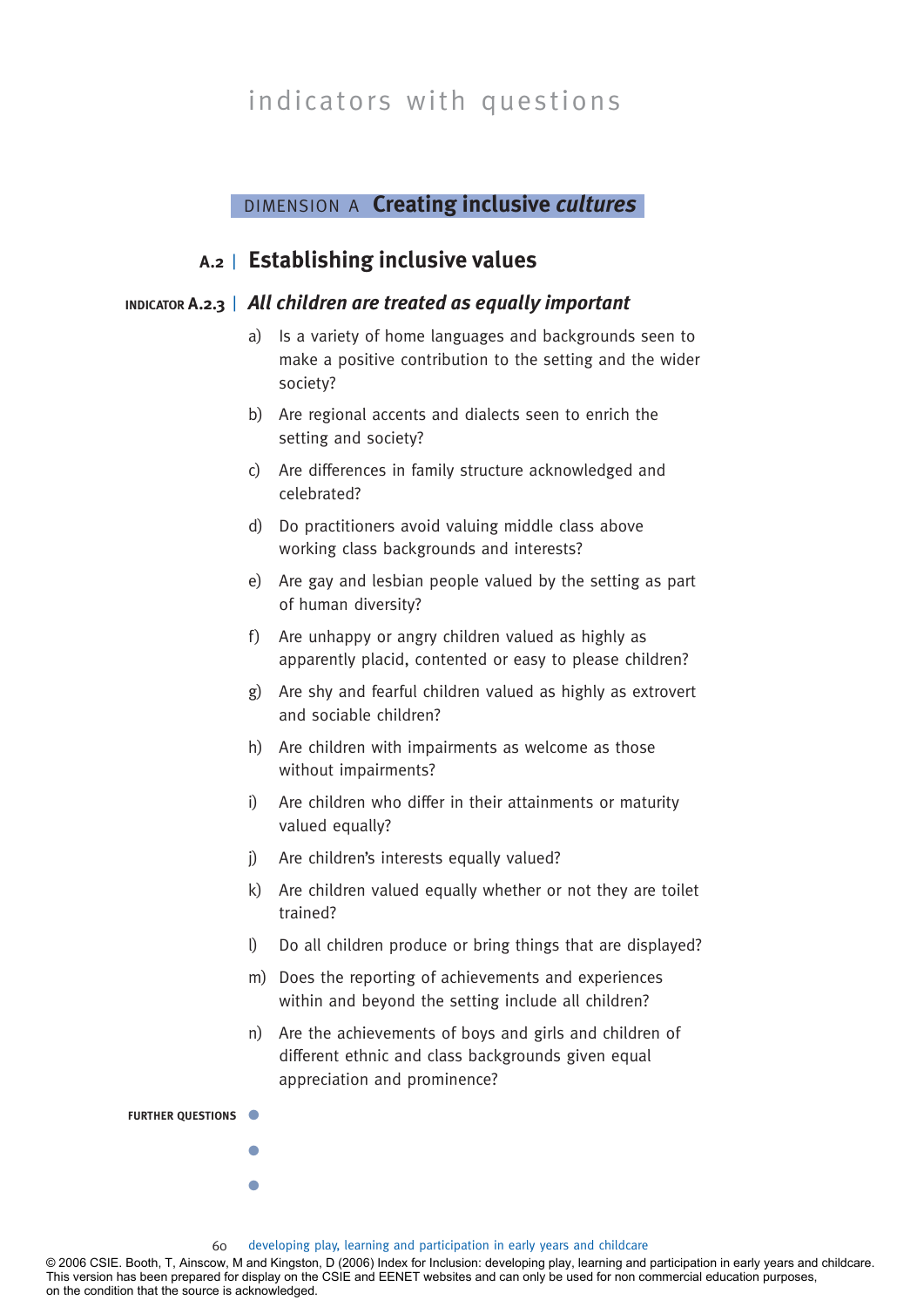## DIMENSION A **Creating inclusive** *cultures*

## **A.2** | **Establishing inclusive values**

### **INDICATOR A.2.4** | *The setting helps children to feel good about themselves*

- a) Are all children certain of regular sustained interaction with practitioners, individually or in small groups?
- b) Do all children feel that practitioners like them?
- c) Is play seen as important for its own sake rather than as a means to particular learning goals?
- d) Is self-esteem recognised as vital to a child's well-being and cultivated in all activities and relationships?
- e) Do practitioners recognise the importance of respect for children's identities and cultures, including dual and multiple heritages?
- f) Can children be supported to acknowledge they are hurt, depressed or angry on a particular day?
- g) Do practitioners respond sympathetically to tiredness in babies, children and each other?
- h) Do practitioners let children know that they are understood when they are hungry, tired, happy, sad or lonely?
- i) Are practitioners sensitive to the different ways children want to be comforted when distressed, for example by a cuddle or simply with the presence of an adult?
- j) Are all children entitled to some private space and time?
- k) Do practitioners recognise the contribution of singing and music to the well-being of children?
- l) Is the importance of comfort objects recognised?
- m) Do practitioners ensure that children are given any medicines they need?
- n) Is any food that is provided for children in the setting part of a healthy diet?
- o) Does the setting avoid constant assessment of children's progress?
- p) Do children engage in activities outdoors as well as indoors?
- q) Does the setting contribute to children's understanding of who they can trust and how to protect themselves?

**FURTHER QUESTIONS** 

●

●

61 developing play, learning and participation in early years and childcare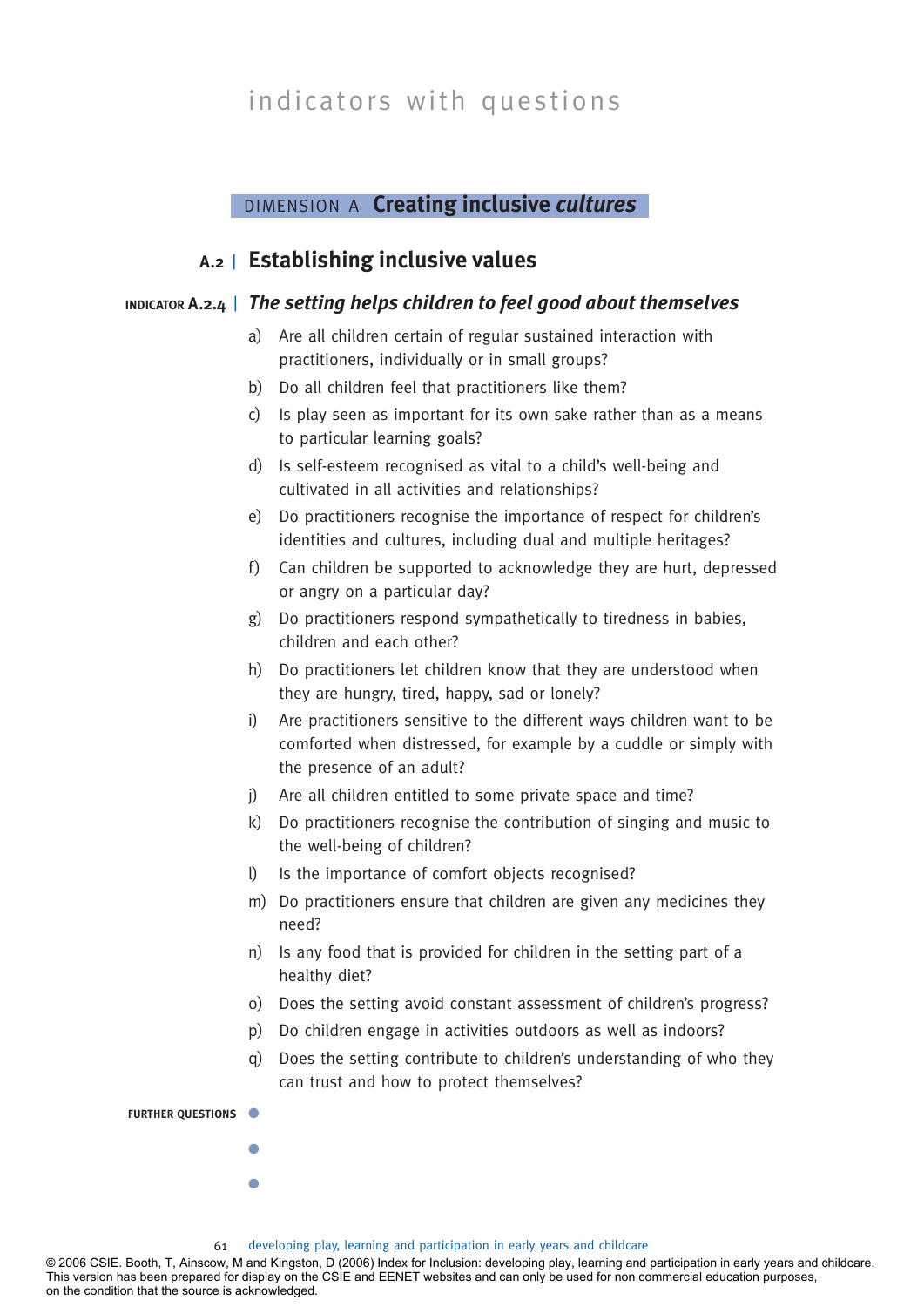## DIMENSION A **Creating inclusive** *cultures*

### **A.2** | **Establishing inclusive values**

### **INDICATOR A.2.5** | *The setting helps parents/carers to feel good about themselves*

- a) Is there a shared understanding that an involvement in bringing up children is one of the most important tasks that anyone ever does?
- b) Are practitioners sensitive to the wishes of parents/carers to witness the accomplishments of their children, for example when they first smile, utter a word or phrase, begin to crawl, stand or walk?
- c) Are practitioners aware that some parents/carers may need support to feel confident in their parenting?
- d) Are opportunities provided for friendships to develop between parents/carers?
- e) Are mothers supported who wish to breastfeed their babies?
- f) Do practitioners recognise the importance of reassuring some parents/carers not to be undermined by their children's relationships with other adults?
- g) Are practitioners aware that some parents/carers have concerns over their babies and young children getting 'too attached' to other adults?
- h) Do practitioners recognise a need to discuss with parents/carers that children's capacities for emotional attachments are not limited?
- i) Is there a key practitioner for parents/carers to present their baby to, and receive their baby from at the start and end of a session?
- j) Are parents/carers encouraged to settle their babies and children, establishing a routine of 'goodbye'?
- k) Are parents/carers given confidence in the ability of practitioners to settle children/babies in their absence?
- l) Are practitioners equally supportive of male and female parents/ carers?
- m) Are parents/carers who are separated both kept informed about the setting?
- n) Do practitioners ensure that they are informed about sensitive matters such as custody arrangements and restraining orders?

**FURTHER QUESTIONS** 

**。** 

●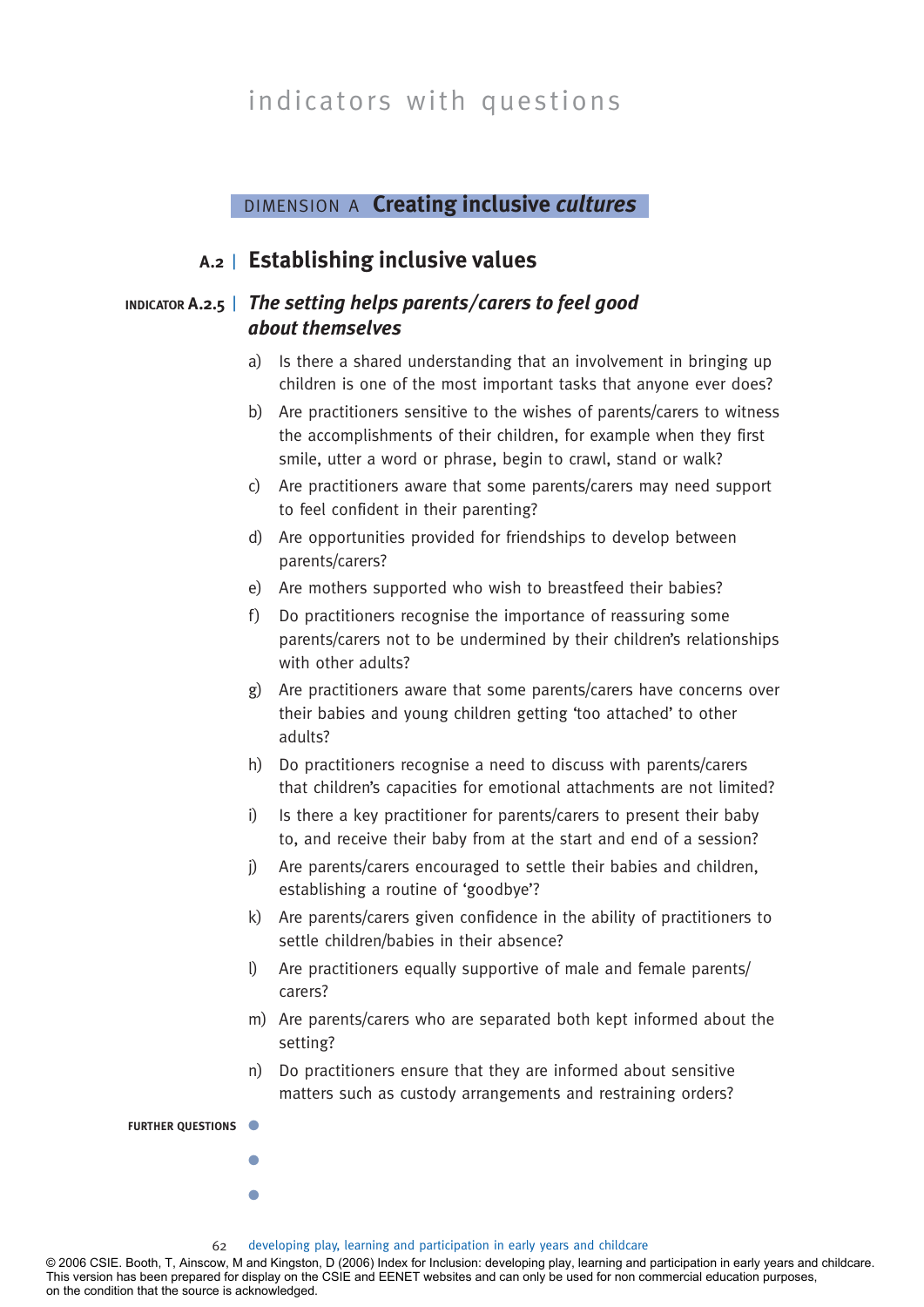### DIMENSION B **Producing inclusive** *policies*

## **B.1** | **Developing the setting for all**

### **INDICATOR B.1.1** | *Practitioners are treated fairly in employment and promotion opportunities*

- a) Are opportunities for promotion seen to be open to all who are eligible, inside and outside the setting?
- b) Do promoted posts reflect the balance of genders and backgrounds of practitioners in the setting?
- c) Do practitioners reflect the communities in the locality: male and female, disabled and non-disabled, differing ages and ethnic and class backgrounds?
- d) Is there a clear strategy for removing barriers to the appointment of practitioners with impairments?
- e) Do posts of a higher status disproportionately favour particular sections of the community?
- f) Are there opportunities for practitioners to discuss unfair treatment and favouritism?
- g) Are there opportunities for practitioners to discuss the difficulties produced for themselves or colleagues by being on low pay?
- h) Are there active attempts to recruit those under-represented in the setting in terms of gender, ethnicity and disability?
- i) Is the valuing of diversity in children an essential criterion for the appointment of practitioners?
- j) Are the same arrangements made for finding replacements to cover practitioners' absence irrespective of their status?

**FURTHER QUESTIONS** 

- **。**
- **。**

<sup>© 2006</sup> CSIE. Booth, T, Ainscow, M and Kingston, D (2006) Index for Inclusion: developing play, learning and participation in early years and childcare. This version has been prepared for display on the CSIE and EENET websites and can only be used for non commercial education purposes, on the condition that the source is acknowledged.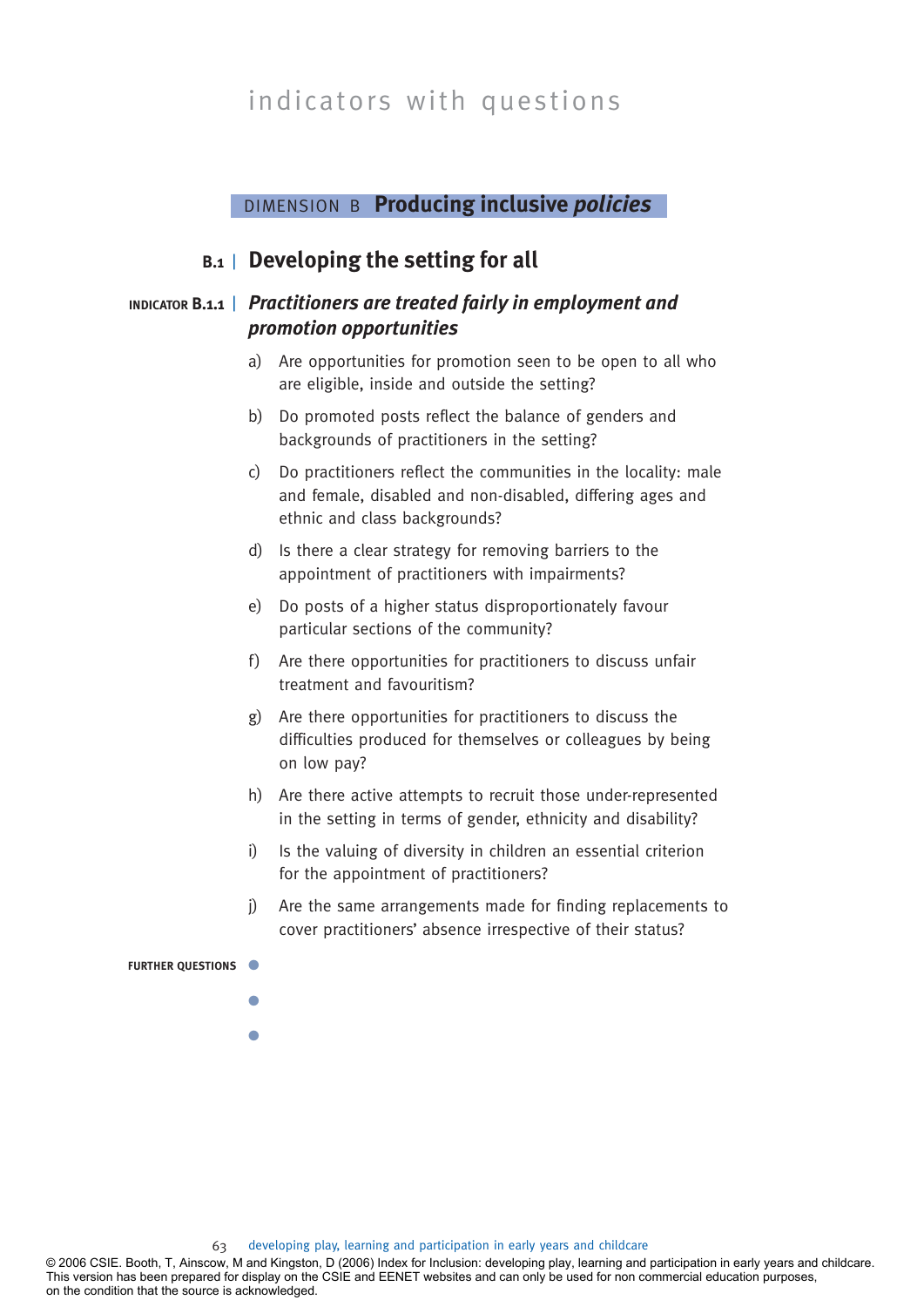### DIMENSION B **Producing inclusive** *policies*

### **B.1** | **Developing the setting for all**

### **INDICATOR B.1.2** | *All new practitioners are helped to settle*

- a) Is there an agreed policy for introducing new practitioners to, and supporting them in, the setting?
- b) Are the difficulties recognised that new practitioners may have in settling into a new job in what may be a new locality?
- c) Do longer serving practitioners avoid making new practitioners feel outsiders, for example by the use of 'we' or 'us', which excludes them?
- d) Does every new practitioner have a mentor who is genuinely interested in helping him or her to settle in?
- e) Are there opportunities for all practitioners, including new practitioners, to share their knowledge and expertise?
- f) Are new practitioners provided with the basic information they need about the setting?
- g) Are new practitioners asked about what additional information they need, and is it provided?
- h) Are observations about the setting of new practitioners, and students on placement, sought and valued for the fresh insights that they may contain?
- i) Are the observations of practitioners who are leaving sought and valued for the insights that they may contain?

**FURTHER QUESTIONS** 

 $\bullet$ ●

64 developing play, learning and participation in early years and childcare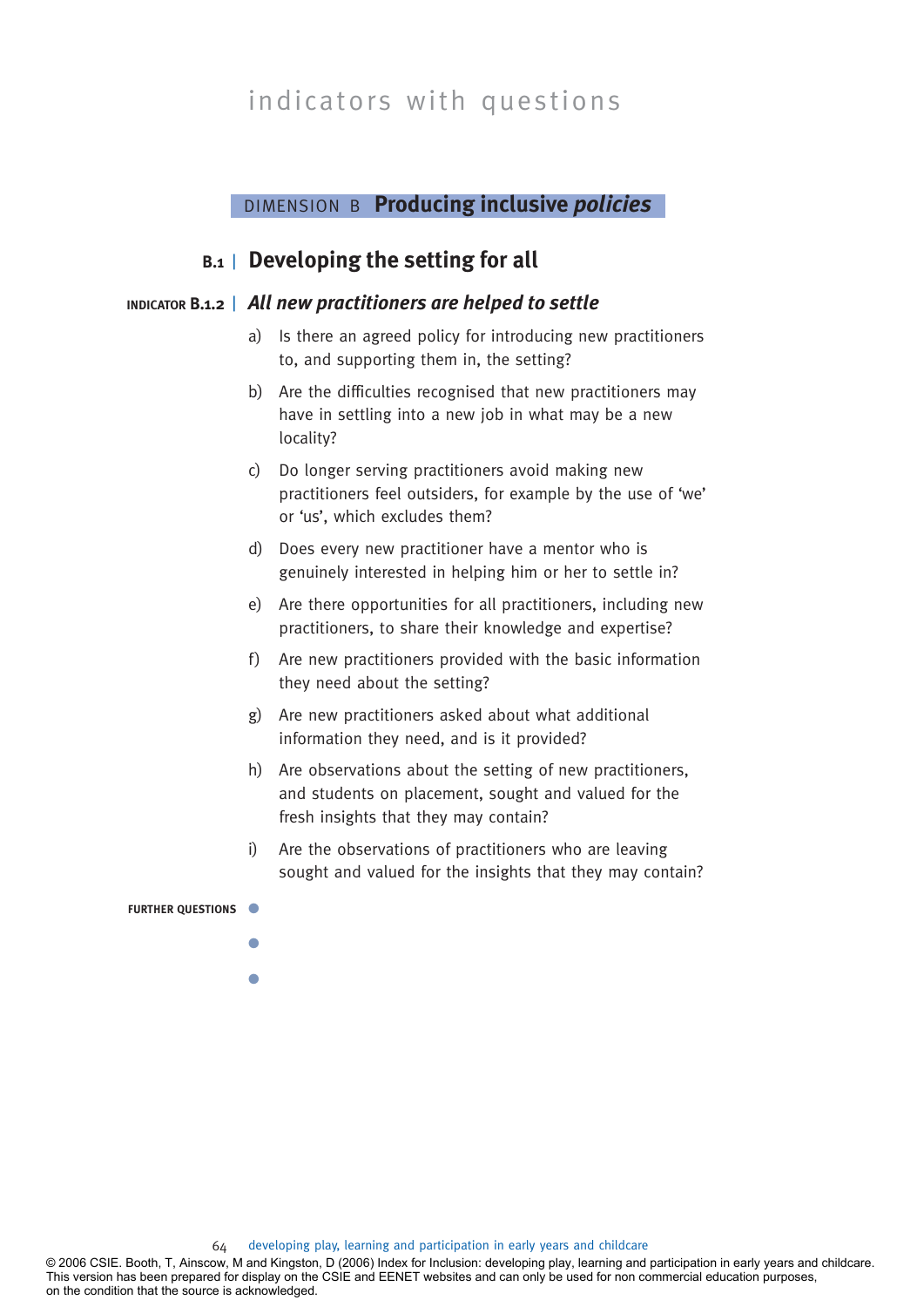### DIMENSION B **Producing inclusive** *policies*

### **B.1** | **Developing the setting for all**

### **INDICATOR B.1.3** | *All children from the area are encouraged to join the setting*

- a) Are all children from the locality encouraged to join, irrespective of attainments or impairment?
- b) Is the inclusion of all children from the local communities publicised as the setting's policy?
- c) Do practitioners seek to overcome any barriers to participation for the variety of ethnic groups in the locality?
- d) Are Travellers, young children who visit the area, and children of asylum seekers and refugees actively encouraged to join the setting?
- e) Are children from the local community, currently in special schools/provisions, actively encouraged to join the setting?
- f) Is membership of the setting no more conditional for some children, such as those with disabilities, than for others?
- g) Is there an increase in the proportion of children from the locality included within the setting?
- h) Is there an increase in the diversity of children included within the setting from the local area?
- i) Does the setting make sure that fees are not a barrier to the attendance of local children?

**FURTHER QUESTIONS** 

- ●
- $\bullet$

65 developing play, learning and participation in early years and childcare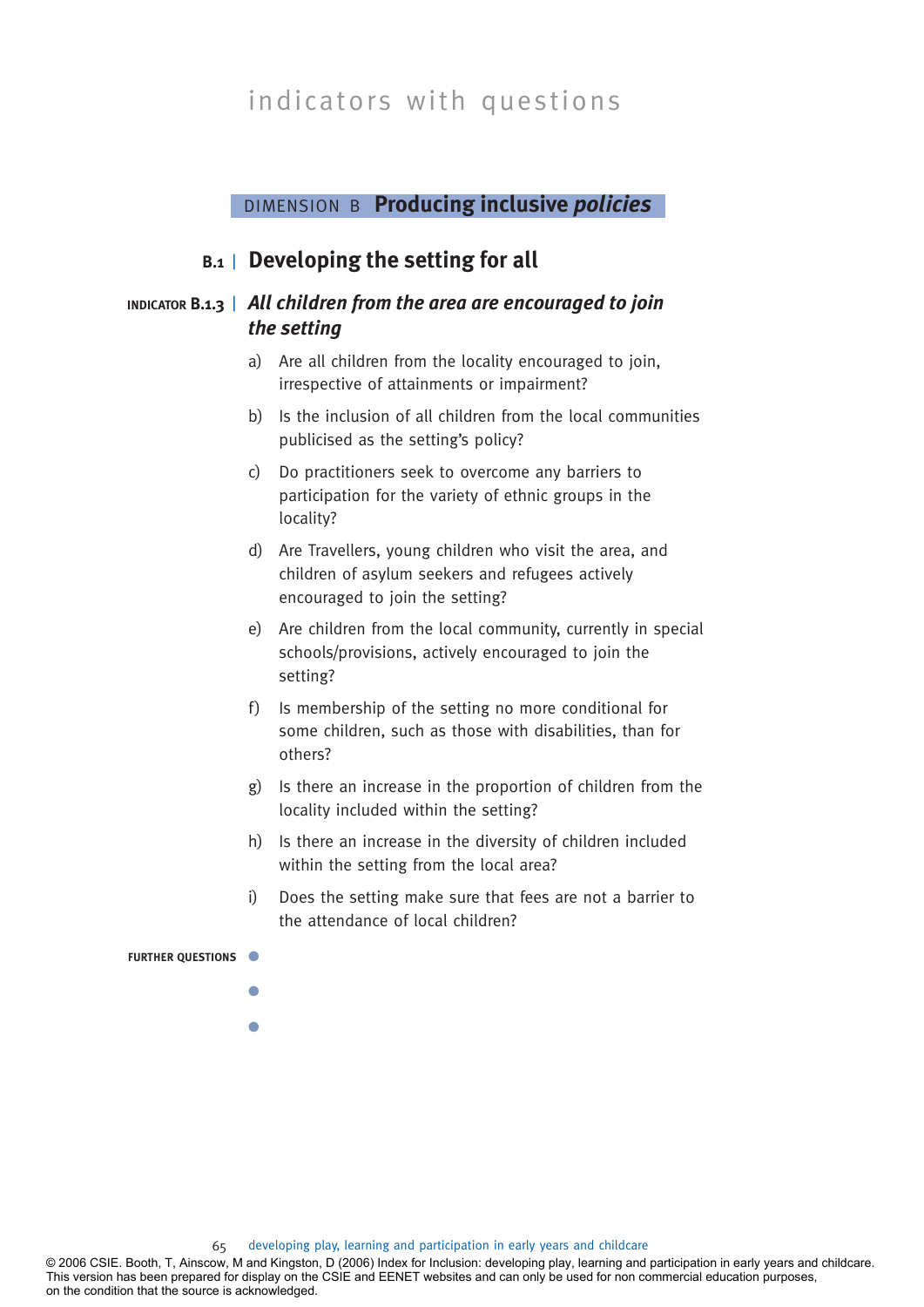## DIMENSION B **Producing inclusive** *policies*

## **B.1** | **Developing the setting for all**

### **INDICATOR B.1.4** | *The setting is made physically accessible to all people*

- a) Is there a plan to increase the physical accessibility of the setting?
- b) Are practitioners aware of their obligations to make their setting physically accessible under the Disability Discrimination Act 1995 and the Special Educational Needs and Disability Act 2001?<sup>29</sup>
- c) Where the use of buildings is shared do practitioners collaborate with other users in making the buildings physically accessible?
- d) Are the needs of deaf, partially deaf, blind and partially sighted people, as well as people with physical impairments considered in making the buildings accessible, for example with lines in corridors and auditory loops?
- e) Are practitioners concerned with the accessibility of all aspects of the setting including: corridors, toilets, gardens, play areas, eating areas and displays?
- f) Are disabled people consulted about the accessibility of the setting?
- g) Is accessibility seen as about including disabled practitioners, management committee/governors and parents/carers, as well as children?
- h) Is it understood how inaccessible buildings are barriers for many old people?
- i) Is it recognised that environments that are accessible for disabled adults and children also benefit all parents with young children?
- j) Is there adequate space at the beginning and end of sessions for children to be brought into the setting and picked up safely?
- k) Does the physical space allow parents to manoeuvre pushchairs, double buggies and prams?
- l) Do practitioners consider what needs to be at child height and adult height and arrange materials and facilities so that they are accessible to children and adults of differing heights?

**FURTHER QUESTIONS** 

**。** 

**。** 

29 Department for Education and Skills (2001) *Special Educational Needs and Disability Act*, London, The Stationery Office; Disability Rights Commission (2002) *Disability Discrimination Act 1995 Part 4: Code of Practice for Schools*, London, DRC; National Children's Bureau (2002) *Early Years and the Disability Discrimination Act 1995*, London, NCB.

#### 66 developing play, learning and participation in early years and childcare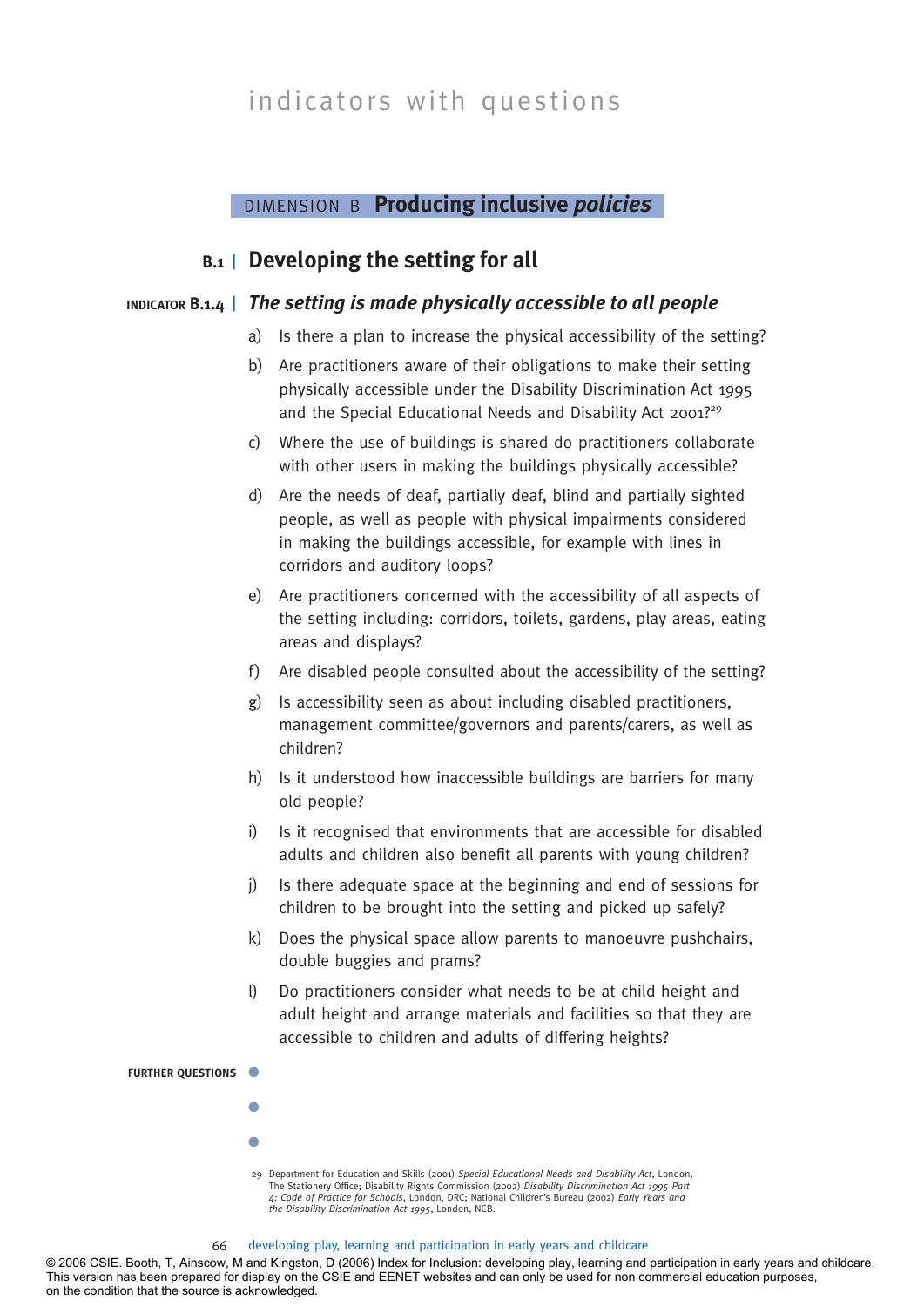## DIMENSION B **Producing inclusive** *policies*

## **B.1** | **Developing the setting for all**

### **INDICATOR B.1.5** | *All new children are helped to settle*

- a) Is there an agreed induction policy for children?<sup>30</sup>
- b) Does the induction programme work well for children and their families whether they join at the start of the year or at some other time?
- c) Is information available for new parents/carers on the organisation of local education, health and social services as well as about the setting?
- d) Does the induction programme take into account differences in the attainments and home language of children?
- e) Are children prepared for joining the setting by being given something from the setting to take home?
- f) Are steps taken to familiarise children with the setting before they start?
- g) When they join the setting are children invited to bring some things from home?
- h) Do practitioners recognise that babies/young children, new to the setting, may require particular attention when parents/carers leave?
- i) Are new children paired with more experienced children when they first join the setting?
- j) Are steps taken after a few weeks to find out the extent to which new children feel at home?
- k) Is there support for children who have difficulty memorising the building layout, particularly when they first join the setting?
- l) Are new children clear about who to see if they experience difficulties?

**FURTHER OUESTIONS** 

**。** 

**。** 

- 30 An induction policy or programme sets out how children will be helped to feel at home and to participate when they first join the setting.
- 67 developing play, learning and participation in early years and childcare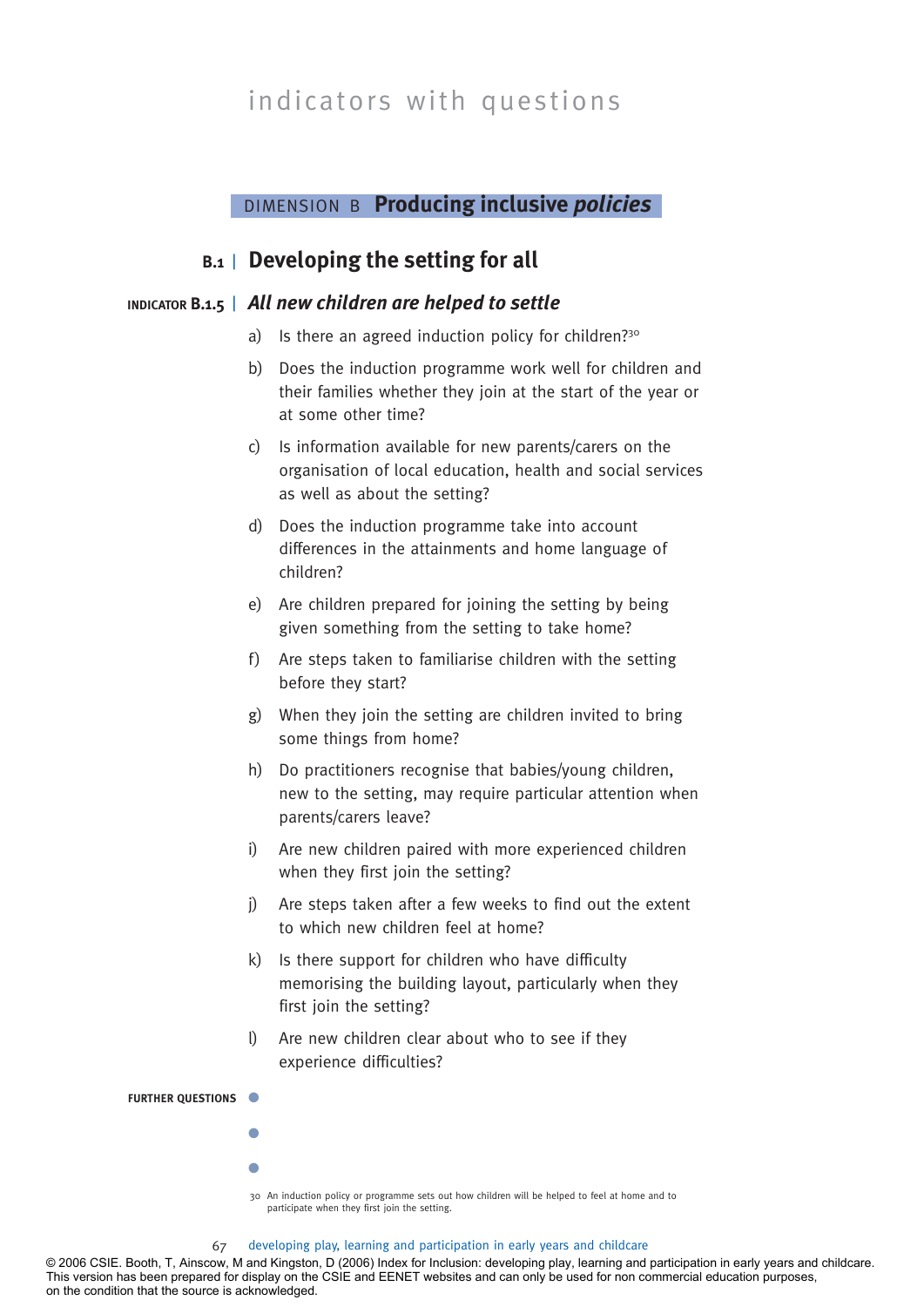## DIMENSION B **Producing inclusive** *policies*

## **B.1** | **Developing the setting for all**

### **INDICATOR B.1.6** | *Practitioners prepare children well for moving to other settings*

- a) Do practitioners understand the importance of planning for new settings?
- b) When children are due to move from one setting to another do practitioners in each setting collaborate to ease the change?
- c) Are babies and young children familiarised with a new setting through visits and photographs of people and places they will encounter?
- d) Are babies and young children given a quiet time to explore a new setting with a supportive adult?
- e) Are routines of a new setting practised before transfer?
- f) Do practitioners avoid allowing their feelings of loss, or needs for esteem, get in the way of supporting successful transfer?
- g) Do practitioners explicitly favour mainstream settings for disabled children and others who experience barriers to play, learning and participation?
- h) Are parents/carers of children with statements of 'special educational needs' supported to find a welcoming local mainstream alternative when they leave the setting?
- i) Are practitioners well informed about the options for parents when they leave the setting?
- j) Do practitioners offer written reports and practical expertise to support the development of play, learning and participation in a new setting?
- k) Is it recognised that children who have experienced many moves may find it harder to move to a new situation and leave a trusted adult behind?
- l) Are transitions minimised for 'looked after children' so that continuity in their education is encouraged?
- m) If children attend more than one setting is there a key person in each setting to welcome them on arrival?
- n) If children attend more than one setting is communication maintained between settings?

**FURTHER QUESTIONS** 

●

●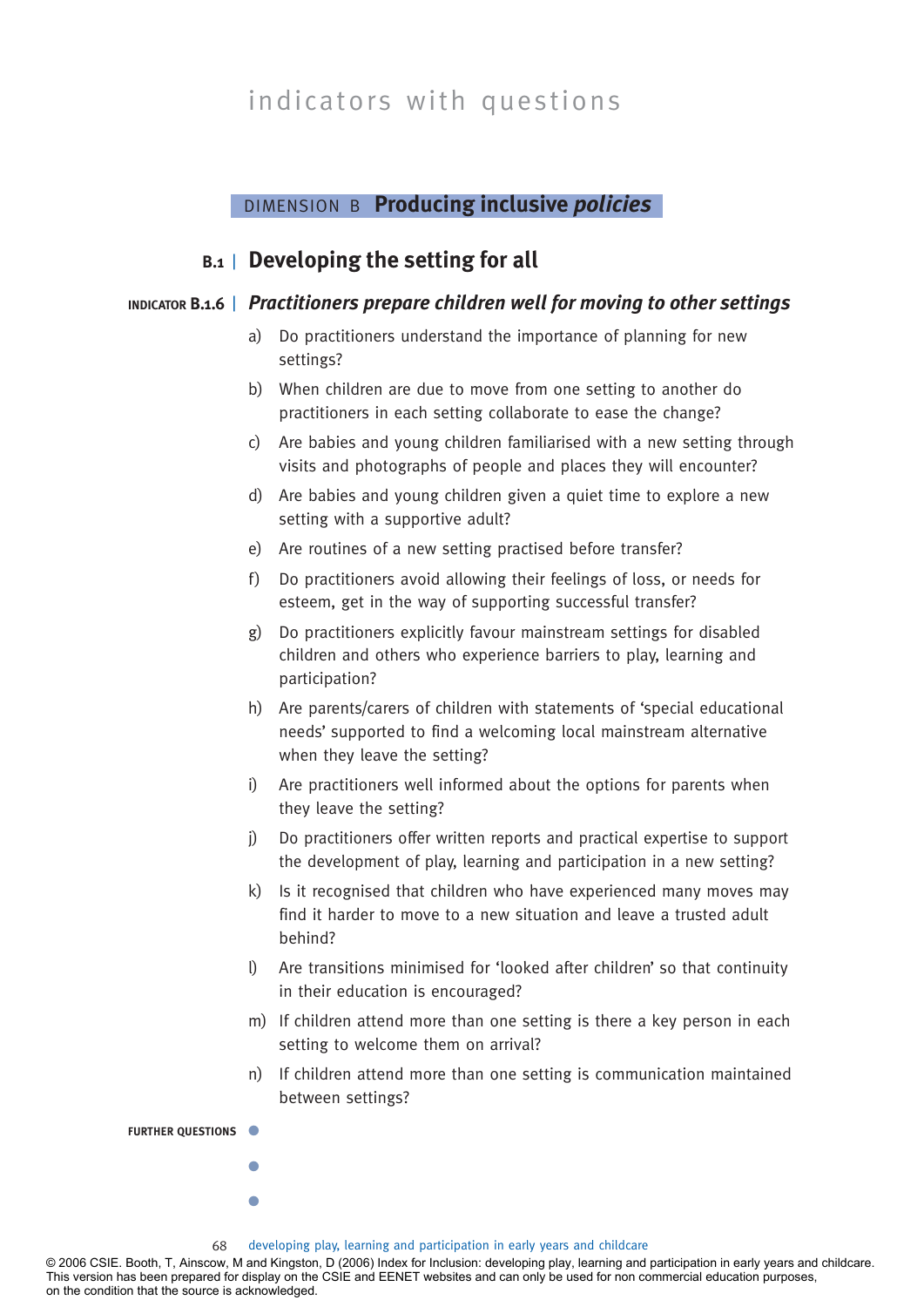## DIMENSION B **Producing inclusive** *policies*

### **B.2** | **Organising support for diversity**

#### **INDICATOR B.2.1** | *All forms of support are co-ordinated*

- a) Is support seen as about developing inclusive cultures, policies, activities and relationships as well as giving help to individuals?
- b) Is the co-ordination of support given a high status and led by a senior practitioner?
- c) Is support to overcome barriers to play, learning and participation experienced by children seen as a responsibility of all practitioners?
- d) Are support plans and policies directed at preventing barriers to play, learning and participation for all children?
- e) Is the setting's inclusive support policy made clear to those who visit from external support services?
- f) Is there a plan for the way external support services can contribute to the inclusive development of cultures, policies and practices?
- g) Are practitioners aware of all the external services that can support the development of play, learning and participation?
- h) Do practitioners generally consult parents before contacting outside agencies when there are concerns about children's health, development or welfare?
- i) Do practitioners have an agreed procedure to follow if there is a concern over child protection, that is sensitive to the well-being of children and parents/carers?
- j) Are support policies guided by what is best for children rather than the maintenance of professional territories and/or business constraints?
- k) Do practitioners have people to turn to when they feel overwhelmed by advice or are given conflicting advice?
- l) Is there respectful collaboration between health, social services and education practitioners connected to the setting?
- m) Do practitioners keep records of visits by outside agencies, together with agreed actions?
- n) Are practitioners aware of the procedures they can go through if they are unsatisfied with the support offered?
- o) Are those offering support or bringing an initiative to the setting asked to co-ordinate their efforts with other overlapping activities or initiatives?

#### **FURTHER QUESTIONS**

**。** 

**。** 

69 developing play, learning and participation in early years and childcare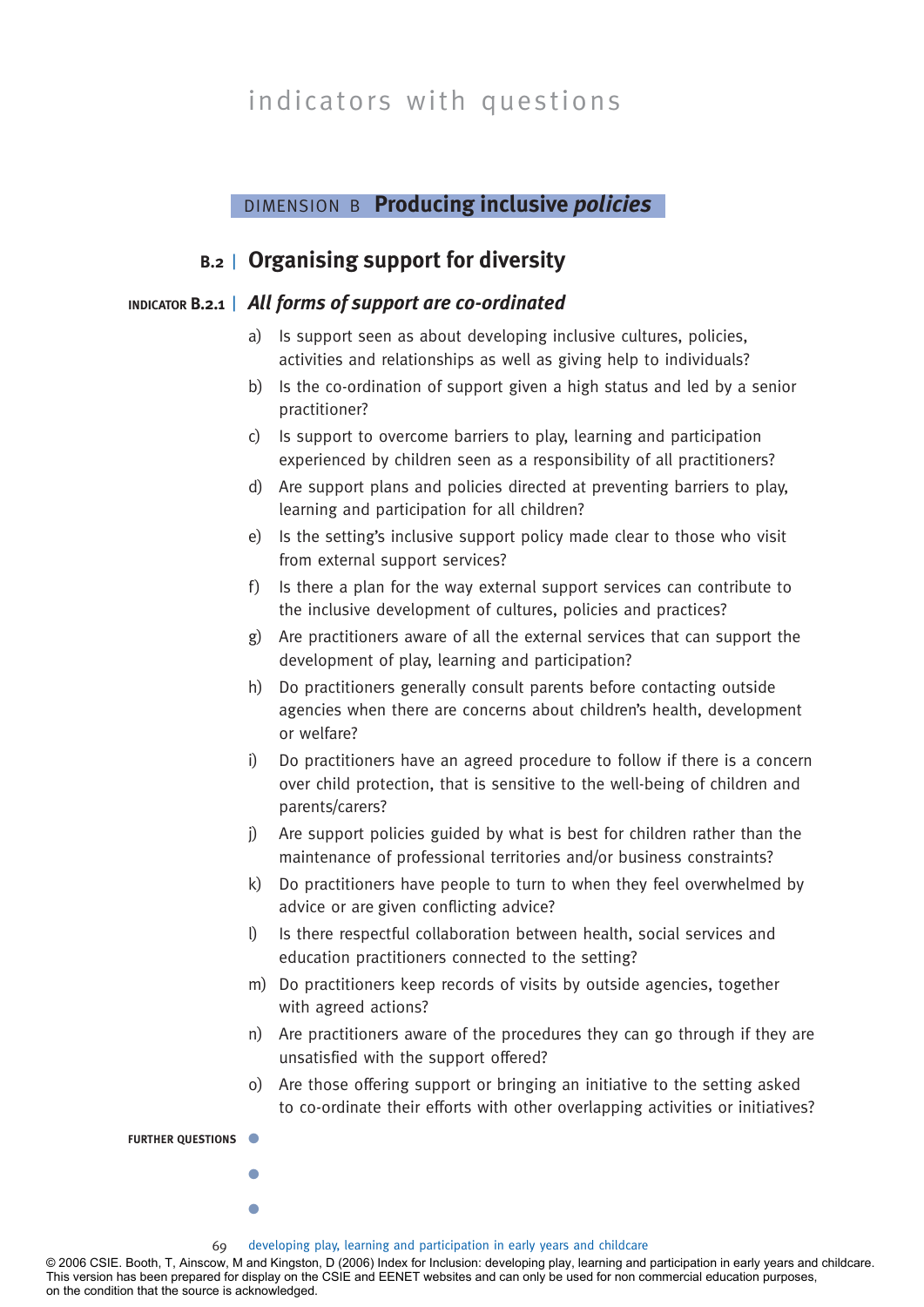### DIMENSION B **Producing inclusive** *policies*

## **B.2** | **Organising support for diversity**

### **INDICATOR B.2.2** | *Professional development activities help practitioners to respond to the diversity of children and young people*

- a) Are support, advice and education on inclusion readily available to the setting?
- b) Does the planning of activities address the participation of children differing in background, experience, attainment or impairment?
- c) Does the planning of activities address the reduction of barriers to play, learning and participation?
- d) Do professional development activities support practitioners in working effectively together?
- e) Is partnership teaching, followed by shared review, used to support practitioners to respond to children's diversity?
- f) Do practitioners observe activities in order to reflect on the perspectives of children?
- g) Do practitioners receive training in devising and managing collaborative learning activities?
- h) Are there shared opportunities for practitioners to develop more effective collaboration?
- i) Are there opportunities for practitioners and children to learn about peer tutoring?
- j) Do practitioners learn about using technology to support learning, such as cameras, video, tape recorders and computers?
- k) Do practitioners explore ways of reducing disaffection by increasing the engagement of children in activities?
- l) Do all practitioners learn how to counter bullying, including disablism, racism, sexism and homophobia?
- m) Do practitioners and management committee/governors take responsibility for assessing their own learning needs?
- n) Are practitioners given opportunities to discuss their feelings, for example about parenting, security, belonging and independence?

**FURTHER QUESTIONS** 

- ●
- ●

70 developing play, learning and participation in early years and childcare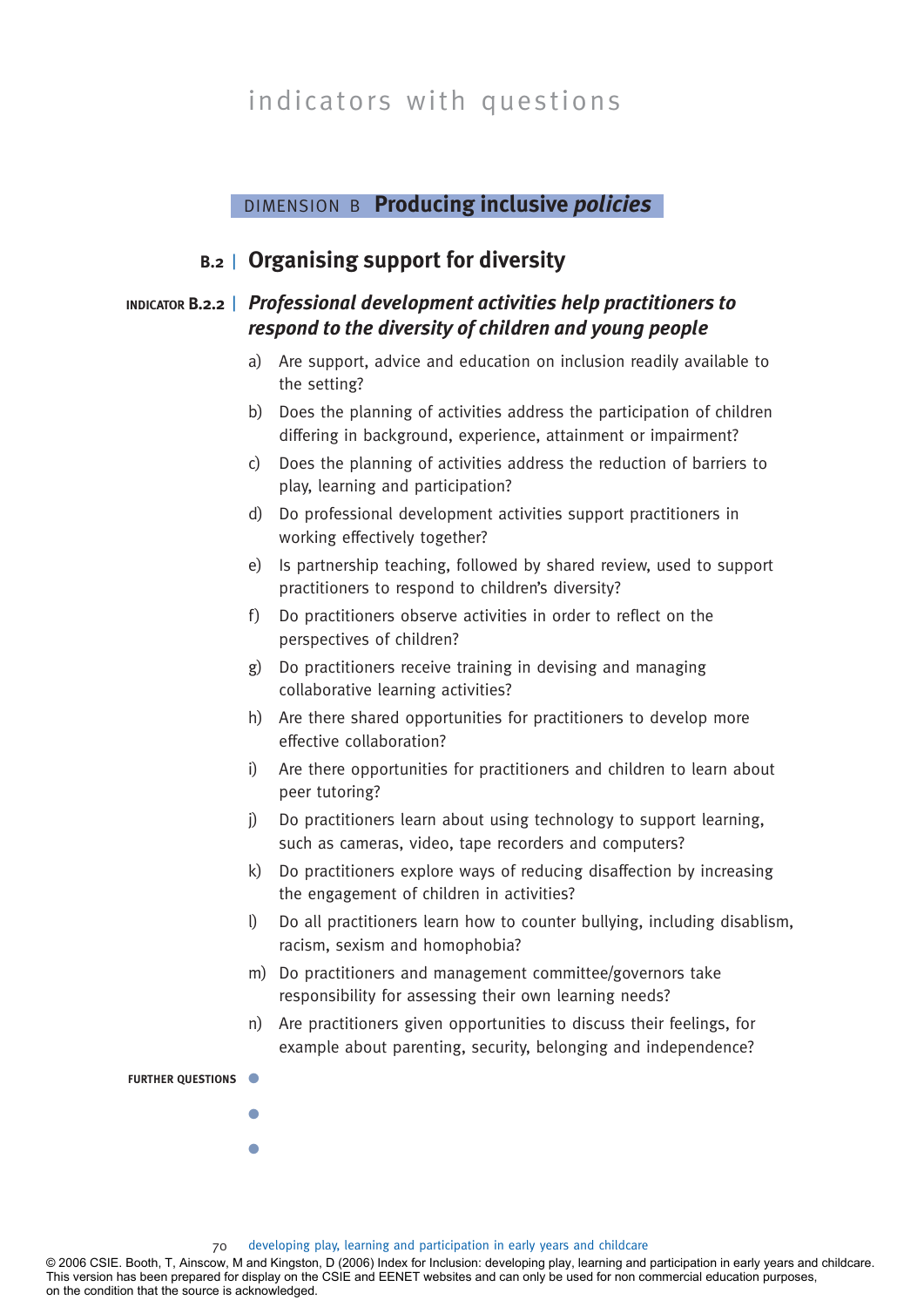### DIMENSION B **Producing inclusive** *policies*

### **B.2** | **Organising support for diversity**

#### **INDICATOR B.2.3** | *The 'special educational needs' policy is an inclusion policy*

- a) Is the 'special educational needs' policy aimed at developing play, learning and participation for all and minimising exclusion?
- b) Is there an understanding of the way categorisation of some children as 'having special educational needs' can lead to their devaluation and separation?
- c) Is there an attempt to minimise the categorisation of children as 'having special educational needs'?
- d) Is the disproportionate categorisation of boys as 'having special educational needs' avoided?
- e) Does the setting avoid the disproportionate categorisation of those from particular ethnic groups as 'having special educational needs'?
- f) Are children, categorised as 'having special educational needs', seen as having differing interests, knowledge and skills rather than as a homogeneous group?
- g) Does the setting call its co-ordinator of support a 'play and learning support' or 'inclusion' co-ordinator rather than a 'special educational needs' co-ordinator or 'SENCo'?
- h) Do practitioners avoid contrasting mainstream with 'special needs' or 'inclusion' children?
- i) Is support interpreted in the policy in a broad way?
- j) Is support seen as an entitlement for those children who need it rather than as a special addition to their education?
- k) Are the details of an entitlement to support made public to children and parents/carers and included within information about the setting?
- l) Is there recognition that knowledge about a child's impairments makes only a limited contribution to planning education for that child?
- m) Are attempts to remove barriers to play, learning and participation of one child seen as opportunities to improve the experience of all children?
- n) Where possible is support provided without recourse to formal assessment procedures?
- o) Are children, mainly based in separate 'special' settings, who attend the setting part-time, encouraged to attend full-time?
- p) Is there an attempt to minimise the withdrawal of children from the main activities of the setting?

**FURTHER QUESTIONS** 

**。** 

**。** 

71 developing play, learning and participation in early years and childcare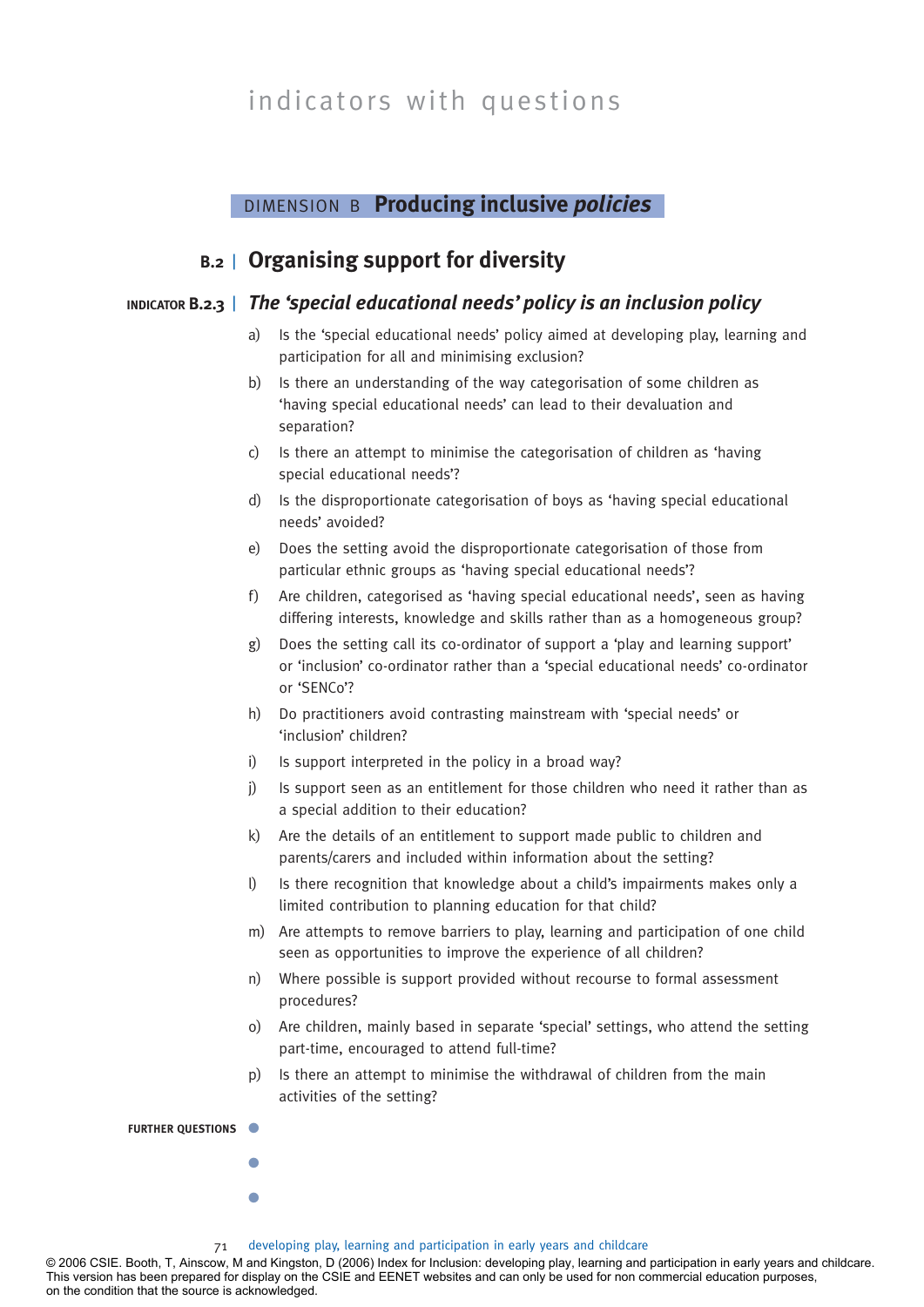### DIMENSION B **Producing inclusive** *policies*

### **B.2** | **Organising support for diversity**

#### **INDICATOR B.2.4** | *The Special Educational Needs Code of Practice is used to reduce barriers to play, learning and participation for all children*

- a) Is the use of the Special Educational Needs Code of Practice coordinated with the Disability Discrimination Act Code of Practice for Schools?
- b) Is the use of both codes of practice integrated into an overall inclusion policy?
- c) Is the Special Educational Needs Code of Practice seen as primarily about support rather than assessment and categorisation?
- d) Is support for teaching diverse groups seen as an alternative to categorisation and the provision of individual support?
- e) Do external support services contribute to the planning of activities to reduce barriers to play, learning and participation?
- f) Are 'individual education plans' about providing access to, and supporting participation within, common activities?
- g) Do 'individual education plans' for some children improve the learning arrangements for all children?
- h) Are the views of parents/carers and children and young people respected during the statementing process?
- i) Do parents/carers feel confident that their child will not be viewed less favourably if he or she has a statement of 'special educational needs'?
- j) Do practitioners respect wishes for confidentiality of all parents/carers, including those with a child who has a statement of 'special educational needs'?
- k) Do statements of 'special educational needs' emphasise the strengths of children rather than 'deficiencies'?
- l) Do statements of 'special educational needs' describe changes in the activities and organisation of the setting required to increase play, learning and participation?
- m) Do statements of 'special educational needs' describe the changes in learning arrangements required to maximise participation in the mainstream?

**FURTHER QUESTIONS** 

- ●
- ●
- 72 developing play, learning and participation in early years and childcare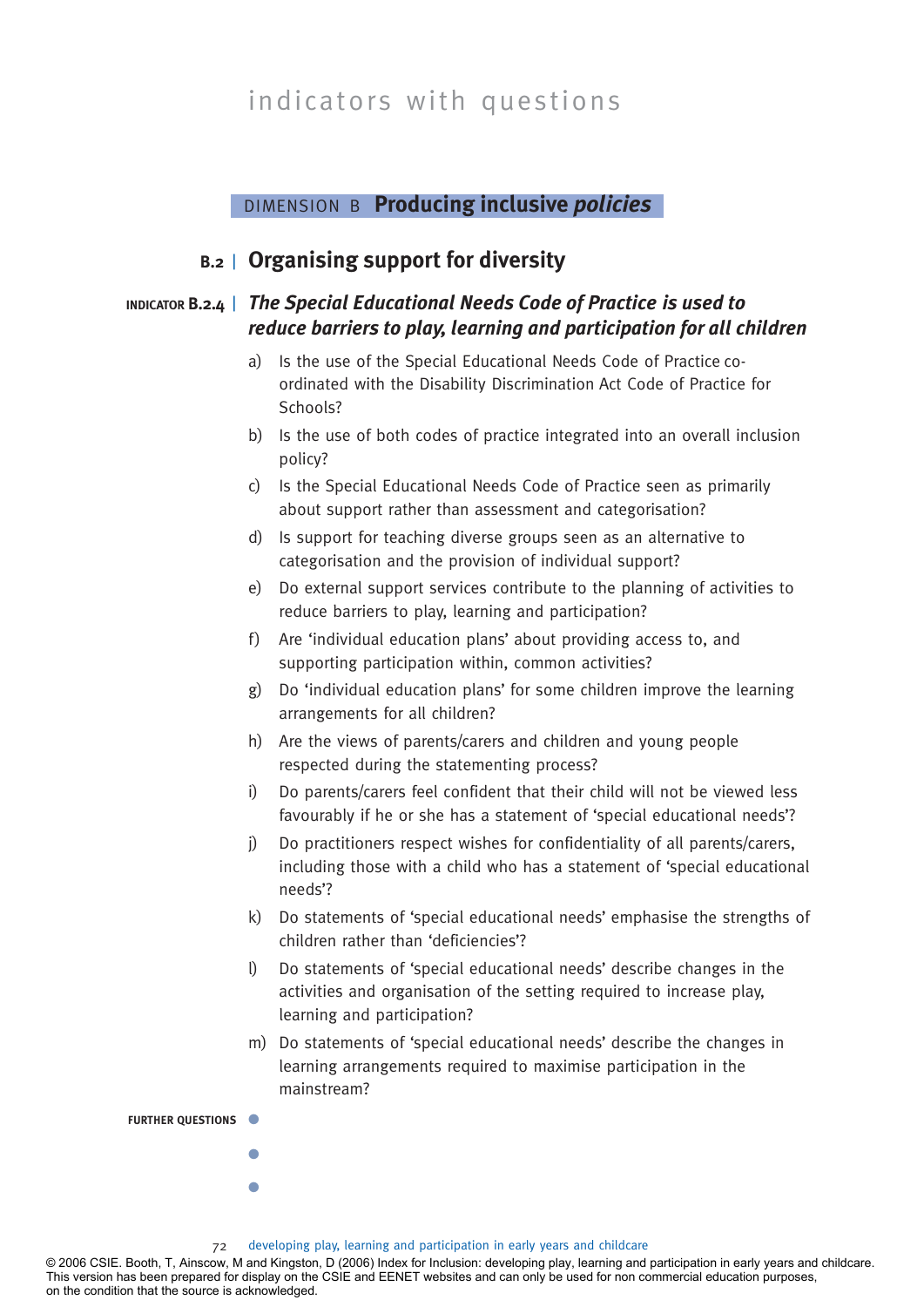### DIMENSION B **Producing inclusive** *policies*

### **B.2** | **Organising support for diversity**

#### **INDICATOR B.2.5** | *Support for those who have a home language other than English benefits all children*

- a) Is support for children learning English as an additional language seen to be the responsibility of all practitioners?
- b) Are all languages seen as equally valuable?
- c) Are assumptions avoided about the fluency in English of children from ethnic minorities?
- d) Are assumptions avoided about parents'/carers' or grandparents' country of origin based on limited knowledge of ethnic groups in the area?
- e) Do practitioners understand the shyness that can result from being in a small minority who speak a different language from the majority in the setting?
- f) Is it recognised that all children share the need for warmth, security and belonging, regardless of their fluency in English?
- g) Do all children benefit from the range of languages known and being learnt by children and adults in the setting?
- h) Are opportunities taken to integrate home languages into songs, stories and rhymes?
- i) Does support focus on overcoming barriers to play, learning and participation, rather than making a distinction between 'having a difficulty in an additional language' and 'having a learning difficulty'?
- j) Are interpreters of Sign Language and other first languages available to support those who need them?
- k) Is support sometimes available from someone who shares a cultural background with children?
- l) Are steps taken to increase communication with parents/carers who are learning English as an additional language by, for example, asking for help with signs and displays in a child's home language?
- m) Is it recognised that a home language may not have a direct written form?
- n) Are the effects of moving country and culture recognised as possible barriers to play, learning and participation?
- o) Does support for children learning English as an additional language address barriers in all aspects of the setting's activities and organisation?

**FURTHER QUESTIONS** 

- **。**
- ●

73 developing play, learning and participation in early years and childcare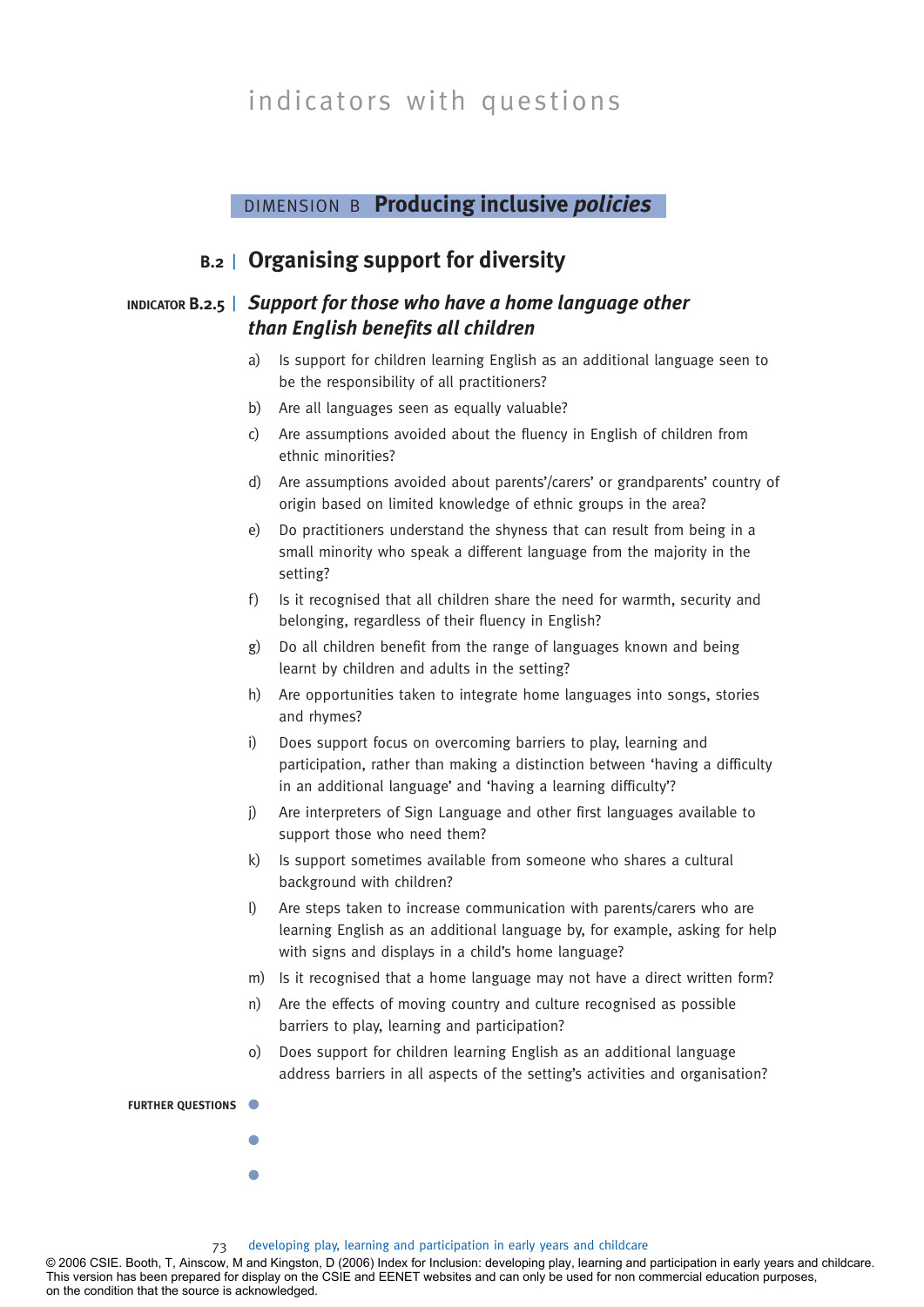### DIMENSION B **Producing inclusive** *policies*

### **B.2** | **Organising support for diversity**

#### **INDICATOR B.2.6** | *The behaviour policy improves the setting for all children*

- a) Do practitioners continue to attempt to increase participation in play, learning and relationships even when they feel that the behaviour of a child is causing concern?
- b) Are difficulties with behaviour related to strategies for improving activities, relationships and the organisation and cultures of the setting?
- c) Are rules for the setting clear and minimal?
- d) Are children and their parents/carers involved in formulating rules?
- e) Do behaviour policies encourage settings to review ways in which conflicts are triggered so that such occasions are reduced?
- f) Are children taught ways of resolving conflicts which avoid recourse to aggressive behaviour?
- g) Do practitioners model a calm response to difficulties?
- h) Does support for overcoming conflict for one child involve reflection on ways to improve play, learning and participation for all children?
- i) Do all practitioners learn how to reduce disaffection and disruption?
- j) Do practitioners regard the difficulties that one colleague has with a particular child as a shared problem to be resolved jointly?
- k) Are there attempts to raise the feelings of self-worth of children with low self-esteem?
- l) Is the knowledge of parents/carers and children used in overcoming concerns about disaffection and disruption?
- m) Do all children contribute to overcoming disaffection and disruption?
- n) Do behaviour support policies address the well-being of children who are quietly troubled?
- o) Are steps taken to respond to any tendency for more boys than girls to have low attainments and to express disaffection?
- p) Are there attempts to counter a view of masculinity in boys as necessarily involving aggressive behaviour?

#### **FURTHER QUESTIONS**

**。** 

**。** 

74 developing play, learning and participation in early years and childcare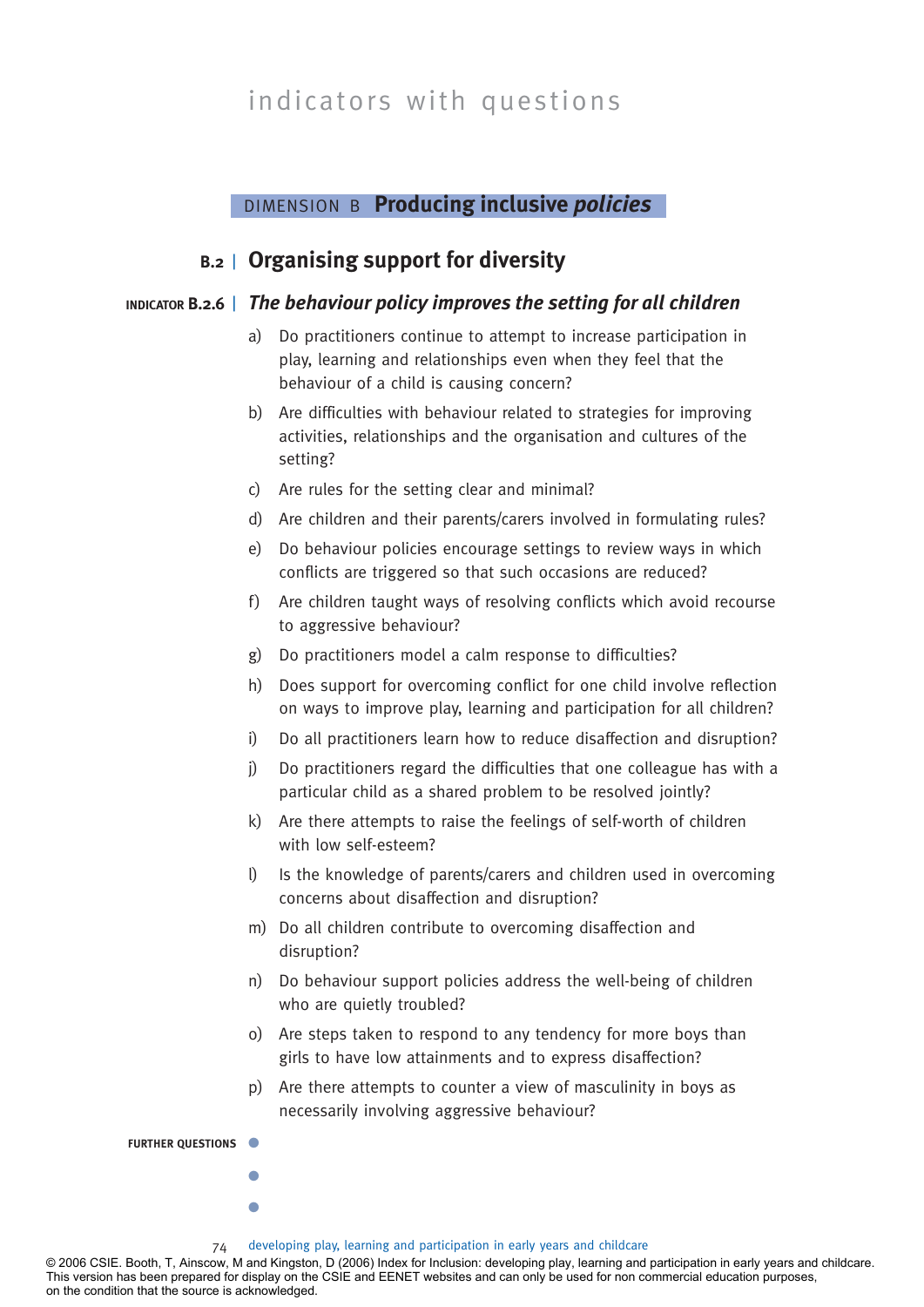## DIMENSION B **Producing inclusive** *policies*

## **B.2** | **Organising support for diversity**

#### **INDICATOR B.2.7** | *Pressures are reduced to exclude children viewed as disruptive*

- a) Is exclusion seen as a process that may be reduced by support for play, learning and relationships and changes in activities?
- b) Are there meetings involving practitioners, children, parents/carers and others that attempt to deal with problems flexibly before they escalate?
- c) Are all children treated with compassion however 'difficult' they are seen to be?
- d) Do practitioners share responsibility to find solutions when one of them is experiencing difficulties with a child?
- e) Are the connections recognised between the devaluing of children, and disaffection and disruption?
- f) Do practitioners address feelings of devaluation when they arise in ethnic minority or social class groups?
- g) Are there attempts to reduce conflict between ethnic or social class groups?
- h) Do practitioners avoid creating pools of disaffection by grouping children according to their behaviour or attainments?
- i) Are there clear positive plans for re-introducing children who have been excluded from the setting for disciplinary reasons?
- j) Is there an intention to minimise all forms of disciplinary exclusion, whether temporary or permanent, formal or informal?
- k) Is the aim of reducing disciplinary exclusion shared between practitioners?
- l) Are clear records kept about informal as well as formal disciplinary exclusions?
- m) Are regular reports on disciplinary exclusion provided for the management committee/governors?
- n) Are formal and informal disciplinary exclusions being reduced?

#### **FURTHER QUESTIONS**

**。** 

**。** 

75 developing play, learning and participation in early years and childcare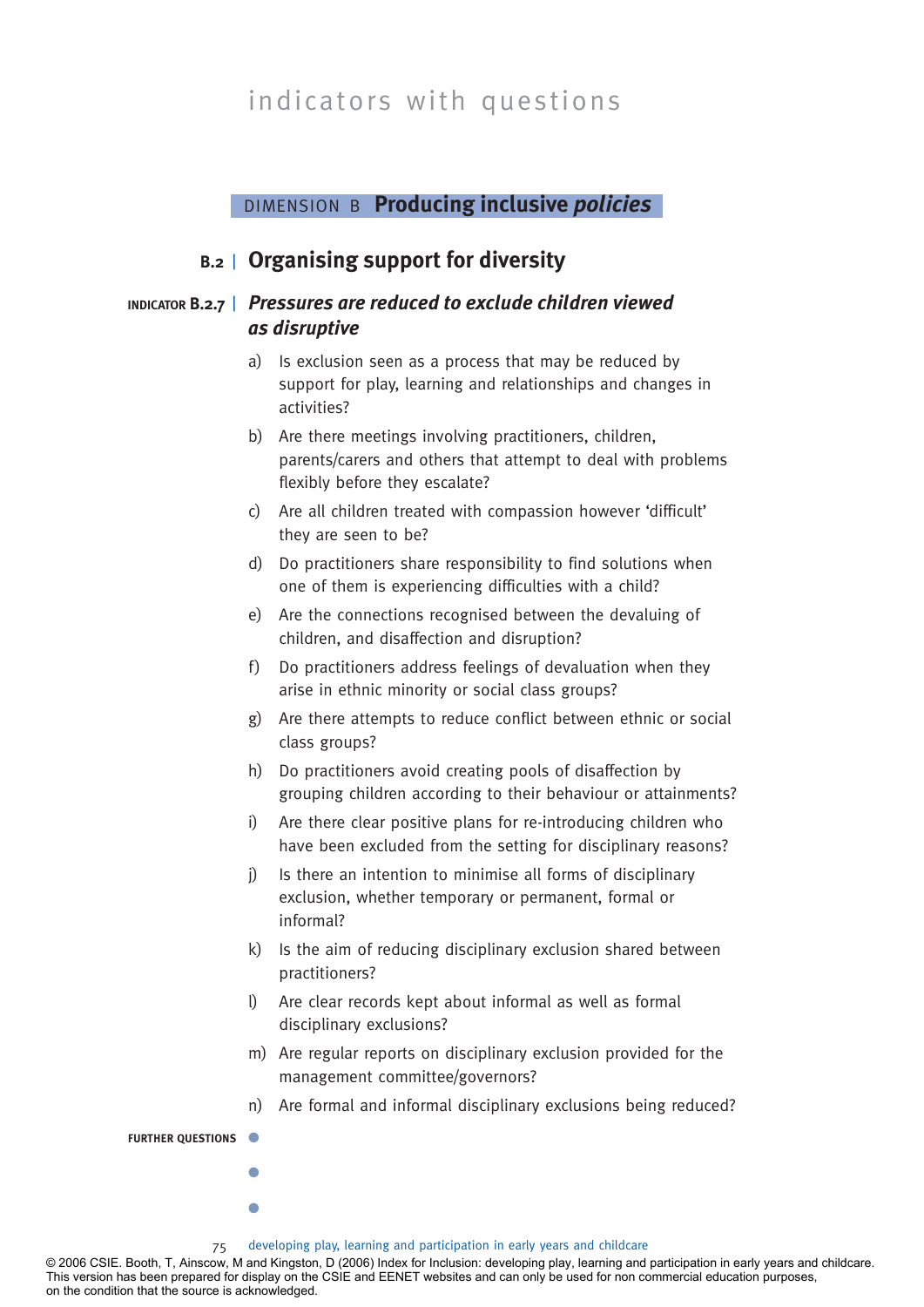#### DIMENSION B **Producing inclusive** *policies*

### **B.2** | **Organising support for diversity**

#### **INDICATOR B.2.8** | *Barriers to attendance are reduced*

- a) Are all barriers to attendance explored within the cultures, policies and practices of the setting as well as in children's and their parents'/carers' attitudes and homes?
- b) Do practitioners offer support to parents/carers who want their child to attend the setting but have difficulty in arranging it?
- c) Do practitioners and parents/carers collaborate in resolving the concerns of children about attending the setting?
- d) Do practitioners support the return to full participation of children who have had a bereavement, a chronic illness, or a short or long-term absence?
- e) Is there advice on extended leave to another country that has been negotiated between parents/carers, practitioners and the management committee/governors of the setting?
- f) Do the experiences of children who have been away for extended periods inform the activities of the setting?
- g) Are the effects on attendance recognised of bullying and a lack of supportive friendships?
- h) Is there an efficient system for reporting and recording attendance and discovering reasons for absence?
- i) Are barriers to the attendance of children being reduced?

**FURTHER QUESTIONS** 

**。** ●

<sup>© 2006</sup> CSIE. Booth, T, Ainscow, M and Kingston, D (2006) Index for Inclusion: developing play, learning and participation in early years and childcare. This version has been prepared for display on the CSIE and EENET websites and can only be used for non commercial education purposes, on the condition that the source is acknowledged.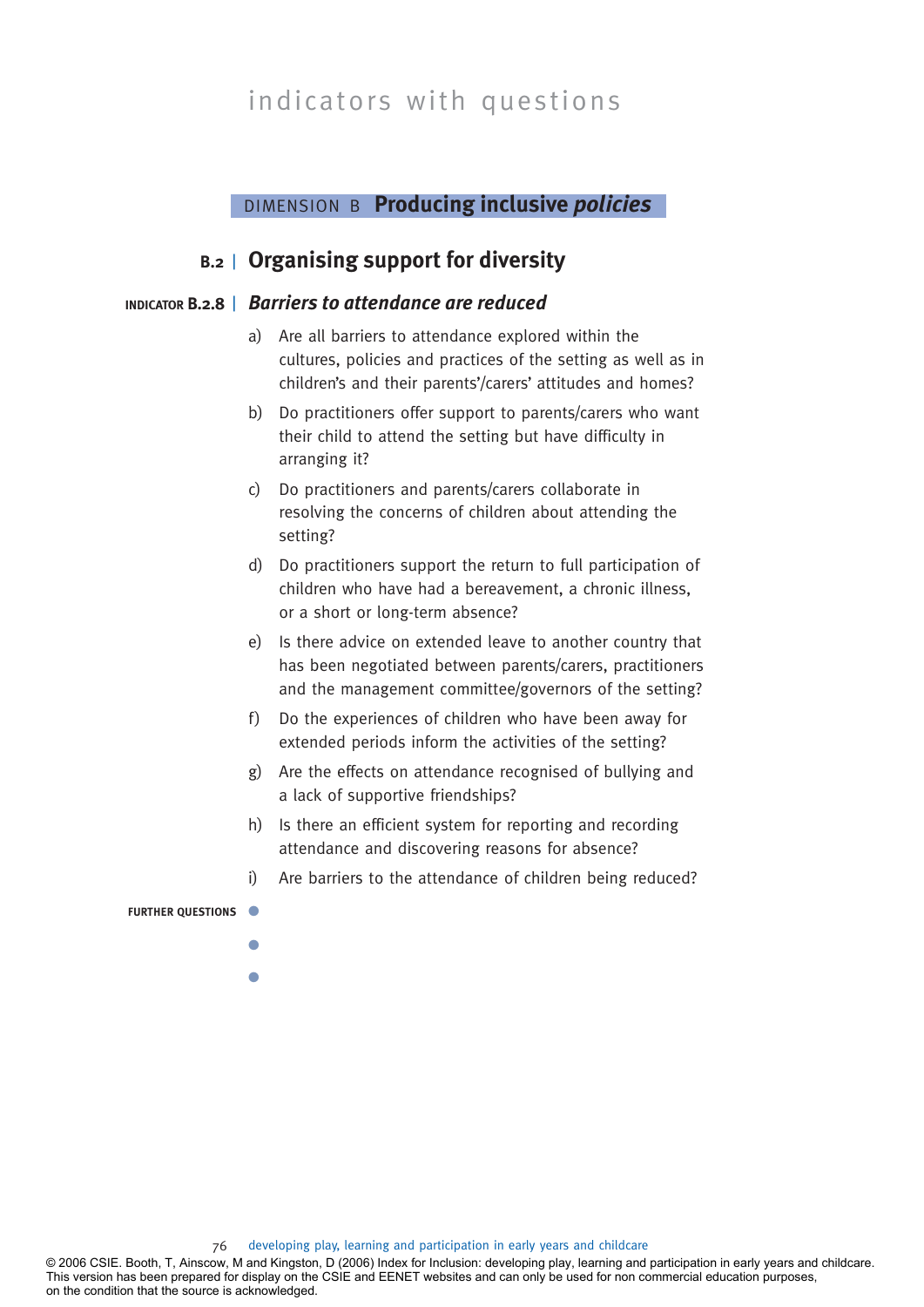### DIMENSION B **Producing inclusive** *policies*

### **B.2** | **Organising support for diversity**

#### **INDICATOR B.2.9** | *Bullying is minimised*

- a) Do practitioners, parents/carers, management committee/ governors and children share a view of what counts as bullying?
- b) Do children's ideas of what makes them feel uncomfortable, such as 'eye-balling' or 'lifting people up when you don't like it', help to develop the view of bullying in the setting?
- c) Is bullying seen as a potential part of all power relationships?
- d) Is bullying seen to be concerned with verbal and emotional hurt as well as physical assault?
- e) Is the threat of the withdrawal of friendship understood as bullying?
- f) Is bullying seen as potentially occurring between anyone: practitioners, practitioners and children, practitioners and parents/carers, and between children?
- g) Are racist, sexist, disablist and homophobic comments and behaviour seen as aspects of bullying?
- h) Is there a written statement about bullying that sets out in detail what behaviour is acceptable and unacceptable?
- i) Can everyone understand the way the anti-bullying policy is written?
- j) Can both boys and girls discuss problems about bullying and feel supported?
- k) Do children know who they can turn to if they experience bullying?
- l) Are there people inside and outside the setting to whom practitioners can turn if they are being bullied?
- m) Are children involved in creating strategies to prevent and minimise bullying?
- n) Are clear records kept about bullying incidents?
- o) Is bullying being reduced?

#### **FURTHER QUESTIONS**

●

**。** 

77 developing play, learning and participation in early years and childcare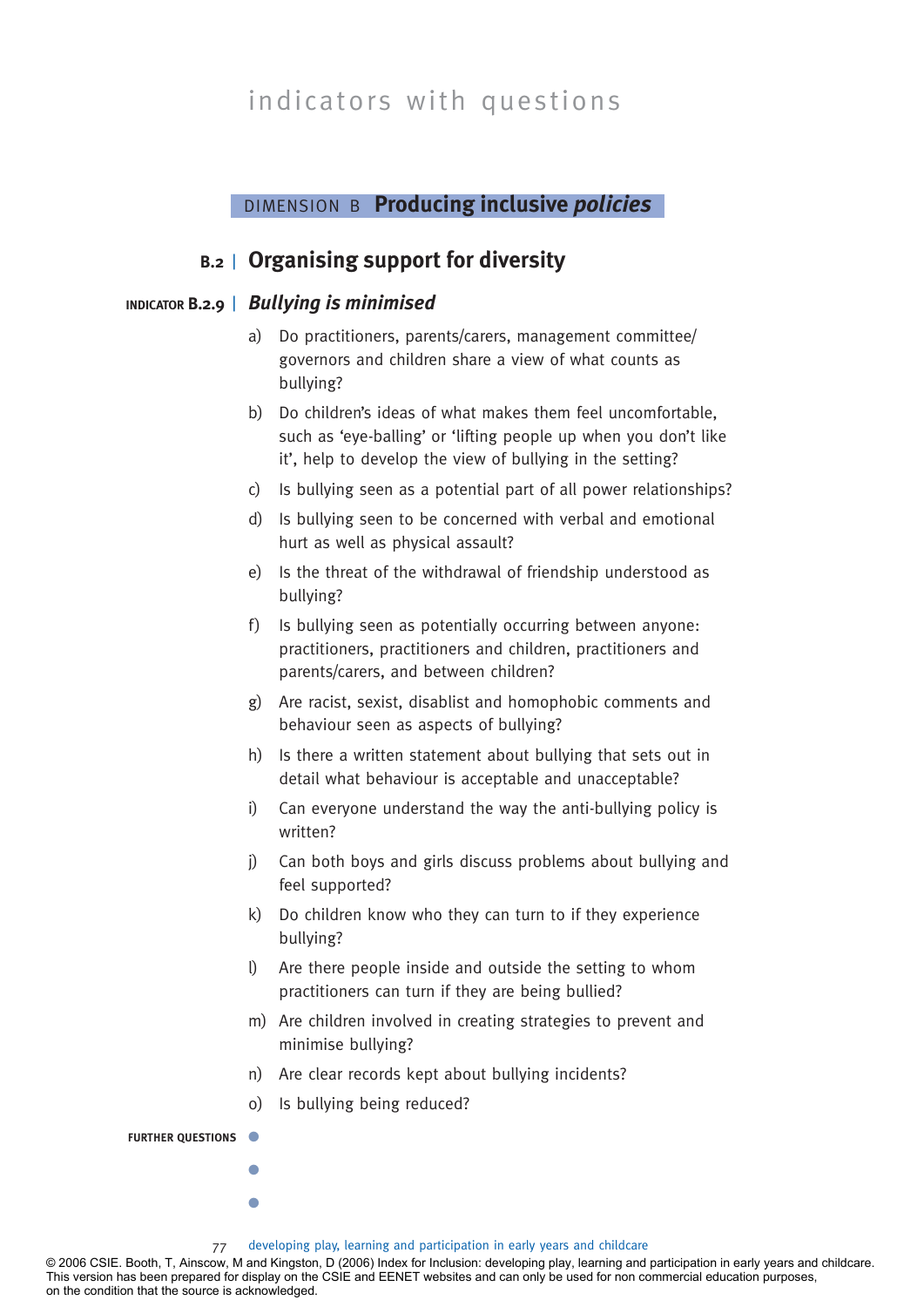### DIMENSION C **Evolving inclusive** *practices*

### **C.1** | **Orchestrating play and learning**

#### **INDICATOR C.1.1** | *Activities are planned with all children in mind*

- a) Are activities planned to support learning rather than to deliver a curriculum?
- b) Are activities planned to extend the learning of all children?
- c) In planning how to group children is attention paid to friendships and the presence of others who speak the same language?
- d) Is there an attempt to avoid the organisation of groups according to levels of attainment, so-called 'ability', impairment and 'special educational needs'?
- e) Are groups rearranged, at times, so as to promote social cohesion for example between ethnic groups?
- f) Do activities reflect the experiences, interests and backgrounds of all children, irrespective of attainments, language, gender, impairment, class, ethnicity, culture and religious belief?
- g) Do activities regularly start from a shared experience that can be developed in a variety of ways?
- h) Do practitioners avoid making stereotypical assumptions about what will appeal to particular groups, such as boys and girls?
- i) Does planning attempt to minimise barriers to play, learning and participation for children who are unsettled?
- j) Do practitioners plan to reduce the need for individual support of children?
- k) Do practitioners plan for the additional time required by some children with impairments to use equipment in practical activities?
- l) Do activities allow for the differences in the way children learn?
- m) Are children able to participate fully in activities in clothes appropriate to their religious beliefs?
- n) Are adaptations made to activities, such as art and music, where there are reservations about participation because of a family's religious beliefs?
- o) Are there activities that can be done individually, in pairs, in small groups and by the whole group?
- p) Do activities involve variety, using talking, listening, clapping, reading, singing, drawing, drama and puppets, problem solving, moving, making, cooking and use of library, audio/visual materials and computers?
- q) Do practitioners plan alternative activities for more and less active children, such as when some babies and young children are asleep?

**FURTHER QUESTIONS** 

- ●
- ●
- 78 developing play, learning and participation in early years and childcare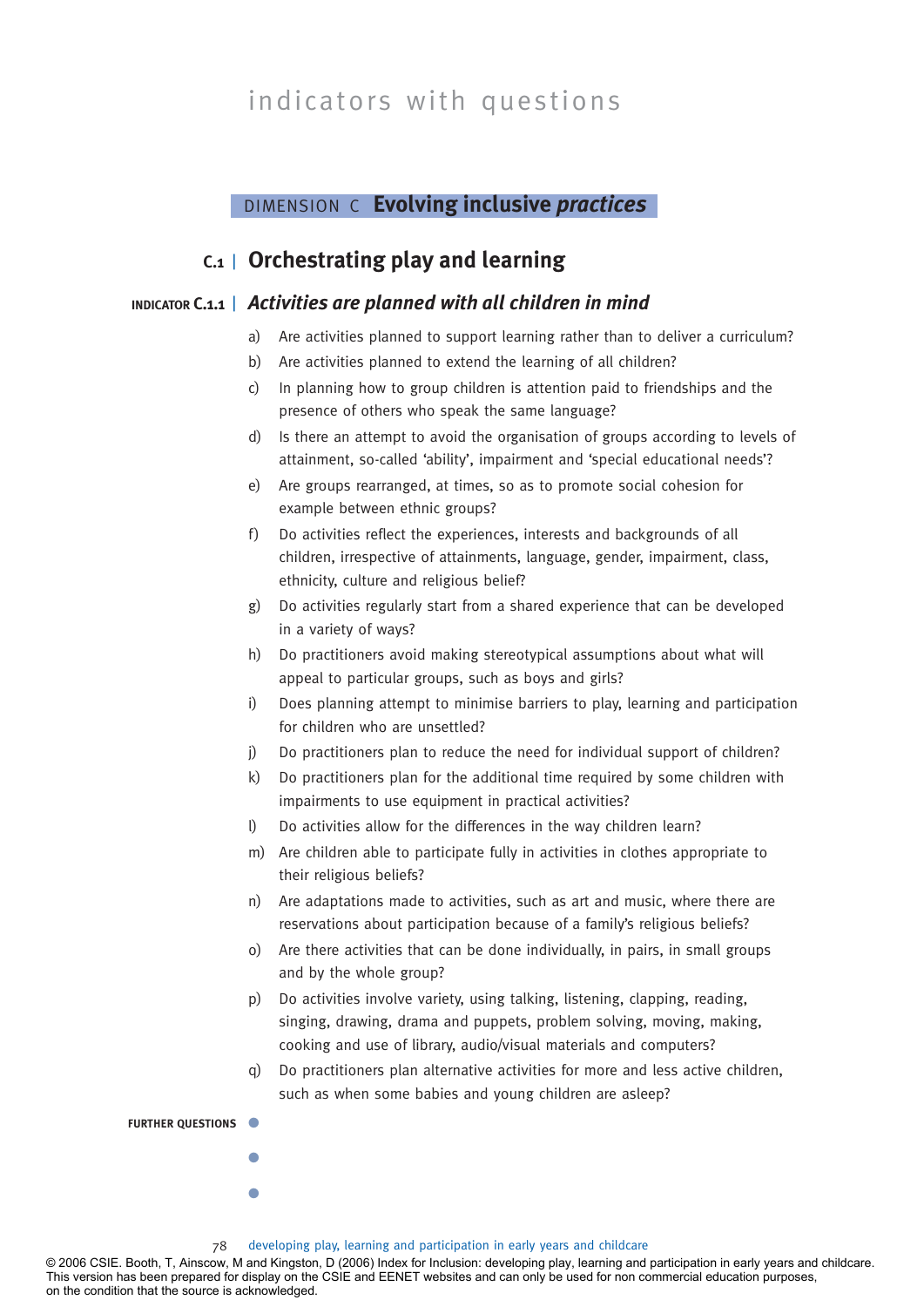### DIMENSION C **Evolving inclusive** *practices*

### **C.1** | **Orchestrating play and learning**

#### **INDICATOR C.1.2** | *Activities encourage all children to communicate*

- a) Do practitioners speak clearly using words that are understood by the children?
- b) Are practitioners aware of the use of gesture and facial expression for communication?
- c) Does everyone in the setting learn how to gain the attention of others by a name or light touch before communicating with them?
- d) Is everyone given proper attention when they try to communicate?
- e) Do settings develop a culturally varied repertoire of songs and rhymes?
- f) Are children helped to learn the names of other children and important people in their lives through rhymes and games?
- g) Do activities encourage talk between practitioners and children as well as between the children themselves?
- h) Do activities encourage the development of a language for thinking and talking about play and learning?
- i) Are children supported to take their turn in conveying messages even when they find it difficult?
- j) Is language extended and encouraged through the use of open-ended questions?
- k) Do children have a variety of opportunities to communicate using letters, telephones and e-mail?
- l) Do practitioners and children talk freely with babies and others who do not express themselves through spoken language?
- m) Do practitioners make time to respond to the variety of sounds babies and young children produce, echoing and giving meaning to them?
- n) Do practitioners encourage playfulness and turn taking with babies using games and rhymes?
- o) Are interpreters available for deaf children or others for whom English is an additional language?
- p) Are there opportunities for children who learn English as an additional language, or who use Sign Language to communicate freely in their first language?
- q) Do practitioners use Sign Language in songs and rhymes?
- r) Are children with severe communication difficulties encouraged to use non-verbal ways of making contact?
- s) Do practitioners supplement voice with touch, gesture and facial expression for those who need it, including children with hearing impairments?
- t) Do practitioners compensate for the facial expressions and body language that may be missed by children with visual impairments?

#### **FURTHER QUESTIONS**

**。** 

79 developing play, learning and participation in early years and childcare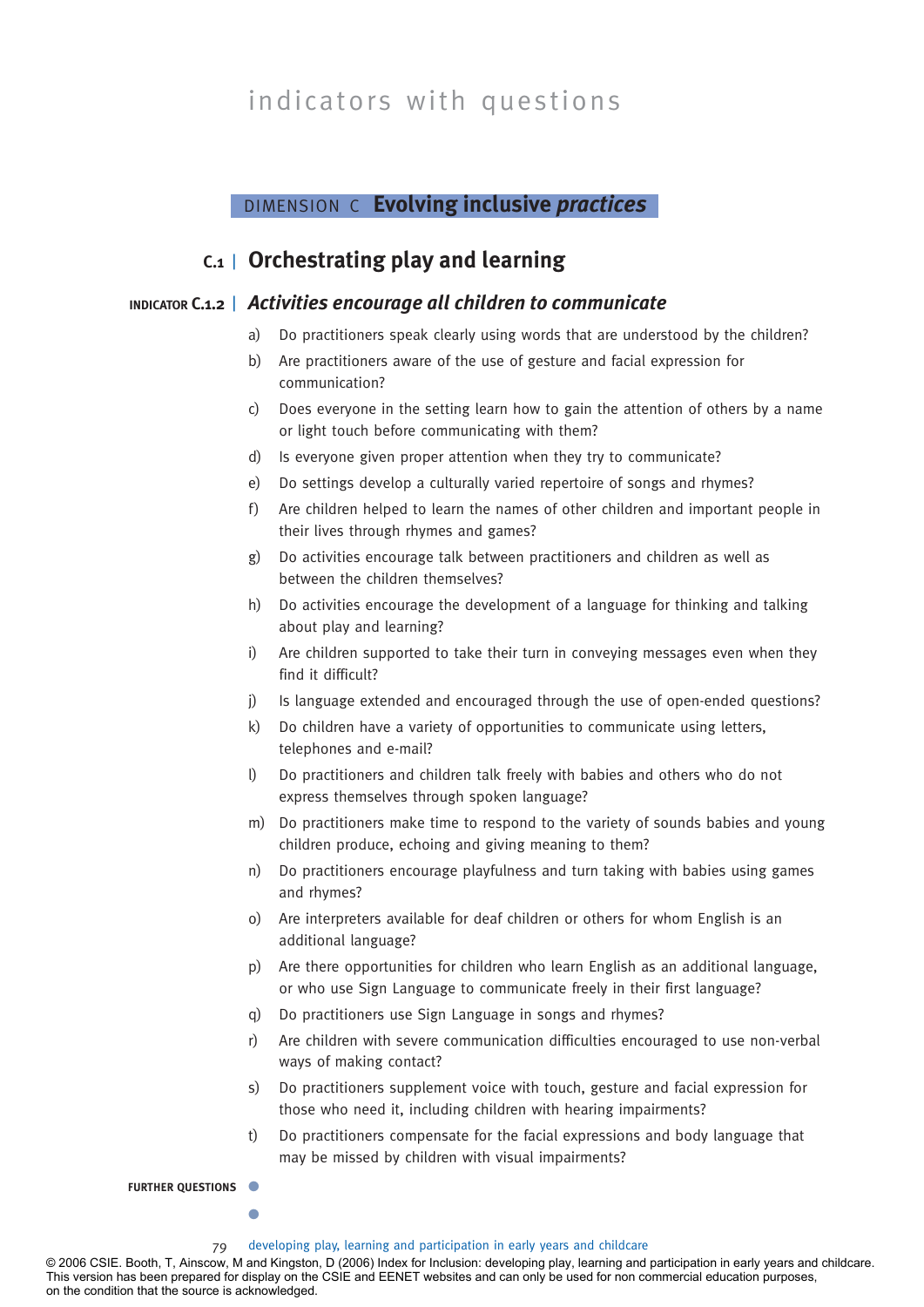### DIMENSION C **Evolving inclusive** *practices*

## **C.1** | **Orchestrating play and learning**

#### **INDICATOR C.1.3** | *Activities encourage the participation of all children*

- a) Do activities involve children emotionally and convey excitement and fun in learning?
- b) Is self-expression encouraged through art, music and dance as well as through language?
- c) Are puppets, dolls and photographs used to explore particular situations and emotions?
- d) Is use made of photo-diaries to record and share activities in and away from the setting?
- e) Do practitioners extend the range of stories, songs, games and rhymes from the familiar, drawing on other cultures and languages?
- f) Do activities build on language and literacy experiences which children have outside the setting?
- g) Do activities build on differences in children's previous knowledge and experience?
- h) Do practitioners recognise that the process of making something or attempting an activity can be more important than the end product?
- i) Do practitioners always respond positively to children's artistic and creative attempts?
- j) Do practitioners maintain contact with children by getting down physically to their level?
- k) Do practitioners ensure that babies and young children are aware that an activity is about to start, for example by registering presence before picking them up, caring for, or feeding them?
- l) Do practitioners recognise the physical or mental effort required by some children with impairments or chronic illness to complete activities, for example if lip-reading or low vision aids are used?
- m) Do practitioners provide alternative ways of giving access to experiences or understanding for children who cannot engage in particular activities, for example, because of a visual impairment?
- n) Are children with severe communication difficulties encouraged to feel that their responses to activities are valued?
- o) Do practitioners provide children who communicate non-verbally with a range of opportunities to make choices using pictures, photographs and objects?

**FURTHER QUESTIONS** 

●

**。** 

80 developing play, learning and participation in early years and childcare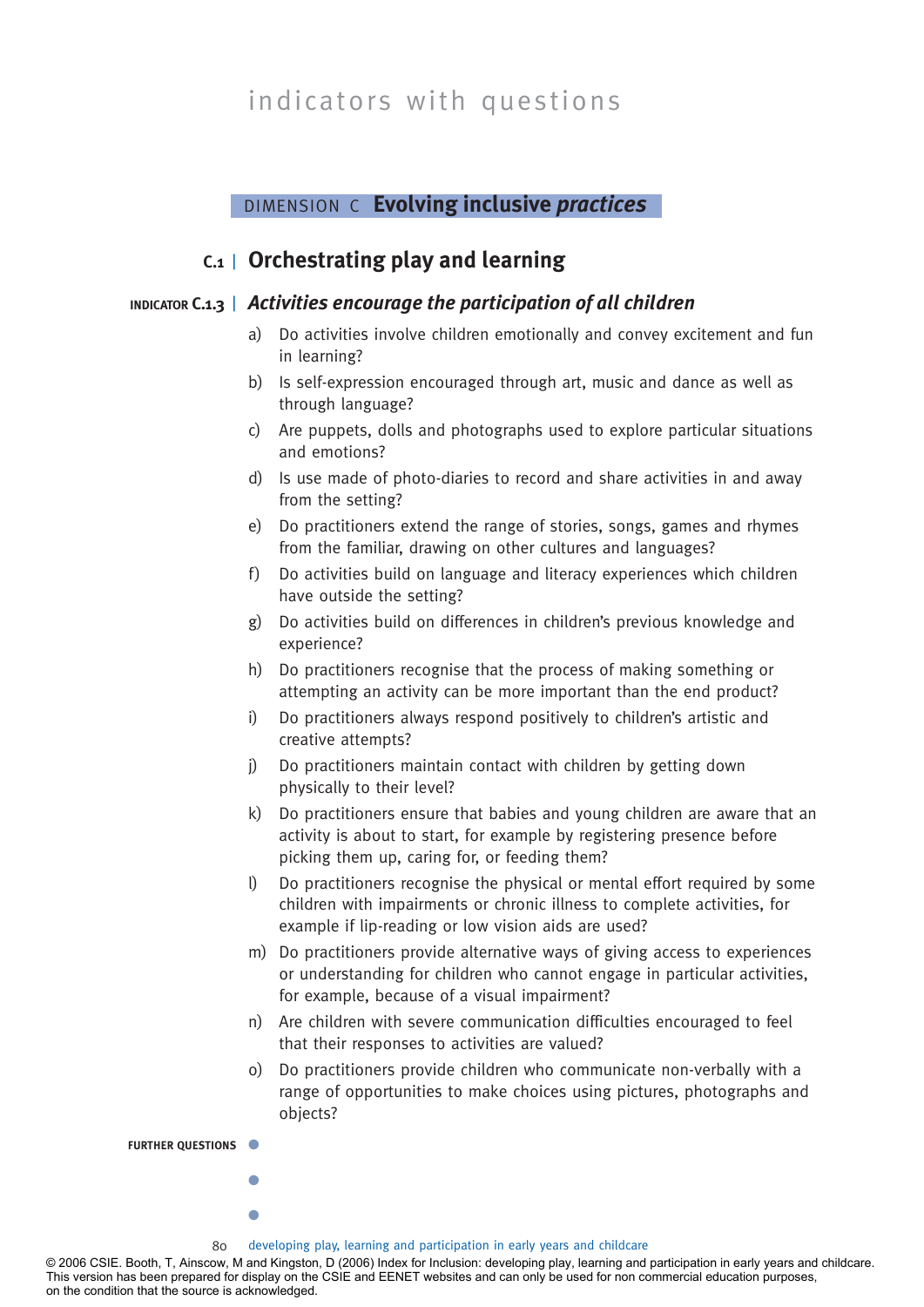### DIMENSION C **Evolving inclusive** *practices*

### **C.1** | **Orchestrating play and learning**

#### **INDICATOR C.1.4** | *Activities develop an understanding of differences between people*

- a) Do stories, songs, rhymes, conversations, visits and visitors encourage children to explore backgrounds and views which are different from their own?
- b) Are opportunities provided for children to learn and play with others who are different from themselves in terms of background, ethnicity, impairment and gender?
- c) Do activities develop an understanding of differences of background, culture, ethnicity, gender, impairment, sexual orientation and religion?
- d) Do children have opportunities to spend time with a variety of adults, including men and women, disabled people, people with a range of ages and differing ethnic backgrounds?
- e) Are meal times made culturally relevant for all children?
- f) Do practitioners avoid classist, sexist, racist, disablist, homophobic and other discriminatory remarks?
- g) Do practitioners show that they respect and value a variety of views and life styles?
- h) Are children made aware of cultural influences on the words we use, the food we eat, the plants we see, the games we play, the clothes we wear and the numbers we learn?
- i) Do children have opportunities to learn about children and young people in other parts of the world and communicate with them?
- j) Do activities give an understanding of how some people are oppressed or live in extreme poverty?
- k) Do practitioners provide dressing up clothes and materials that help children to imagine what it feels like to be someone else?
- l) Is it conveyed to children that it is great to be different?
- m) Do activities encourage an exploration of self-identity and a positive valuing of it, for example in self-description or self-portrait?
- n) Do resources and activities reflect and teach about a range of languages especially those spoken by parents/carers and children?
- o) Do practitioners understand that there are a variety of ways of expressing concentration besides sitting still and working at a table?
- p) Do practitioners intervene to encourage acceptance of disabled children or to counter negative comments about children who are physically or culturally distinctive?

**FURTHER QUESTIONS** 

- $\bullet$
- ●
- 81 developing play, learning and participation in early years and childcare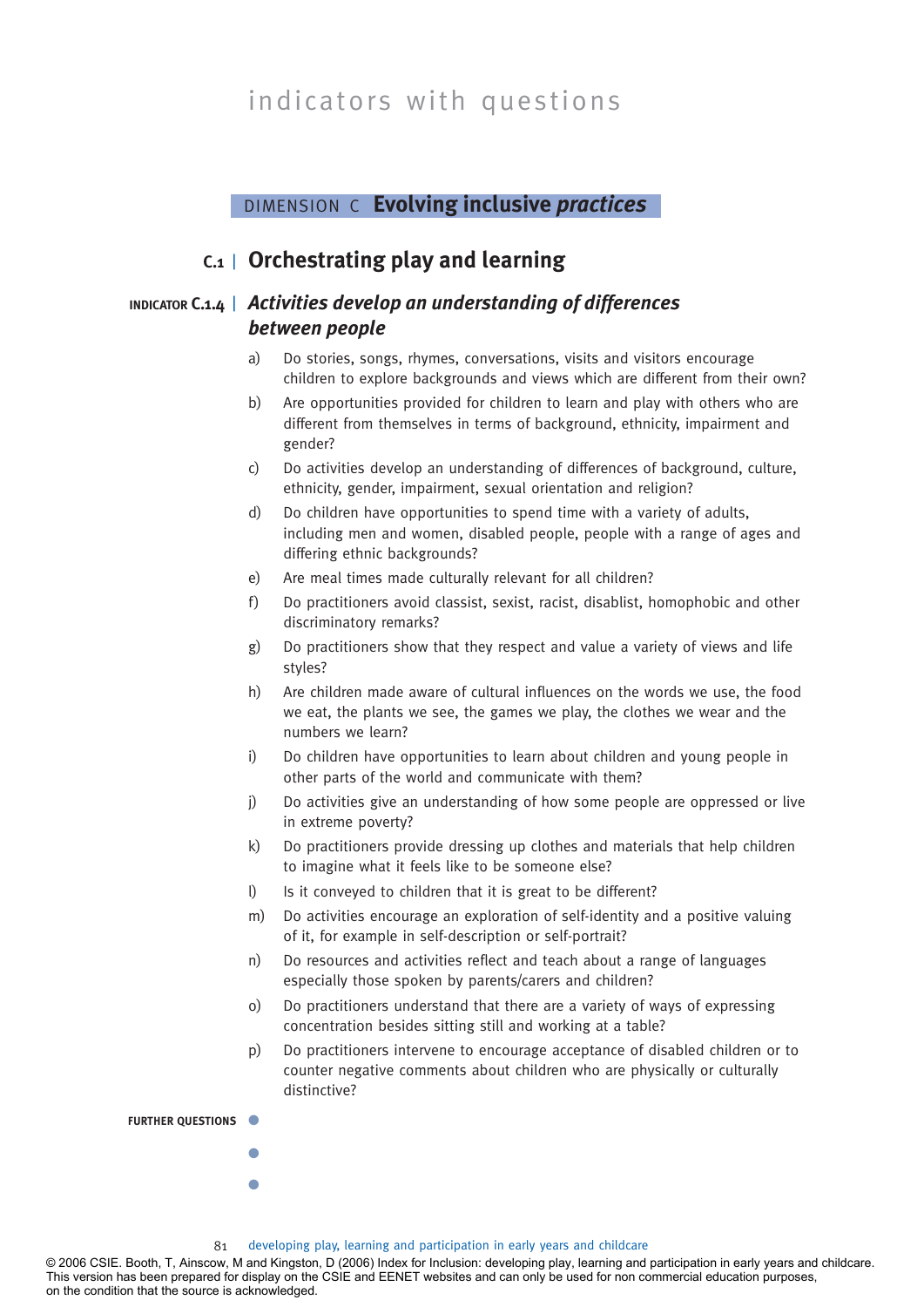### DIMENSION C **Evolving inclusive** *practices*

## **C.1** | **Orchestrating play and learning**

#### **INDICATOR C.1.5** | *Activities discourage stereotyping*

- a) Is it recognised that all cultures and religions encompass a range of views and degrees of observance?
- b) Do practitioners discourage the making of assumptions about cultural heritage on the basis of skin colour?
- c) Are the dual or multiple heritages of children recognised?
- d) Are stereotypical views of bodily perfection challenged?
- e) Are stereotypical attitudes towards people with impairments countered, for example when they are seen as objects of pity, or heroic battlers against adversity?
- f) Do practitioners avoid stereotypical roles for children in plays, for example according to appearance, hair type or skin colour?
- g) Do books, pictures, dolls and puppets portray black and minority ethnic people in non-stereotypical ways and in everyday situations?
- h) Do materials portray disabled people in non-stereotypical ways and everyday situations?
- i) Is gender stereotyping avoided in expectations about achievements, future roles and occupations or in who helps with particular tasks?
- j) Do practitioners draw children's attention to books, pictures, dolls and displays that show men, women, boys and girls in non-stereotypical roles?
- k) Do resources and activities reflect women and men doing a range of tasks in the home?

**FURTHER QUESTIONS** 

**。** 

**。** 

82 developing play, learning and participation in early years and childcare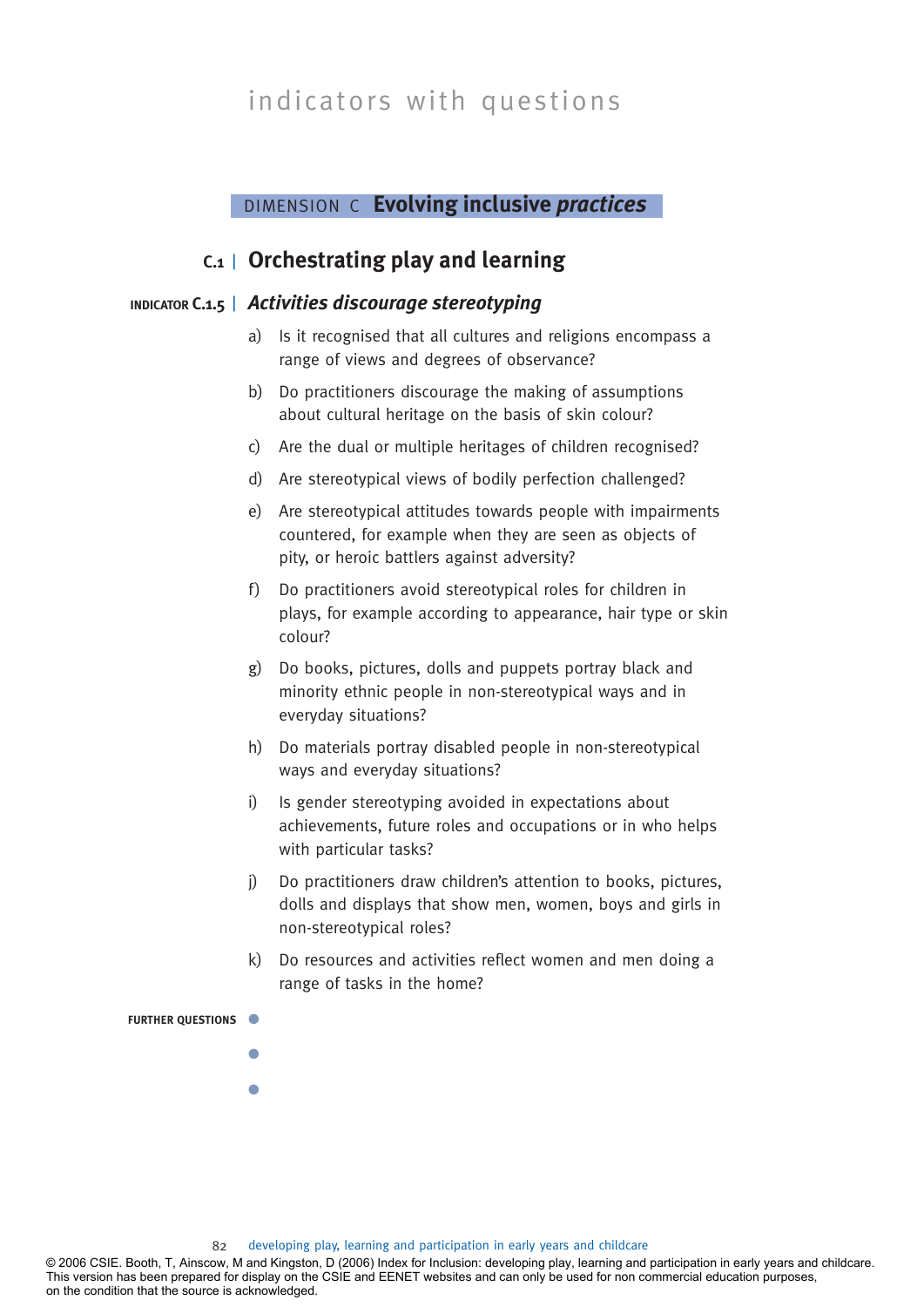### DIMENSION C **Evolving inclusive** *practices*

### **C.1** | **Orchestrating play and learning**

#### **INDICATOR C.1.6** | *Children are actively involved in their play and learning*

- a) Do practitioners present options so that children really can make choices about activities?
- b) Are the interests, knowledge and skills acquired independently by children valued and drawn upon in activities?
- c) Do practitioners follow the lead of children in their play and explorations, observing, joining in the fun, supporting and extending play where appropriate?
- d) Do practitioners themselves appear to be active learners, exercising their own interests, for example in making things, drawing, painting and reading?
- e) Where appropriate is clear information provided about what is expected within an activity?
- f) Are resources accessible and organised to encourage independent learning?
- g) Is the support given to children arranged to help them to move on in their learning while drawing on the knowledge and skills they already possess?
- h) Are children helped to organise themselves?
- i) Are children encouraged to summarise or reflect on what they have done?
- j) Are children consulted about the support that they need?
- k) Are children consulted about what activities they enjoy?
- l) Are formulaic activities avoided, which involve a product designed to please parents rather than engage children, such as uniform Easter or Christmas cards?
- m) Are children encouraged to become independent in self-care, such as feeding themselves at meal times?
- n) Are children helped to accept the choices made by other children and adults even when this limits their own choice?

**FURTHER QUESTIONS** 

**。** 

83 developing play, learning and participation in early years and childcare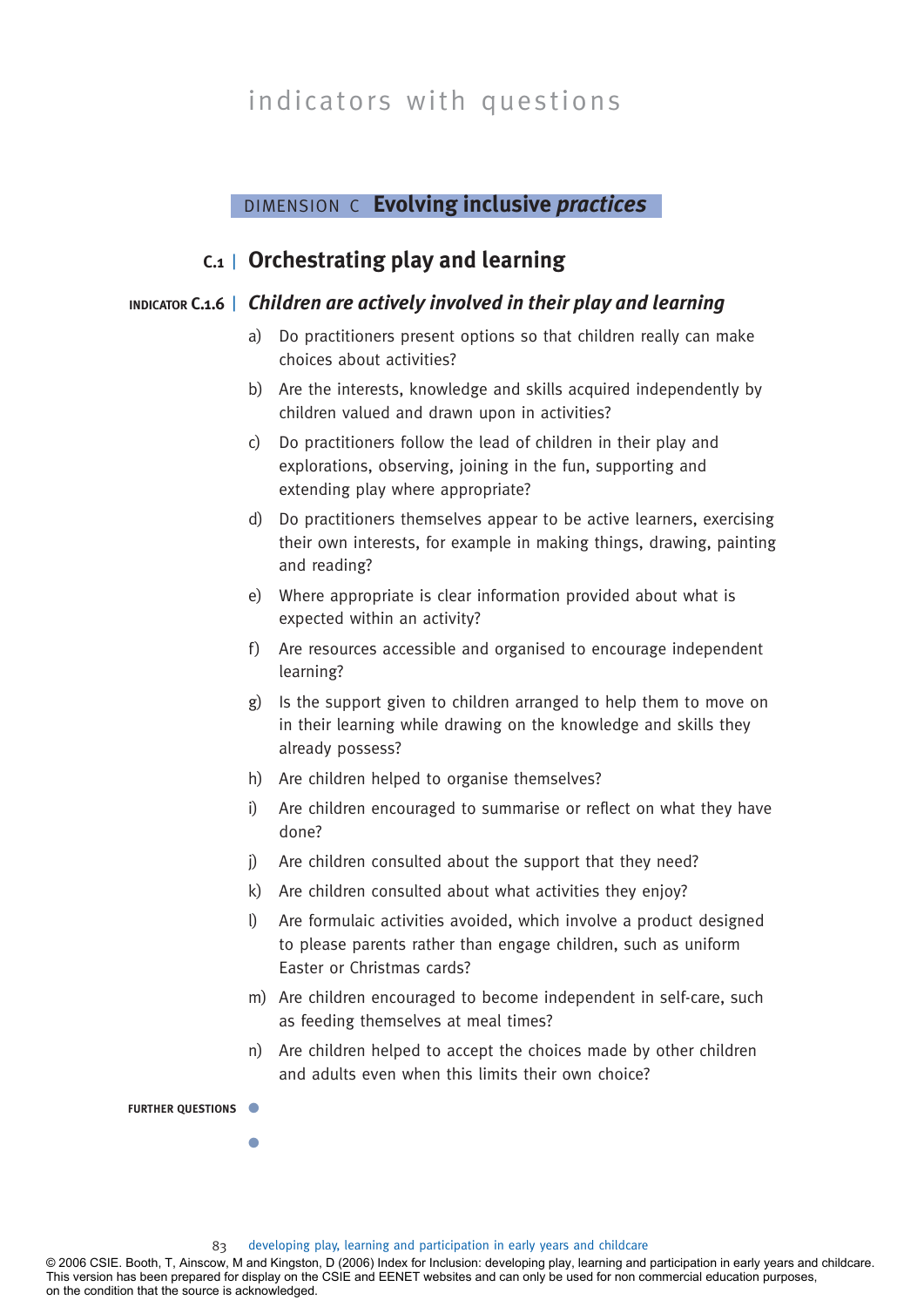### DIMENSION C **Evolving inclusive** *practices*

### **C.1** | **Orchestrating play and learning**

#### **INDICATOR C.1.7** | *Children cooperate in playing and learning (see A.1.2)*

- a) Are there accepted rules about taking turns in speaking, listening, requesting information and asking for help?
- b) Are there times when babies/children of different ages are brought together to play with their key practitioner?
- c) Do children ask for help from each other?
- d) Do children willingly share their knowledge and skills?
- e) Do children refuse help politely when they do not need it?
- f) Do group activities allow children to divide up tasks and pool what they have learnt?
- g) Do children learn how to compile a joint report from the different contributions of members of a group?
- h) Do children recognise that every child should have their share of attention?
- i) Do children share responsibility for helping to overcome the difficulties experienced by some children in some activities?
- j) Do practitioners help babies to get used to a range of adults and other children?
- k) Do practitioners encourage an understanding that babies and young children differ in what they understand about sharing?
- l) Do practitioners and children understand that, at times, children may choose to play and learn in parallel?
- m) Do practitioners play alongside children on the edge of a group to help them to feel that they belong?
- n) Are groups of children discouraged from monopolising the space in the play area for particular activities such as football?
- o) Are children taught a repertoire of indoor and outdoor games that can include children with a range of skills?

**FURTHER QUESTIONS** 

**。** 

**。** 

84 developing play, learning and participation in early years and childcare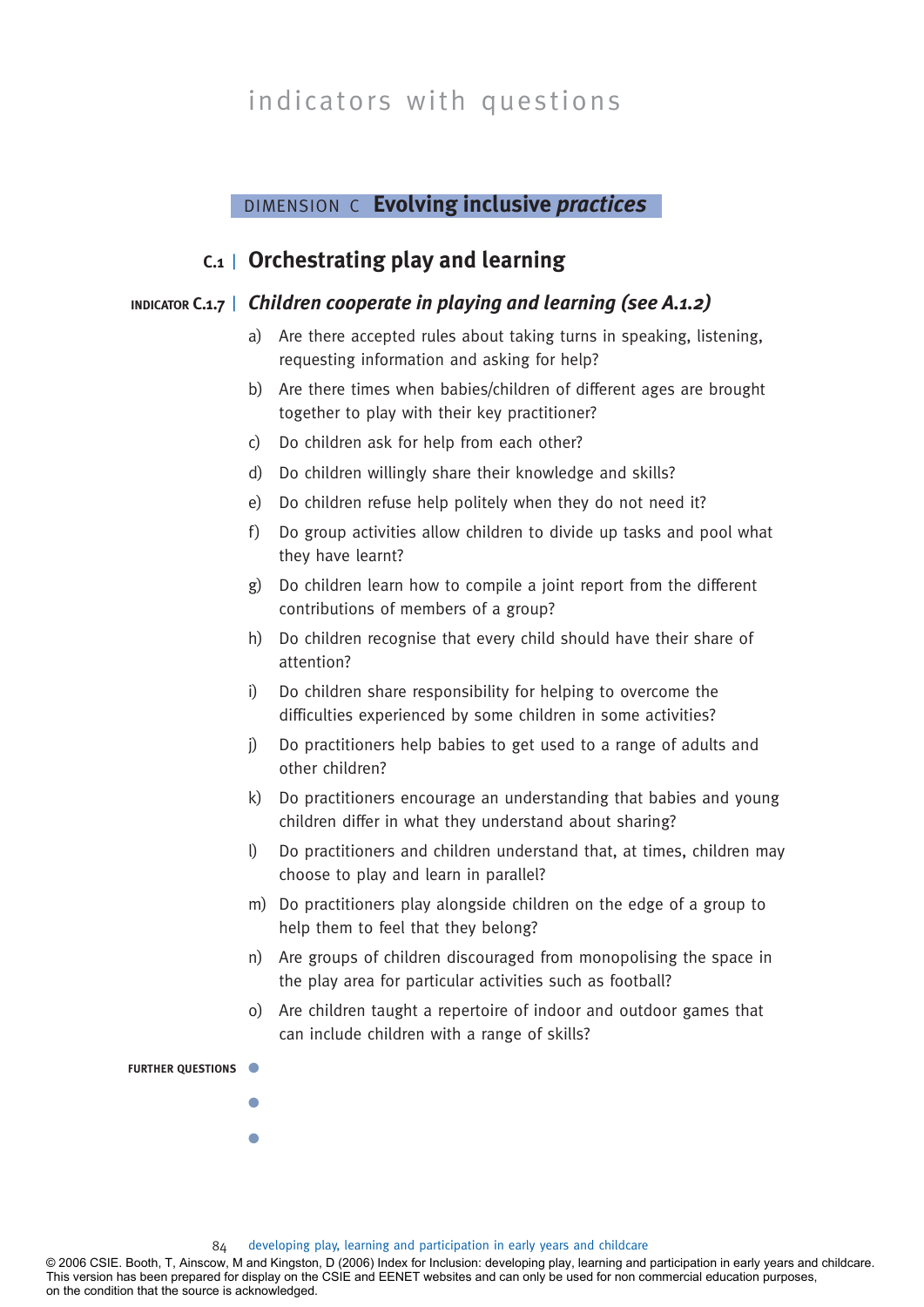### DIMENSION C **Evolving inclusive** *practices*

### **C.1** | **Orchestrating play and learning**

#### **INDICATOR C.1.8** | *Assessments encourage the achievements of all children*

- a) Is written assessment kept to a minimum?
- b) Do practitioners take responsibility for the play and learning of all children in their sessions?
- c) Are children involved in commenting on their own play and learning?
- d) Are parents/carers involved in commenting on their children's play and learning?
- e) Where records of achievements are kept, do they reflect all the skills and knowledge of children, such as additional languages, other communication systems, hobbies and interests?
- f) Are judgements on children respectful?
- g) Are judgements of what children can do next with support based on detailed observations?
- h) Are assessments directed at what is important to learn not what it is easy to measure?
- i) Are assessments always formative, so that they develop the play, learning and participation of children?
- j) In any written record do practitioners personalise assessment and avoid stock phrases?
- k) Do practitioners avoid using notions of 'ability' in discussing or writing about children?
- l) Do assessments of the learning of children lead to modification in activities?
- m) Are assessments used that allow all children to display their skills?
- n) Is the learning of groups of children considered (boys/girls/ ethnic minority children/children with impairments) so that difficulties for a particular group can be addressed?

**FURTHER QUESTIONS** 

●

●

85 developing play, learning and participation in early years and childcare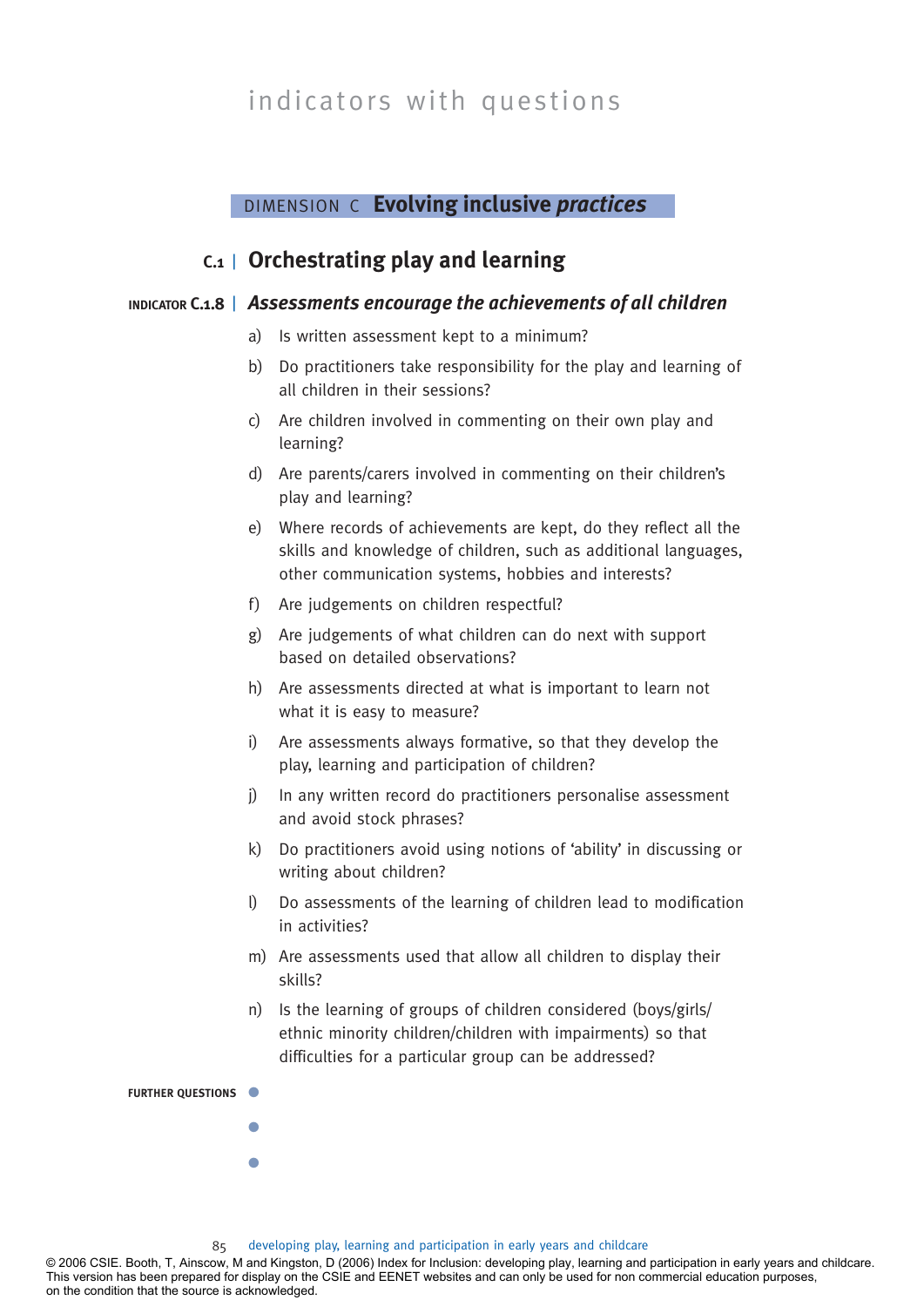## DIMENSION C **Evolving inclusive** *practices*

## **C.1** | **Orchestrating play and learning**

#### **INDICATOR C.1.9** | *Practitioners encourage a calm atmosphere based on respectful relationships*

- a) Are children/young people encouraged to develop self-discipline?
- b) Do practitioners avoid placing reliance on the control of children by rewards and punishments?
- c) Do practitioners support each other and children/young people to be assertive without being aggressive?
- d) Do practitioners share their concerns and pool their knowledge and skills in overcoming disaffection and disruption?
- e) Is it accepted that in order to overcome negative personal feelings about children practitioners may need to express them in private?
- f) Do practitioners avoid demonising particular children and labelling them as troublesome?
- g) When others are troubled do children help to calm them down rather than wind them up?
- h) Are children consulted on how to improve the atmosphere of the setting?
- i) Do children feel that they, and others, are treated fairly?
- j) If there is more than one adult in the room, do they share responsibilities for the smooth running of activities?
- k) Is it recognised by practitioners and children that it is unfair for either boys or girls to receive more attention from practitioners?
- l) Are disagreements between children seen as opportunities for learning about feelings, relationships and the consequences of actions?
- m) Are decisions explained which stop children from engaging in particular actions?
- n) Do practitioners encourage children to resolve disputes themselves?
- o) Do practitioners and parents/carers work together to overcome challenging behaviour, such as scratching and biting?
- p) Are there procedures, understood by children and practitioners, for responding to extremes of challenging behaviour?

**FURTHER QUESTIONS** 

**。** 

●

86 developing play, learning and participation in early years and childcare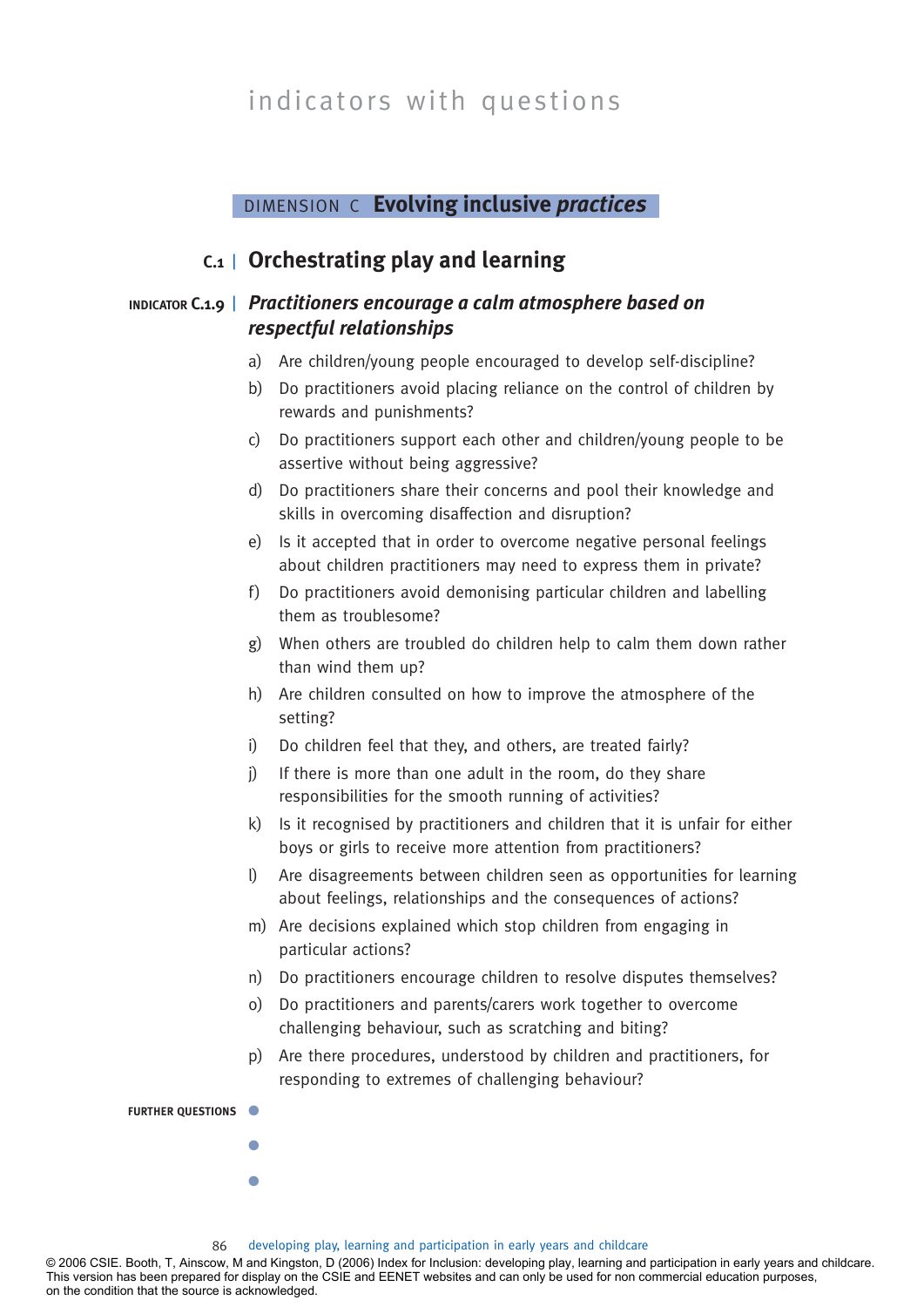#### DIMENSION C **Evolving inclusive** *practices*

### **C.1** | **Orchestrating play and learning**

#### **INDICATOR C.1.10** | *Practitioners plan, review and engage in activities in partnership (see A.1.3)*

- a) Do practitioners share the planning of activities?
- b) Do practitioners share ideas and materials for activities?
- c) Do practitioners work together to support activities?
- d) Are activities planned so as to make full use of all adults in the setting?
- e) After engaging in activities together, do practitioners share reflections on the play, learning and participation of children?
- f) Do practitioners welcome comments from colleagues on, for example, the accessibility of their language and the participation of children in activities?
- g) Do practitioners modify their approach to activities in response to feedback from colleagues?
- h) Do practitioners support and step in for each other during times of stress?
- i) Do practitioners engage in joint problem solving sessions to discuss barriers to play, learning and participation experienced by children?

#### **FURTHER QUESTIONS**

●

 $\bullet$ 

87 developing play, learning and participation in early years and childcare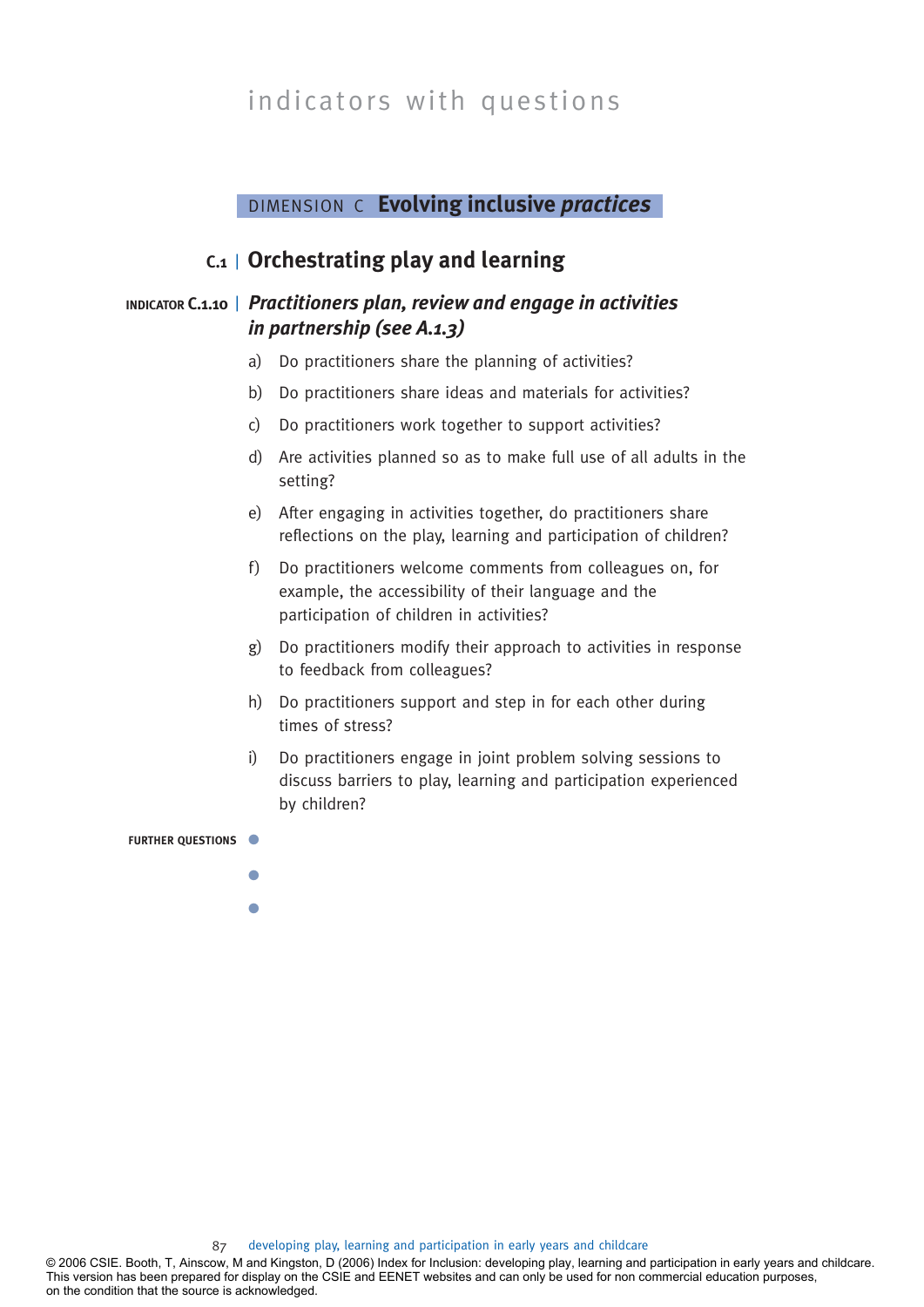### DIMENSION C **Evolving inclusive** *practices*

### **C.1** | **Orchestrating play and learning**

#### **INDICATOR C.1.11** | *Learning support/teaching assistants support the play, learning and participation of all children*

- a) Are assistants involved in planning and reviewing activities?
- b) Are assistants attached to a group rather than to particular children?
- c) Is space arranged so that assistants can mix with groups as well as individuals?
- d) Are assistants concerned to increase the participation of all children?
- e) Do assistants aim to maximise independence of children from their direct support?
- f) Do assistants encourage peer support of children who experience difficulties?
- g) Are assistants careful to avoid getting in the way of children's relationships with other children and practitioners?
- h) Are the views of assistants sought about the nature of their main tasks?
- i) Are the main tasks of assistants agreed to ensure that they are not expected to take responsibilities for which they are not paid?
- j) Are assistants paid for all the tasks they undertake, such as attendance at meetings, preparation of materials and for training?
- k) Are all practitioners aware of the range of responsibilities in the job description for assistants?
- l) Is it recognised that some children with impairments may need the support of a personal assistant, rather than a learning support/teaching assistant?
- m) Are children with impairments asked about the support they might need and the characteristics of the person who might provide it?
- n) Is it recognised that assistants may need to act as advocates for some children?
- o) Are attempts made to recruit male as well as female assistants?

#### **FURTHER QUESTIONS**

- **。**
- **。**
- 88 developing play, learning and participation in early years and childcare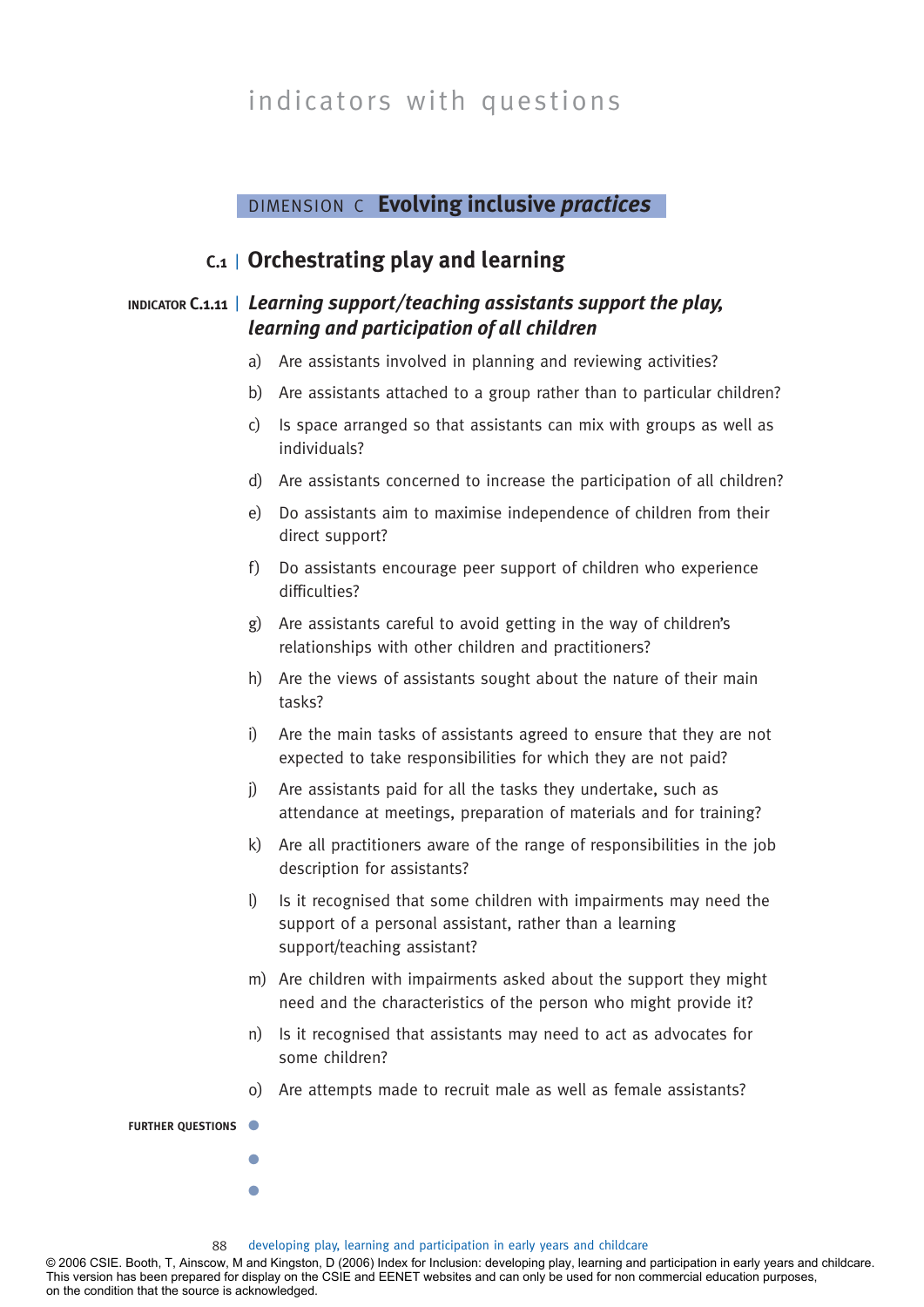### DIMENSION C **Evolving inclusive** *practices*

## **C.1** | **Orchestrating play and learning**

#### **INDICATOR C.1.12** | *All children take part when there are special activities*

- a) Are special events and trips made accessible to all children irrespective of their skills, attainments, impairments or family income?
- b) Are parents/carers encouraged to join in special events?
- c) Are activities prepared for parents/carers so that they can be fully involved in trips and visits?
- d) Are all children given opportunities to take part in activities which benefit local communities?
- e) Are special activities, clubs and outings arranged so that they appeal to all children?
- f) Is transport available if it is necessary to include a child in an activity?
- g) Are all children encouraged to take part in optional activities such as music, drama and physical education?
- h) Do children who are chosen to represent the setting in plays or games reflect the diversity of children in the setting?
- i) Do physical activities encourage sport and fitness for all?
- j) Do sports days include activities in which everyone can take part, irrespective of skill level or impairment?

**FURTHER OUESTIONS** 

●

●

<sup>© 2006</sup> CSIE. Booth, T, Ainscow, M and Kingston, D (2006) Index for Inclusion: developing play, learning and participation in early years and childcare. This version has been prepared for display on the CSIE and EENET websites and can only be used for non commercial education purposes, on the condition that the source is acknowledged.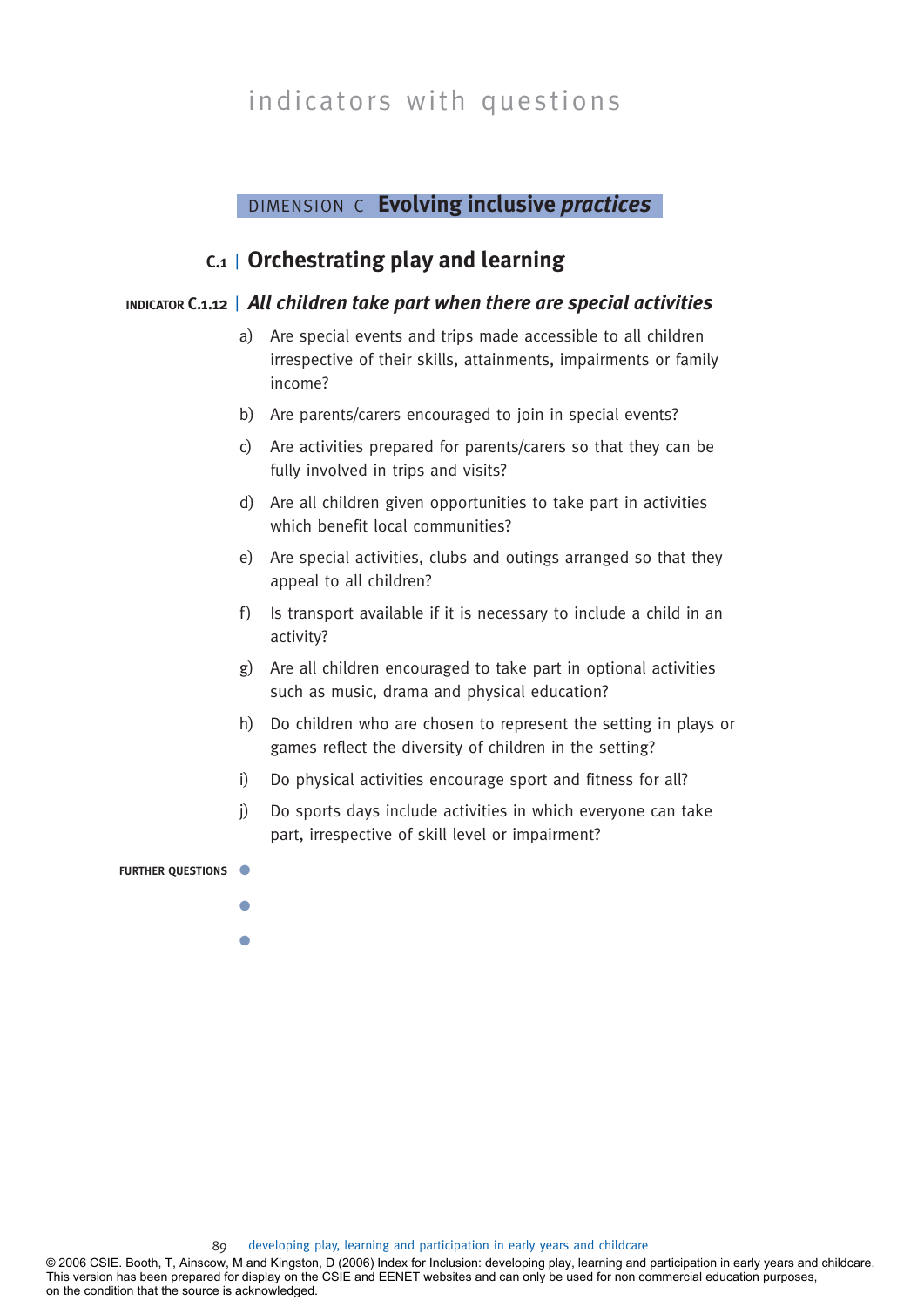### DIMENSION C **Evolving inclusive** *practices*

#### **C.2** | **Mobilising resources**

#### **INDICATOR C.2.1** | *The setting is well arranged to encourage play, learning and participation*

- a) Is the setting arranged so that children can make choices and play independently?
- b) Is the setting clean and comfortable?
- c) Is there space for children to move around from activity to activity?
- d) Are the areas where children sit on the floor carpeted or cushioned?
- e) Is there a range of areas to support group and independent play?
- f) Do practitioners and children help to keep the setting organised throughout the sessions to support play, learning and participation?
- g) Are areas clearly marked with symbols so that they can be linked to discussion of choices?
- h) Are there areas where children can sit and chat with friends?
- i) Is a comfortable place available for parents/carers, practitioners and babies/children/young people to sit together to discuss the day?
- j) Is there a comfortable place where babies and young children can rest or sleep when they want to?
- k) Is there a quiet place so that children can temporarily escape attention when they feel the need?
- l) Do practitioners make sure that the setting is both safe and encourages independence?
- m) Are sessions arranged so that children can spend time outdoors as well as inside?

**FURTHER QUESTIONS** 

**。** 

**。** 

90 developing play, learning and participation in early years and childcare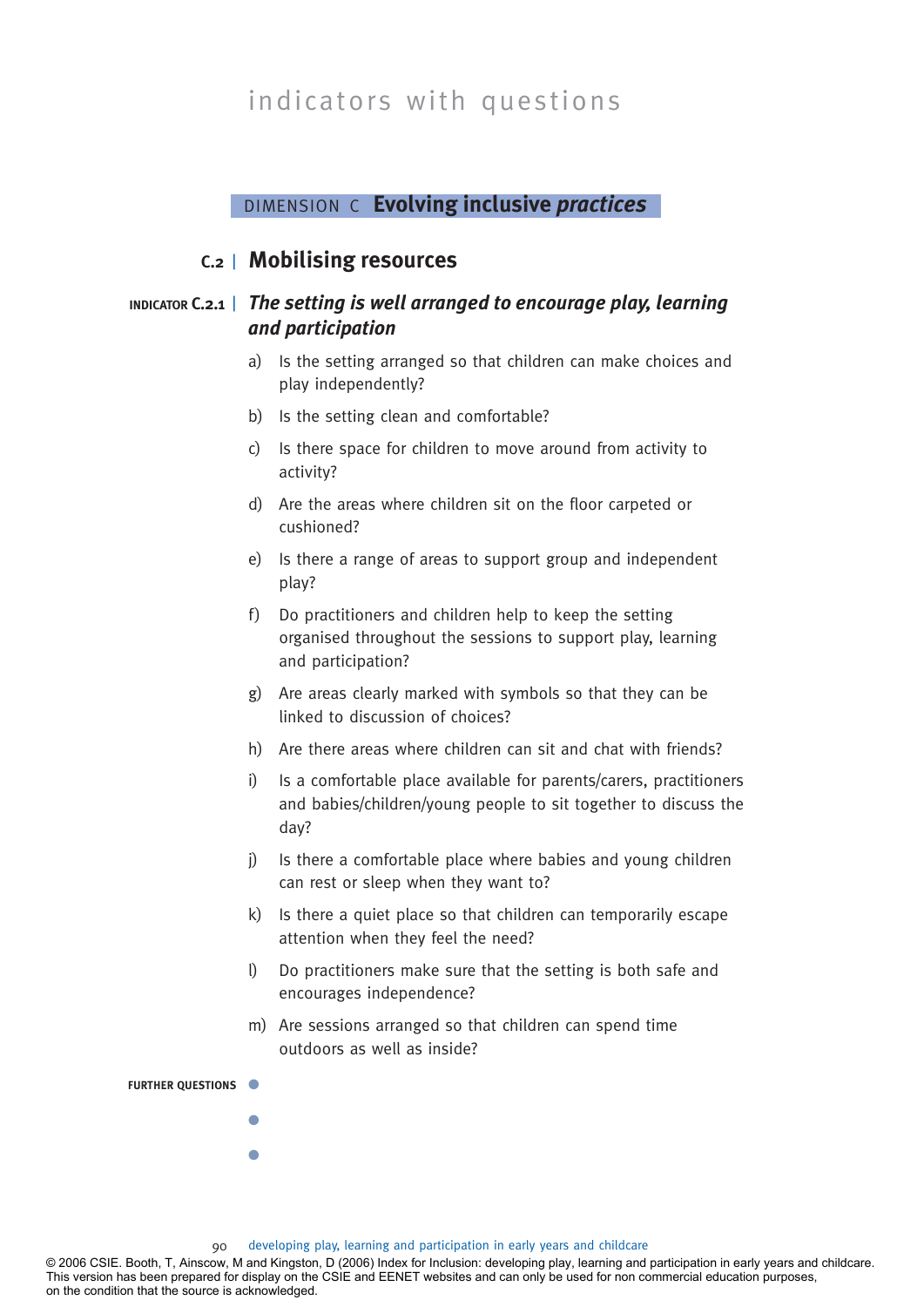### DIMENSION C **Evolving inclusive** *practices*

#### **C.2** | **Mobilising resources**

#### **INDICATOR C.2.2** | *Resources are distributed fairly*

- a) Are practitioners and parents/carers aware of the financial resources available and how they are distributed?
- b) Are resources assigned fairly to support children?
- c) Are groups treated fairly in the use of facilities, location of rooms, allocation of practitioners and cover for practitioners' absence?
- d) Are resources assigned fairly to support the work of practitioners?
- e) Are practitioners aware of what resources are delegated to the setting to support children categorised as 'having special educational needs'?
- f) Are resources which are delegated to meet 'special educational needs' used to increase the responsiveness of the setting to the diversity of children/young people?
- g) Are resources directed at preventing barriers to play, learning and participation through planning and professional development?
- h) Do practitioners use resources flexibly so that they can be distributed differently when there are changes in the children, staff and the setting?

**FURTHER QUESTIONS** 

● ●

91 developing play, learning and participation in early years and childcare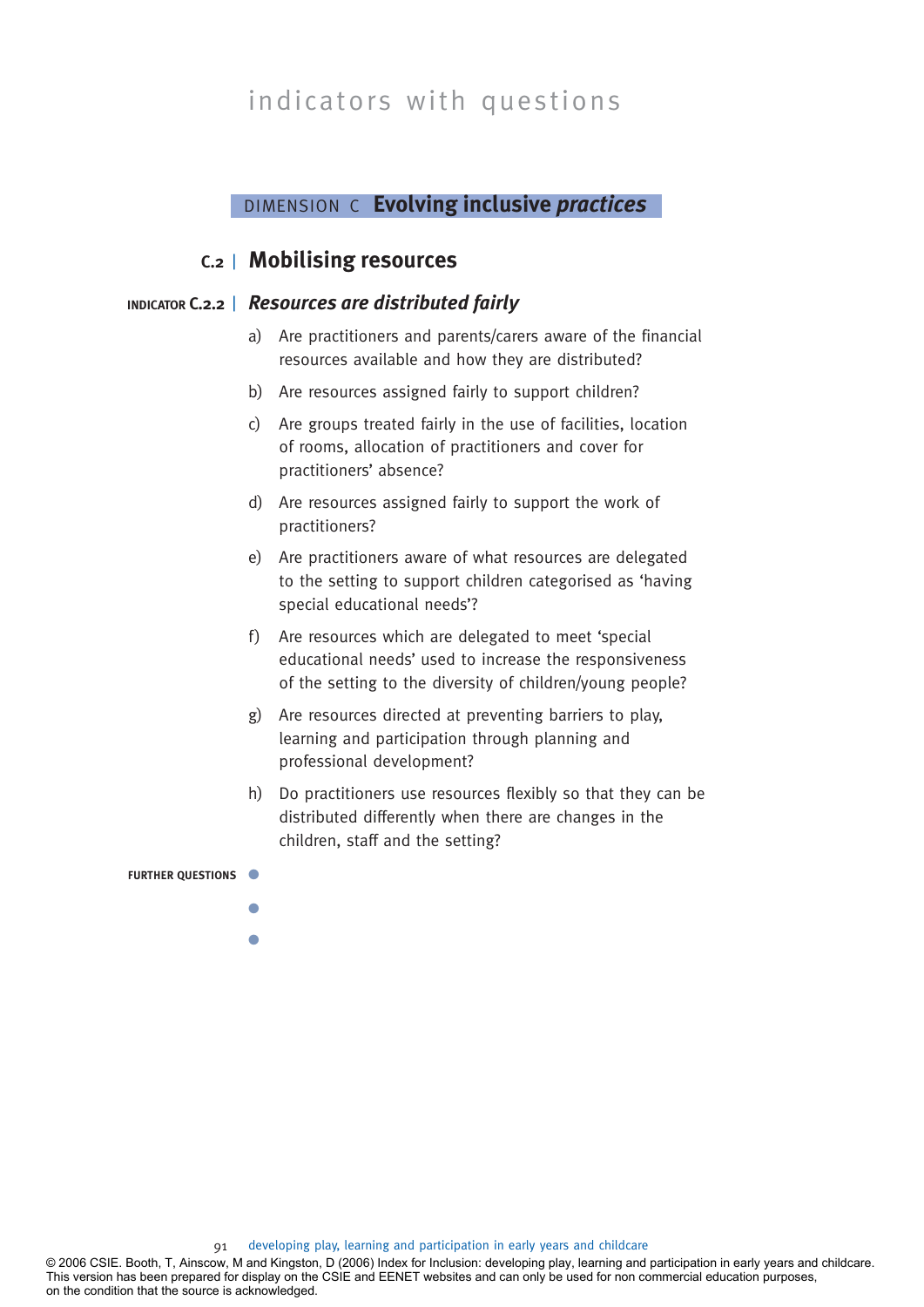#### DIMENSION C **Evolving inclusive** *practices*

#### **C.2** | **Mobilising resources**

#### **INDICATOR C.2.3** | *Differences between children are used as resources to support play, learning and participation*

- a) Are children encouraged to pool their knowledge and experience, for example, of families or of different countries, regions and areas of towns?
- b) Is the capacity for children to give emotional support recognised and used sensitively?
- c) Do children with greater knowledge or skill in particular activities sometimes help those with less?
- d) Are there opportunities for children of different ages to support each other?
- e) Is a wide variety of children chosen to help others?
- f) Is everyone, irrespective of skills, attainments or impairment seen to have important contributions to make to the learning of others?
- g) Is the variety of languages spoken by children drawn on in activities as a resource for the development of language?
- h) Do children who have overcome a particular problem pass on the benefits of their experience?
- i) Are discriminatory remarks used as opportunities for learning about feelings?
- j) Are the barriers experienced by some children, for example in access to a part of the building or participation in an activity, used as problem solving tasks?

**FURTHER QUESTIONS** 

● ●

92 developing play, learning and participation in early years and childcare

<sup>© 2006</sup> CSIE. Booth, T, Ainscow, M and Kingston, D (2006) Index for Inclusion: developing play, learning and participation in early years and childcare. This version has been prepared for display on the CSIE and EENET websites and can only be used for non commercial education purposes, on the condition that the source is acknowledged.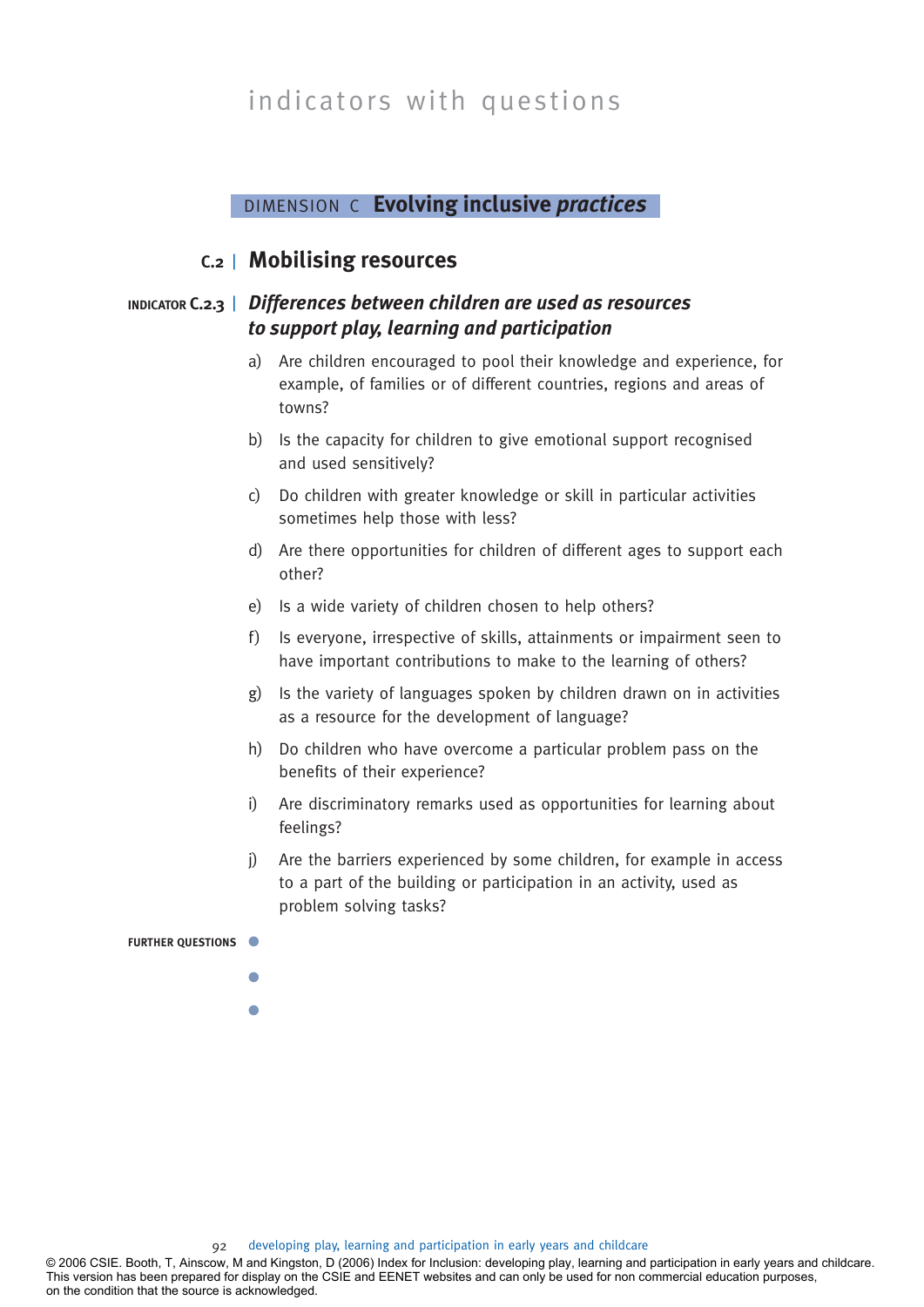#### DIMENSION C **Evolving inclusive** *practices*

#### **C.2** | **Mobilising resources**

#### **INDICATOR C.2.4** | *The expertise of practitioners is fully utilised*

- a) Are all the skills and knowledge of practitioners known, not just those implied by their title or given in their job description?
- b) Are practitioners encouraged to gain confidence in using all their skills?
- c) Are practitioners encouraged to draw on and share all their skills and knowledge with children and with each other?
- d) Are practitioners encouraged to develop their knowledge and skills?
- e) Is the variety of languages spoken by practitioners used as a resource for children?
- f) Do practitioners understand that as fellow human beings they have the capacities to work with any family irrespective of their background, culture and language?
- g) Do practitioners with particular skills and knowledge offer their help to others?
- h) Are the differences in culture and background of practitioners drawn upon in activities?
- i) Are there formal as well as informal opportunities for practitioners to resolve concerns over children by drawing on each other's expertise?
- j) Do practitioners offer alternative perspectives on concerns about children?
- k) Are advisers and management committee/governors involved in sharing their expertise with practitioners?

**FURTHER QUESTIONS** 

**。** 

**。** 

93 developing play, learning and participation in early years and childcare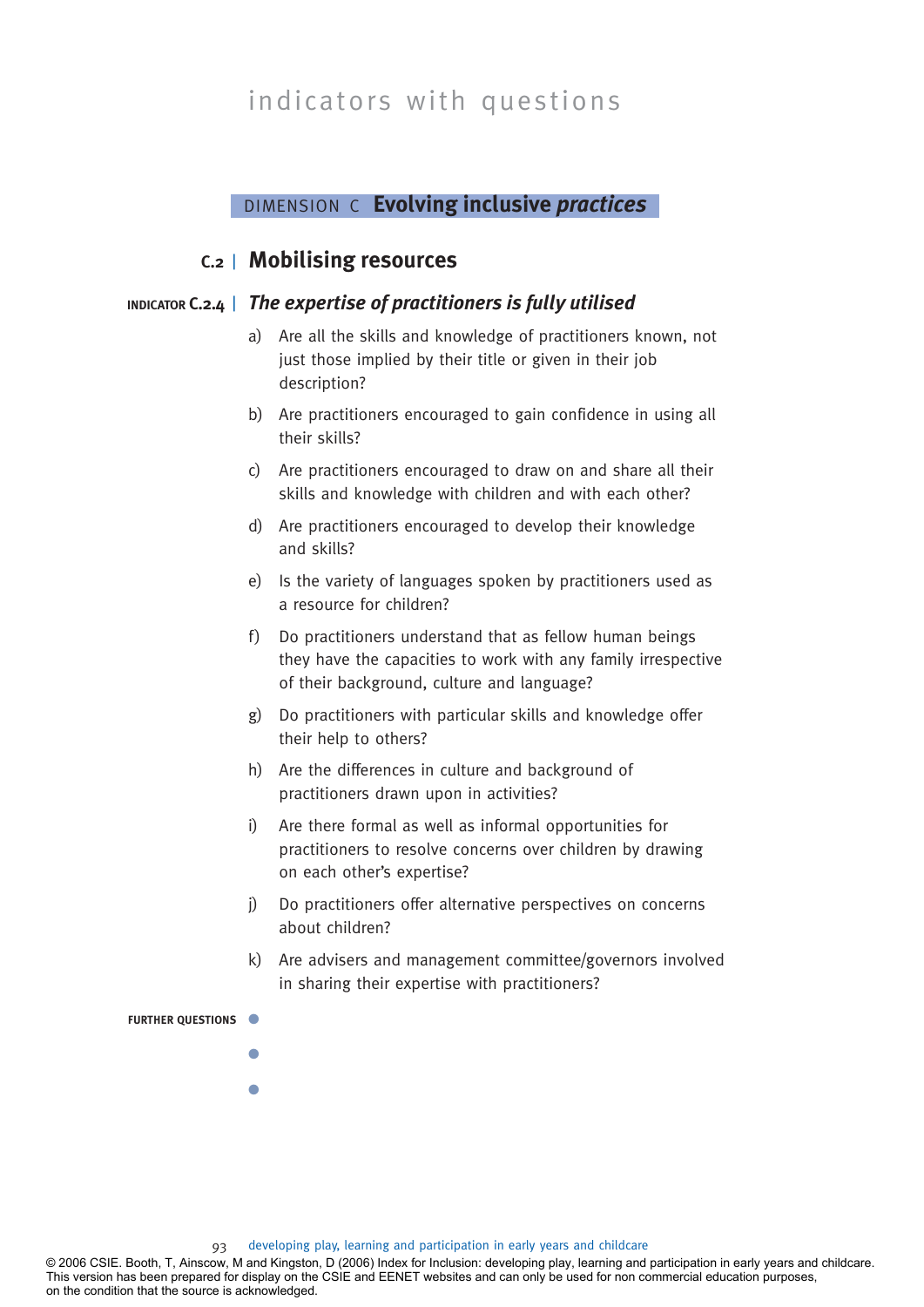### DIMENSION C **Evolving inclusive** *practices*

### **C.2** | **Mobilising resources**

#### **INDICATOR C.2.5** | *Practitioners develop shared resources to support play, learning and participation*

- a) Do practitioners develop shared, re-usable resources to support play and learning?
- b) Is it recognised that a setting can be richly resourced without expensive toys and equipment?
- c) Is full use made of recycled and second-hand materials?
- d) Are there familiar objects and photographs in the setting from the homes of babies/young children?
- e) Do all practitioners know of the resources available to support play and learning?
- f) Is there a range of age-appropriate stories and factual books for all learners in the variety of languages used by children/young people?
- g) Is there a range of songbooks, CDs and musical instruments?
- h) Are appropriately adapted materials, for example in large print, audiotape or Braille, available for children with impairments?
- i) Does a library support independent learning for all?
- j) Do practitioners share useful internet sites and information?
- k) Is there a well-organised video library?
- l) Is the use of computers integrated into activities?
- m) Are useful television programmes recorded?
- n) Are cassette recorders used for story tapes and to support language development?
- o) Are new technological opportunities exploited when they become available and can be afforded, for example, voice recognition programmes to connect voice with writing?
- p) Is the independent general play and role-play of children supported with everyday objects that can be used flexibly, for indoor and outdoor play?
- q) Are puppets, dolls and photographs available to explore particular situations and emotions?
- r) Is there a collection of materials representing familiar and unfamiliar worlds such as animals, people, trees and farmyards?

**FURTHER QUESTIONS** 

●

94 developing play, learning and participation in early years and childcare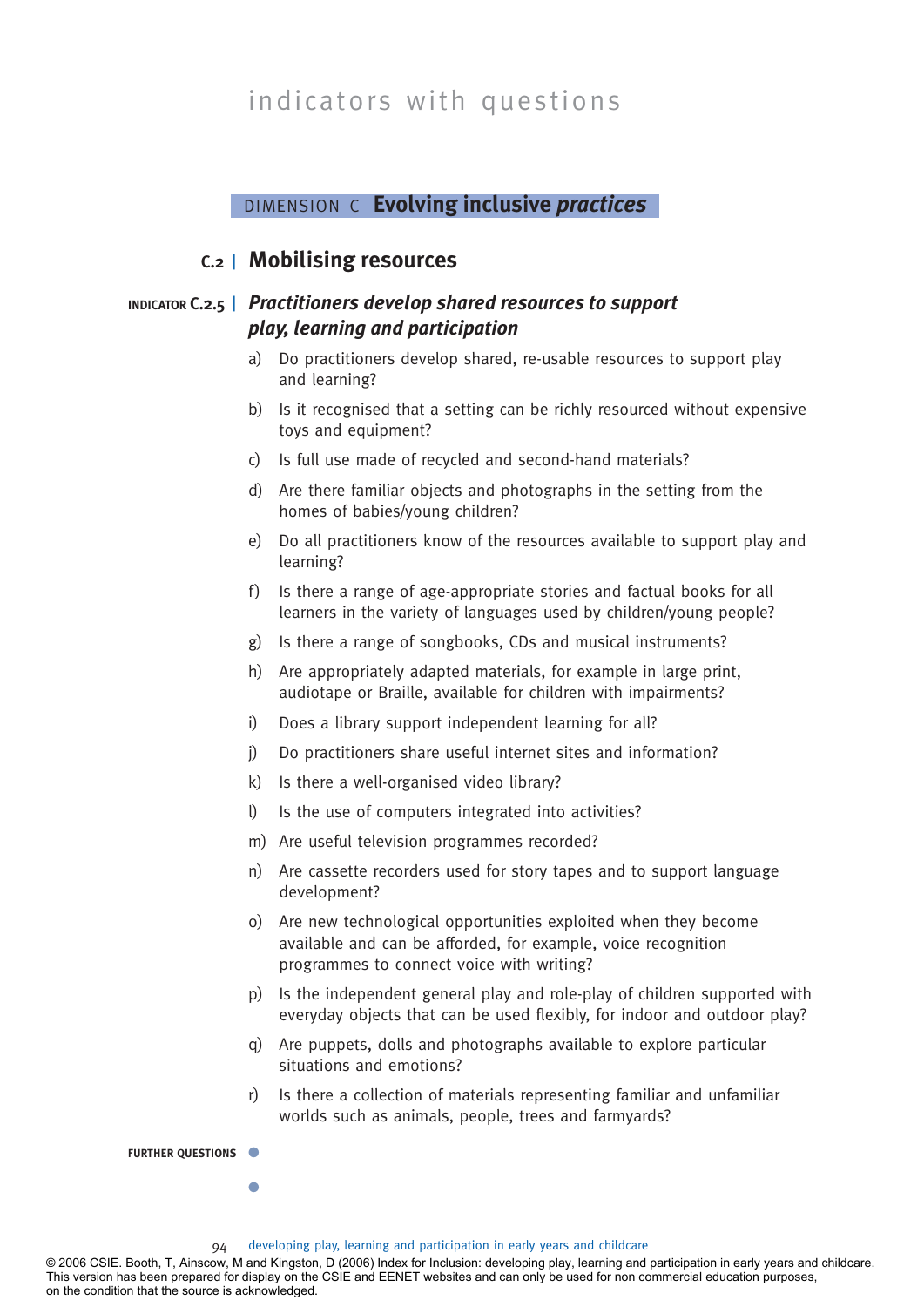#### DIMENSION C **Evolving inclusive** *practices*

#### **C.2** | **Mobilising resources**

#### **INDICATOR C.2.6** | *Resources in the surroundings of the setting are known and used*

a) Is there a regularly updated record of resources in the locality that can support teaching and learning? This might include:

- b) Do members of the local communities contribute to activities?
- c) Are parents/carers and other community members used as a source of support?
- d) Are disabled adults involved in supporting children?
- e) Do people working in the area act as mentors to support children experiencing difficulties?
- f) Are the resources available to some homes (such as reference materials, special skills and knowledge, computers) available, at times, to support all children?
- g) Are other local early years/childcare/school settings seen as sources of instructive practice, experience and support?

**FURTHER QUESTIONS** 

●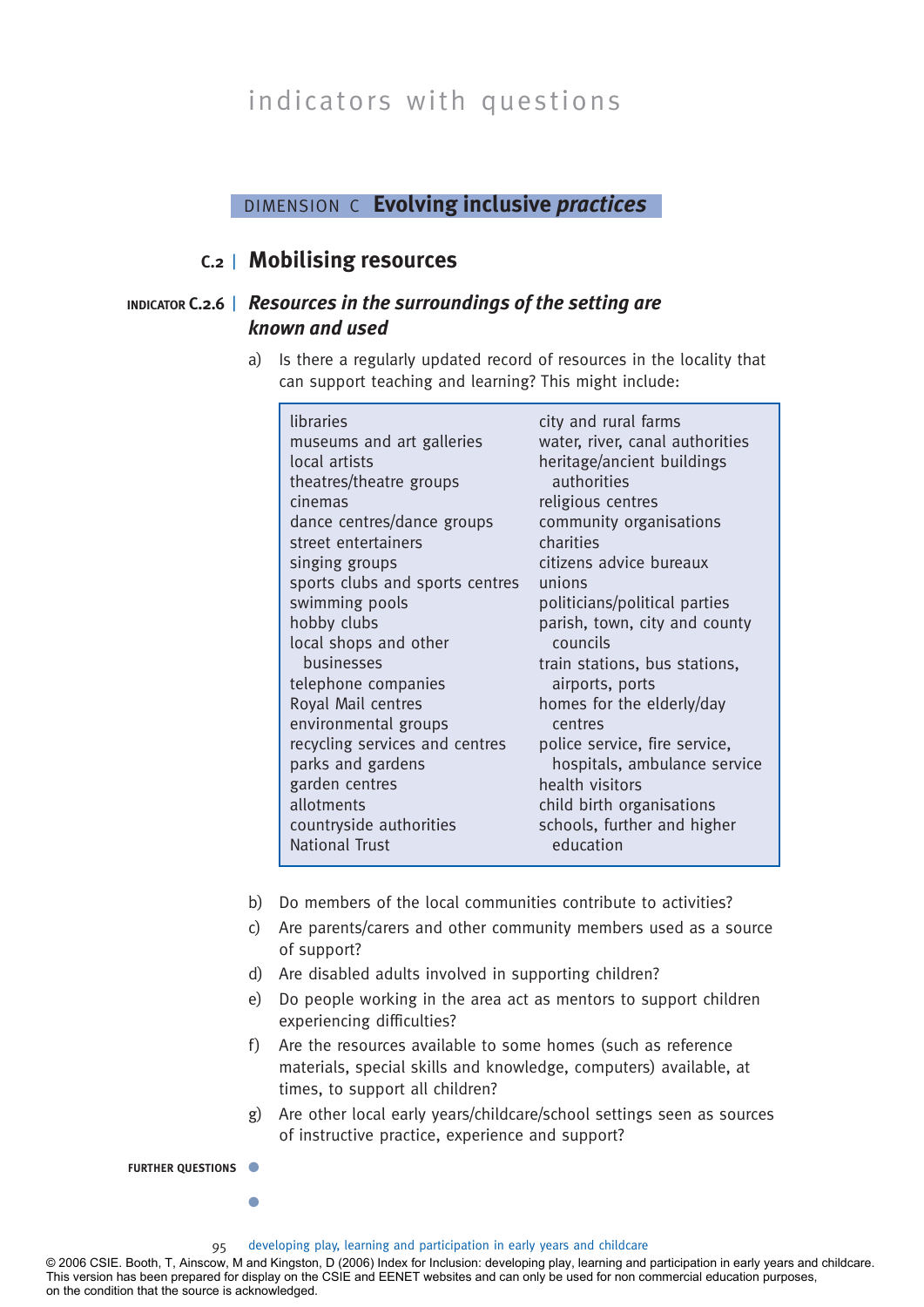96 developing play, learning and participation in early years and childcare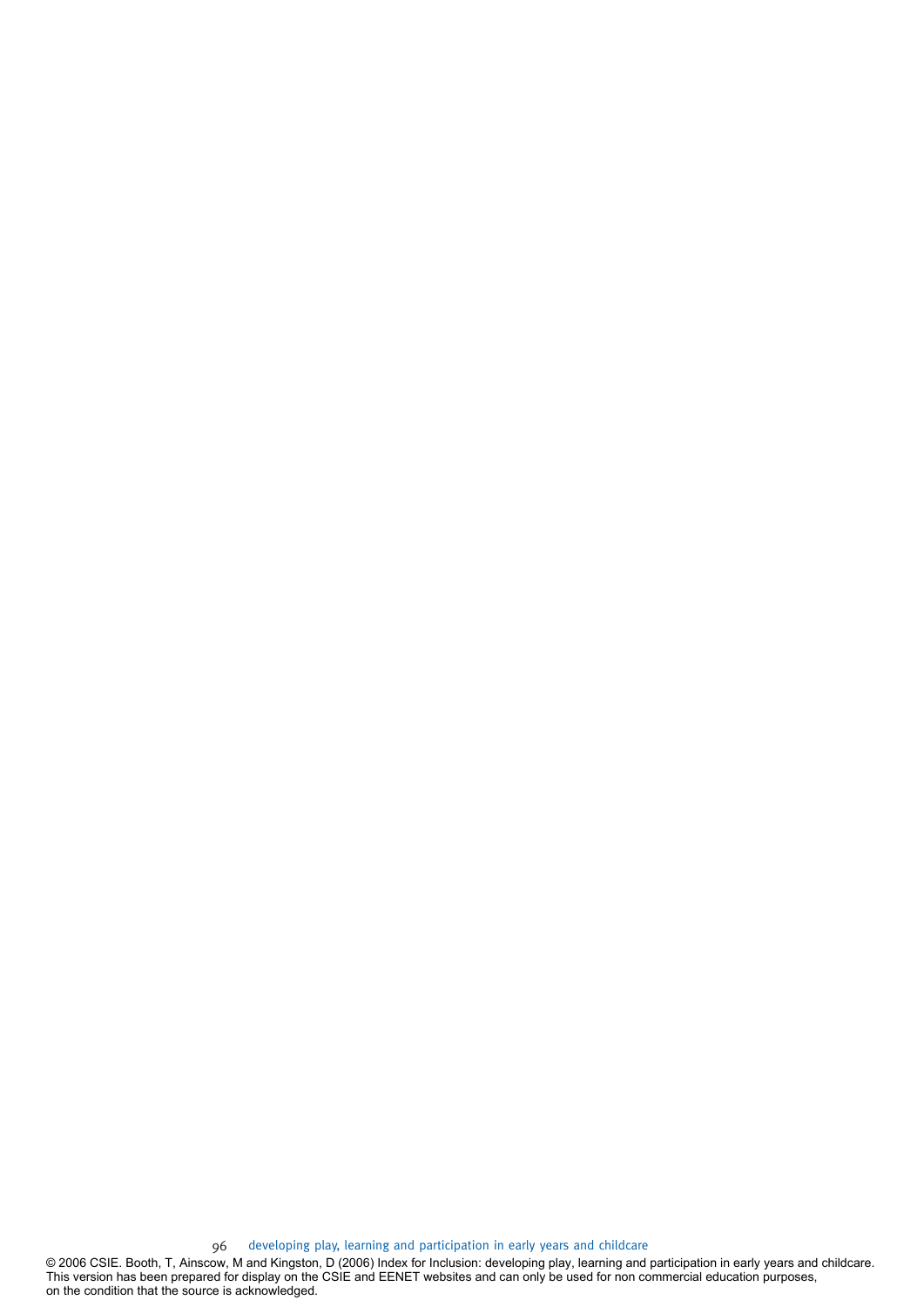# planning framework summary sheet priorities for development

*Please tick the box or boxes below to indicate your relationship to the setting:*

Practitioner **Volunteer** Volunteer Management committee/governor  $\Box$  Child/young person Parent/carer **Depart of Lands** Other (specify)

*Please write your priorities for the development of your setting under the section headings below. These might be based on an indicator or group of indicators or a question or group of questions. You should consider the implications of a priority in one section of one dimension for changes that need to be made in other dimensions and sections.*

| DIMENSION A Creating inclusive cultures            |                                  |
|----------------------------------------------------|----------------------------------|
| <b>Building community</b>                          | Establishing inclusive values    |
| <b>Producing inclusive policies</b><br>DIMENSION B |                                  |
| Developing the setting for all                     | Organising support for diversity |
| <b>Evolving inclusive practices</b><br>DIMENSION C |                                  |
| Orchestrating play and learning                    | Mobilising resources             |

97 developing play, learning and participation in early years and childcare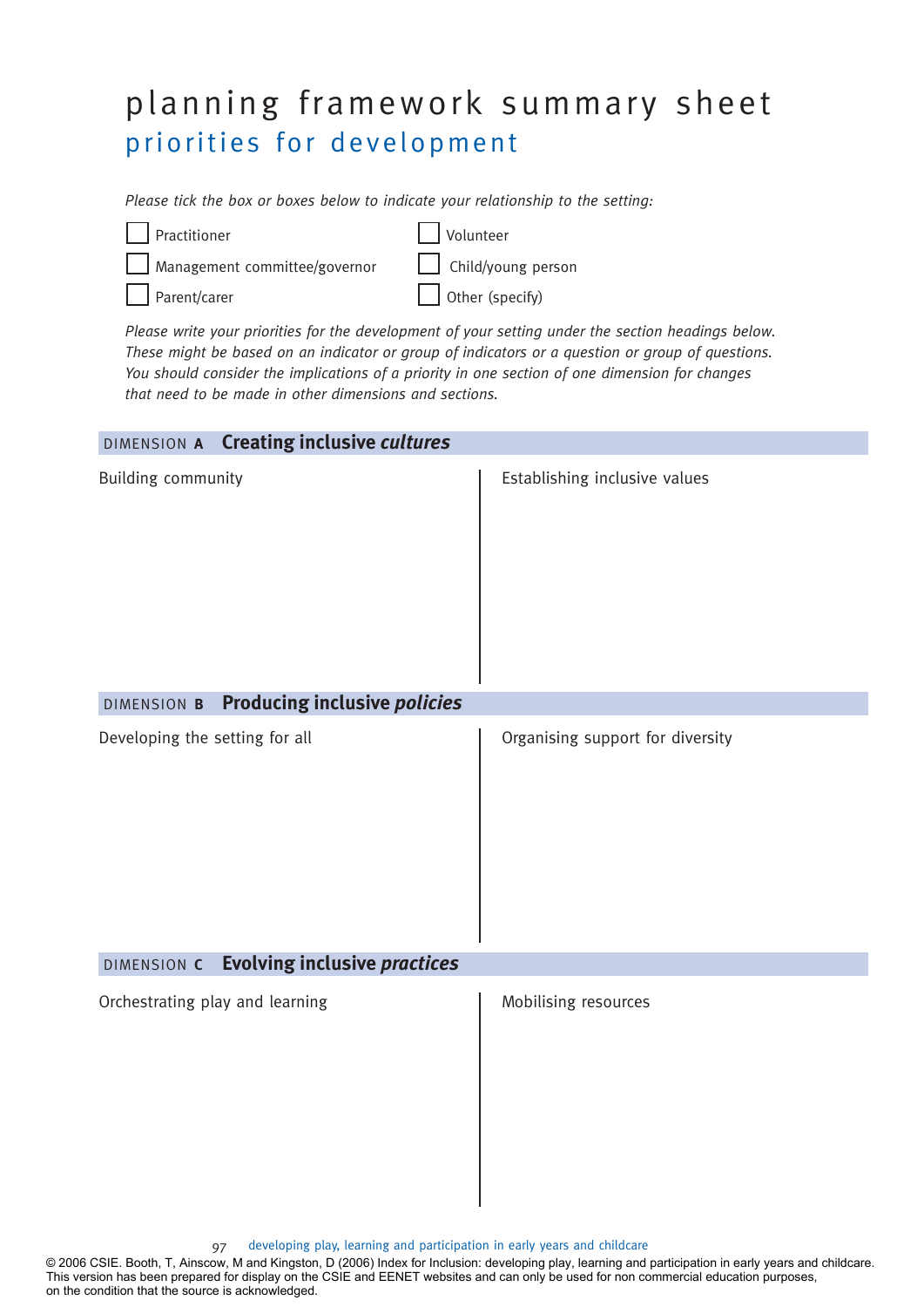# questionnaire 1 indicators

*Please tick the box or boxes below to indicate your relationship to the setting:*

| Practitioner                  | Volunteer          |
|-------------------------------|--------------------|
| Management committee/governor | Child/young person |
| Parent/carer                  | Other (specify)    |

|              |                                                                                                                     | definitely agree |                    |                          |
|--------------|---------------------------------------------------------------------------------------------------------------------|------------------|--------------------|--------------------------|
|              |                                                                                                                     |                  | agree and disagree |                          |
|              | How well do the sentences below describe your setting?                                                              |                  | disagree           |                          |
|              | Please tick a box for each sentence.                                                                                |                  |                    | need more<br>information |
|              | <b>Creating inclusive cultures</b><br>DIMENSION A                                                                   |                  |                    |                          |
| A.1.1        | Everyone is made to feel welcome.                                                                                   |                  |                    |                          |
| A.1.2        | Children help each other.                                                                                           |                  |                    |                          |
| A.1.3        | Practitioners work well together.                                                                                   |                  |                    |                          |
| A.1.4        | Practitioners and children treat one another with respect.                                                          |                  |                    |                          |
| A.1.5        | Practitioners and parents/carers collaborate.                                                                       |                  |                    |                          |
| A.1.6        | Practitioners link what happens in the setting to children's lives<br>at home.                                      |                  |                    |                          |
| A.1.7        | Practitioners and management committee/governors work<br>well together.                                             |                  |                    |                          |
| A.1.8        | All local communities are involved in the setting.                                                                  |                  |                    |                          |
| A.2.1        | Everyone involved in the setting shares a commitment to inclusion.                                                  |                  |                    |                          |
| A.2.2        | Expectations are high for all children.                                                                             |                  |                    |                          |
| A.2.3        | All children are treated as equally important.                                                                      |                  |                    |                          |
| A.2.4        | The setting helps children to feel good about themselves.                                                           |                  |                    |                          |
| A.2.5        | The setting helps parents/carers to feel good about themselves.                                                     |                  |                    |                          |
|              | <b>Producing inclusive policies</b><br><b>DIMENSION B</b>                                                           |                  |                    |                          |
| B.1.1        | Practitioners are treated fairly in employment and promotion<br>opportunities.                                      |                  |                    |                          |
| <b>B.1.2</b> | All new practitioners are helped to settle.                                                                         |                  |                    |                          |
|              | <b>B.1.3</b> All children from the area are encouraged to join the setting.                                         |                  |                    |                          |
| B.1.4        | The setting is made physically accessible to all people.                                                            |                  |                    |                          |
| <b>B.1.5</b> | All new children are helped to settle.                                                                              |                  |                    |                          |
| <b>B.1.6</b> | Practitioners prepare children well for moving to other settings.                                                   |                  |                    |                          |
| B.2.1        | All forms of support are co-ordinated.                                                                              |                  |                    |                          |
| B.2.2        | Professional development activities help practitioners to respond<br>to the diversity of children and young people. |                  |                    |                          |

*continues*

#### 98 developing play, learning and participation in early years and childcare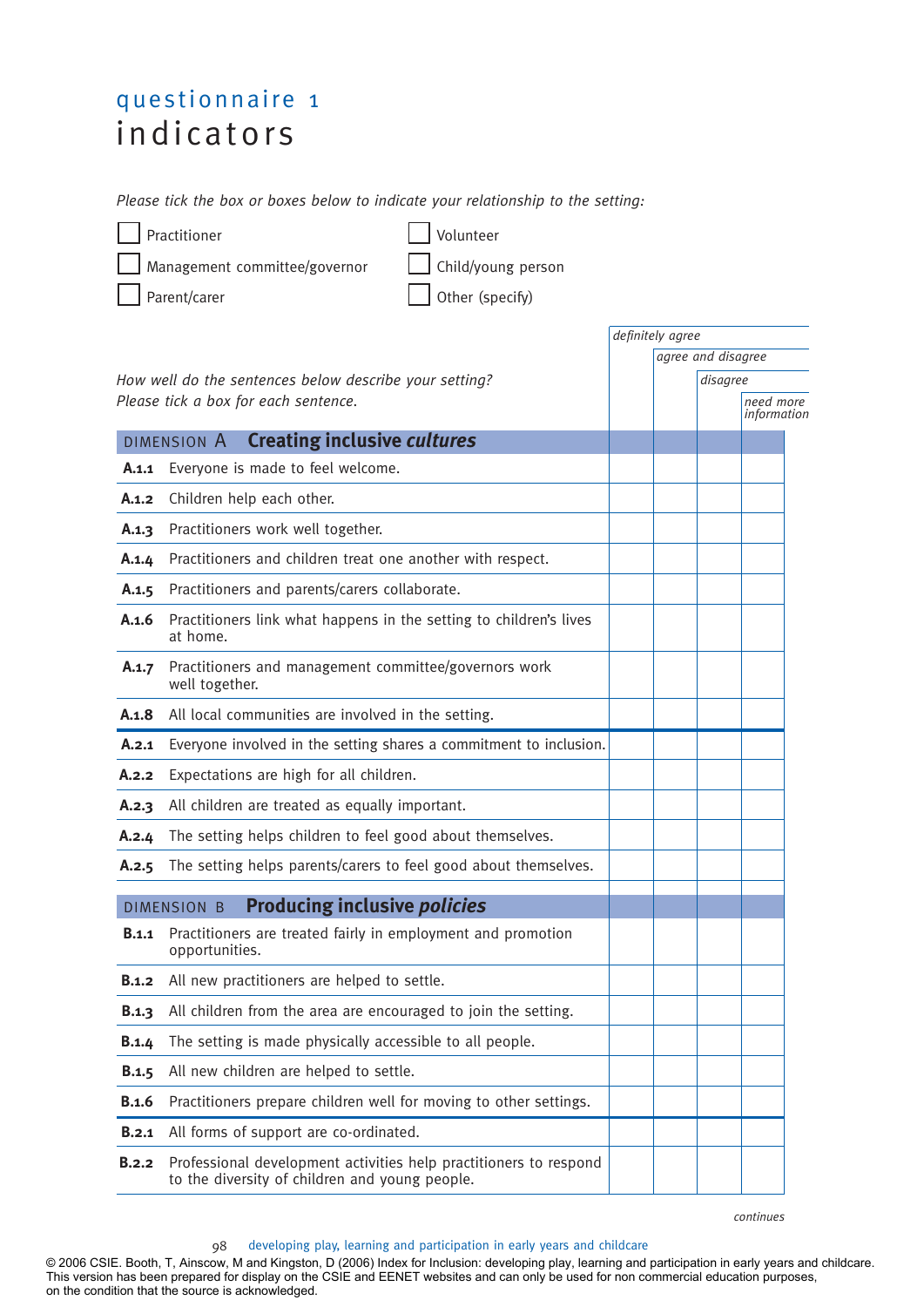|        | questionnaire 1                                                                                                                    | definitely agree   |          |                          |
|--------|------------------------------------------------------------------------------------------------------------------------------------|--------------------|----------|--------------------------|
|        |                                                                                                                                    | agree and disagree |          |                          |
|        |                                                                                                                                    |                    | disagree |                          |
| B.2.3  | The 'special educational needs' policy is an inclusion policy.                                                                     |                    |          | need more<br>information |
| B.2.4  | The Special Educational Needs Code of Practice is used to reduce<br>barriers to play, learning and participation for all children. |                    |          |                          |
| B.2.5  | Support for those who have a home language other than English<br>benefits all children.                                            |                    |          |                          |
| B.2.6  | The behaviour policy improves the setting for all children.                                                                        |                    |          |                          |
| B.2.7  | Pressures to exclude children viewed as disruptive are reduced.                                                                    |                    |          |                          |
| B.2.8  | Barriers to attendance are reduced.                                                                                                |                    |          |                          |
| B.2.9  | Bullying is minimised.                                                                                                             |                    |          |                          |
|        | <b>Evolving inclusive practices</b><br>DIMENSION C                                                                                 |                    |          |                          |
| C.1.1  | Activities are planned with all children in mind.                                                                                  |                    |          |                          |
| C.1.2  | Activities encourage all children to communicate.                                                                                  |                    |          |                          |
| C.1.3  | Activities encourage the participation of all children.                                                                            |                    |          |                          |
| C.1.4  | Activities develop an understanding of differences between people.                                                                 |                    |          |                          |
| C.1.5  | Activities discourage stereotyping.                                                                                                |                    |          |                          |
| C.1.6  | Children are actively involved in their play and learning.                                                                         |                    |          |                          |
| C.1.7  | Children cooperate in playing and learning.                                                                                        |                    |          |                          |
| C.1.8  | Assessments encourage the achievements of all children.                                                                            |                    |          |                          |
| C.1.9  | Practitioners encourage a calm atmosphere based on respectful<br>relationships.                                                    |                    |          |                          |
| C.1.10 | Practitioners plan, review and engage in activities in partnership.                                                                |                    |          |                          |
| C.1.11 | Learning support/teaching assistants support the play, learning and<br>participation of all children.                              |                    |          |                          |
| C.1.12 | All children take part when there are special activities.                                                                          |                    |          |                          |
| C.2.1  | The setting is well arranged to encourage play, learning and participation.                                                        |                    |          |                          |
| C.2.2  | Resources are distributed fairly.                                                                                                  |                    |          |                          |
| C.2.3  | Differences between children are used as resources to support play,<br>learning and participation.                                 |                    |          |                          |
| C.2.4  | The expertise of practitioners is fully utilised.                                                                                  |                    |          |                          |
| C.2.5  | Practitioners develop shared resources to support play, learning<br>and participation.                                             |                    |          |                          |
| C.2.6  | Resources in the surroundings of the setting are known and used.                                                                   |                    |          |                          |
|        |                                                                                                                                    |                    |          |                          |

#### **What would you like to change about the setting?**

| $\overline{\mathbf{2}}$ $\overline{\mathbf{2}}$ $\overline{\mathbf{3}}$ $\overline{\mathbf{4}}$ $\overline{\mathbf{5}}$ $\overline{\mathbf{6}}$ $\overline{\mathbf{6}}$ $\overline{\mathbf{6}}$ $\overline{\mathbf{6}}$ $\overline{\mathbf{6}}$ $\overline{\mathbf{6}}$ $\overline{\mathbf{6}}$ $\overline{\mathbf{6}}$ $\overline{\mathbf{6}}$ $\overline{\mathbf{6}}$ $\overline{\mathbf{6}}$ $\overline{\mathbf{6}}$ $\overline{\mathbf{6}}$ $\overline{\$ |
|---------------------------------------------------------------------------------------------------------------------------------------------------------------------------------------------------------------------------------------------------------------------------------------------------------------------------------------------------------------------------------------------------------------------------------------------------------------|
| $\begin{tabular}{c} {\bf 3} & \begin{tabular}{@{}c@{}} \multicolumn{3}{c} {\bf 3} & \multicolumn{3}{c} {\bf 3} & \multicolumn{3}{c} {\bf 3} & \multicolumn{3}{c} {\bf 3} & \multicolumn{3}{c} {\bf 3} & \multicolumn{3}{c} {\bf 3} & \multicolumn{3}{c} {\bf 3} & \multicolumn{3}{c} {\bf 3} & \multicolumn{3}{c} {\bf 3} & \multicolumn{3}{c} {\bf 3} & \multicolumn{3}{c} {\bf 3} & \multicolumn{3}{c} {\bf 3} & \multicolumn{3}{c} {\bf 3}$                |
|                                                                                                                                                                                                                                                                                                                                                                                                                                                               |
| $\overline{5}$                                                                                                                                                                                                                                                                                                                                                                                                                                                |

#### 99 developing play, learning and participation in early years and childcare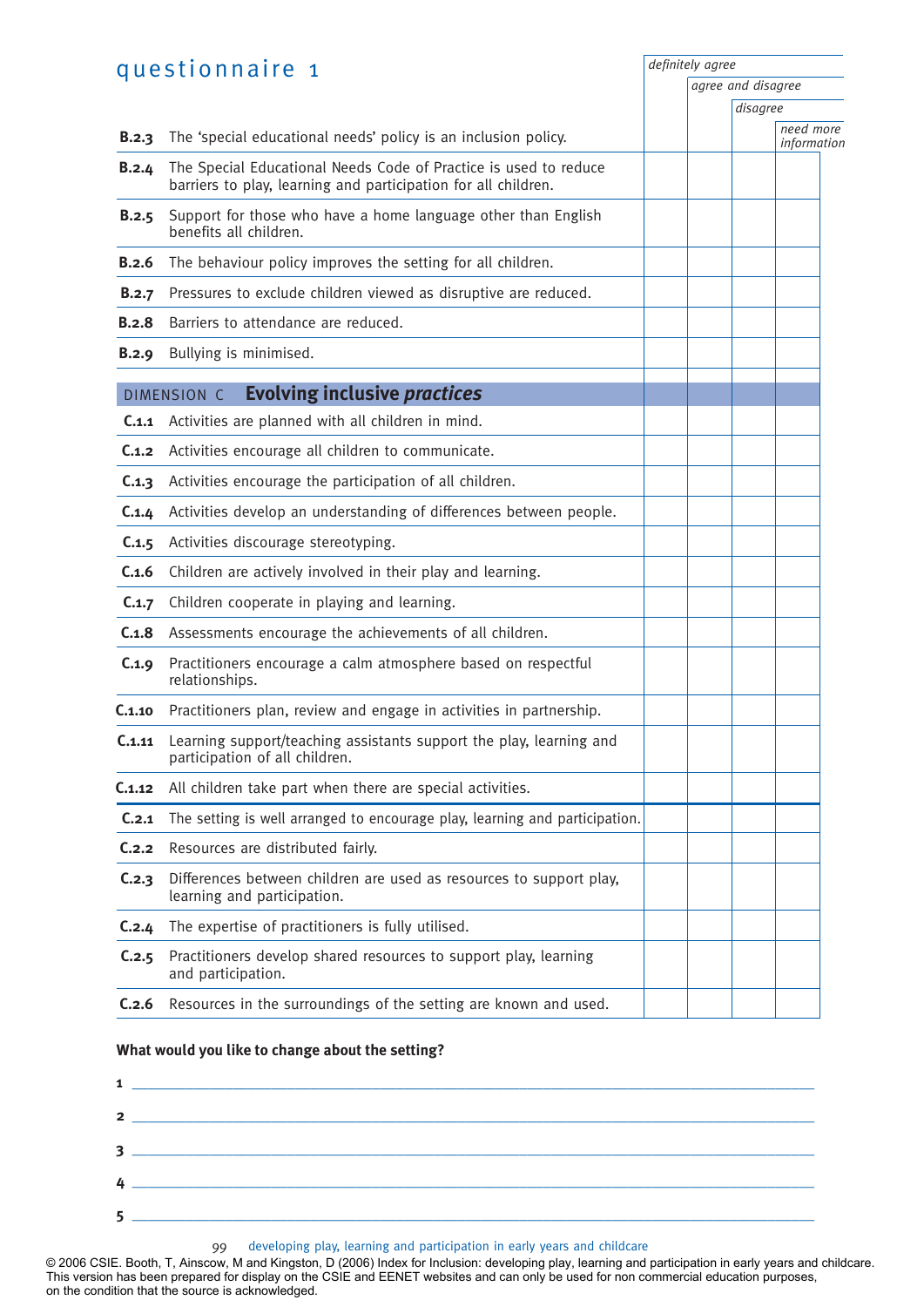# questionnaire 2 for parents/carers

*This questionnaire can be adapted for use by a particular setting.*

*How old are any children of yours who attend this setting? How long has each child attended this setting?*

|    |                                                                                                                        | definitely agree |                    |                          |
|----|------------------------------------------------------------------------------------------------------------------------|------------------|--------------------|--------------------------|
|    | How well do these sentences describe the setting?                                                                      |                  | agree and disagree |                          |
|    | Please give your opinion by putting a tick in one                                                                      |                  | disagree           |                          |
|    | of the boxes next to each sentence.                                                                                    |                  |                    | need more<br>information |
| 1  | Everyone is made to feel welcome when they first come to the setting.                                                  |                  |                    |                          |
| 2  | There is a joyful atmosphere in the setting.                                                                           |                  |                    |                          |
| 3  | I received excellent information about this setting before my child started.                                           |                  |                    |                          |
| 4  | Any local child whatever their background or disability is welcome<br>to come to the setting.                          |                  |                    |                          |
| 5  | There is easy access for all children and adults including those with<br>disabilities and parents with double buggies. |                  |                    |                          |
| 6  | Local communities are involved in the setting.                                                                         |                  |                    |                          |
| 7  | Of all the local settings I wanted my child to come to this one.                                                       |                  |                    |                          |
| 8  | Practitioners and children treat each other with respect.                                                              |                  |                    |                          |
| 9  | The practitioners think all the children are equally important.                                                        |                  |                    |                          |
| 10 | The practitioners help children to get along well with each other.                                                     |                  |                    |                          |
| 11 | My child is making friends in the setting.                                                                             |                  |                    |                          |
| 12 | My child learns to mix with children and adults of a variety of backgrounds.                                           |                  |                    |                          |
| 13 | My child likes coming to the setting.                                                                                  |                  |                    |                          |
| 14 | My child feels safe in the setting.                                                                                    |                  |                    |                          |
| 15 | There is a healthy approach to food.                                                                                   |                  |                    |                          |
| 16 | The practitioners treat parents and carers as equals.                                                                  |                  |                    |                          |
| 17 | The practitioners think well of parents/carers whether or not they help<br>with activities.                            |                  |                    |                          |
| 18 | If I am worried about my child/children, I know who to talk to.                                                        |                  |                    |                          |
| 19 | If I talk to practitioners about a concern I know it will be taken seriously.                                          |                  |                    |                          |

*continues*

#### 100 developing play, learning and participation in early years and childcare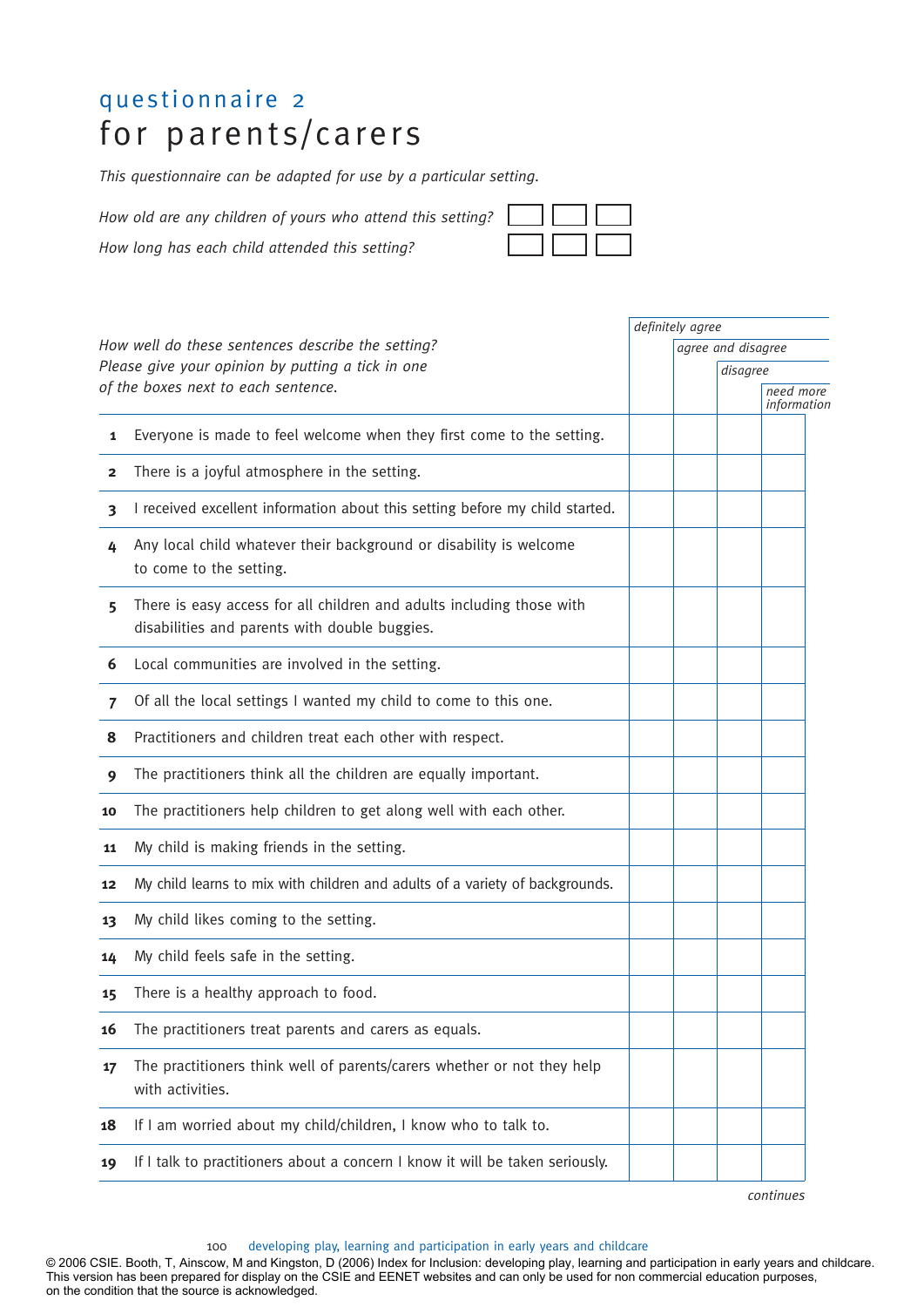## questionnaire 2

|    |                                                                                                               | definitely agree |  |                    |                          |
|----|---------------------------------------------------------------------------------------------------------------|------------------|--|--------------------|--------------------------|
|    |                                                                                                               |                  |  | agree and disagree |                          |
|    |                                                                                                               |                  |  | disagree           |                          |
|    |                                                                                                               |                  |  |                    | need more<br>information |
|    |                                                                                                               |                  |  |                    |                          |
| 20 | I am kept well informed about what happens in the setting.                                                    |                  |  |                    |                          |
| 21 | Practitioners ask for parents'/carers' views before making changes.                                           |                  |  |                    |                          |
| 22 | Practitioners are interested in learning what I know about my<br>child/children.                              |                  |  |                    |                          |
| 23 | There are opportunities to discuss how my child/children can be best<br>supported in the setting and at home. |                  |  |                    |                          |
| 24 | Practitioners and other children help new children to feel at home in<br>the setting.                         |                  |  |                    |                          |
| 25 | Practitioners help parents/carers to become familiar with the setting.                                        |                  |  |                    |                          |
| 26 | Practitioners prepare children well when they move to other settings.                                         |                  |  |                    |                          |
| 27 | When children have missed a session practitioners are interested to<br>know why.                              |                  |  |                    |                          |
| 28 | Practitioners help children and their parents/carers if they have<br>difficulties in attending regularly.     |                  |  |                    |                          |
| 29 | The practitioners work hard to help children to settle down when<br>they are having difficulties.             |                  |  |                    |                          |
| 30 | The practitioners work hard to avoid asking any child to leave the setting.                                   |                  |  |                    |                          |
| 31 | Bullying is rare.                                                                                             |                  |  |                    |                          |
|    | Practitioners work well together.                                                                             |                  |  |                    |                          |
| 33 | There are plenty of activities to interest my child.                                                          |                  |  |                    |                          |
| 34 | Children learn about similarities and differences between people and<br>ways of life.                         |                  |  |                    |                          |
| 35 | The variety of languages spoken in the setting benefits all children.                                         |                  |  |                    |                          |
| 36 | Practitioners link activities in the setting to children's lives at home.                                     |                  |  |                    |                          |
| 37 | Practitioners make sure that all children take part in activities.                                            |                  |  |                    |                          |
| 38 | Practitioners often spend time playing, talking and working with children.                                    |                  |  |                    |                          |
| 39 | Children are encouraged to make choices in their play and learning.                                           |                  |  |                    |                          |
| 40 | Children collaborate in playing and learning.                                                                 |                  |  |                    |                          |

*continues*

#### 101 developing play, learning and participation in early years and childcare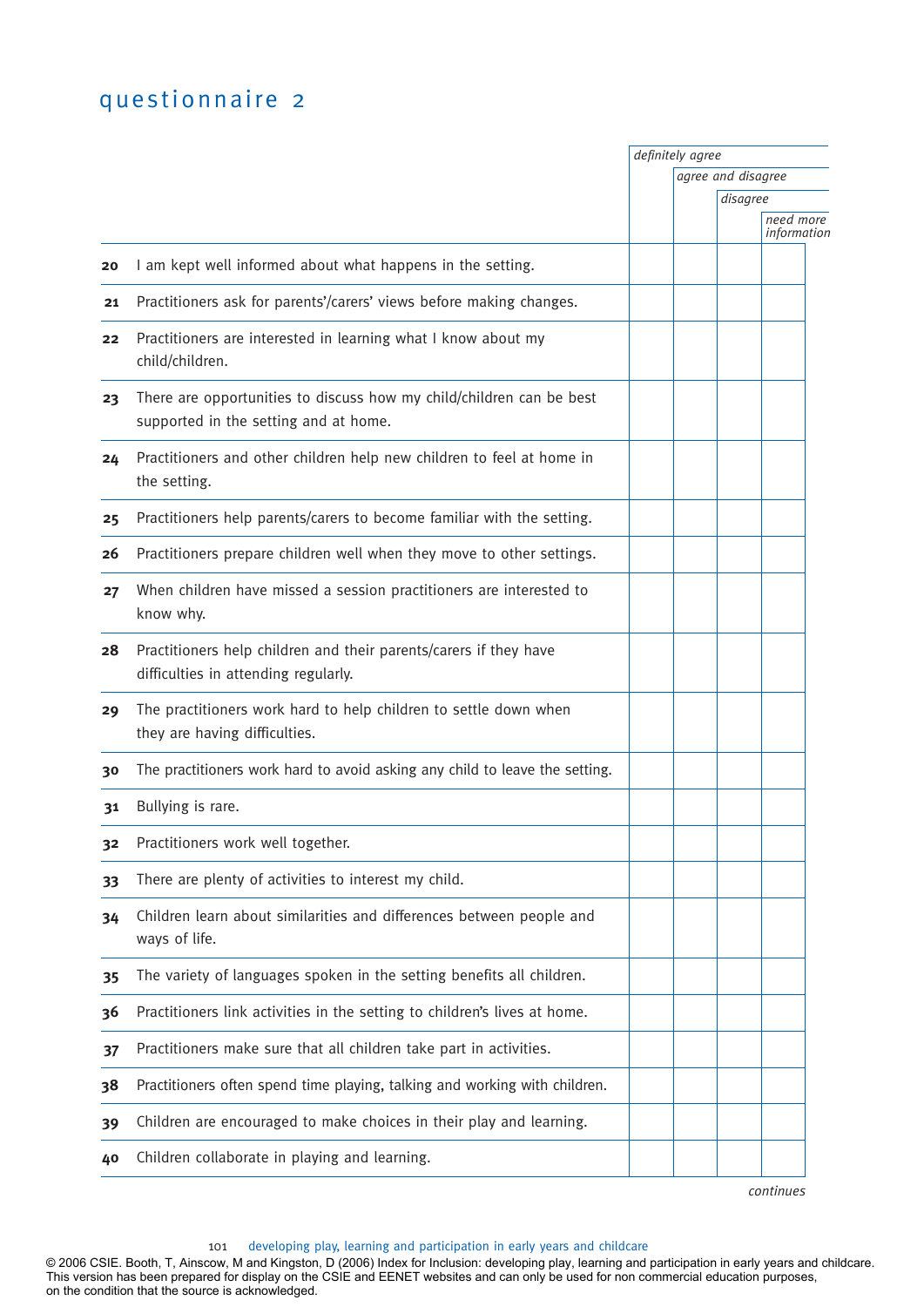## questionnaire 2

|    |                                                            | definitely agree |                    |                          |  |
|----|------------------------------------------------------------|------------------|--------------------|--------------------------|--|
|    |                                                            |                  | agree and disagree |                          |  |
|    |                                                            |                  | disagree           |                          |  |
|    |                                                            |                  |                    | need more<br>information |  |
| 41 | The setting is clean and tidy.                             |                  |                    |                          |  |
| 42 | The setting is well arranged to support play and learning. |                  |                    |                          |  |
| 43 | Children are able to play outdoors as well as indoors.     |                  |                    |                          |  |

#### **What changes would you like to see in the setting?**

| $\mathbf{1}$   | <u> 1989 - Johann John Stein, mars an deus Frankryk (</u>                                                              |
|----------------|------------------------------------------------------------------------------------------------------------------------|
|                |                                                                                                                        |
| $\overline{2}$ | <u> 1980 - Jan Barnett, fransk politiker (d. 1980)</u>                                                                 |
|                |                                                                                                                        |
| $\mathbf{3}$   |                                                                                                                        |
|                |                                                                                                                        |
|                |                                                                                                                        |
| 4              | <u> 1980 - Johann Barn, mars ann an t-Amhain ann an t-Amhain an t-Amhain an t-Amhain an t-Amhain an t-Amhain an t-</u> |

\_\_\_\_\_\_\_\_\_\_\_\_\_\_\_\_\_\_\_\_\_\_\_\_\_\_\_\_\_\_\_\_\_\_\_\_\_\_\_\_\_\_\_\_\_\_\_\_\_\_\_\_\_\_\_\_\_\_\_\_\_\_\_\_\_\_\_\_\_

\_\_\_\_\_\_\_\_\_\_\_\_\_\_\_\_\_\_\_\_\_\_\_\_\_\_\_\_\_\_\_\_\_\_\_\_\_\_\_\_\_\_\_\_\_\_\_\_\_\_\_\_\_\_\_\_\_\_\_\_\_\_\_\_\_\_\_\_\_

\_\_\_\_\_\_\_\_\_\_\_\_\_\_\_\_\_\_\_\_\_\_\_\_\_\_\_\_\_\_\_\_\_\_\_\_\_\_\_\_\_\_\_\_\_\_\_\_\_\_\_\_\_\_\_\_\_\_\_\_\_\_\_\_\_\_\_\_\_

#### **What other comments would you like to make about the setting?**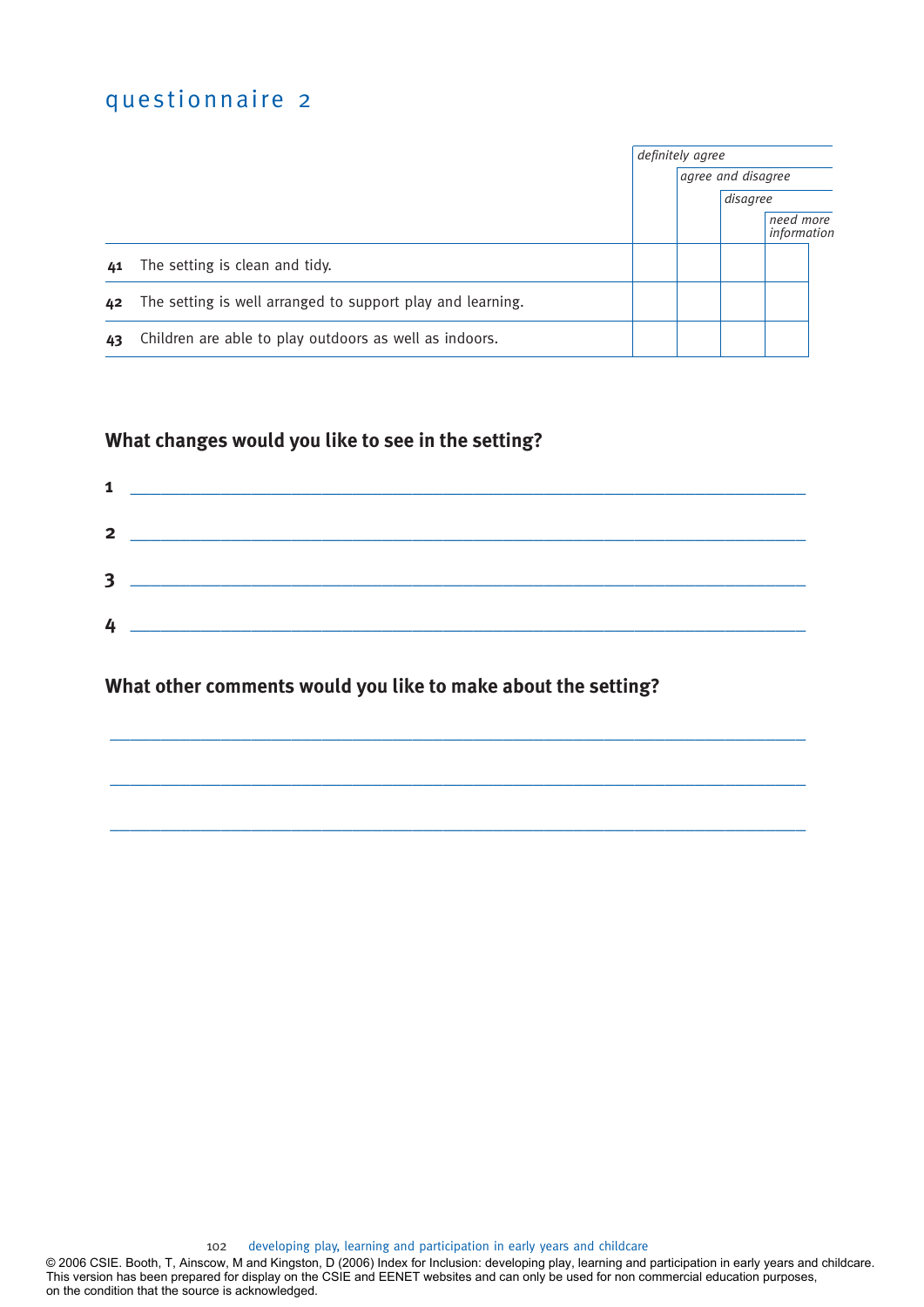# questionnaire 3 for young children

*There is a discussion about gathering the views of young children in part 2 on [page 28](#page-31-0) which emphasises careful observation and imaginative ways of engaging children rather than more formal methods. Below are some sentences which might prompt interactions with young children and help children to feel actively involved in improving the setting for themselves and others.*

| $\mathbf{1}$   | I like to come to this place.                                                                                      |
|----------------|--------------------------------------------------------------------------------------------------------------------|
| $\overline{2}$ | I like to play with my friends here.                                                                               |
| 3              | My friends like to play with me here.                                                                              |
| 4              | My teachers like to listen to me.                                                                                  |
| 5              | My teachers like to help me.                                                                                       |
| 6              | I like to help my teachers when they have jobs to do.                                                              |
| $\overline{7}$ | Some children call other children unkind names.                                                                    |
| 8              | Sometimes children are not very nice to me.                                                                        |
| 9              | When I feel unhappy there is always an adult to look after me.                                                     |
| 10             | When children have a quarrel, the teacher is good at sorting it out.                                               |
| 11             | I feel pleased when I have made something.                                                                         |
| 12             | My teachers like me to tell them about what I do at home.                                                          |
| 13             | My family think this is a good place.                                                                              |
|                | It might be possible to get answers to direct questions such as:                                                   |
| $\bullet$      | What do you like best about this place?                                                                            |
| $\bullet$      | What are your favourite things to play with here?                                                                  |
| $\bullet$      | Is there anything you do not like about this place?                                                                |
| $\bullet$      |                                                                                                                    |
|                | What are the things you do not like?                                                                               |
|                | Alternatively matters might be approached more indirectly,<br>possibly using puppets to represent a child's voice: |
|                | What I like best about this place is                                                                               |
| $\bullet$      | My favourite things to play with are                                                                               |
|                | What I don't like about this place is                                                                              |

Photographs or drawings of activities in the setting can be used to prompt choices. A child can be asked to point at, or colour in, a smiley, neutral or sad face to indicate his or her opinion.

103 developing play, learning and participation in early years and childcare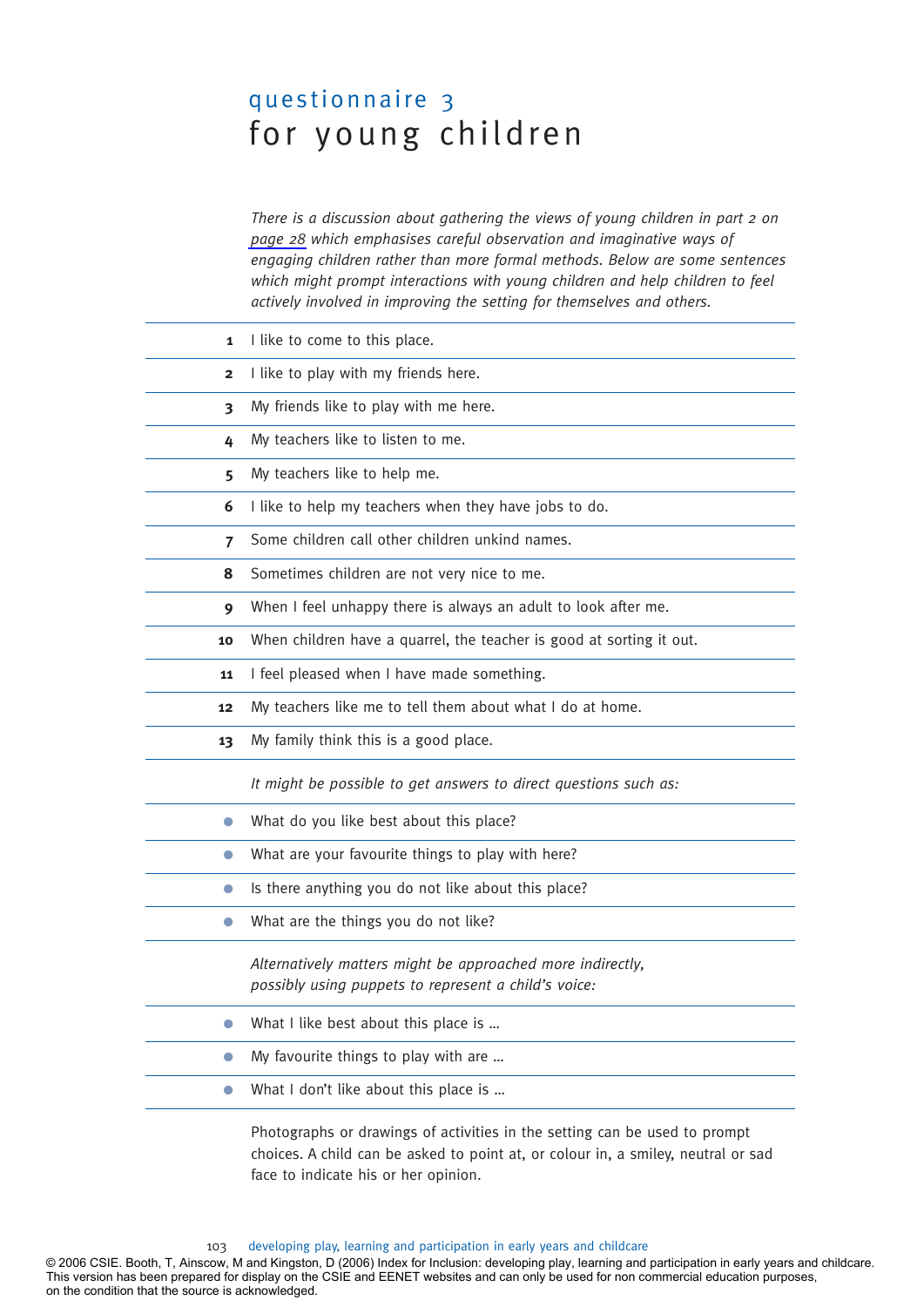# questionnaire 4 my club

 $I$  am a girl  $\Box$   $I$  am a boy  $\Box$ 

Practitioners using this questionnaire may wish to add questions of their own. They will need to make sure that the response options are clearly understood by the children/young people completing it.

|                                                                                        | I am in group _______                                                                   |                  |  |                                |
|----------------------------------------------------------------------------------------|-----------------------------------------------------------------------------------------|------------------|--|--------------------------------|
|                                                                                        | I am _____ years old                                                                    |                  |  |                                |
| Please put a tick in the box that indicates your opinion about the<br>statements below |                                                                                         | definitely agree |  |                                |
|                                                                                        |                                                                                         |                  |  | agree and disagree<br>disagree |
|                                                                                        |                                                                                         |                  |  |                                |
| 1                                                                                      | Everyone is welcome at this club.                                                       |                  |  |                                |
| $\mathbf{2}$                                                                           | When I started coming to the club the adults and children helped me<br>to feel at home. |                  |  |                                |
| 3                                                                                      | I think this is the best club in the area.                                              |                  |  |                                |
| 4                                                                                      | My family is happy with this club.                                                      |                  |  |                                |
| 5                                                                                      | The adult helpers like to listen to my ideas.                                           |                  |  |                                |
| 6                                                                                      | The adults at the club are friendly to me.                                              |                  |  |                                |
| 7                                                                                      | I know the adults by name.                                                              |                  |  |                                |
| 8                                                                                      | The helpers at the club like all the children the same amount.                          |                  |  |                                |
| 9                                                                                      | When I have a problem there is always an adult to help me.                              |                  |  |                                |
| 10                                                                                     | When there is an argument between children the adults sort it out<br>in a fair way.     |                  |  |                                |
| 11                                                                                     | The adult helpers get on well together.                                                 |                  |  |                                |
| 12                                                                                     | I have some good friends at this club.                                                  |                  |  |                                |
| 13                                                                                     | There is a good mixture of children at this club.                                       |                  |  |                                |
| 14                                                                                     | I feel safe at this club.                                                               |                  |  |                                |
| 15                                                                                     | Some children call others by unkind names.                                              |                  |  |                                |
| 16                                                                                     | I have been bullied at this club.                                                       |                  |  |                                |
| 17                                                                                     | There are plenty of things that I like to do at this club.                              |                  |  |                                |
|                                                                                        |                                                                                         |                  |  |                                |

*continues*

#### 104 developing play, learning and participation in early years and childcare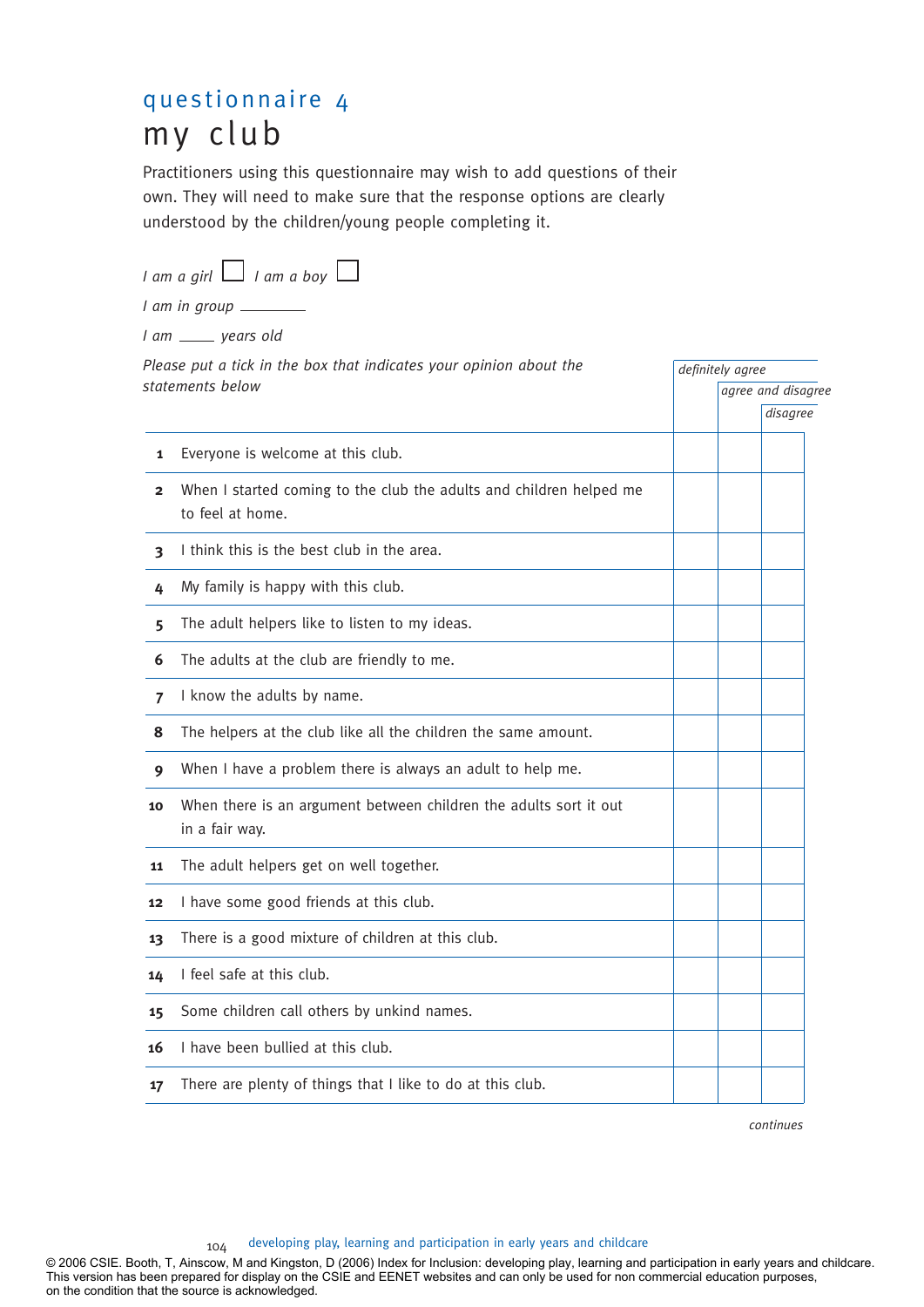## questionnaire 4

|    |                                                                                   | definitely agree |                    |          |
|----|-----------------------------------------------------------------------------------|------------------|--------------------|----------|
|    |                                                                                   |                  | agree and disagree |          |
|    |                                                                                   |                  |                    | disagree |
| 18 | No-one gets left out of activities.                                               |                  |                    |          |
| 19 | Adults talk to you and join in activities with you.                               |                  |                    |          |
| 20 | I get to choose what I want to do.                                                |                  |                    |          |
| 21 | Helpers are interested in the changes children would like at the club.            |                  |                    |          |
| 22 | If I miss a session an adult/helper is interested to know why I couldn't<br>come. |                  |                    |          |
| 23 | I think the rules are fair at this club.                                          |                  |                    |          |
| 24 | We all help to keep the place clean and tidy.                                     |                  |                    |          |
| 25 | There is a place that I can go to when I want to play quietly or be<br>by myself. |                  |                    |          |

### **The three things I like best about my club are:**

| 1 |  |
|---|--|
|   |  |
| 2 |  |
|   |  |
| 3 |  |
|   |  |

### **The three things I don't really like about my club are:**

| 1            |  |
|--------------|--|
|              |  |
| $\mathbf{2}$ |  |
|              |  |
| 3            |  |
|              |  |

105 developing play, learning and participation in early years and childcare

<sup>© 2006</sup> CSIE. Booth, T, Ainscow, M and Kingston, D (2006) Index for Inclusion: developing play, learning and participation in early years and childcare. This version has been prepared for display on the CSIE and EENET websites and can only be used for non commercial education purposes, on the condition that the source is acknowledged.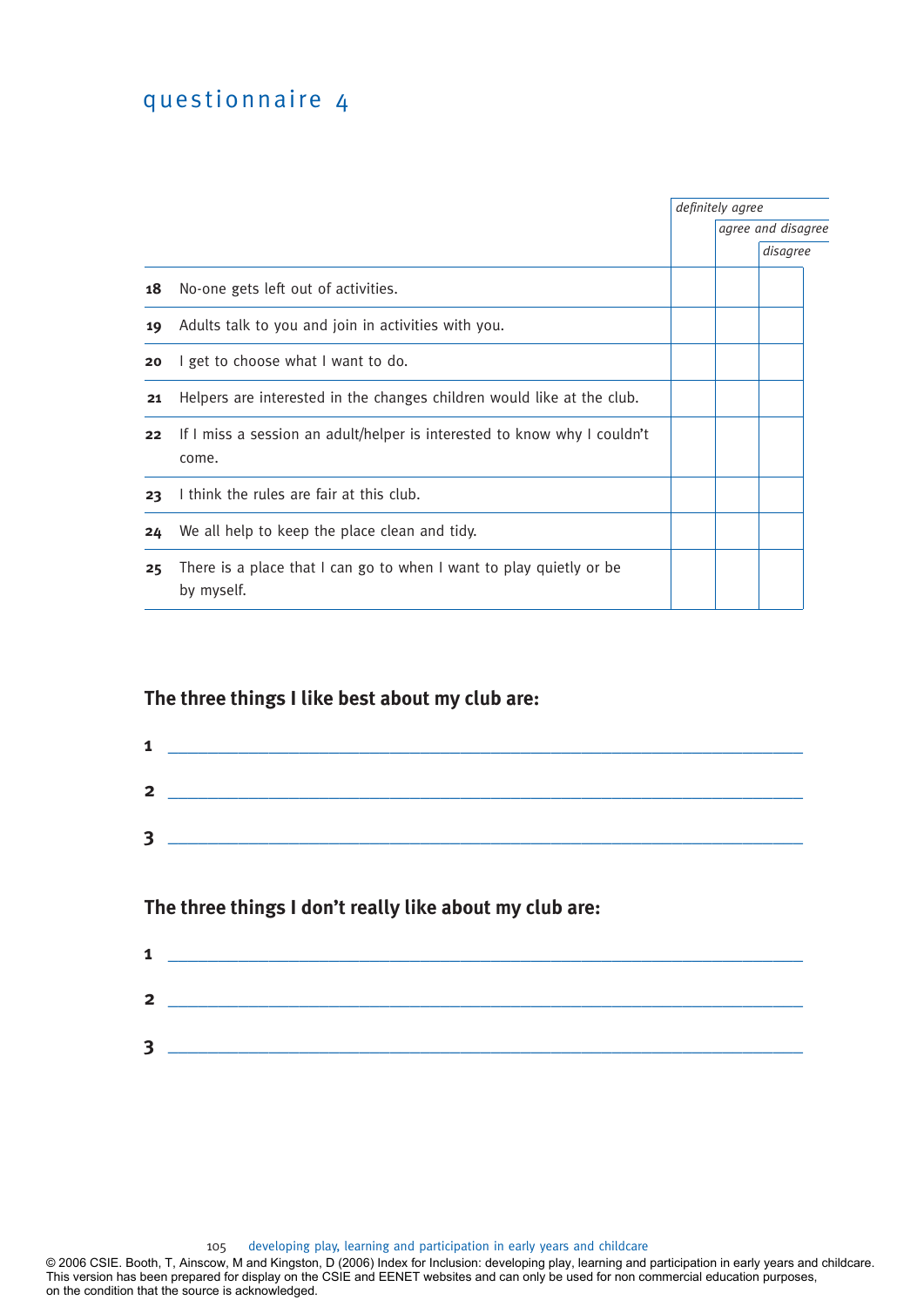# further reading

Ainscow, M. (1999) *Understanding the development of inclusive schools*, London, Falmer.

Alliance for Inclusive Education (2001) *The inclusion assistant; helping young people with high level support needs in mainstream education*, London, AIE.

Armstrong, F., Armstrong, D. and Barton, L. (eds) (1999) *Inclusive education: policy, contexts and comparative perspectives*, London, Fulton.

Balshaw, M. (1999) *Help in the classroom* (2nd edition), London, Fulton.

Barrow, G. (1998) *Disaffection and inclusion: Merton's mainstream approach to difficult behaviour*, Bristol, CSIE.

Bearne, E. (1996) *Differentiation and diversity in the primary curriculum*, London, Routledge.

Benjamin, S. (2002) *The micro-politics of inclusive education*, Buckingham, Open University Press.

Blair, M. and Bourne, J. with Coffin, C., Creese, A. and Kenner, C. (1999) *Making the difference: teaching and learning strategies in successful multi-ethnic schools*, London, The Stationery Office.

Booth, T., Swann, W. and Masterton, M. (eds) (1992) *Curricula for diversity in education*, London, Routledge.

Booth, T., Swann, W. and Masterton, M. (eds) (1992) *Policies for diversity in education*, London, Routledge.

Booth, T. and Ainscow, M. (1998) *From them to us: an international study of inclusion in education*, London, Routledge.

Brown, B. (1998) *Unlearning discrimination in the early years*, Stoke-on-Trent, Trentham Books.

Brown, B. (2001) *Combating discrimination: persona dolls in action*, Stoke-on-Trent, Trentham Books.

Bruce, T. (1996) *Helping young children to play*, London, Hodder and Stoughton.

Bruce, T. (2001) *Learning through play: babies, toddlers and the foundation years*, London, Hodder and Stoughton.

Bruce, T. and Meggit, C. (1999) *Childcare and education*, London, Hodder and Stoughton.

Clark, C., Dyson, A. and Millward, A. (eds) (1995) *Towards inclusive schools?* London, Fulton.

Coleman, A. (2003) *Creative play*, London, Scholastic.

Collins, M. (2001) *Because we're worth it; enhancing self-esteem in young children*, Bristol, Lucky Duck Publishing Ltd.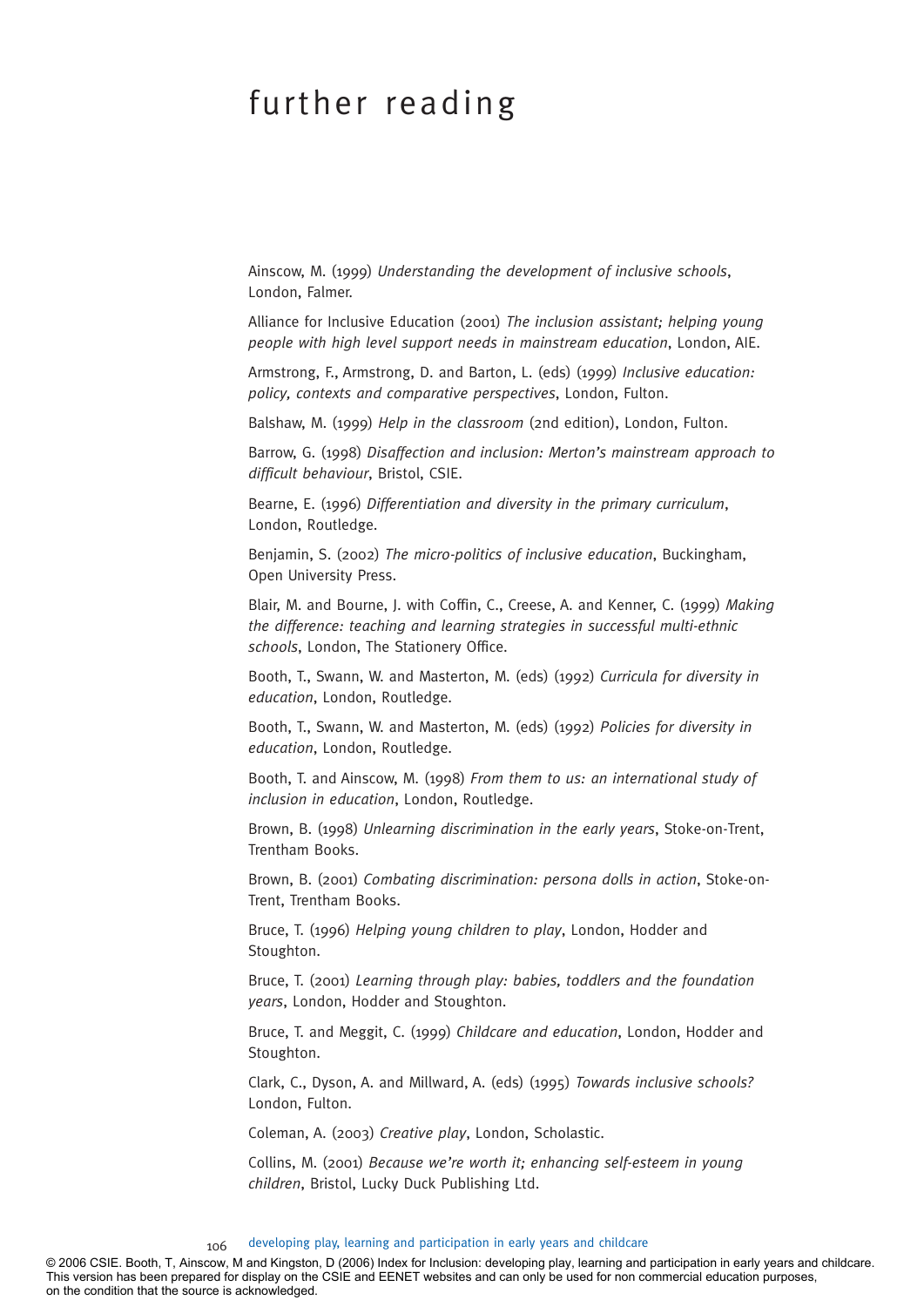Collins, M. (2001) *Circle time for the very young,* Bristol, Lucky Duck Publishing Ltd.

Commission for Racial Equality (2000) *Auditing for equality*, London, CRE.

Corbett, J. (2001) *Supporting inclusive education: a connective pedagogy*, London, Routledge.

Denman, S., Moon, A., Parsons, C. and Stears, D. (2002) *The health promoting school*, London, Falmer.

Department for Education and Employment (1999) 'Inclusion: providing effective learning opportunities for all pupils', in *The national curriculum handbook for primary teachers in England*, London, DfEE.

Derman-Sparks, L. and the ABC Task force (1989) *Anti-bias curriculum – tools for empowering young children*, Washington, National Association for the Education of Young Children.

Dickins, M. and Denziloe, J. (2002) *All together: how to create inclusive services for disabled children and their families*, London, National Children's Bureau.

Dixon, A., Drummond, M. J., Hart, S. and McIntyre, D. (2004) *Learning without limits*, Milton Keynes, Open University Press.

Drummond, M. J. (1993) *Assessing children's learning*, London, Fulton.

Einon, D. (1999) *Pre-school play book*, London, Bloomsbury.

Employers Organisation for Local Government (2001) *The equality standard*, London, EOLG.

Epstein, D., Elwood, J., Hey, V. and Maw, J. (eds) (1998) *Failing boys? Issues in gender and achievement*, Buckingham, Open University Press.

Epstein, D. and Johnson, R. (1998) *Schooling sexualities*, Buckingham, Open University Press.

Farrell, P., Balshaw, M. and Polat, F. (1999) *The management role and training of learning support assistants*, London, DfEE.

Gillborn, D. and Gipps, C. (1996) *Recent research on the achievement of ethnic minority pupils*, London, The Stationery Office.

Hart, S. (1996) *Beyond special needs: enhancing children's learning through innovative thinking*, London, Paul Chapman.

Hart, S. (2000) *Thinking through teaching*, London, Fulton.

Holden, C. and Clough, N. (2000) *Children as citizens; education for participation*, London, Jessica Kingsley.

Hudak, G. M. and Kahn, P. (eds) (2001) *Labelling: pedagogy and politics*, London, Routledge.

Jordan, L. and Goodey, C. (2002) *Human rights and school change: the Newham story*, Bristol, CSIE.

Laevers, F. and Moons, J. (1997) *A box full of feelings; a teaching pack for young children,* Leuven, Belgium, Centre for Experimental Education.

Language and Curriculum Access Service (LCAS) (1999) *Enabling progress in multilingual classrooms*, London, London Borough of Enfield.

#### 107 developing play, learning and participation in early years and childcare

© 2006 CSIE. Booth, T, Ainscow, M and Kingston, D (2006) Index for Inclusion: developing play, learning and participation in early years and childcare. This version has been prepared for display on the CSIE and EENET websites and can only be used for non commercial education purposes, on the condition that the source is acknowledged.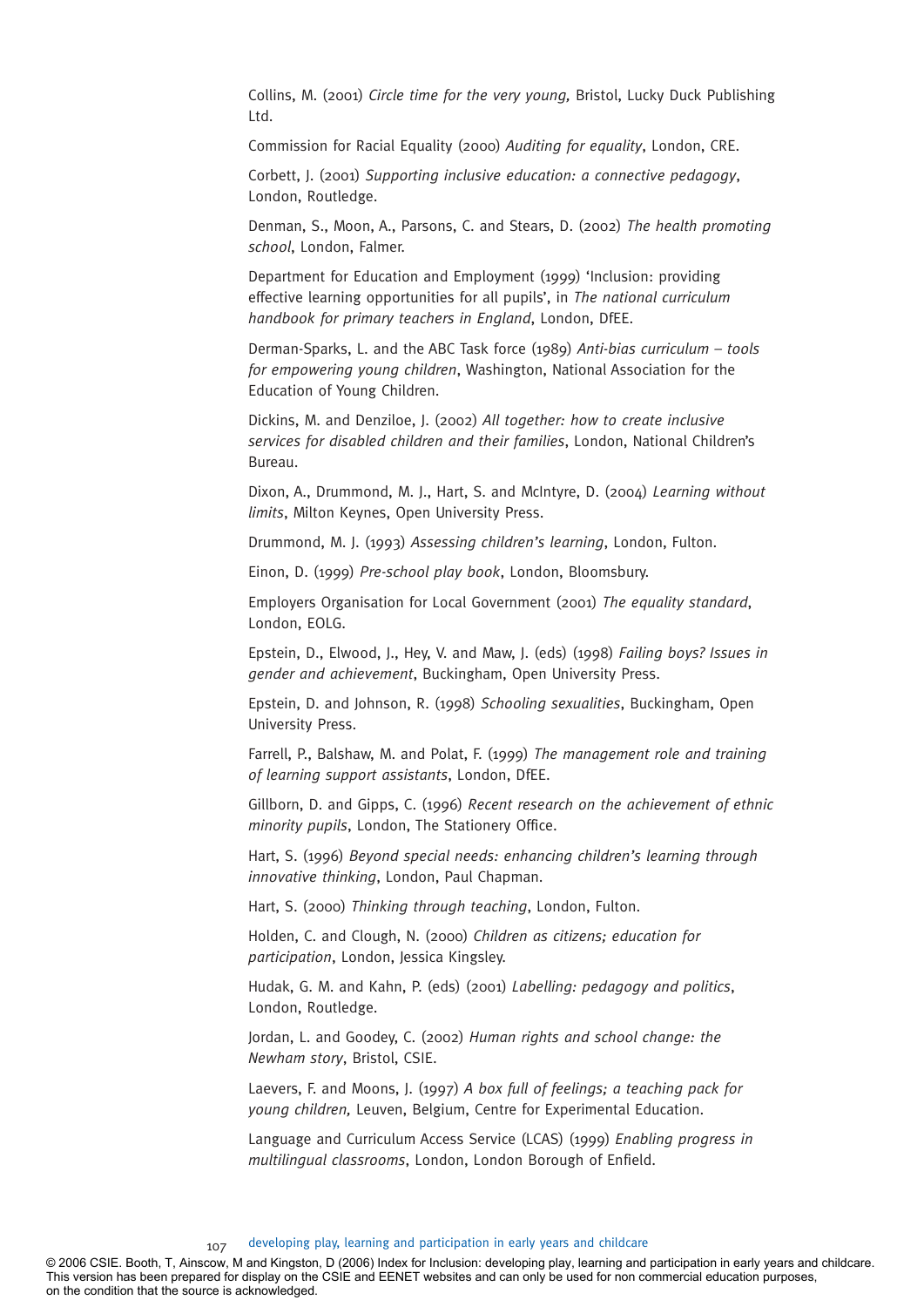Leicester, M. (1991) *Equal opportunities in school: sexuality, race, gender and special needs*, Harlow, Longman.

Lindon, J. (2000) *Helping babies and toddlers learn; a guide to good practice with under threes*, London, National Early Years Network.

Marlowe, B. A. and Page, M. L. (1998) *Creating and sustaining the constructivist classroom*, London, Corwin Press/Sage.

McNaughton, G. (2000) *Rethinking gender in early childhood education*, London, Paul Chapman.

Mortimer, H. (2001) *The music makers approach – inclusive activities for young children with special educational needs*, Tamworth, NASEN.

Murphy, P. F. and Gipps, C. (1999) *Equity in the classroom: towards effective pedagogy for girls and boys*, London, Falmer and UNESCO.

Neall, L. (2002) *Bringing the best out in boys*, London, Hawthorn Press.

Newson, E. and J. (1979) *Toys and playthings. A fascinating guide to the nursery cupboard*, Harmondsworth, Pelican.

Office for Standards in Education (1999) *Raising the attainment of ethnic minority pupils: school and local education authority responses*, London, Ofsted.

Potts, P. (ed) (2002) *Inclusion in the city*, London, Routledge.

Potts, P., Armstrong, F. and Masterton, M. (1995) *Equality and diversity in education: learning, teaching and managing schools*, London, Routledge.

Pre-school Learning Alliance (1999) *Inclusion in pre-school settings: support for children with special educational needs and their families*, London, Pre-School Learning Alliance.

Rieser, R., Chapman, M. and Skitteral, J. (2002) *Inclusion in early years: disability equality in education course book*, London, Disability Equality in Education.

Rieser, R. and Mason, M. (eds) (1990) *Disability equality in the classroom: a human rights issue*, London, ILEA.

Richardson, R. and Wood, A. (2000) *Inclusive schools, inclusive society; race and identity on the agenda,* Stoke-on-Trent*,* Trentham Books.

Riddell, S. (1992) *Gender and the politics of the curriculum*, London, Routledge.

Roaf, C. (2002) *Co-ordinating services for included children*, Buckingham, Open University Press.

Robinson, G., Sleigh, J. and Maine, B. (1995) *No bullying starts today*, Bristol, Lucky Duck Publishing Ltd.

Robinson, G. and Maine, B. (1997) *Crying for help; the no blame approach to bullying*, Bristol, Lucky Duck Publishing Ltd.

Rogers, R. (1999) *Developing an inclusive policy for your school*, Bristol, CSIE.

Rowan, L., Knobel, M., Bigum, C. and Lankshear, C. (2002) *Boys, literacy and schooling*, Buckingham, Open University Press.

Rudd, B. K. (2002) *Talking is for kids; emotional literacy for infant school children*, Bristol, Lucky Duck Publishing Ltd.

© 2006 CSIE. Booth, T, Ainscow, M and Kingston, D (2006) Index for Inclusion: developing play, learning and participation in early years and childcare. This version has been prepared for display on the CSIE and EENET websites and can only be used for non commercial education purposes, on the condition that the source is acknowledged.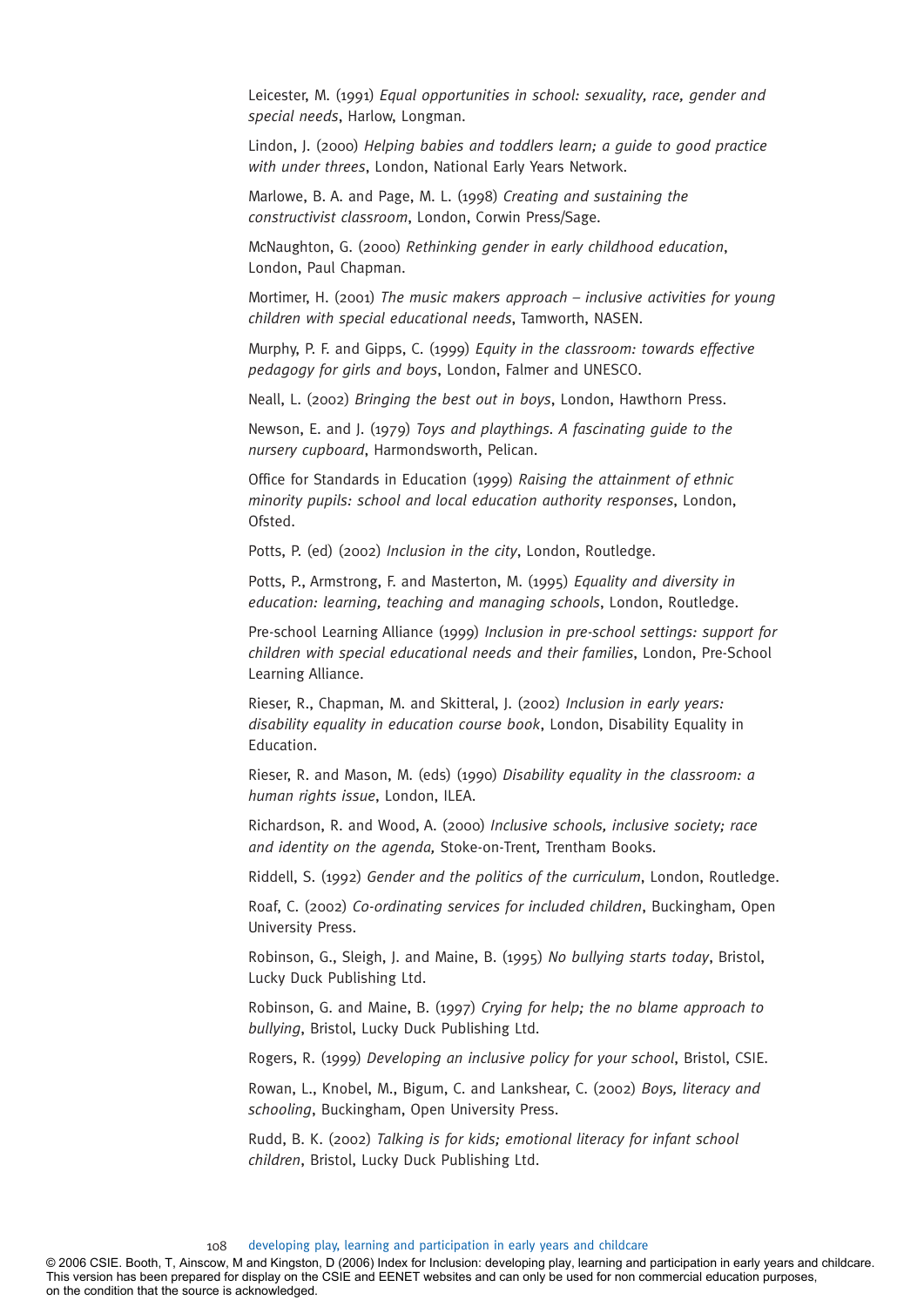Rustemier, S. (2002) *Social and educational justice; the human rights framework for inclusion*, Bristol, CSIE.

Rustemier, S. (2003) *Inclusion against the odds; the continuing education and life of Kirsty Arrondelle*, Bristol, CSIE.

Rustemier, S. and Booth, T. (2005) *Learning about the Index in use: a study of the use of the Index for inclusion in schools and LEAs in England*, Bristol, CSIE.

Rutter, J. (2003) *Supporting refugee children in 21st century Britain. A compendium of essential information,* Stoke-on-Trent, Trentham Books.

Sapon-Shevin, M. (1999) *Because we can change the world; a practical guide to building co-operative, inclusive classroom communities*, Boston, Allyn and Bacon.

Sebba, J. with Sachdev, D. (1997) *What works in inclusive education?* Ilford, Barnardo's.

Shaw, L. (1998) *Inclusion in action, audio tape pack and guidebook*, Bristol, CSIE.

Shaw, L. (2001) *Learning supporters and inclusion – roles, rewards, concerns and challenges*, Bristol, CSIE.

Siraj-Blatchford, I. (1994) *The early years: laying the foundations for racial equality,* Stoke-on-Trent, Trentham Books.

Siraj-Blatchford, I. and Clarke, P. (2000) *Supporting identity, diversity and language in the early years*, Buckingham, Open University Press.

Skelton, C. and Francis, B. (2003) *Boys and girls in the primary classroom,* Buckingham, Open University Press*.*

Tassoni, P., Beith, K., Eldridge, H. and Gough, *A. (2002) Diploma in Child Care and Education*, London, Heinemann.

Thomas, G., Walker, D. and Webb, J. (1998) *The making of the inclusive school*, London, Routledge.

Thomas, G. and Loxley, A. (2001) *Deconstructing special education and constructing inclusion*, Buckingham, Open University Press.

Thomas, G. and Vaughan, M. (2004) *Inclusive education; readings and reflections*, Buckingham, Open University Press.

Tizard, B. and Phoenix, A. (1993) *Black, white or mixed race? Race and racism in the lives of young people of mixed parentage*, London, Routledge.

UNESCO (1994) *The Salamanca statement and framework for action on special needs education*, Paris, UNESCO.

United Nations (1989) *UN Convention on the rights of the child*, London, UNICEF.

Vaughan, M. (1995) 'Inclusive education in Australia: policy development and research', in Potts, P., Armstrong, F. and Masterson, M. (eds) *Equality and diversity in education: national and international contexts*, London, Routledge.

Verney, C. (2004) *The singing day*, Stroud, Hawthorne Press.

Warwick, I. and Douglas, N. (2001) *Safe for all: a best practice guide to prevent homophobic bullying in secondary schools*, London, Citizenship 21.